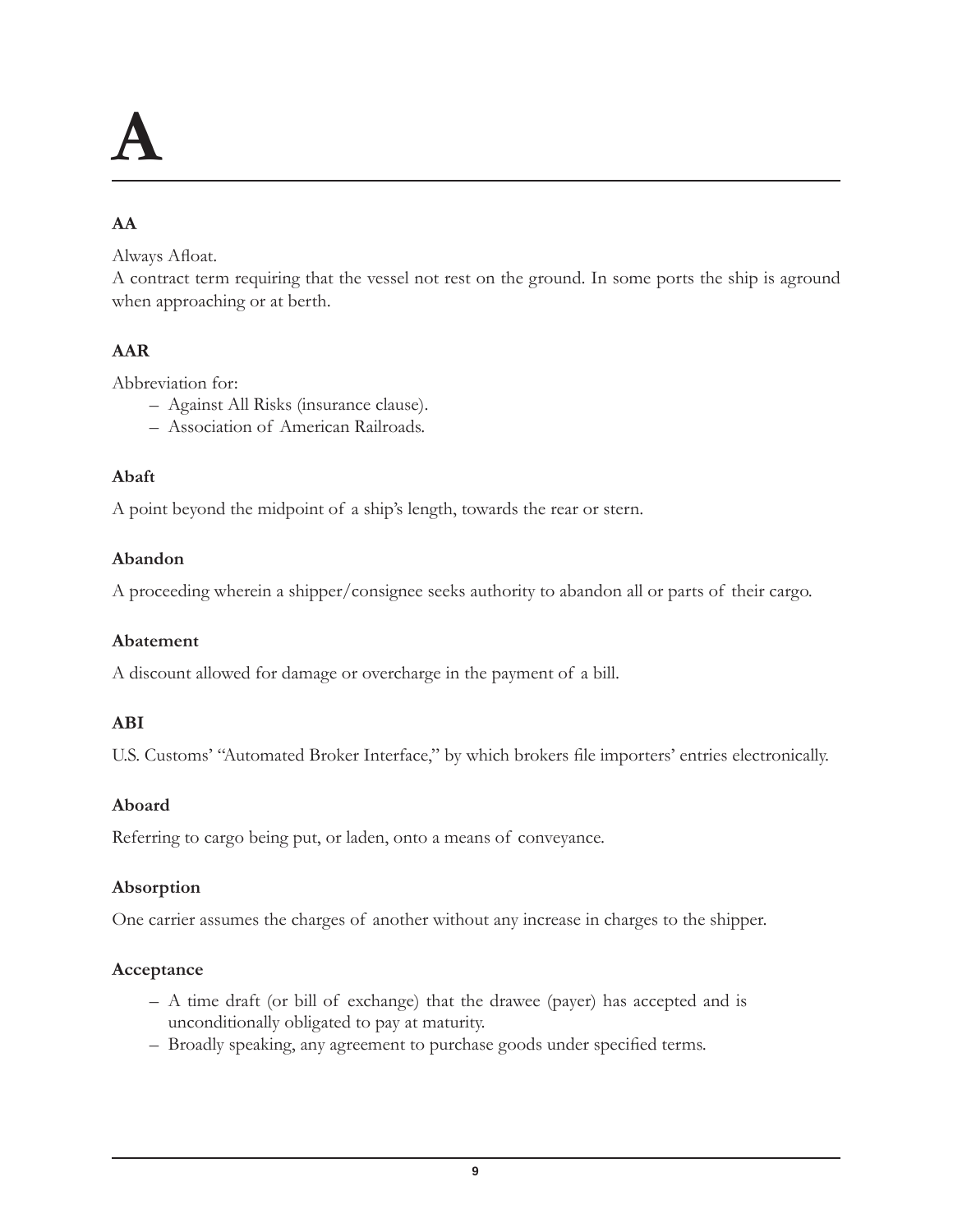#### **Accessorial Charges**

Charges that are applied to the base tariff rate or base contract rate, e.g., bunkers, container, currency, destination/delivery.

#### **Acquiescence**

When a bill of lading is accepted or signed by a shipper or shipper's agent without protest, the shipper is said to acquiesce to the terms, giving a silent form of consent.

## **Acquittance**

A written receipt in full, in discharge from all claims.

## **ACS (A.C.S.) or ACE**

U.S. Customs' master computer system, "Automated Commercial Systems." Now being replaced by the Automated Commercial Environment system.

## **Act of God**

An act beyond human control, such as lightning, flood or earthquake.

## **Ad Valorem**

A term from Latin meaning, "according to value." Import duty applied as a percentage of the cargo's dutiable value.

## **Administrative Law Judge**

A representative of a government commission or agency vested with power to administer oaths, examine witnesses, take testimony, and conduct hearings of cases submitted to, or initiated by, that agency. Also called Hearing Examiner.

## **Admiralty (Adm.)**

Refers to marine matters such as an Admiralty Court.

#### **Advance**

To move cargo up line to a vessel leaving sooner than the one booked. *See also Roll.*

## **Advanced Charge**

Transportation charge advanced by one carrier to another to be collected by the later carrier from the consignor or consignee.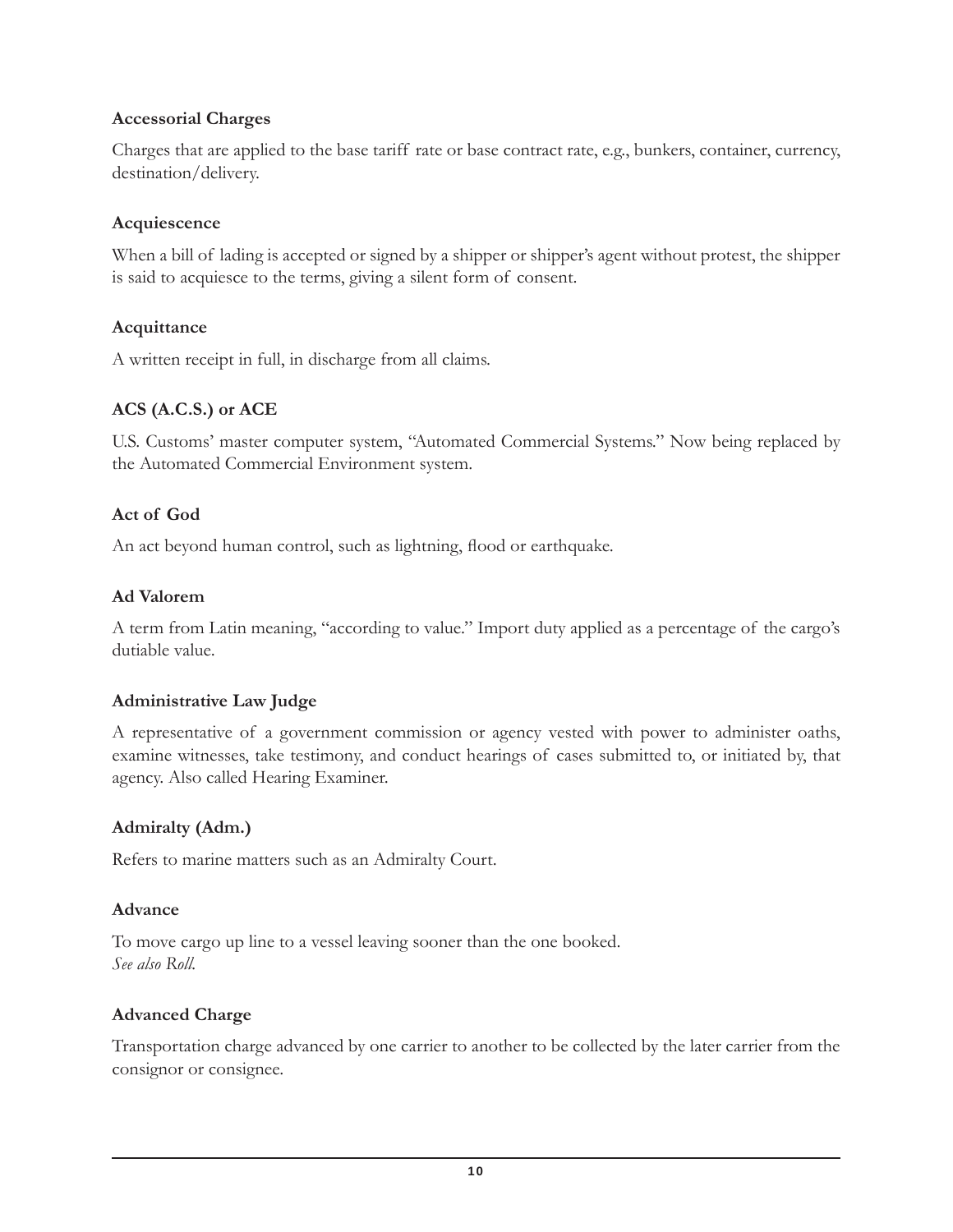#### **Advanced Notice of Arrival (ANOA)**

Any vessel entering United States waters from a foreign port is required to give a 96–hour ANOV. Any vessel of 300 gross registered tonnage and greater is required to give the ANOA to the U.S. Coast Guard's National Vessel Movement Center. Any vessel under 300 gross registered tons is required to give the ANOA to the appropriate Captain of the Port.

#### **Adventure**

Shipment of goods on shipper's own account. A bill of adventure is a document signed by the master of the ship that carries goods at owner's risk. Also, a term used in some insurance policies to mean a voyage or a shipment.

#### **Advice of Shipment**

A notice sent to a local or foreign buyer advising that shipment has gone forward and containing details of packing, routing, etc. A copy of the invoice is often enclosed and, if desired, a copy of the bill of lading.

#### **Advising Bank**

A bank operating in the seller's country that handles letters of credit on behalf of a foreign bank.

#### **Aframax Tanker**

A vessel of 70,000 to 119,000 DWT capacity. The largest tanker size in the AFRA (average freight rate assessment) tanker rate system.

#### **Affreightment, Contract of**

An agreement by an ocean carrier to provide cargo space on a vessel at a specified time and for a specified price to accommodate an exporter or importer.

#### **Aft**

Movement toward the stern (back end) of a ship.

#### **Agency Tariff**

A tariff published by an agent on behalf of several carriers.

#### **Agent (Agt.)**

A person authorized to transact business for and in the name of another person or company. Types of agents are:

- (1) brokers,
- (2) commission merchants,
- (3) resident buyers,
- (4) sales agents,
- (5) manufacturer's representatives.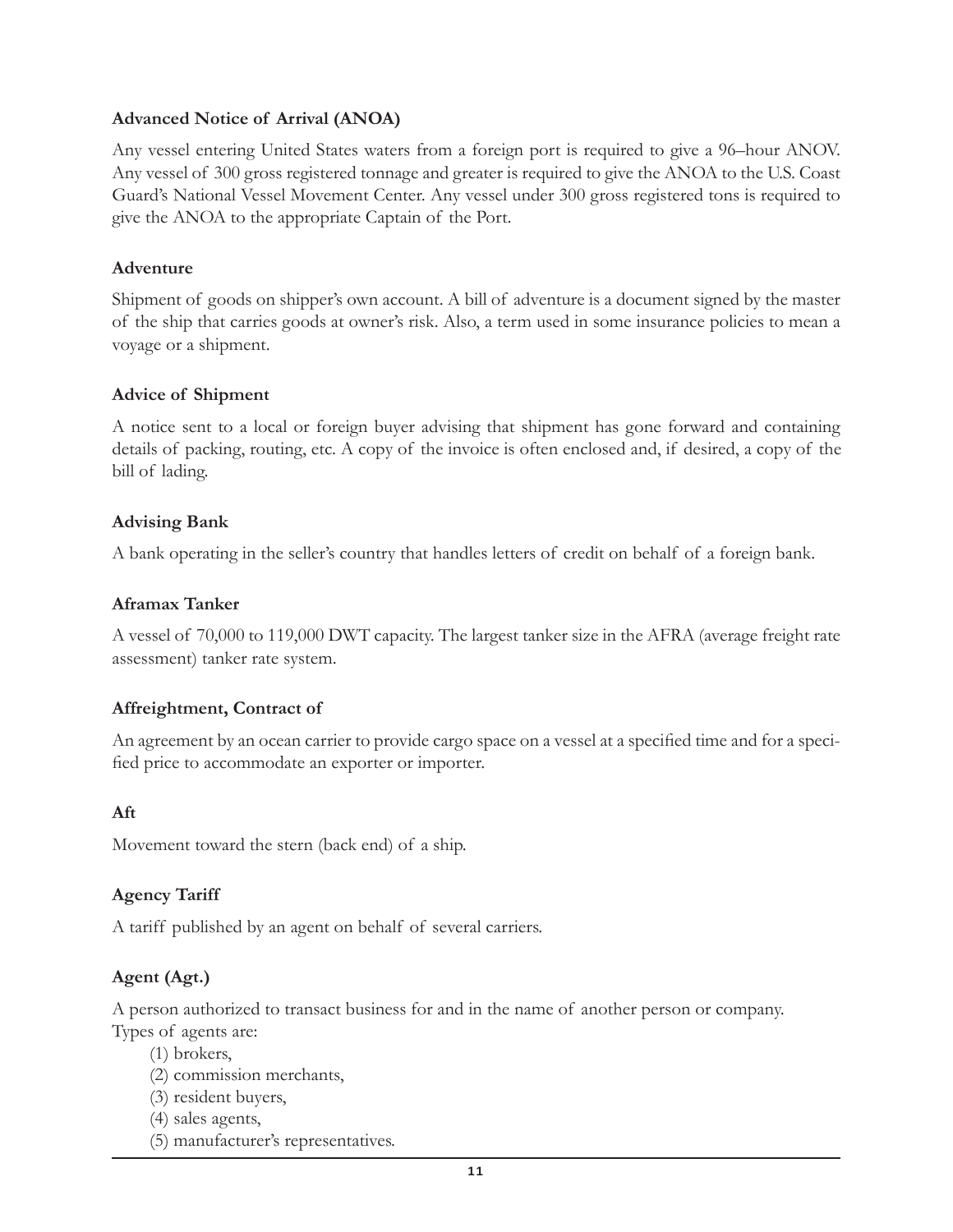## **Aggregate Shipment**

Numerous shipments from different shippers to one consignee that are consolidated and treated as a single consignment.

#### **Agreed valuation**

The value of a shipment agreed upon in order to secure a specific freight rate.

#### **Agreed Weight**

The weight prescribed by agreement between carrier and shipper for goods shipped in certain packages or in a certain number.

## **A.I.D.**

Agency for International Development.

## **Air Waybill**

The forwarding agreement or carrying agreement between shipper and air carrier and is issued only in nonnegotiable form.

#### **All In**

The total price to move cargo from origin to destination, inclusive of all charges.

#### **Allision**

The striking by a moving vessel against a stationary object.

#### **Alongside**

A phrase referring to the side of a ship. Goods delivered "alongside" are to be placed on the dock or barge within reach of the transport ship's tackle so that they can be loaded.

#### **Alternative Rates**

Privilege to use the rate producing the lowest charge.

#### **Ambient Temperature**

The temperature of a surrounding body. The ambient temperature of a container is the atmospheric temperature to which it is exposed,

## **American Bureau of Shipping**

U.S. classification society which certifies seagoing vessels for compliance to standardized rules regarding construction and maintenance.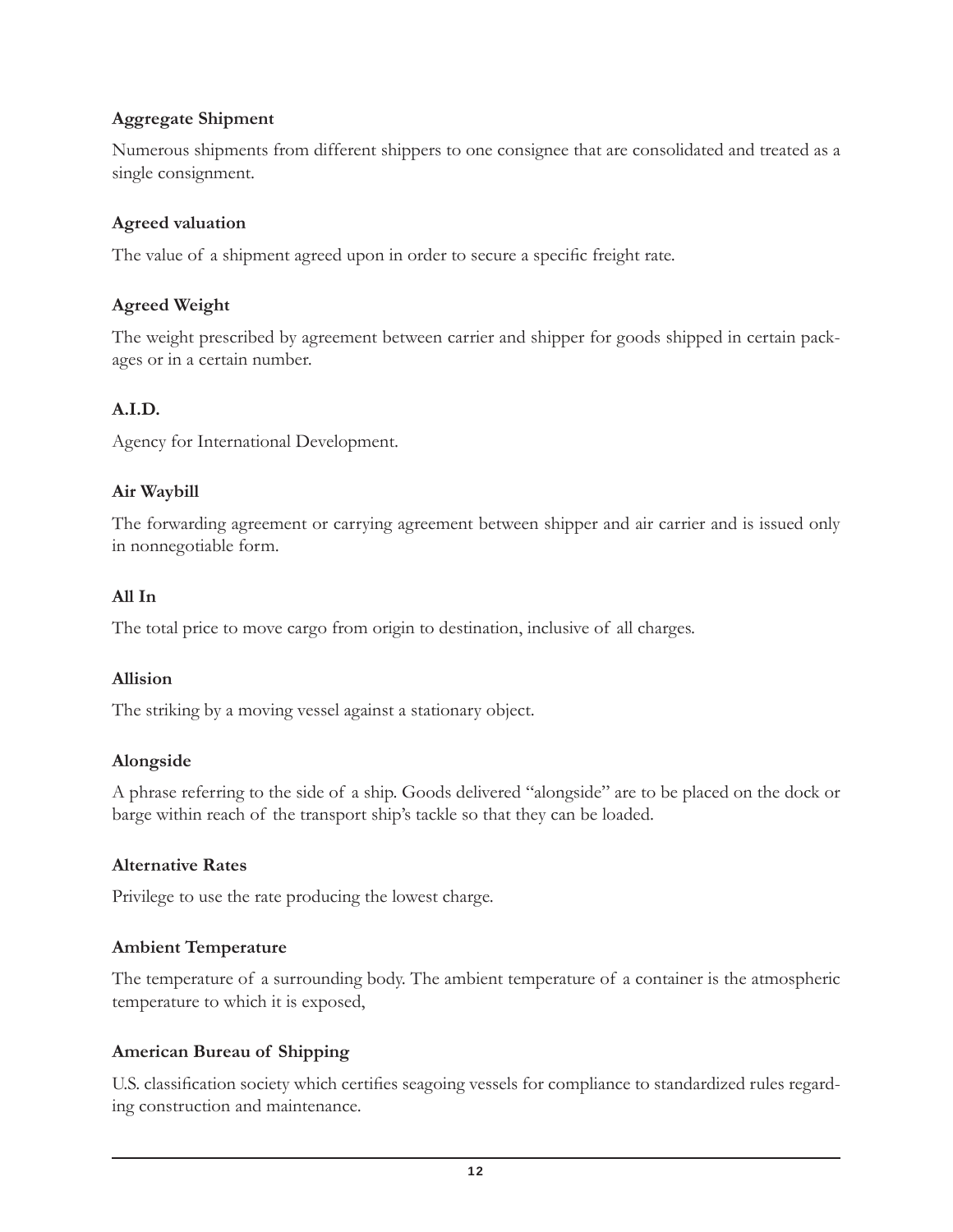## **AMS**

The U.S. Customs' "Automated Manifest System."

## **Anti–Dumping Duty**

A tariff imposed to discourage sale of foreign goods, subsidized to sell at low prices detrimental to local manufacturers.

## **Any Quantity (A.Q.)**

Usually refers to a rating that applies to an article regardless of size or quantity.

## **Apparent Good Order**

When freight appears to be free of damage so far as a general survey can determine.

## **Appraisement**

Determination of the dutiable value of imported merchandise by a Customs official who follows procedures outlined in their country's tariff, such as the U.S. Tariff Act of 1930.

## **Appraiser's Stores**

The warehouse or public stores to which samples of imported goods are taken to be inspected, analyzed, weighed, etc. by examiners or appraisers.

## **Arbitrary**

A stated amount over a fixed rate to one point to make a rate to another point.

## **Arrival Notice**

A notification by carrier of ship's arrival to the consignee, the "Notify Party," and – when applicable – the "Also Notify Party." These parties in interest are listed in blocks 3, 4 and 10, respectively, of the Bill of Lading.

## **ASC X12**

American Standards Committee X12 responsible for developing EDI standards for the United States.

## **Assignment**

A term commonly used in connection with a bill of lading. It involves the transfer of rights, title and interest in order to assign goods by endorsing the bill of lading.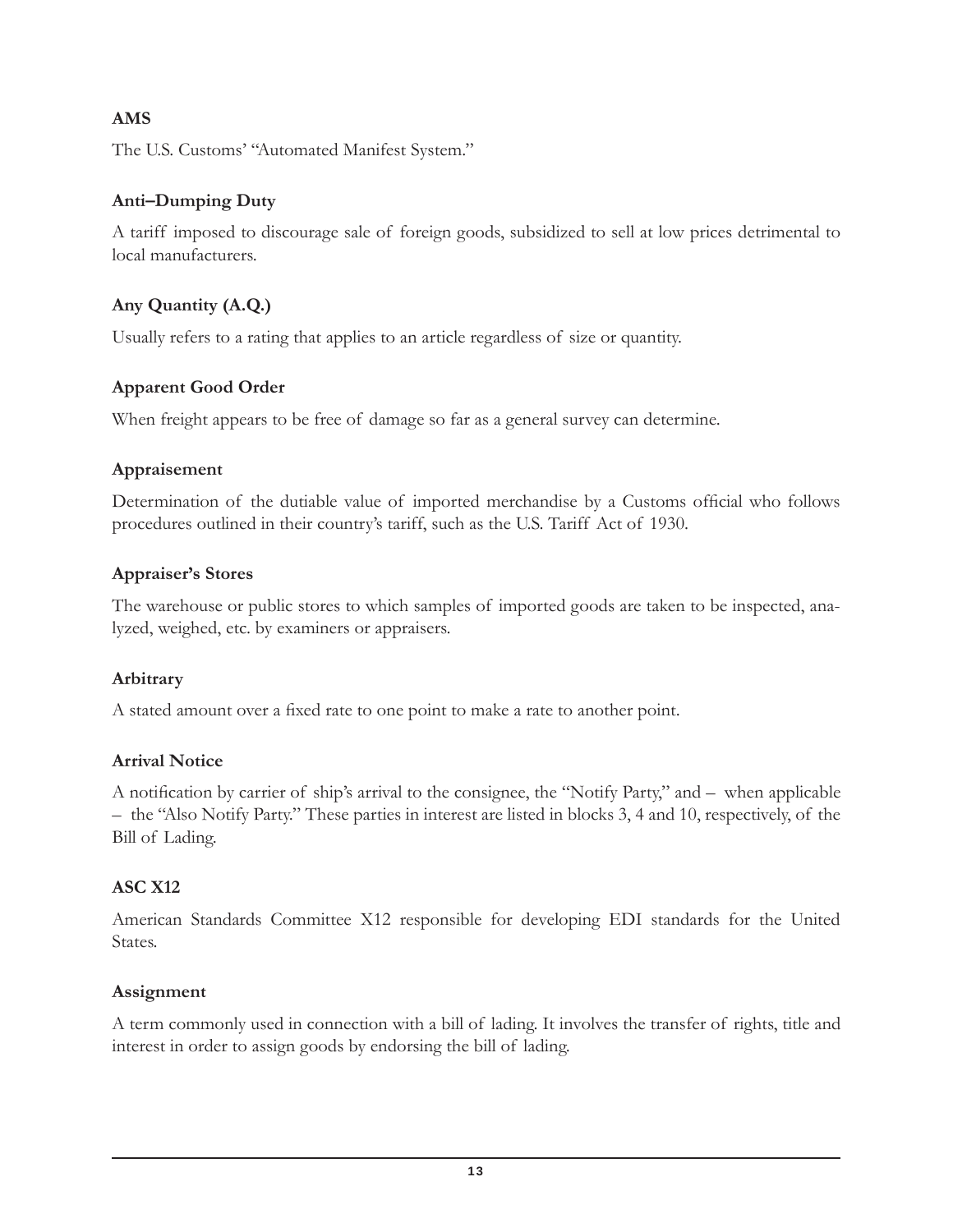## **Astern**

- Behind a vessel
- Move in a reverse direction.

## **A.T.A.**

American Trucking Association.

## **ATDNSHINC**

Any time Day or Night Sundays & Holidays Included. A chartering term referring to when a vessel will work.

## **Athwartships**

A direction across the width of a vessel.

## **Automated Identification System (AIS)**

It is a system used by ships and Vessel Traffic Service (VTS) principally for the identification and the locating of vessels. AIS provides a means for ships to electronically exchange ship data including: identification, position, course, and speed, with other nearby ships and VTS stations.

## **Average**

*See Insurance*.

## **Avoirdupois Pound**

Same as 0.4535924277 kilograms.

## **AWWL**

Always within Institute Warranties Limits (Insurance purpose).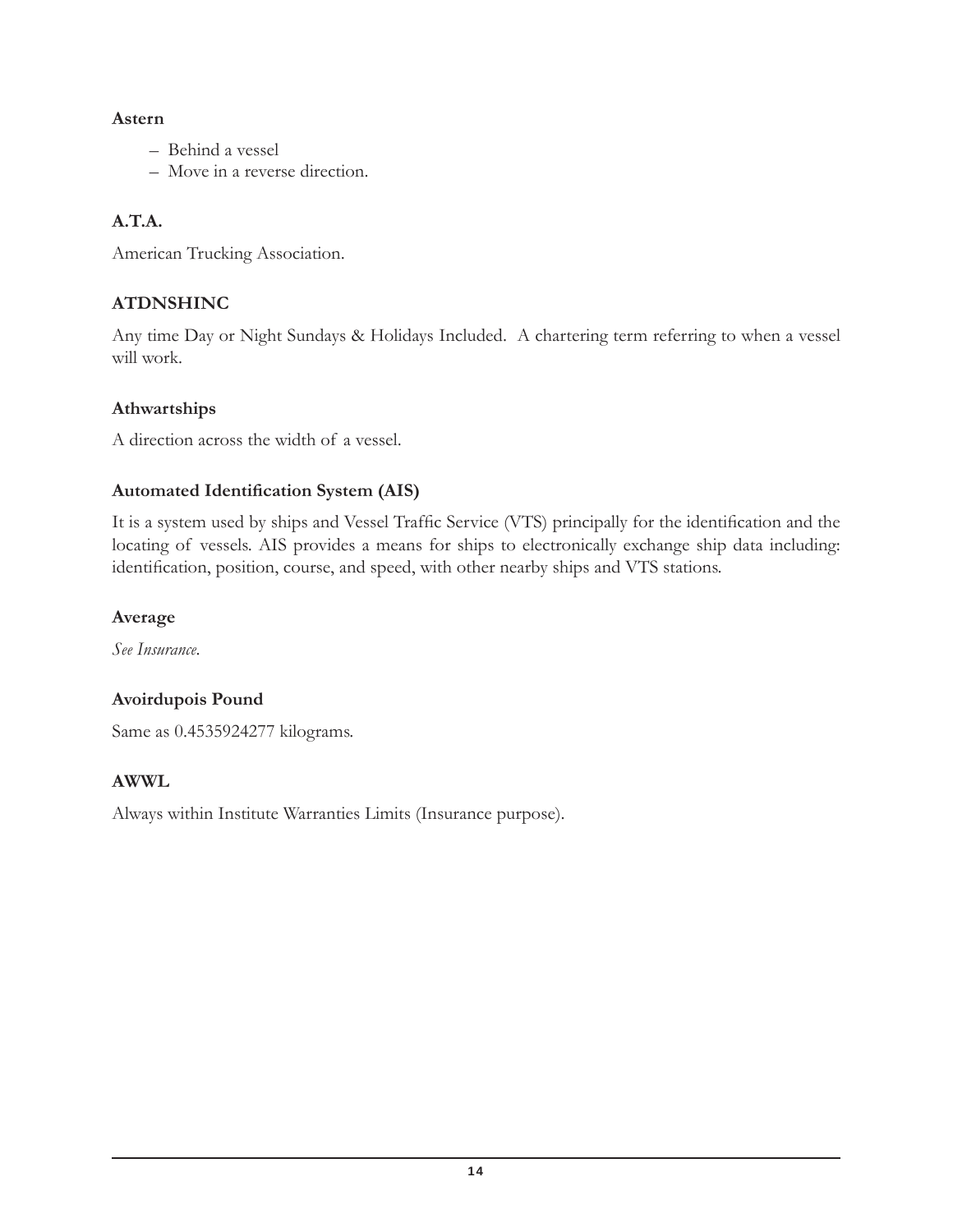# **B**

## **BB**

Abbreviation for:

- **Ballast Bonus:** Special payment above the Chartering price when the ship has to sail a long way on ballast to reach the loading port.
- **Bareboat:** Method of chartering of the ship leaving the charterer with almost all the responsibilities of the owner.

## **B/L**

Abbreviation for "Bill of Lading."

## **Backhaul**

To haul a shipment back over part of a route it has traveled.

## **BAF**

Abbreviation for "Bunker Adjustment Factor." Used to compensate steamship lines for Áuctuating fuel costs. Sometimes called "Fuel Adjustment Factor" or FAF.

#### **Balloon Freight**

Light, bulky articles.

#### **Bank Guarantee**

Guarantee issued by a bank to a carrier to be used in lieu of lost or misplaced original negotiable bill of lading.

#### **Barratry**

An act committed by the master or mariners of a vessel, for some unlawful or fraudulent purpose, contrary to their duty to the owners, whereby the latter sustain injury. It may include negligence, if so gross as to evidence fraud.

## **Barrel (BBL)**

A term of measure referring to 42 gallons of liquid at 600 degrees.

#### **Base Rate**

A tariff term referring to ocean rate less accessorial charges, or simply the base tariff rate.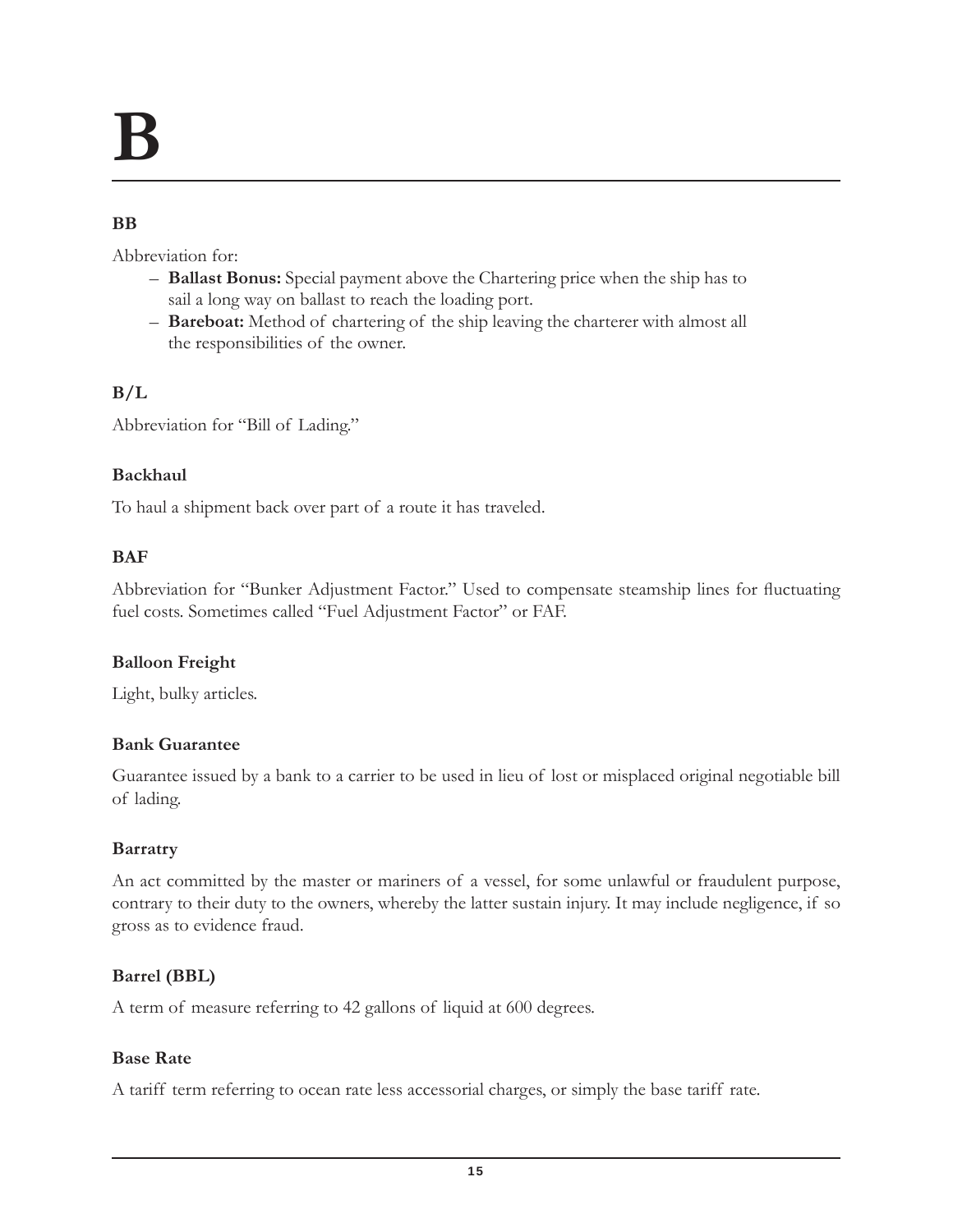## **BCO**

Abbreviation for "Beneficial Cargo Owner." Refers to the importer of record, who physically takes possession of cargo at destination and does not act as a third party in the movement of such goods.

## **Beam**

The width of a ship.

## **Belt Line**

A switching railroad operating within a commercial area.

#### **BeneÀciary**

- Entity to whom money is payable.
- The entity for whom a letter of credit is issued.
- The seller and the drawer of a draft.

## **Berth Terms**

Shipped under rate that includes cost from end of ship's tackle at load port to end of ship's tackle at discharge port.

#### **Beyond**

Used with reference to charges assessed for cargo movement past a line–haul terminating point.

#### **Bilateral**

A contract term meaning both parties agree to provide something for the other.

## **Bill of Exchange**

In the United States, commonly known as a "Draft." However, bill of exchange is the correct term.

## **Bill of Lading (B/L)**

A document that establishes the terms of a contract between a shipper and a transportation company. It serves as a document of title, a contract of carriage and a receipt for goods.

- **Amended B/L:** B/L requiring updates that do not change financial status; this is slightly different from corrected B/L.
- **B/L Terms & Conditions:** the fine print on B/L; defines what the carrier can and cannot do, including the carrier's liabilities and contractual agreements.
- B/L's Status: represents whether the bill of lading has been input, rated, reconciled, printed, or released to the customer.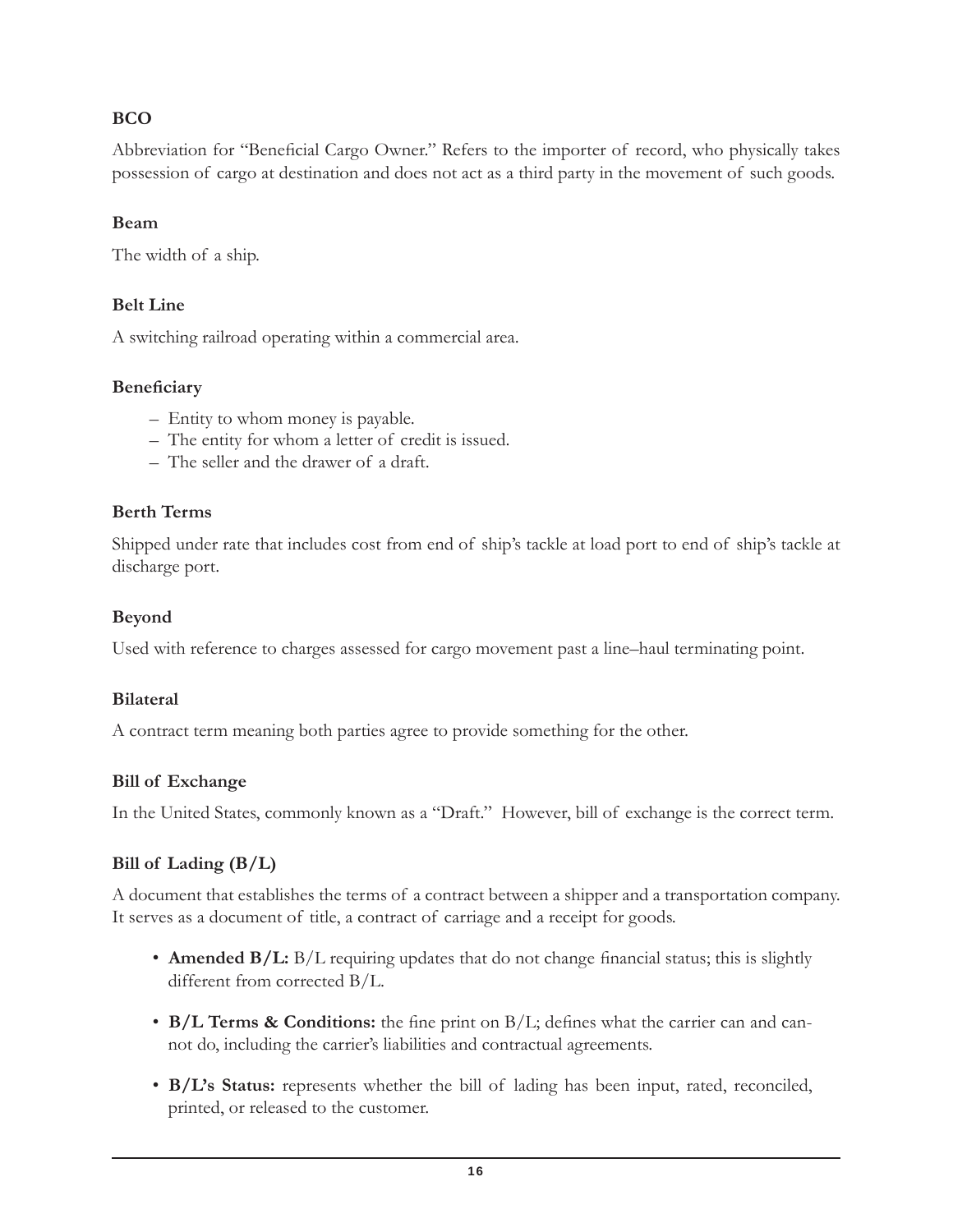- **B/L's Type:** refers to the type of B/L being issued. Some examples are: a Memo (ME), Original (OBL), Non–negotiable, Corrected (CBL) or Amended (AM) B/L.
- Canceled  $B/L$ :  $B/L$  status; used to cancel a processed  $B/L$ ; usually per shipper's request; different from voided B/L.
- **Clean B/L:** A B/L which bears no superimposed clause or notation which declares a defective condition of the goods and/or the packaging.
- Combined B/L: B/L that covers cargo moving over various transports.
- Consolidated  $B/L$ :  $B/L$  combined or consolidated from two or more  $B/L$ 's.
- Corrected B/L:  $B/L$  requiring any update which results in money –or other financially related changes.
- Domestic B/L: Non–negotiable B/L primarily containing routing details; usually used by truckers and freight forwarders.
- **Duplicate B/L:** Another original Bill of Lading set if first set is lost. Also known as reissued  $B/L$ .
- Express B/L: Non–negotiable B/L where there are no paper copies printed of originals.
- Freight B/L: A contract of carriage between a shipper and forwarder (who is usually a NVOCC); a non–negotiable document.
- Government B/L (GBL): A bill of lading issued by the U.S. government.
- Hitchment B/L: B/L covering parts of a shipment which are loaded at more than one location. Hitchment B/L usually consists of two parts, hitchment and hitchment memo. The hitchment portion usually covers the majority of a divided shipment and carries the entire revenue.
- **House B/L:**  $B/L$  issued by a freight forwarder or consolidator covering a single shipment containing the names, addresses and specific description of the goods shipped.
- **Intermodal B/L:** B/L covering cargo moving via multimodal means. Also known as Combined Transport B/L, or Multimodal B/L.
- Long Form B/L: B/L form with all Terms & Conditions written on it. Most B/L's are short form which incorporate the long form clauses by reference.
- Memo B/L: Unfreighted B/L with no charges listed.
- Military B/L: B/L issued by the U.S. military; also known as GBL, or Form DD1252.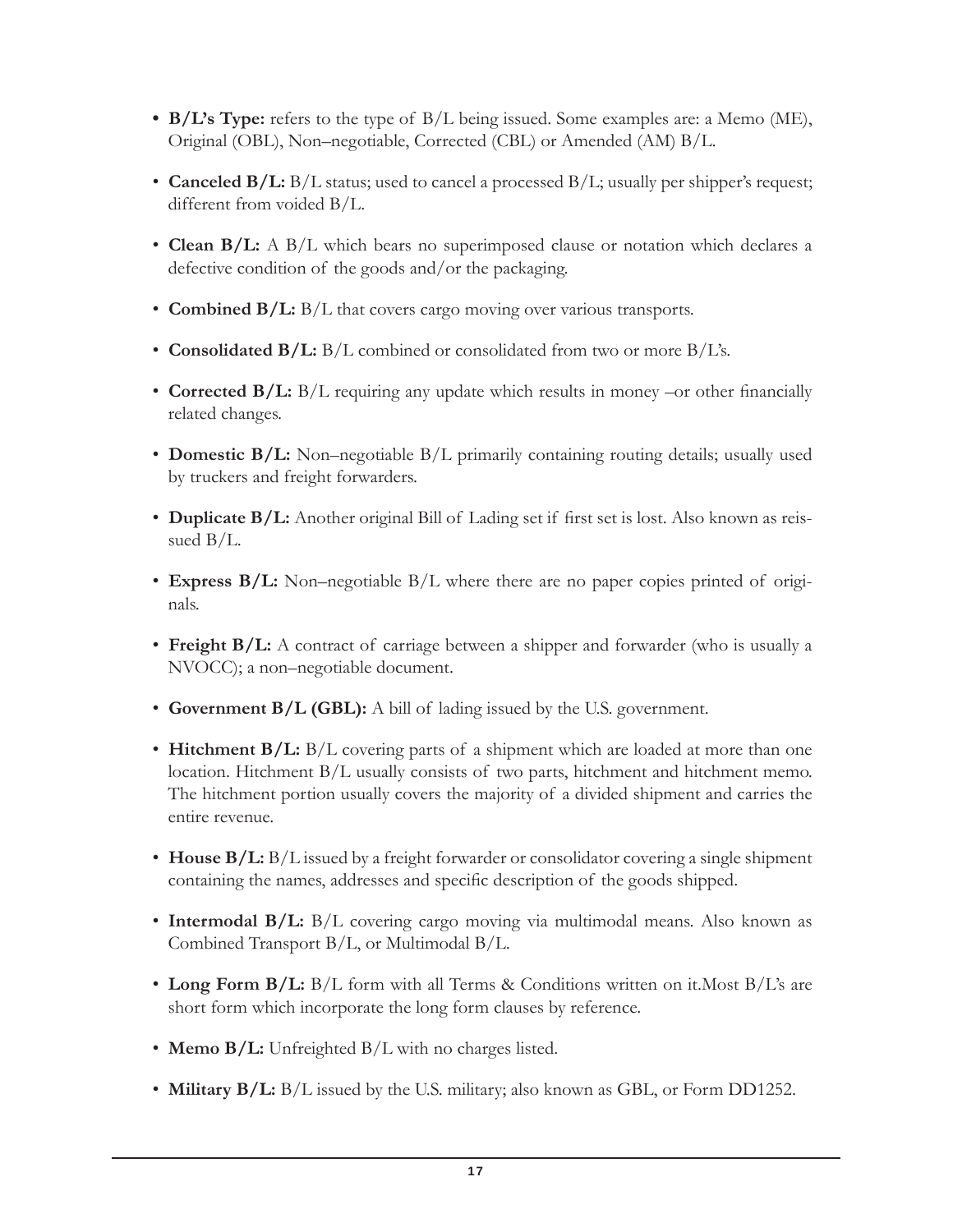- B/L Numbers: U.S. Customs' standardized B/L numbering format to facilitate electronic communications and to make each B/L number unique.
- **Negotiable B/L:** The B/L is a title document to the goods, issued "to the order of" a party, usually the shipper, whose endorsement is required to effect is negotiation.Thus, a shipper's order (negotiable) B/L can be bought, sold, or traded while goods are in transit and is commonly used for letter–of–credit transactions. The buyer must submit the original B/L to the carrier in order to take possession of the goods.
- **Non–Negotiable B/L:** See Straight B/L. Sometimes means a file copy of a B/L.
- **"Onboard" B/L:** B/L validated at the time of loading to transport. Onboard Air, Boxcar, Container, Rail, Truck and Vessel are the most common types.
- **Optional Discharge B/L:** B/L covering cargo with more than one discharge point option possibility.
- **"Order" B/L:** See Negotiable B/L.
- Original B/L: The part of the B/L set that has value, especially when negotiable; rest of set are only informational file copies. Abbreviated as OBL.
- Received for Shipment B/L: Validated at time cargo is received by ocean carrier to commence movement but before being validated as "Onboard".
- **Reconciled B/L:** B/L set which has completed a prescribed number of edits between the shipper's instructions and the actual shipment received. This produces a very accurate  $B/L$ .
- **Short Term B/L:** Opposite of Long Form  $B/L$ , a  $B/L$  without the Terms & Conditions written on it. Also known as a Short Form B/L. The terms are incorporated by reference to the long form B/L.
- Split  $B/L$ : One of two or more  $B/L$ 's which have been split from a single  $B/L$ .
- Stale  $B/L$ : A late  $B/L$ ; in banking, a  $B/L$  which has passed the time deadline of the Letter of Credit (L/C) and is void.
- **Straight (Consignment) B/L:** Indicates the shipper will deliver the goods to the consignee.It does not convey title (non–negotiable).Most often used when the goods have been pre–paid.
- "To Order" B/L: See Negotiable B/L.
- Unique B/L Identifier: U.S. Customs' standardization: four-alpha code unique to each carrier placed in front of nine digit  $B/L$  number; APL's unique  $B/L$  Identifier is "APLU". Sea–land uses "SEAU". These prefixes are also used as the container identification.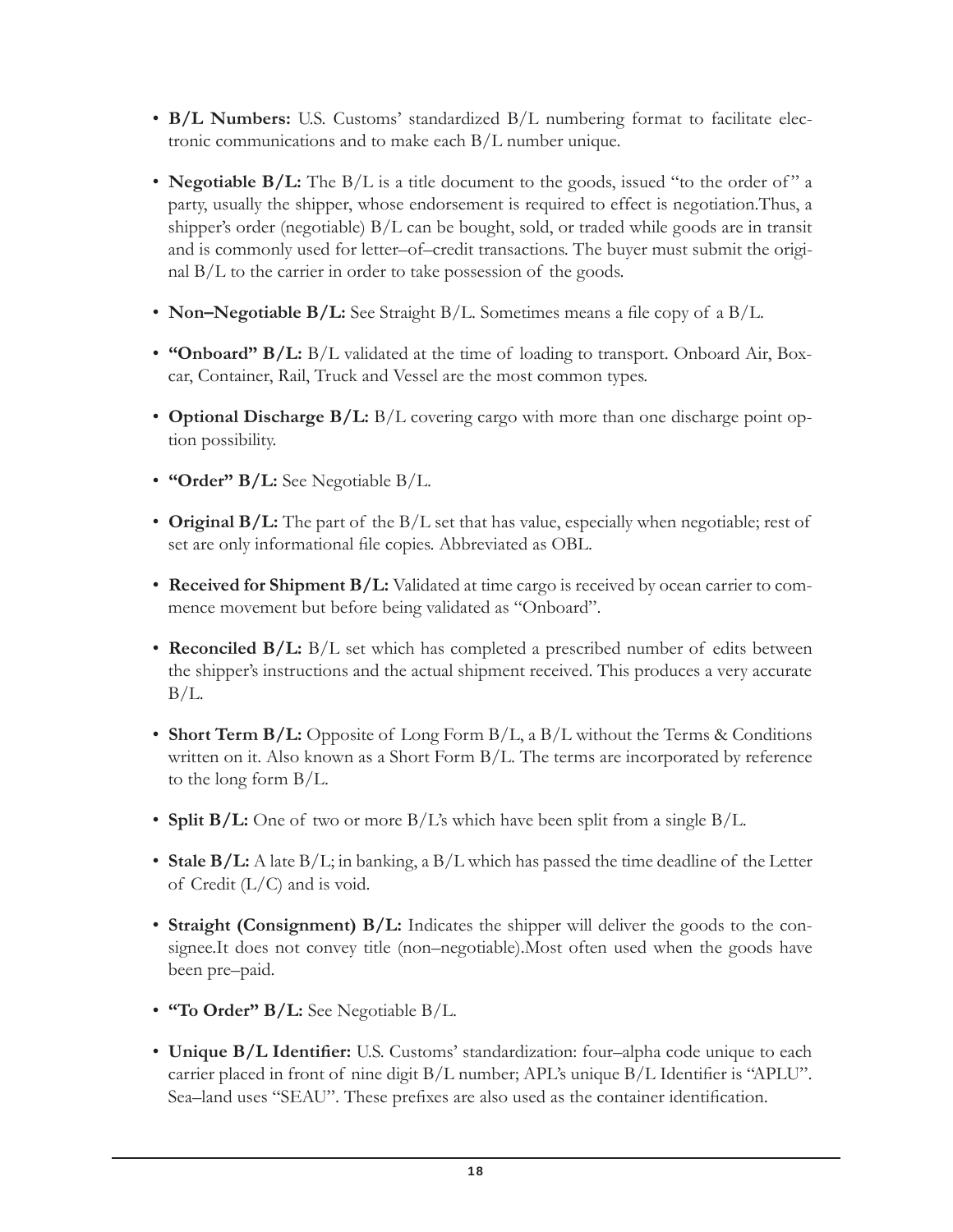• Voided B/L: Related to Consolidated B/L; those B/L's absorbed in the combining process. Different from Canceled B/L.

## **Bill of Lading Port of Discharge**

Port where cargo is discharged from means of transport.

#### **Bill of Sale**

Confirms the transfer of ownership of certain goods to another person in return for money paid or loaned.

## **Bill to Party**

Customer designated as party paying for services.

#### **Billed Weight**

The weight shown in a waybill and freight bill, i.e, the invoiced weight.

## **BIMCO**

The Baltic and International Maritime Council, the world's largest private shipping organization.

## **Blanket Bond**

A bond covering a group of persons, articles or properties.

#### **Blanket Rate**

- A rate applicable to or from a group of points.
- A special rate applicable to several different articles in a single shipment.

#### **Blanket Waybill**

A waybill covering two or more consignments of freight.

#### **Blind Shipment**

A B/L wherein the paying customer has contracted with the carrier that shipper or consignee information is not given.

#### **Block Stowage**

Stowing cargo destined for a specific location close together to avoid unnecessary cargo movement.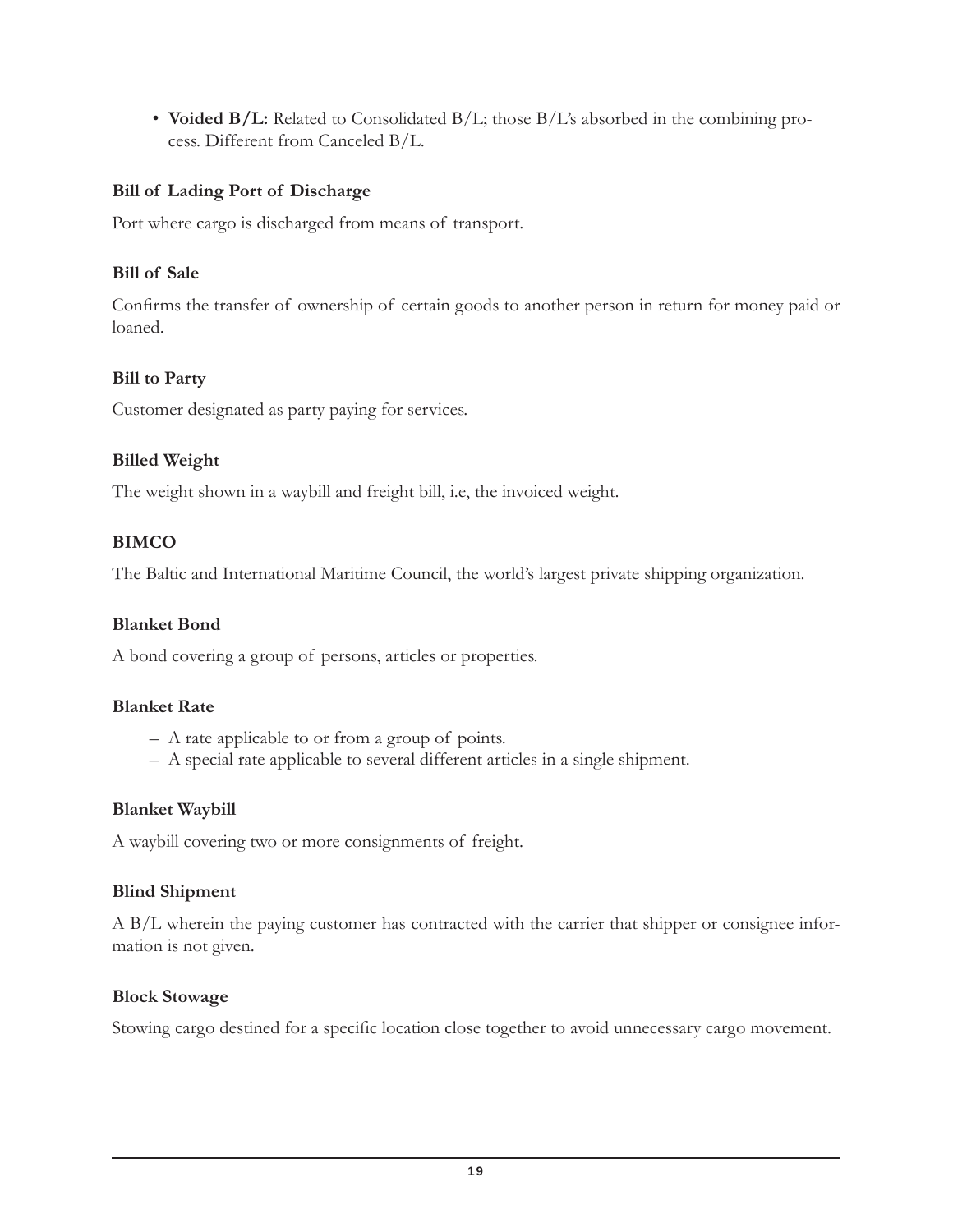## **Blocked Trains**

Railcars grouped in a train by destination so that segments (blocks) can be uncoupled and routed to different destinations as the train moves through various junctions. Eliminates the need to break up a train and sort individual railcars at each junction.

#### **Blocking or Bracing**

Wood or metal supports to keep shipments in place to prevent cargo shifting. *See also Dunnage.*

## **Bls.**

Abbreviation for "Bales."

## **Board**

To gain access to a vessel.

## **Board Feet**

The basic unit of measurement for lumber. One board foot is equal to a one–inch board, 12 inches wide and 1 foot long. Thus, a board 10 feet long, 12 inches wide, and 1 inch thick contains 10 board feet.

#### **Boat**

A relatively small, usually open craft/vessel a small, often open vessel for traveling on waterAn inland vessel of any size.

## **Bobtail**

Movement of a tractor, without trailer, over the highway.

## **Bogie**

A set of wheels built specifically as rear wheels under the container.

## **Bolster**

A device Àtted on a chassis or railcar to hold and secure the container.

## **Bond Port**

Port of initial Customs entry of a vessel to any country. Also known as First Port of Call.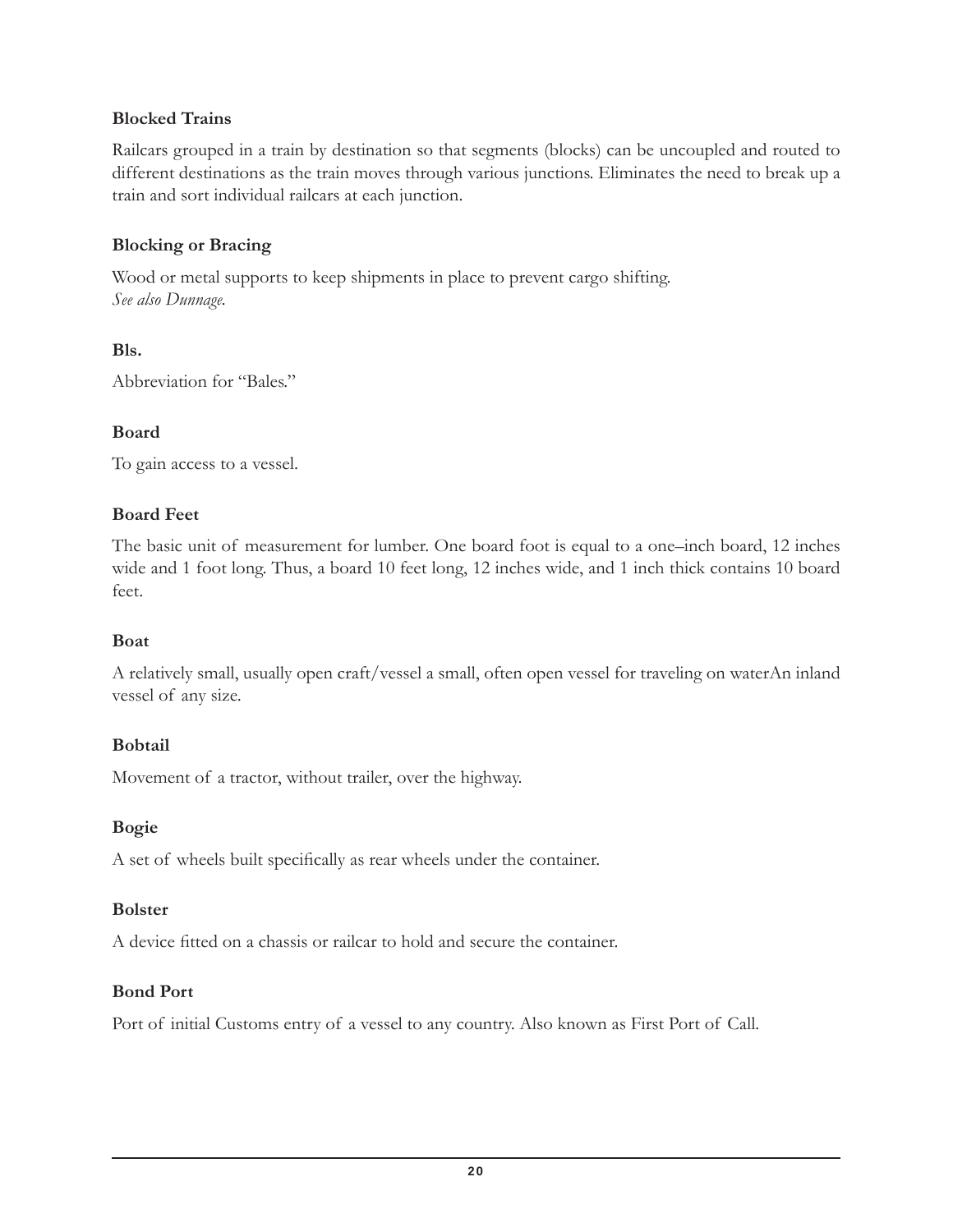## **Bonded Freight**

Freight moving under a bond to U.S. Customs or to the Internal Revenue Service, to be delivered only under stated conditions.

#### **Bonded Warehouse**

A warehouse authorized by Customs authorities for storage of goods on which payment of duties is deferred until the goods are removed.

#### **Booking**

Arrangements with a carrier for the acceptance and carriage of freight; i.e., a space reservation.

#### **Booking Number**

Reservation number used to secure equipment and act as a control number prior to completion of a  $B/L$ .

#### **Bottom Side Rails**

Structural members on the longitudinal sides of the base of the container.

#### **Bottom–Air Delivery**

A type of air circulation in a temperature control container. Air is pulled by a fan from the top of the container, passed through the evaporator coil for cooling, and then forced through the space under the load and up through the cargo. This type of airflow provides even temperatures.

#### **Bow**

The front of a vessel.

#### **Boxcar**

A closed rail freight car.

#### **Break Bulk**

- To unload and distribute a portion or all of the contents of a rail car, container, trailer, or ship.
- Loose, non–containerized mark and count cargo.
- Packaged cargo that is not containerized.

#### **Bridge Point**

An inland location where cargo is received by the ocean carrier and then moved to a coastal port for loading.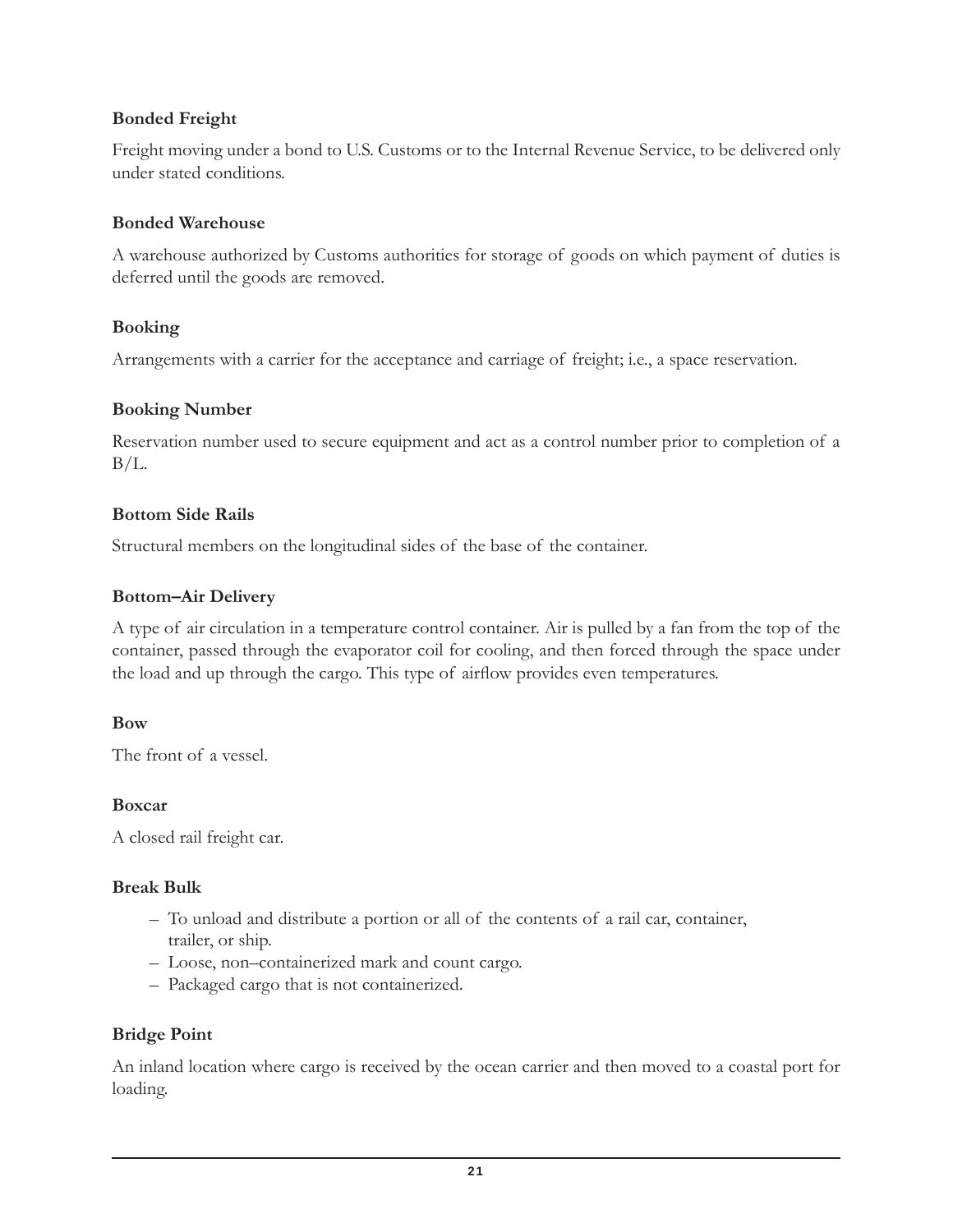## **Bridge Port**

A port where cargo is received by the ocean carrier and stuffed into containers but then moved to another coastal port to be waded on a vessel.

#### **Broken Stowage**

- The loss of space caused by irregularity in the shape of packages.
- Any void or empty space in a vessel or container not occupied by cargo.

#### **Broker**

A person who arranges for transportation of loads for a percentage of the revenue from the load.

#### **Brokerage**

Freight forwarder/broker compensation as specified by ocean tariff or contract.

#### **Bulk Cargo**

Not in packages or containers; shipped loose in the hold of a ship without mark and count." Grain, coal and sulfur are usually bulk freight.

#### **Bulk–Freight Container**

A container with a discharge hatch in the front wall; allows bulk commodities to be carried.

#### **Bulkhead**

A partition separating one part of a ship, freight car, aircraft or truck from another part.

#### **Bull Rings**

Cargo–securing devices mounted in the Áoor of containers; allow lashing and securing of cargo.

#### **Bunker Charge**

An extra charge sometimes added to steamship freight rates; justified by higher fuel costs. Also known as Fuel Adjustment Factor or FAF.

#### **Bunkers**

A maritime term referring to fuel used aboard the ship. In the past, fuel coal stowage areas aboard a vessel were in bins or bunkers.

#### **Bureau Veritas**

A French classification society which certifies seagoing vessels for compliance to standardized rules regarding construction and maintenance.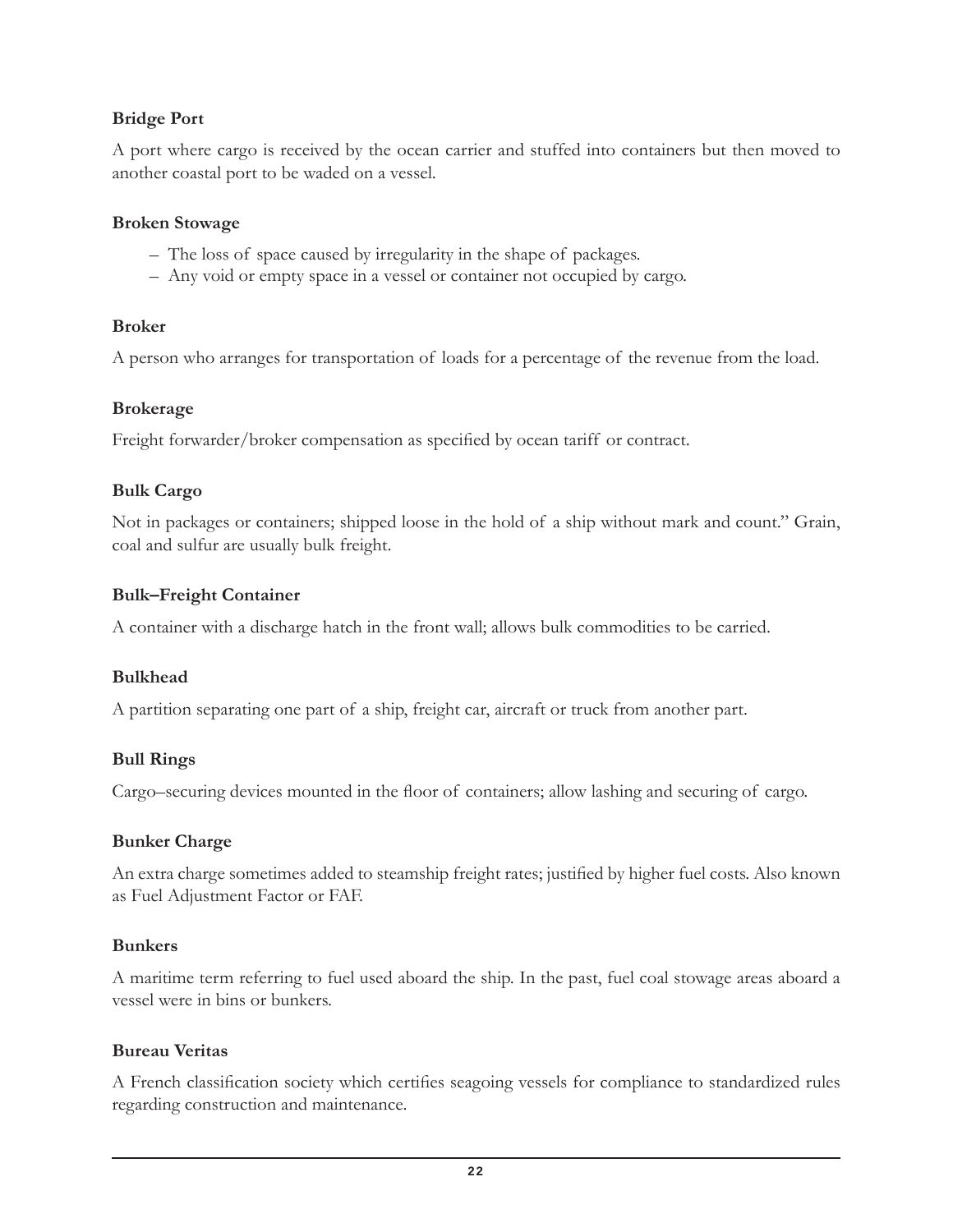## **C&F Terms of Sale, or INCOTERMS**

Obsolete, although heavily used, term of sale meaning "cargo and freight" whereby Seller pays for cost of goods and freight charges up to destination port. In July, 1990 the International Chamber of Commerce replaced C&F with CFR.

## **Cabotage**

Water transportation term applicable to shipments between ports of a nation; commonly refers to coastwise or intercoastal navigation or trade. Many nations, including the United States, have cabotage laws which require national Áag vessels to provide domestic interport service.

## **CAF**

Abbreviation for "Currency Adjustment Factor." A charge, expressed as a percentage of a base rate, that is applied to compensate ocean carriers of currency fluctuations.

## **Capesize Vessel**

A dry bulk vessel above 80,000dwt or whose beam precludes passage via the Panama Canal and thus forces them to pass around Cape Horn or the Cape of Good Hope.

#### **Captain's Protest**

A document prepared by the captain of a vessel on arriving at port; shows conditions encountered during voyage, generally for the purpose of relieving ship owner of any loss to cargo and shifting responsibility for reimbursement to the insurance company.

## **Car Pooling**

Use of individual carrier/rail equipment through a central agency for the benefit of carriers and shippers.

#### **Car Seal**

Metal strip and lead fastener used for locking freight car or truck doors. Seals are numbered for record purposes.

#### **CarÁoat**

A barge equipped with tracks on which up to approximately 12 railroad cars are moved in harbors or inland waterways.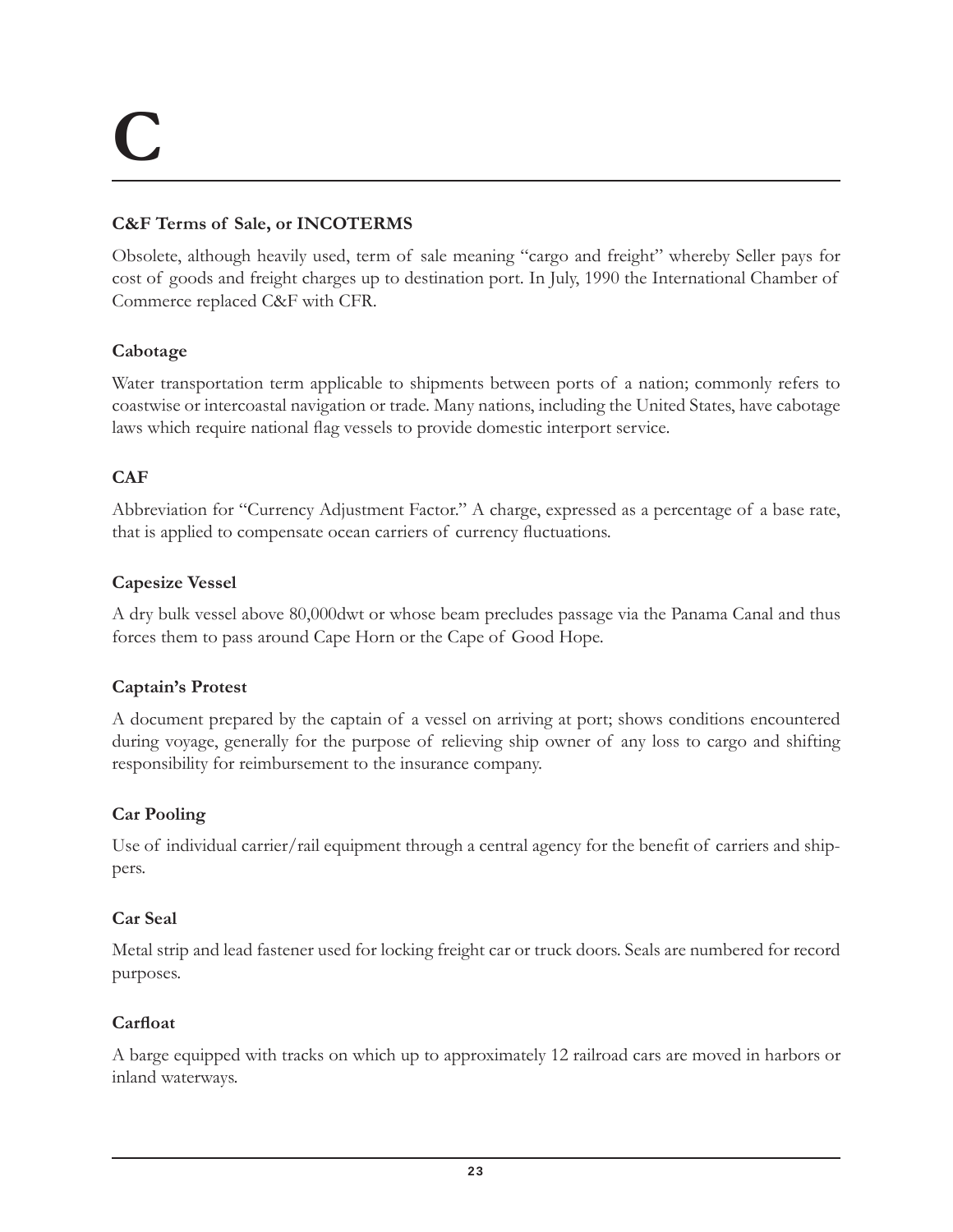## **Cargo**

Freight loaded into a ship.

## **Cargo Manifest**

A manifest that lists all cargo carried on a specific vessel voyage.

## **Cargo NOS**

Cargo Not Otherwise Specified. Usually the rate entry in a tariff that can apply to commodities not covered under a specific item or sub- item in the applicable tariff.

## **Cargo Preference**

Cargo reserved by a Nation's laws for transportation only on vessels registered in that Nation.Typically the cargo is moving due to a direct or indirect support or activity of the Government.

## **Cargo Tonnage**

Most ocean freight is billed on the basis of weight or measurement tons (W/M). Weight tons can be expressed in short tons of 2000 pounds, long tons of 2240 pounds or metric tons of 1000 kilos (2204.62 pounds). Measurement tons are usually expressed as cargo measurement of 40 cubic feet (1.12 meters) or cubic meters (35.3 cubic feet.)

#### **Carload Rate**

A rate applicable to a carload of goods.

## **Carnet**

A customs document permitting the holder to temporarily carry or send merchandise into certain foreign countries (for display, demonstration or similar purposes) without paying duties or posting bonds. Any of various Customs documents required for crossing some international borders.

#### **Carrier**

Any person or entity who, in a contract of carriage, undertakes to perform or to procure the performance of carriage by rail, road, sea, air, inland waterway or by a combination of such modes.

## **Carrier's CertiÀcate**

A certificate required by U.S. Customs to release cargo properly to the correct party.

## **Cartage**

Usually refers to intra–city hauling on drays or trucks. Same as drayage.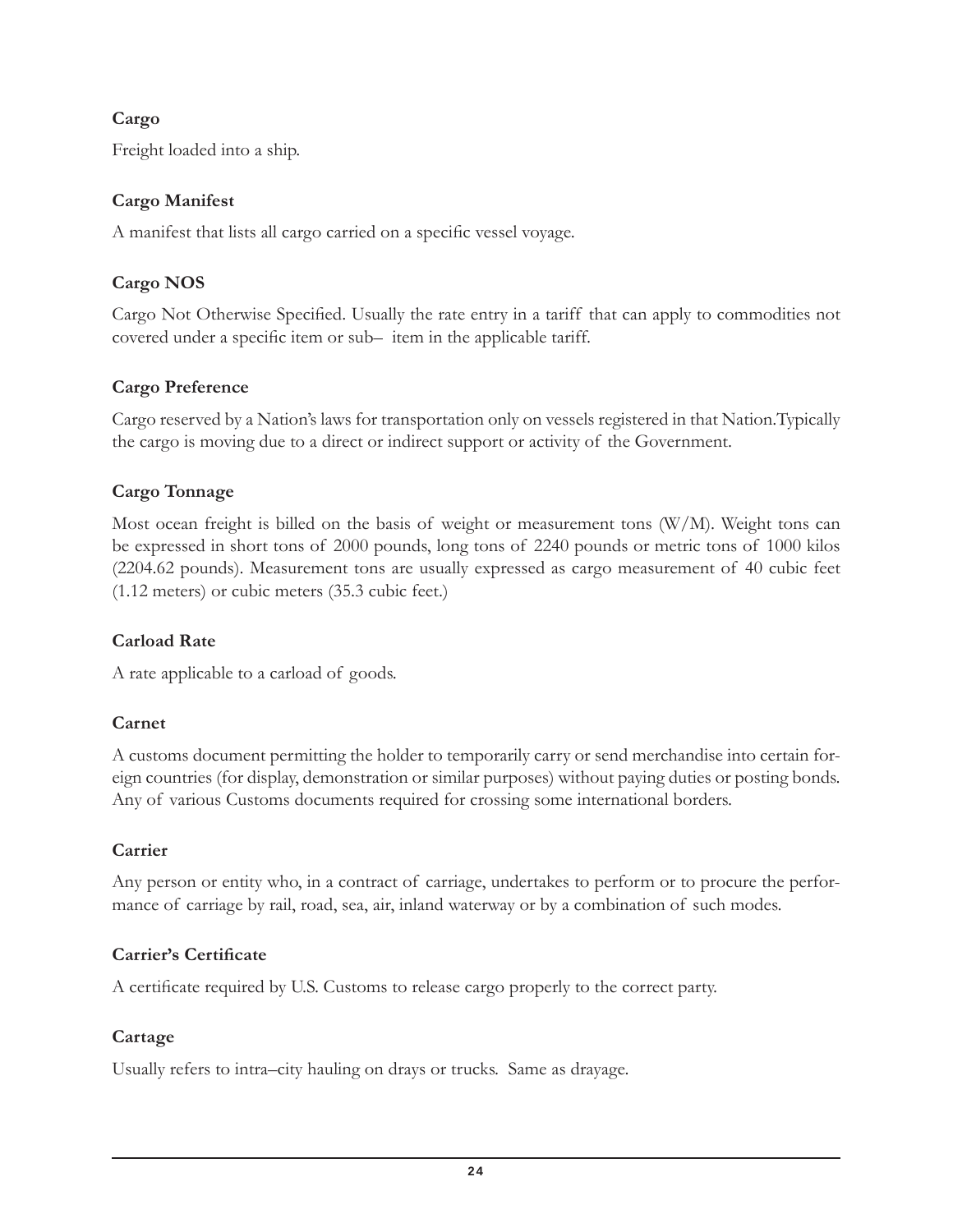## **Cartment**

Customs form permitting in–bond cargo to be moved from one location to another under Customs control, within the same Customs district. Usually in motor carrier's possession while draying cargo.

## **Cash Against Documents (CAD)**

Method of payment for goods in which documents transferring title are given the buyer upon payment of cash to an intermediary acting for the seller, usually a commission house.

## **Cash in Advance (CIA)**

A method of payment for goods in which the buyer pays the seller in advance of the shipment of goods. Usually employed when the goods, such as specialized machinery, are built to order.

## **Cash With Order (CWO)**

A method of payment for goods in which cash is paid at the time of order and the transaction becomes binding on both buyer and seller.

## **CBM (CM)**

Abbreviation for "Cubic Meter."

#### **CE**

Abbreviation for "Consumption Entry." The process of declaring the importation of foreign–made goods for use in the United States.

#### **Cells**

The construction system employed in container vessels; permits ship containers to be stowed in a vertical line with each container supporting the one above it

#### **Center of Gravity**

The point of equilibrium of the total weight of a containership, truck, train or a piece of cargo.

#### **Certificate of Inspection**

- A document certifying that merchandise (such as perishable goods) was in good condition immediately prior to its shipment.
- The document issued by the U.S. Coast Guard certifying an American
- Flag vessel's compliance with applicable laws and regulations.

## **CertiÀcate of Origin**

A certified document showing the origin of goods; used in international commerce.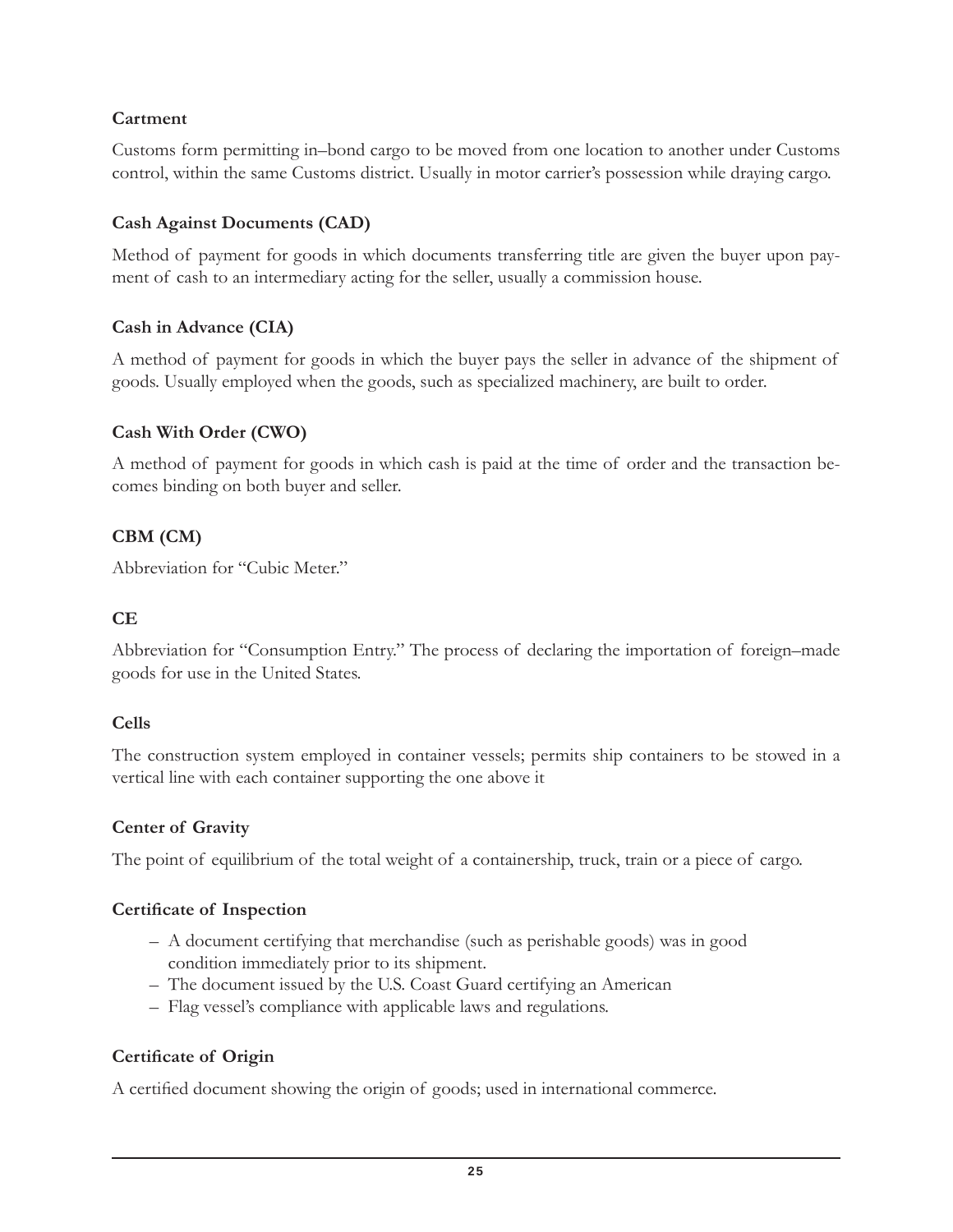## **CFS**

Abbreviation for "Container Freight Station." A shipping dock where cargo is loaded ("stuffed") into or unloaded ("stripped") from containers. Generally, this involves less than containerload shipments, although small shipments destined to same consignee are often consolidated. Container reloading from/to rail or motor carrier equipment is a typical activity. These facilities can be located in container yards, or off dock.

## **Charter Party**

A written contract between the owner of a vessel and the person desiring to employ the vessel (charterer); sets forth the terms of the arrangement, such as duration of agreement, freight rate and ports involved in the trip.

## **Chassis**

A frame with wheels and container locking devices in order to secure the container for movement.

## **Chock**

A piece of wood or other material placed at the side of cargo to prevent rolling or moving sideways.

## **CCC Mark**

A mark or label indicating the cargo conforms to standards required by China for certain products.

## **CE Mark**

A mark or label indicating the cargo conforms to standards required by the European Union for certain products.

## **CI**

Abbreviation for "Cost and Insurance." A price that includes the cost of the goods, the marine insurance and all transportation charges except the ocean freight to the named point of destination.

## **CIF (Named Port)**

Abbreviation for "Cost, Insurance, Freight." (Named Port) Same as C&F or CFR except seller also provides insurance to named destination.

## **CIF&C**

Price includes commission as well as CIF.

## **CIF&E**

Abbreviation for "Cost, Insurance, Freight and Exchange."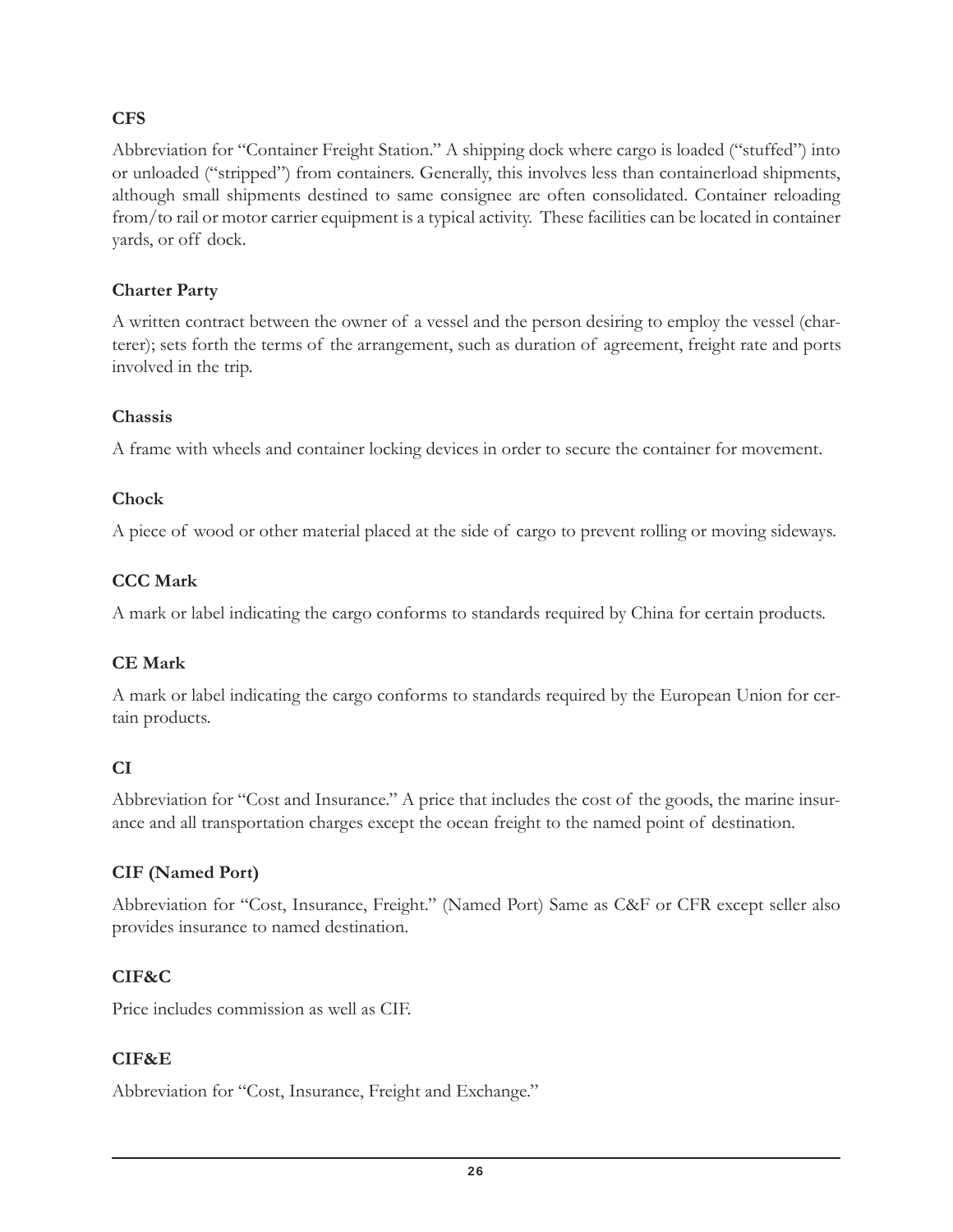## **CIFCI**

Abbreviation for "Cost, Insurance, Freight, Collection and Interest."

## **CIFI&E**

Abbreviation for "Cost, Insurance, Freight, Interest and Exchange."

## **CKD**

Abbreviation for "Completely Knocked Down." Parts and subassemblies being transported to an assembly plant.

## **CL**

Abbreviation for "Carload" and "Containerload".

## **Claim**

A demand made upon a transportation line for payment on account of a loss sustained through its alleged negligence.

## **ClassiÀcation**

A publication, such as Uniform Freight Classification (railroad) or the National Motor Freight Classification (motor carrier), that assigns ratings to various articles and provides bill of lading descriptions and rules.

## **ClassiÀcation Rating**

The designation provided in a classification by which a class rate is determined.

## **ClassiÀcation Society**

An organization maintained for the surveying and classing of ships so that insurance underwriters and others may know the quality and condition of the vessels offered for insurance or employment. *See also ABS, BV, DNV, LR and NK.*

## **ClassiÀcation Yard**

A railroad yard with many tracks used for assembling freight trains.

## **Clayton Act**

An anti–trust act of the U.S. Congress making price discrimination unlawful.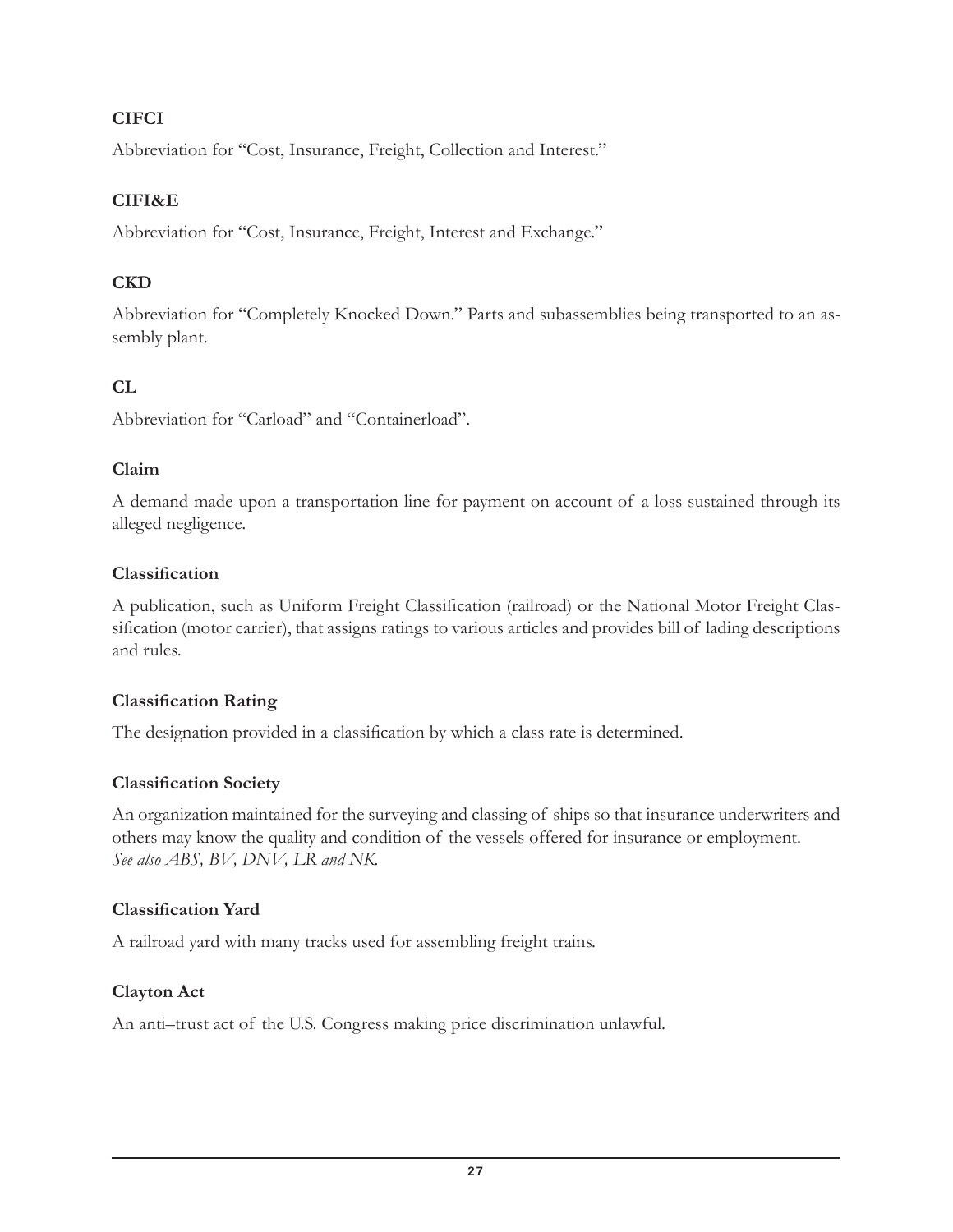## **Clean Bill of Lading**

A receipt for goods issued by a carrier with an indication that the goods were received in "apparent good order and condition," without damage or other irregularities.If no notation or exception is made, the B/L is assumed to be "cleaned."

#### **Cleaning in Transit**

The stopping of articles, such as peanuts, etc., for cleaning at a point between the point of origin and destination.

## **Clearance Limits**

The size beyond which cars or loads cannot use bridges, tunnels, etc.

## **Cleat**

A strip of wood or metal used to afford additional strength, to prevent warping, or to hold in place.

## **Clip–On**

Refrigeration equipment attachable to an insulated container that does not have its own refrigeration unit.

## **CM**

Abbreviation for "Cubic Meter" (capital letters).

#### **cm**

Abbreviation for "centimeter."

## **Coastwise**

Water transportation along the coast.

## **COD**

Abbreviation for:

- Collect (cash) on Delivery.
- Carried on Docket (pricing).

## **COFC**

Abbreviation for the Railway Service "Container On Flat Car."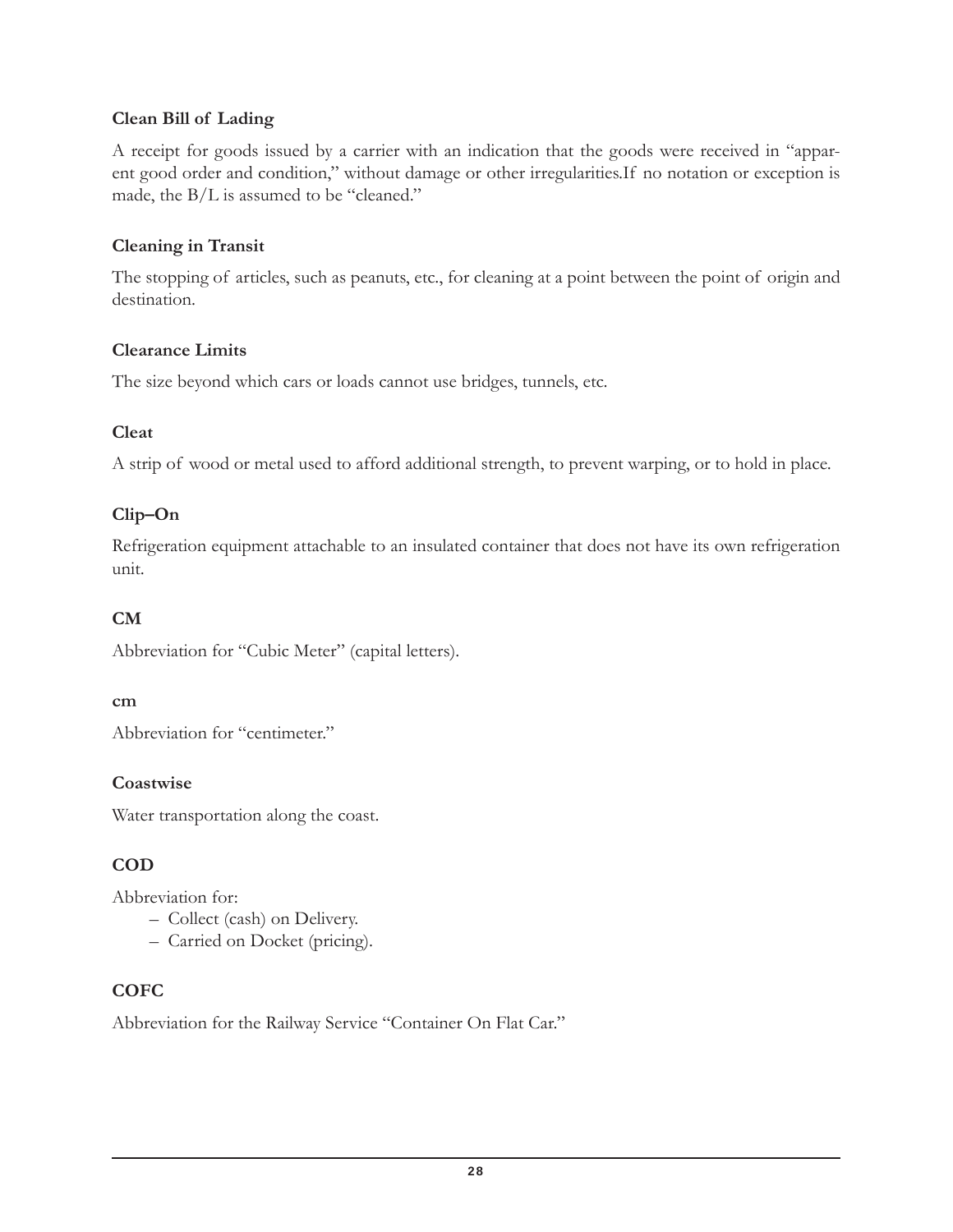## **COGSA**

Carriage of Goods by Sea Act. U.S. federal codification passed in 1936 which standardizes carrier's liability under carrier's bill of lading. U.S. enactment of The Hague Rules.

#### **Collecting**

A bank that acts as an agent to the seller's bank (the presenting bank). The collecting bank assumes no responsibility for either the documents or the merchandise.

#### **Collection**

A draft drawn on the buyer, usually accompanied by documents, with complete instructions concerning processing for payment or acceptance.

#### **Combination Export Mgr.**

A Àrm that acts as an export sales agent for more than one non–competing manufacturer.

#### **Combination Rate**

A rate made up of two or more factors, separately published.

#### **Commercial Invoice**

Represents a complete record of the transaction between exporter and importer with regard to the goods sold. Also reports the content of the shipment and serves as the basis for all other documents relating to the shipment.

## **Commercial Transport Vessel**

Any ship which is used primarily in commerce

- (1) For transporting persons or goods to or from any harbor(s) or port(s) or between places within a harbor area;
- (2) In connection with the construction, change in construction, servicing, maintenance, repair, loading, unloading, movement, piloting, or salvaging of any other ship or vessel.

#### **Commodity**

Article shipped. For dangerous and hazardous cargo, the correct commodity identification is critical.

## **Commodity Rate**

A rate published to apply to a specific article or articles.

## **Common Carrier**

A transportation company which provides service to the general public at published rates.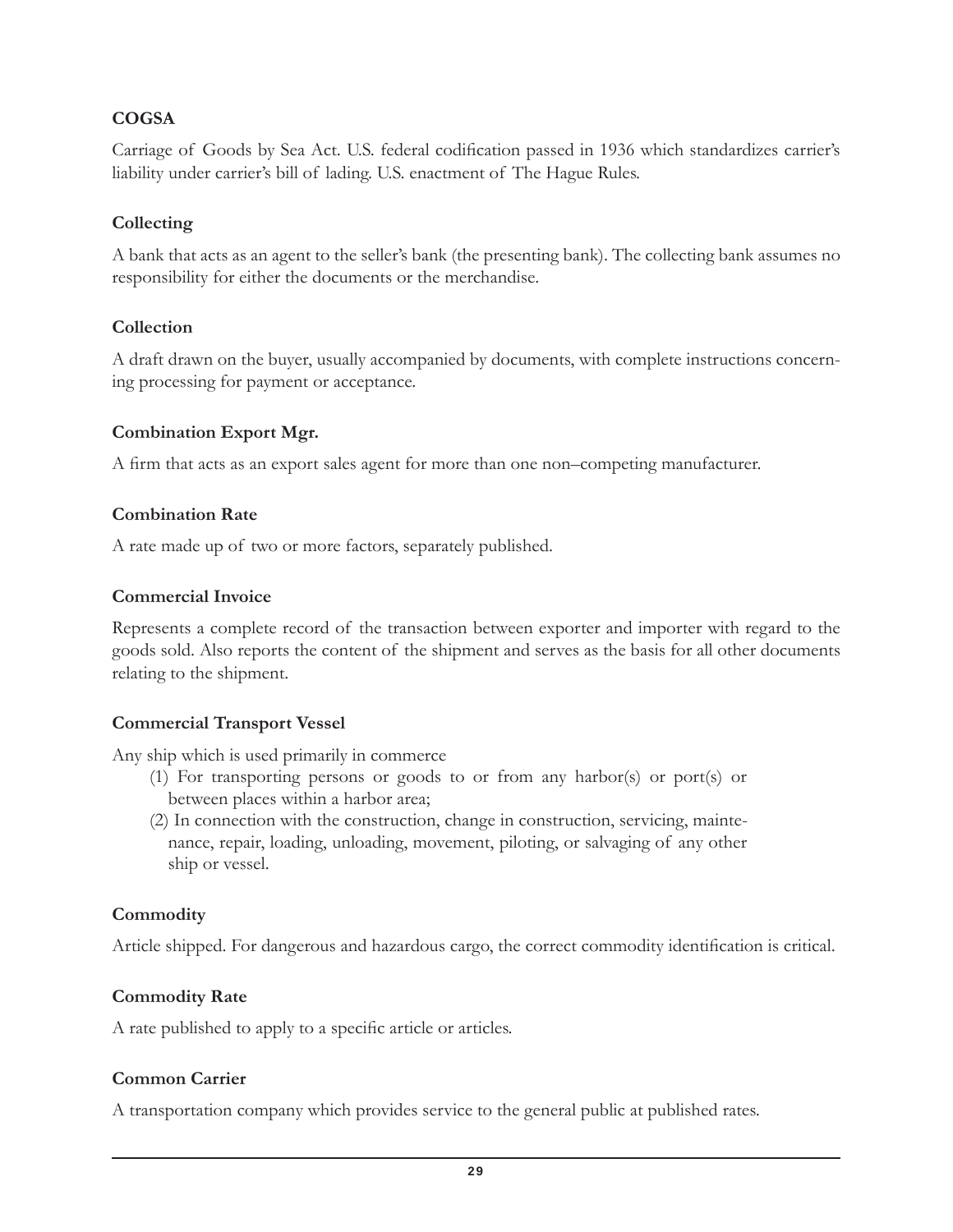#### **Common Law**

Law that derives its force and authority from precedent, custom and usage rather than from statutes, particularly with reference to the laws of England and the United States.

#### **Company Security Officer**

Is the person designated by the company for ensuring that a ship security assessment is carried out and that a ship security plan is developed, submitted for approval and thereafter implemented and maintained for liaison with port facility security officers and the ship security officer.

## **Compulsory Ship**

Any ship which is required to be equipped with radiotelecommunication equipment in order to comply with the radio or radio-navigation provisions of a treaty or statute to which the vessel is subject.

## **Concealed Damage**

Damage that is not evident from viewing the unopened package.

#### **Conference**

An association of ship owners operating in the same trade route who operate under collective conditions and agree on tariff rates.

#### **Confirmed Letter of Credit**

A letter of credit, issued by a foreign bank, whose validity has been confirmed by a domestic bank. An exporter with a confirmed letter of credit is assured of payment even if the foreign buyer or the foreign bank defaults

#### **ConÀrming Bank**

The bank that adds its confirmation to another bank's (the issuing bank's) letter of credit and promises to pay the beneficiary upon presentation of documents specified in the letter of credit.

## **Connecting Carrier**

A carrier which has a direct physical connection with, or forms a link between two or more carriers.

#### **Consignee**

A person or company to whom commodities are shipped.

#### **Consignee Mark**

A symbol placed on packages for identification purposes; generally a triangle, square, circle, etc. with letters and/or numbers and port of discharge.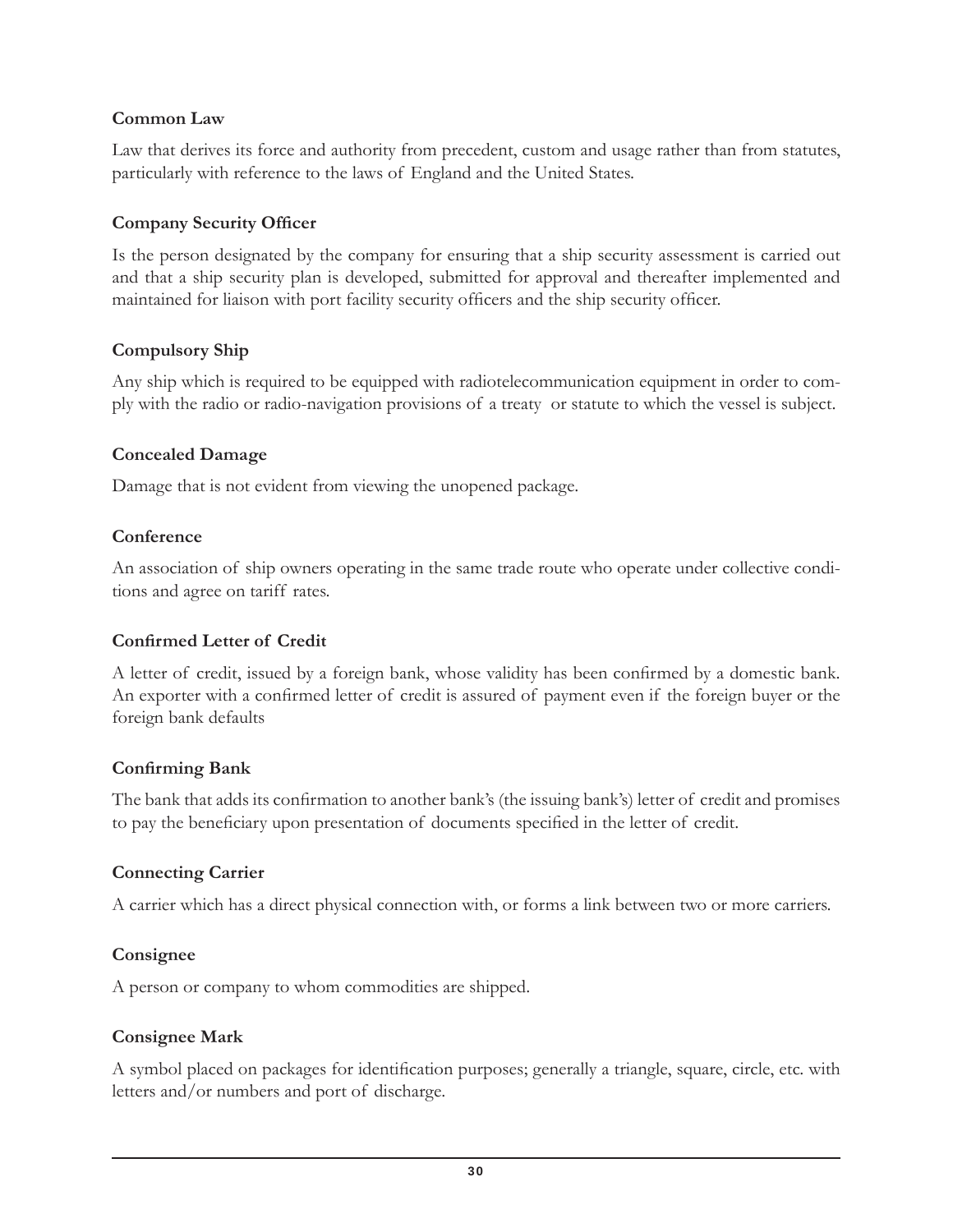## **Consignment**

- (1) A stock of merchandise advanced to a dealer and located at his place of business, but with title remaining in the source of supply.
- (2) A shipment of goods to a consignee.

## **Consignor**

A person or company shown on the bill of lading as the shipper.

## **Connecting Carrier Agreement**

A connecting carrier agreement is a contract between the originating carrier and a second party, where the second party agrees to carry goods to a final destination on a through Billof Lading.

#### **Consolidation**

Cargo containing shipments of two or more shippers or suppliers. Containerload shipments may be consolidated for one or more consignees, often in containerload quantities.

#### **Consolidator**

A person or firm performing a consolidation service for others. The consolidator takes advantage of lower full carload (FCL) rates, and passes on the savings to shippers.

#### **Construction Differential Subsidy**

A program whereby the U.S. government attempted to offset the higher shipbuilding cost in the U.S. by paying up to 50% of the difference between cost of U.S. and non–U.S. construction. The difference went to the U.S. shipyard. It is unfunded since 1982.

#### **Consul**

A government official residing in a foreign country who represents the interests of her or his country and its nationals.

#### **Consular Declaration**

A formal statement describing goods to be shipped; filed with and approved by the consul of the country of destination prior to shipment.

#### **Consular Invoice**

A document, certified by a consular official, is required by some countries to describe a shipment. Used by Customs of the foreign country, to verify the value, quantity and nature of the cargo.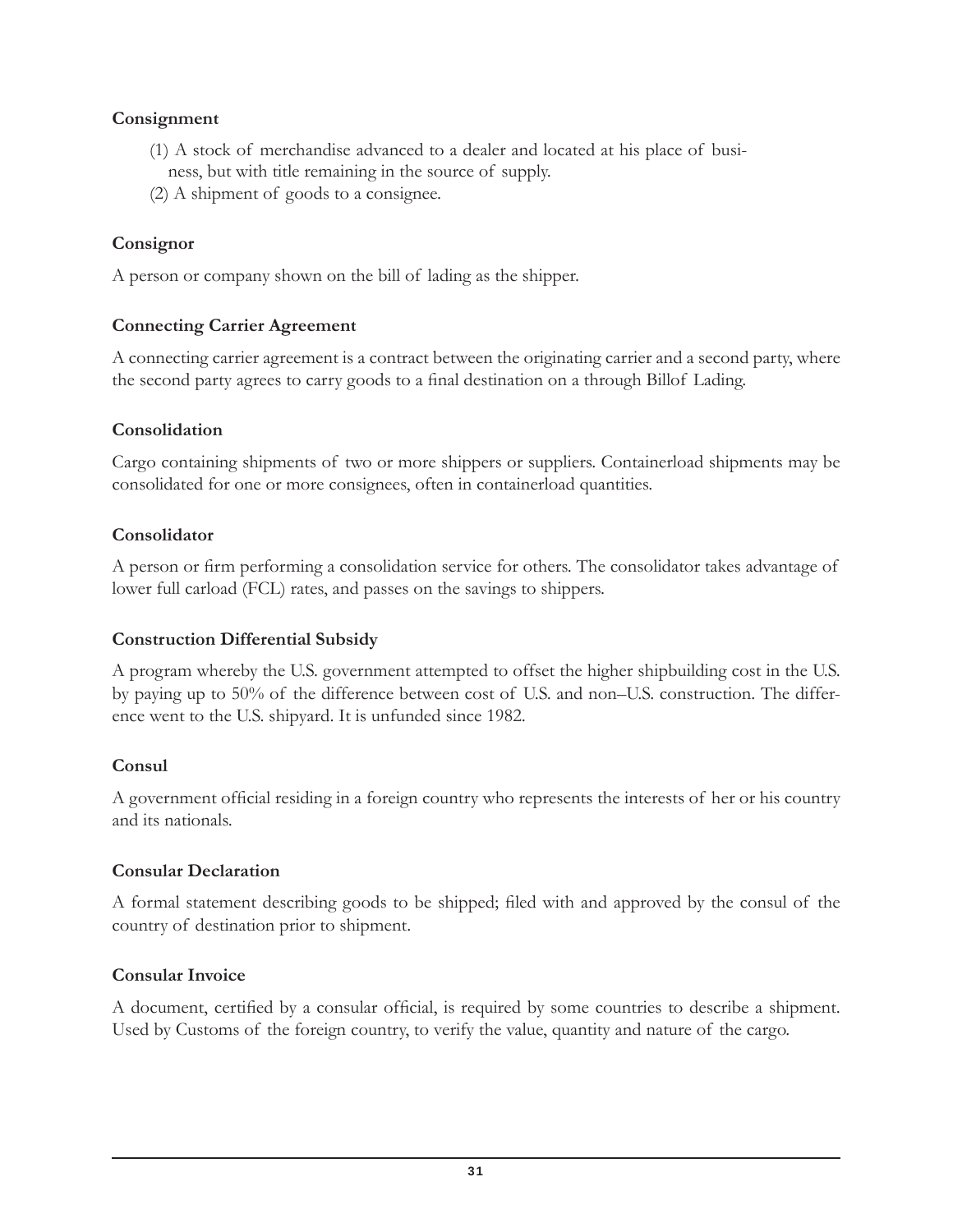## **Consular Visa**

An official signature or seal affixed to certain documents by the consul of the country of destination.

## **Consumption Entry (CE)**

The process of declaring the importation of foreign–made goods into the United States for use in the United States.

## **Container**

A truck trailer body that can be detached from the chassis for loading into a vessel, a rail car or stacked in a container depot. Containers may be ventilated, insulated, refrigerated, flat rack, vehicle rack, open top, bulk liquid or equipped with interior devices. A container may be 20 feet, 40 feet, 45 feet, 48 feet or 53 feet in length, 8'0" or 8'6" in width, and 8'6" or 9'6" in height.

## **Container Booking**

Arrangements with a steamship line to transport containerized cargo.

## **Container Freight Station**

*See CFS.*

## **Container Manifest**

Document showing contents and loading sequence, point of origin, and point of destination for a container. Vessels are required by law to carry such a document for each container carried.

## **Container Pool**

An agreement between parties that allows the efficient use and supply of containers. A common supply of containers available to the shipper as required.

## **Container Security Initiative (CSI)**

A U.S. cargo security program whereby containerized cargoes destined for the United States may be inspected on a selective basis at many foreign ports before loading on a vessel. As of October 2007, there were 51 approved ports. A multinational program, aligned with the President's "Strategy for Homeland Security", that extends the United States' zone of security by pre–screening containers that pose a potential security risk before they leave foreign ports for U.S. seaports.

## **Container Terminal**

An area designated for the stowage of cargoes in container; usually accessible by truck, railroad and marine transportation. Here containers are picked up, dropped off, maintained and housed.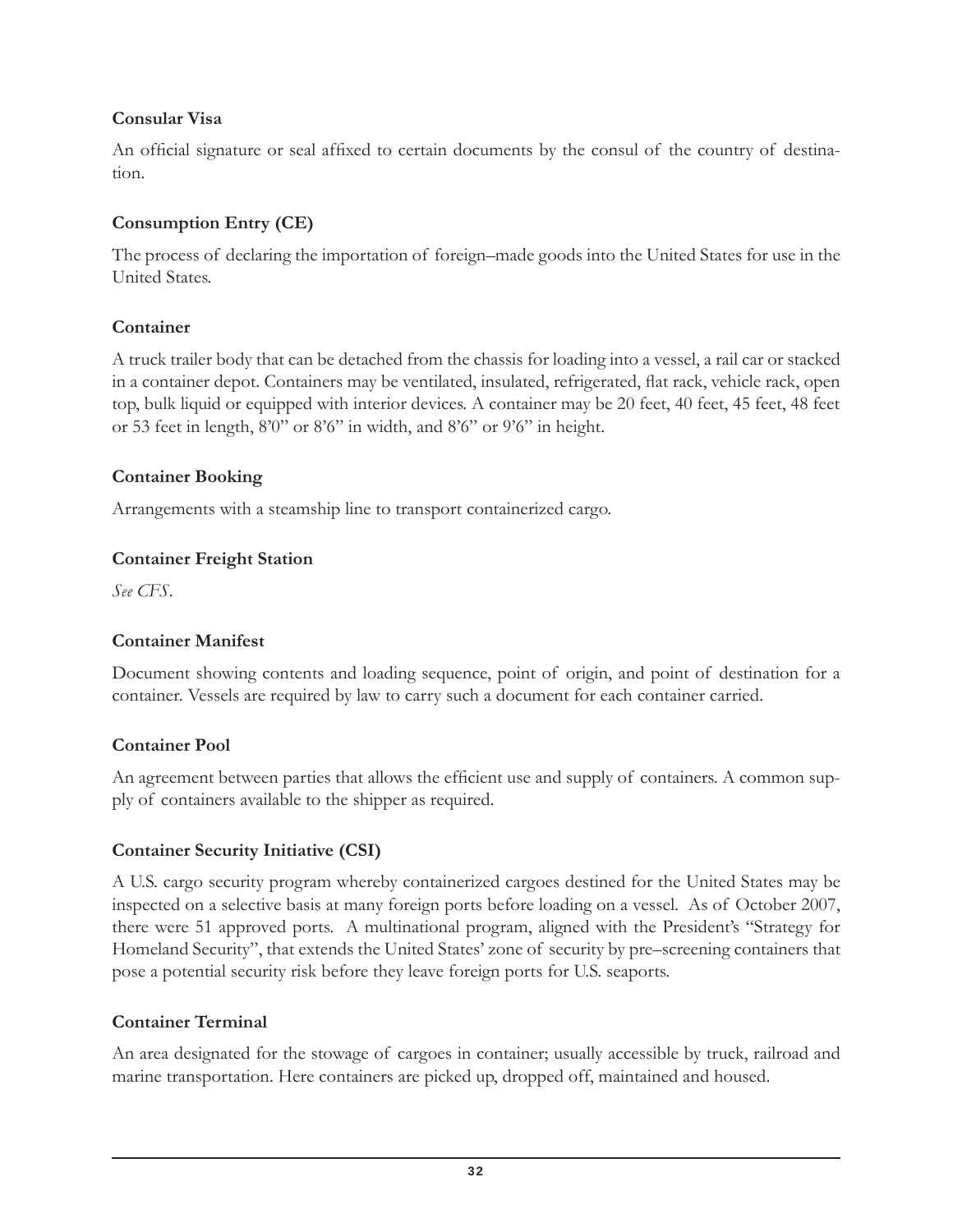## **Container Yard (CY)**

A materials–handling/storage facility used for completely unitized loads in containers and/or empty containers. Commonly referred to as CY.

#### **Containerizable Cargo**

Cargo that will fit into a container and result in an economical shipment.

#### **Containerization**

Stowage of general or special cargoes in a container for transport in the various modes.

#### **Container Load**

A load sufficient in size to fill a container either by cubic measurement or by weight.

#### **Contraband**

Cargo that is prohibited.

#### **Contract**

A legally binding agreement between two or more persons/organizations to carry out reciprocal obligations or value.

#### **Contract Carrier**

Any person not a common carrier who, under special and individual contracts or agreements, transports passengers or property for compensation.

#### **Controlled Atmosphere**

Sophisticated, computer–controlled systems that manage the mixtures of gases within a container throughout an intermodal journey reducing decay.

#### **Corner Posts**

Vertical frame components fitted at the corners of the container, integral to the corner fittings and connecting the roof and Áoor structures. Containers are lifted and secured in a stack using the castings at the ends.

#### **Correspondent Bank**

A bank that, in its own country, handles the business of a foreign bank.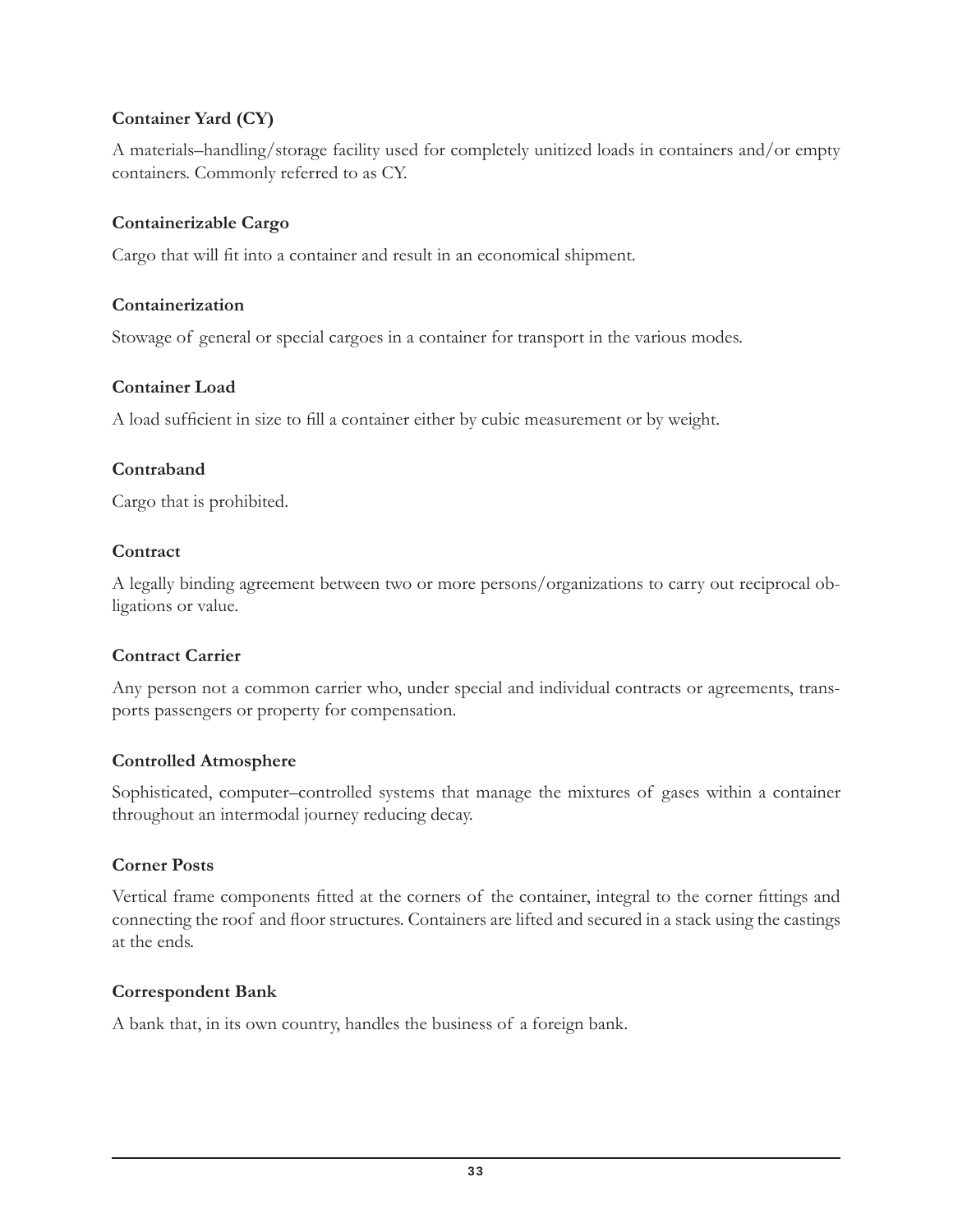## **Cost, Insurance and Freight (CIF)**

Cost of goods, marine insurance and all transportation (freight) charges are paid to the foreign point of delivery by the seller.

## **Countervailing Duty**

An additional duty imposed to offset export grants, bounties or subsidies paid to foreign suppliers in certain countries by the government of that country for the purpose of promoting export.

## **Cross Member**

Transverse members fitted to the bottom side rails of a container, which support the floor.

## **C–TPAT (Customs–Trade Partnership Against Terrorism)**

A voluntary supply chain security partnership established by U.S. Customs and Border Protection in November 2001. Meeting the C–TPAT standards allows cargo owners faster processing through customs formalities and inspections.

## **Cu.**

An abbreviation for "Cubic." A unit of volume measurement.

## **Cube Out**

When a container or vessel has reached its volumetric capacity before its permitted weight limit.

## **Cubic Foot**

1,728 cubic inches.A volume contained in a space measuring one foot high, one foot wide and one foot long

#### **Customhouse**

A government office where duties are paid, import documents filed, etc., on foreign shipments.

#### **Customhouse Broker**

A person or firm, licensed by the treasury department of their country when required, engaged in entering and clearing goods through Customs for a client (importer).

## **Customs**

Government agency charged with enforcing the rules passed to protect the country's import and export revenues.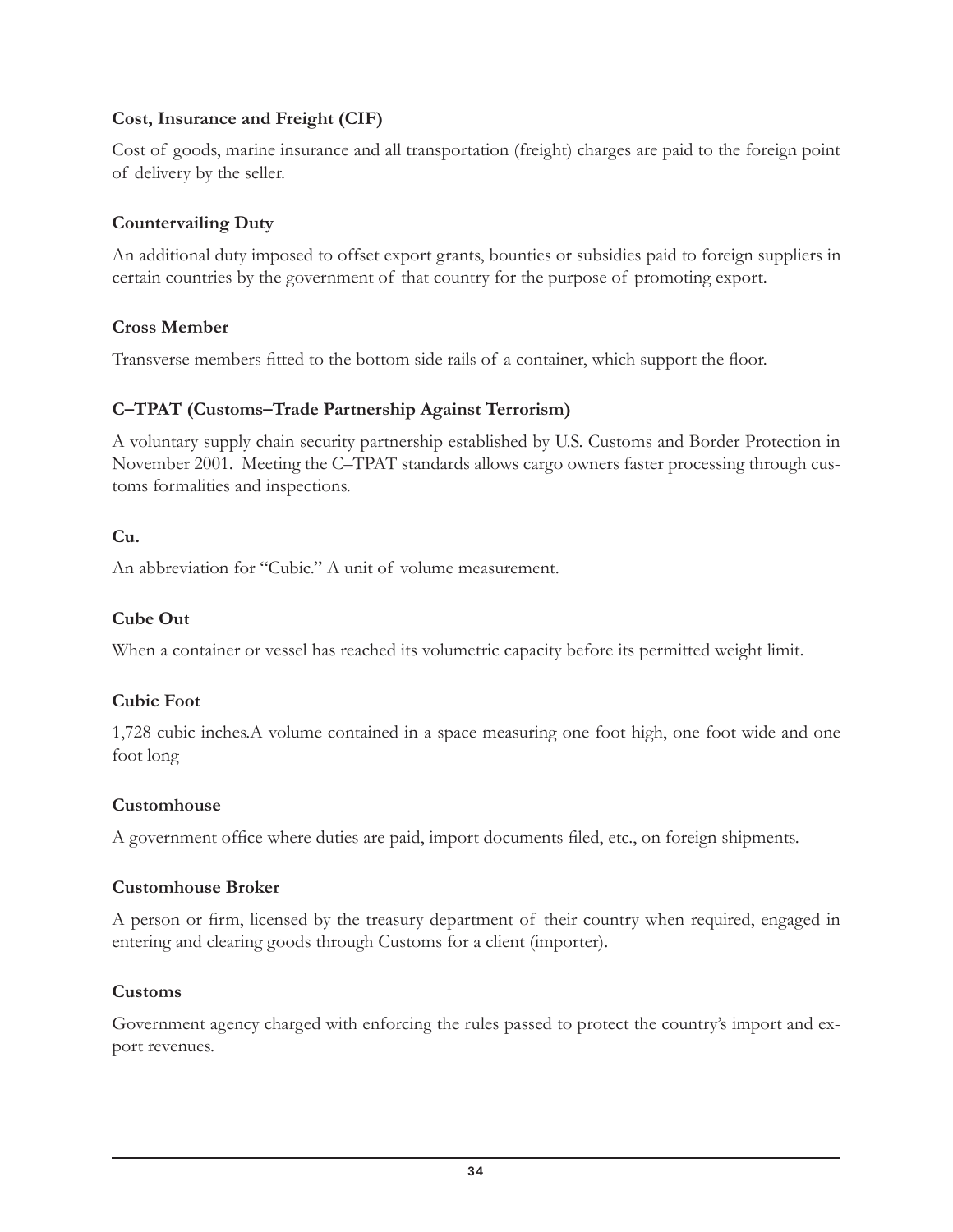## **Customs Bonded Warehouse**

A warehouse authorized by Customs to receive duty–free merchandise.

## **Customs Entry**

All countries require that the importer make a declaration on incoming foreign goods. The importer then normally pays a duty on the imported merchandise. The importer's statement is compared against the carrier's vessel manifest to ensure that all foreign goods are properly declared.

#### **Customs Invoice**

A form requiring all data in a commercial invoice along with a certificate of value and/or a certificate of origin. Required in a few countries (usually former British territories) and usually serves as a seller's commercial invoice.

## **Customs of the Port (COP)**

A phrase often included in charter parties and freight contracts referring to local rules and practices which may impact upon the costs borne by the various parties.

## **Customs–Trade Partnership Against Terrorism (C–TPAT)**

It is a voluntary supply chain security program, launched in November 2001 and led by U.S. Customs and Border Protection (CBP) which focuses on improving the security of private companies' supply chains with respect to terrorism. In exchange for companies participation CBP will provide reduced inspections at the port of arrival, expedited processing at the border and penalty mitigation.

## **Cut–Off Time**

The latest time cargo may be delivered to a terminal for loading to a scheduled train or ship.

## **Cwt.**

Hundred weight (United States, 100 pounds; U.K.,112)

## **CY**

Abbreviation for:

- Container Yard.
- The designation for full container receipt/delivery.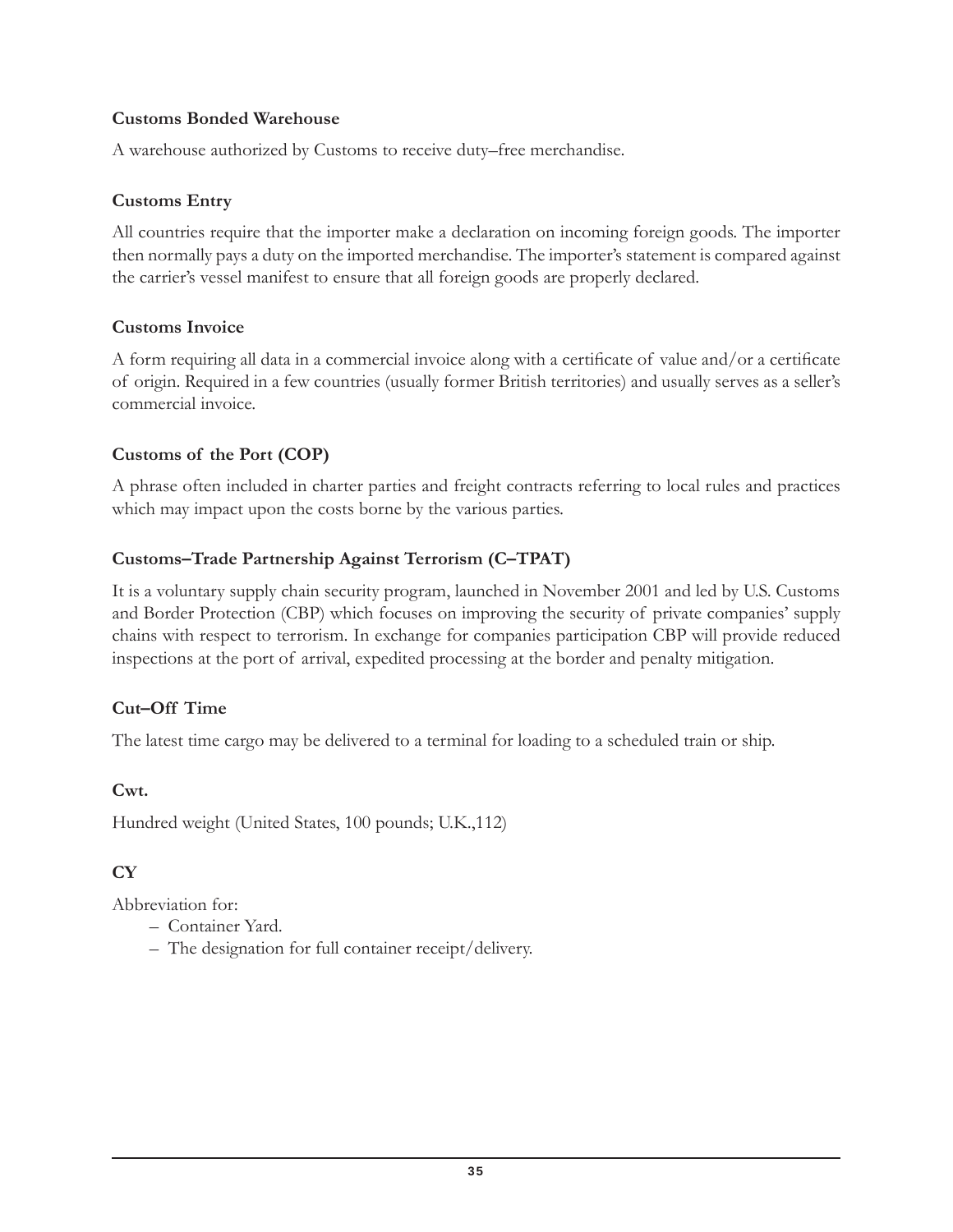# **D**

## **D&H**

Abbreviation for "Dangerous and Hazardous" cargo.

## **D.B.A.**

Abbreviation for "Doing Business As." A legal term for conducting business under a registered name.

## **DDC**

Abbreviation for "Destination Delivery Charge." A charge, based on container size, that is applied in many tariffs to cargo. This charge is considered accessorial and is added to the base ocean freight. This charge covers crane lifts off the vessel, drayage of the container within the terminal and gate fees at the terminal operation.

## **Deadhead**

One leg of a move without a paying cargo load.Usually refers to repositioning an empty piece of equipment

## **Deadweight Cargo**

A long ton of cargo that can be stowed in less than 40 cubic feet.

## **Deadweight Tonnage (DWT)**

The number of tons of 2,240 pounds that a vessel can transport of cargo, stores and bunker fuel. It is the difference between the number of tons of water a vessel displaces "light" and the number of tons it displaces when submerged to the "load line." An approximate conversion ratio is 1NT = 1.7GT and  $1GT = 1.5DWT$ .

## **Deconsolidation Point**

Place where loose or other non–containerized cargo is ungrouped for delivery.

## Deficit Weight

The weight by which a shipment is less than the minimum weight.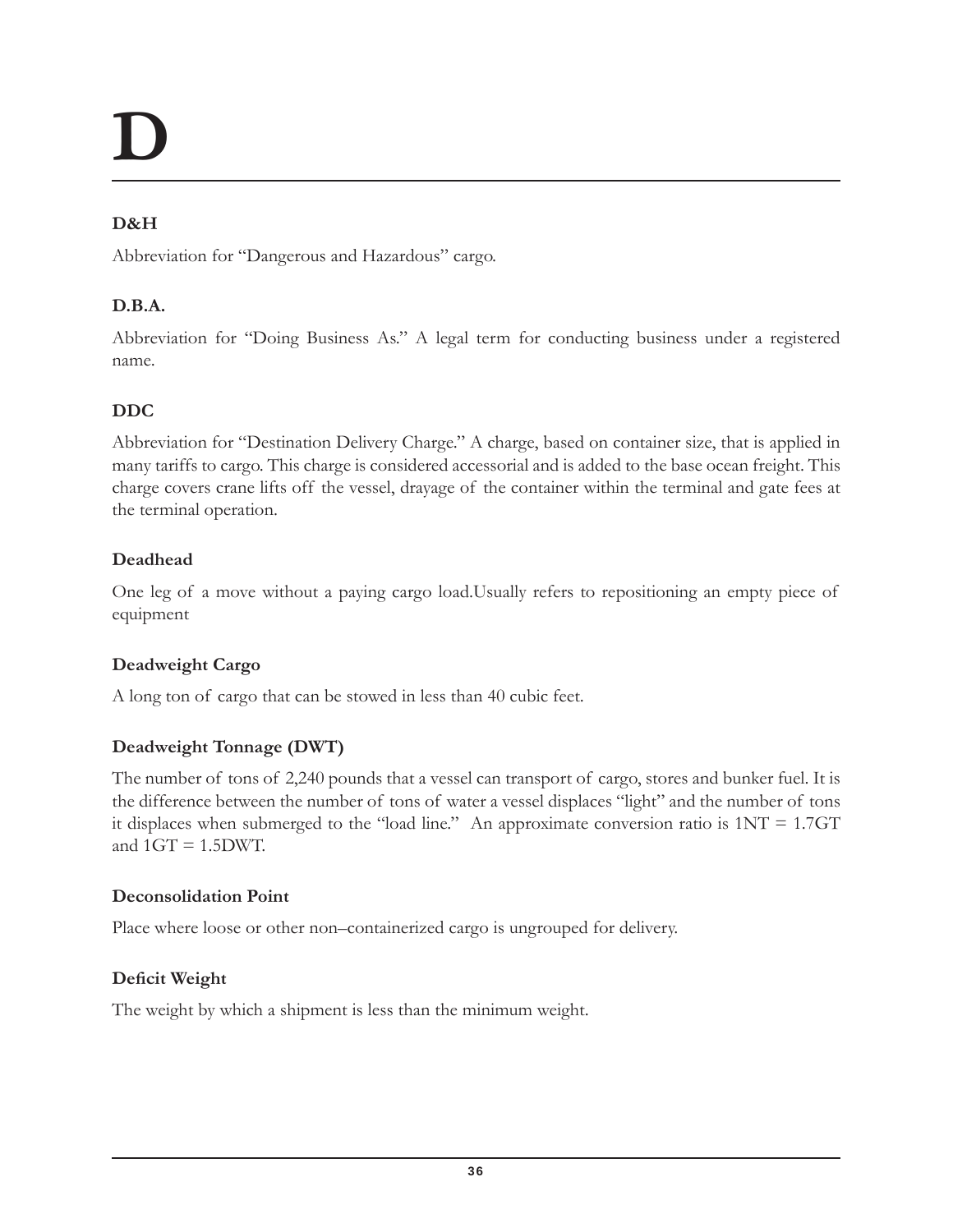## **Delivery Instructions**

Order to pick up goods at a named place and deliver them to a pier. Usually issued by exporter to trucker but may apply to a railroad, which completes delivery by land. Use is limited to a few major U.S. ports. Also known as shipping delivery order.

## **DEMDES**

Demurrage/Despatch money. (Under vessel chartering terms, the amount to be paid if the ship is loading/discharging slower/faster than foreseen.)

## **Demurrage**

A penalty charge against shippers or consignees for delaying the carrier's equipment or vessel beyond the allowed free time. The free time and demurrage charges are set forth in the charter party or freight tariff.

*See also Detention and Per Diem.*

#### **Density**

The weight of cargo per cubic foot or other unit.

#### **Depot, Container**

Container freight station or a designated area where empty containers can be picked up or dropped off.

#### **Despatch**

An incentive payment paid by the vessel to the charterer for loading and unloading the cargo faster than agreed.Usually negotiated only in charter parties. Also called "dispatch."

#### **Destination**

- The place to which a shipment is consigned.
- The place where carrier actually turns over cargo to consignee or his agent.

#### **Destination Control Statements**

Various statements that the U.S. government requires to be displayed on export shipments. The statements specify the authorized destinations.

#### **Det Norske Veritas**

A Norwegian classification society which certifies seagoing vessels for compliance to standardized rules regarding construction and maintenance.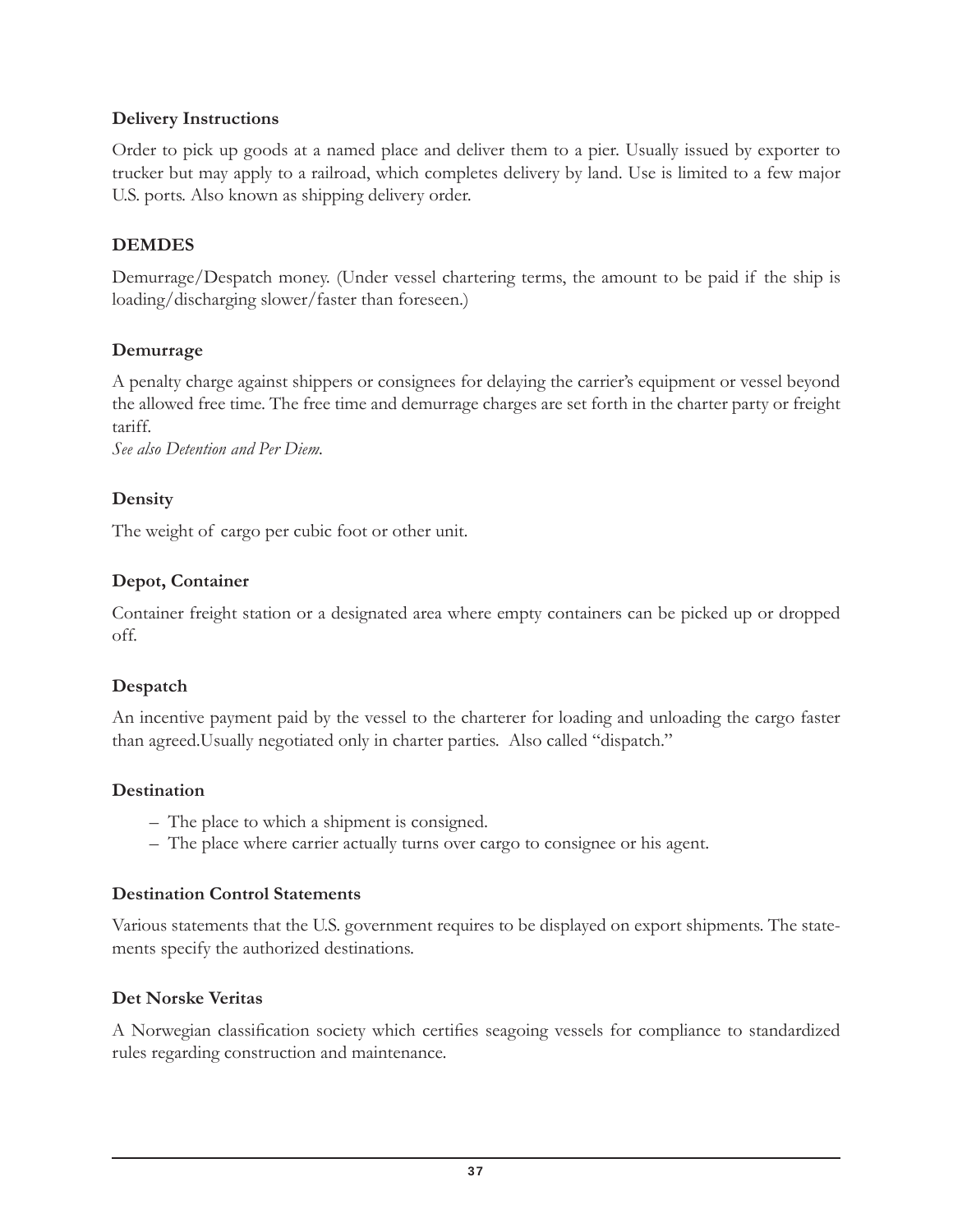## **Detention**

A penalty charge against shippers or consignees for delaying carrier's equipment beyond allowed time. Demurrage applies to cargo; detention applies to equipment. *See Per Diem.*

## **Devanning**

The unloading of a container or cargo van.

## **DF Car**

Damage–Free Car. Boxcars equipped with special bracing material.

## **Differential**

An amount added or deducted from base rate to make a rate to or from some other point or via another route.

## **Discrepancy Letter of Credit**

When documents presented do not conform to the requirements of the letter of credit (L/C), it is referred to as a "discrepancy." Banks will not process L/C's which have discrepancies. They will refer the situation back to the buyer and/or seller and await further instructions.

## **Dispatch**

*See Despatch.*

## **Displacement**

The weight, in tons of 2,240 pounds, of the vessel and its contents. Calculated by dividing the volume of water displaced in cubic feet by 35, the average density of sea water.

#### **Diversion**

A change made either in the route of a shipment in transit (see Reconsignment) or of the entire ship.

#### **Division**

Carriers' practice of dividing revenue received from rates where joint hauls are involved. This is usually according to agreed formulae.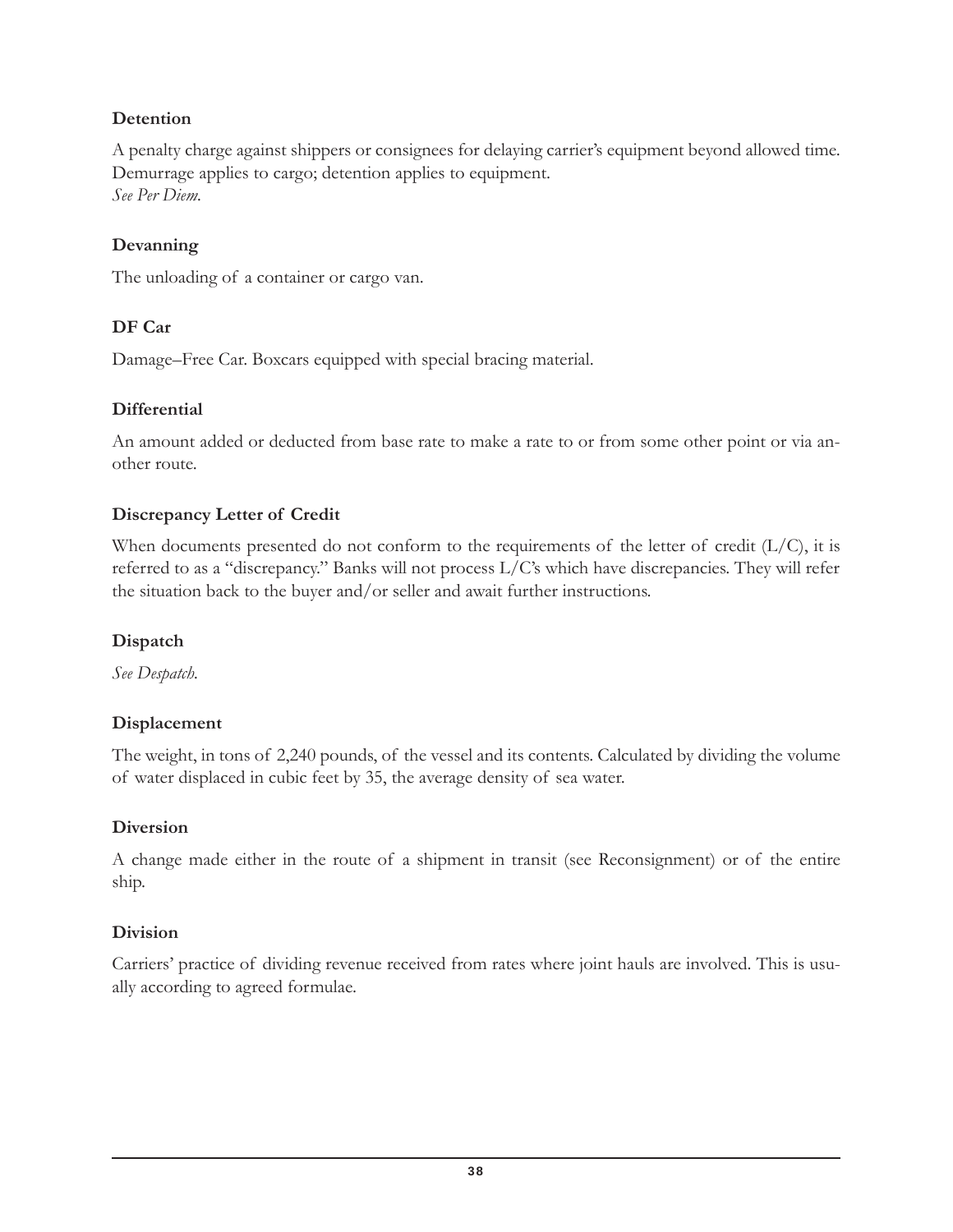## **Dock**

- For ships, a cargo handling area parallel to the shoreline where a vessel normally ties up.
- For land transportation, a loading or unloading platform at an industrial location or carrier terminal.

## **Dock Receipt**

A form used to acknowledge receipt of cargo and often serves as basis for preparation of the ocean bill of lading.

## **Dockage**

Refers to the charge assessed against the vessel for berthing at the facility or for morring to a vessel so berthed.

## **Docket**

Present a rate proposal to a conference meeting for adoption as a conference group rate.

## **Documents Against Acceptance (D/A)**

Instructions given by a shipper to a bank indicating that documents transferring title to goods should be delivered to the buyer only upon the buyer's acceptance of the attached draft.

## **Documents Against Payment (D/P)**

An indication on a draft that the documents attached are to be released to the drawee only on payment.

## **Dolly**

A set of wheels that support the front of a container; used when the automotive unit is disconnected.

## **Door–to–Door**

Through transportation of a container and its contents from consignor to consignee. Also known as House to House. Not necessarily a through rate.

## **D.O.T.**

U.S. Department of Transportation. The executive branch department that coordinates and oversees transportation functions in the United States.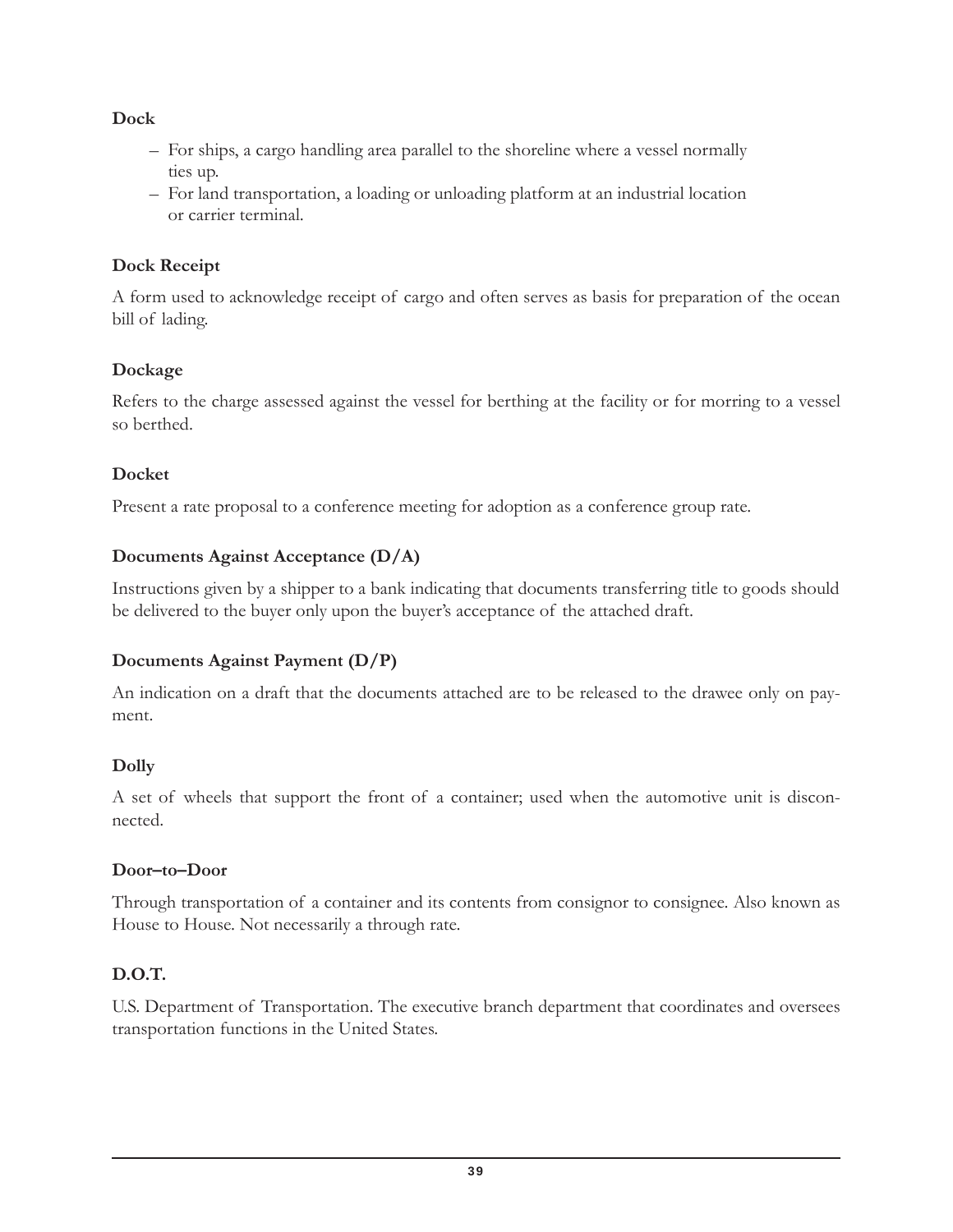## **Draft**

- The number of feet that the hull of a ship is beneath the surface of the water.
- An unconditional order in writing, addressed by one party (drawer) to another party (drawee), requiring the drawee to pay at a fixed or determinable future date a specified sum in lawful currency to the order of a specified person.

## **Draft, Bank**

An order issued by a seller against a purchaser; directs payment, usually through an intermediary bank. Typical bank drafts are negotiable instruments and are similar in many ways to checks on checking accounts in a bank.

## **Draft, Clean**

A draft to which no documents are attached.

## **Draft, Date**

A draft that matures on a fixed date, regardless of the time of acceptance.

## **Draft, Discounted**

A time draft under a letter of credit that has been accepted and purchased by a bank at a discount.

## **Draft, Sight**

A draft payable on demand upon presentation.

## **Draft, Time**

A draft that matures at a fixed or determinable time after presentation or acceptance.

## **Drawback**

A partial refund of an import fee. Refund usually results because goods are re–exported from the country that collected the fee.

## **Drawee**

The individual or firm that issues a draft and thus stands to receive payment.

## **Drayage**

Charge made for local hauling by dray or truck. Same as Cartage.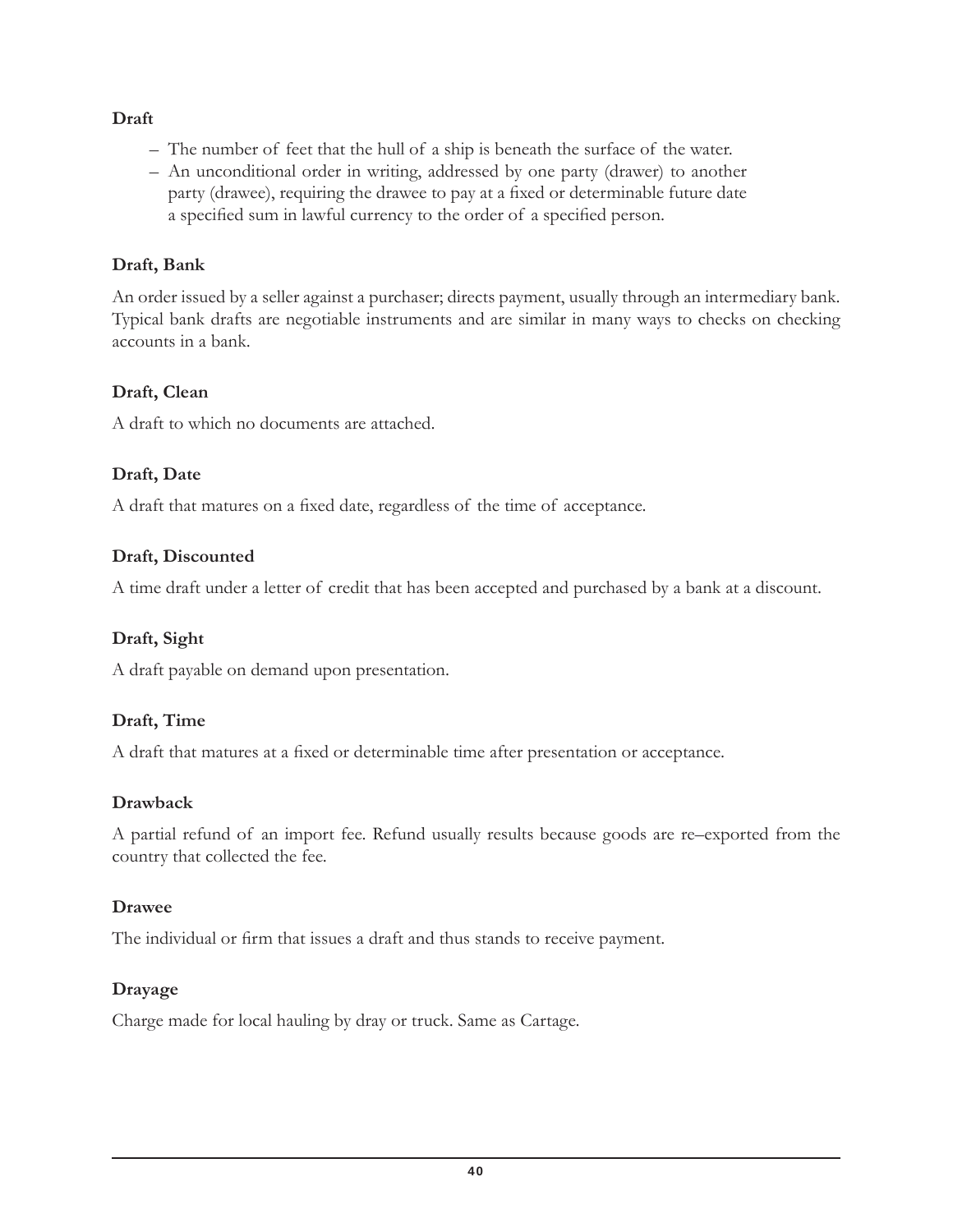## **DRFS**

Abbreviation for "Destination Rail Freight Station." Same as CFS at destination, except a DRFS is operated by the rail carrier participating in the shipment.

## **DSU**

Delay in Startup Insurance is a policy to protect the seller of a construction project from penalties if the project is not completed on time. See "Liquidated Damages."

## **Dry Cargo**

Cargo that is not liquid and normally does not require temperature control.

## **Dry–Bulk Container**

A container constructed to carry grain, powder and other free–Áowing solids in bulk. Used in conjunction with a tilt chassis or platform.

## **Dumping**

Attempting to import merchandise into a country at a price less than the fair market value, usually through subsidy by exporting country.

## **Dunnage**

Any material or objects utilized to protect cargo. Examples of dunnage are blocks, boards, burlap and paper.

## **Dutiable Value**

The amount on which an Ad Valorem or customs duty is calculated.

## **DWT**

*See Deadweight Tonnage.*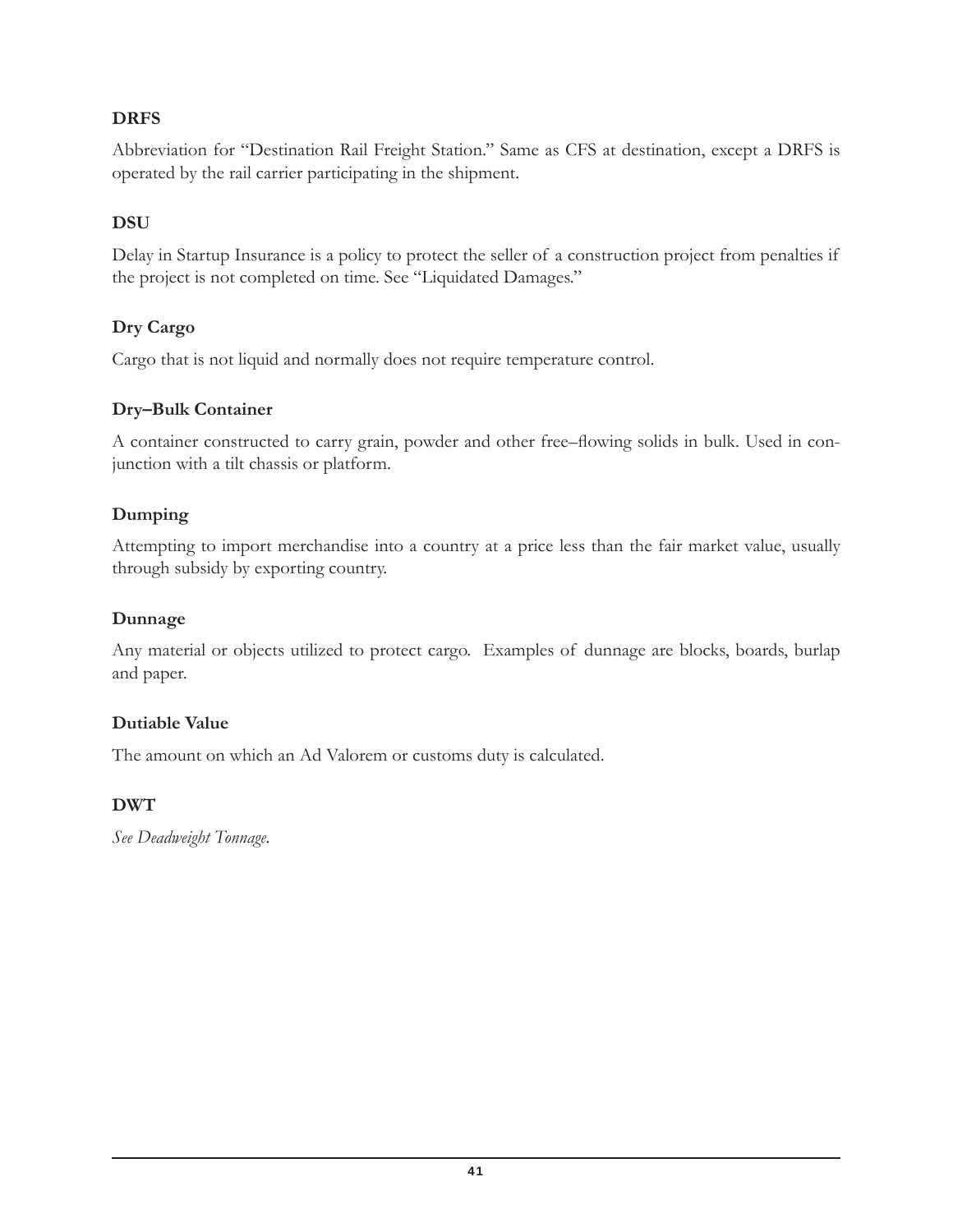# **E**

## **E.C.M.C.A.**

Eastern Central Motor Carriers Association.

## **ECMC**

The U.S. Exporters Competitive Maritime Council. An association primarily of U.S. engineering, procurement and construction companies and their freight forwarders that was formed jointly by the Maritime Administration in 1997 to seek solutions to transportation problems and enhance the export of U.S. project cargoes.

## **Edge Protector**

An angle piece fitted over the edge of boxes, crates, bundles and other packages to prevent the pressure from metal bands or other types from cutting into the package.

## **EDI**

Abbreviation for "Electronic Data Interface." Generic term for transmission of transactional data between computer systems. EDI is typically via a batched transmission, usually conforming to consistent standards.

## **EDIFACT**

International data interchange standards sponsored by the United Nations. *See UN/EDIFACT.*

## **Elevating**

- A charge for services performed in connection with Áoating elevators.
- Charges assessed for the handling of grain through grain elevators.

## **Elkins Act**

An act of Congress (1903) prohibiting rebates, concession, misbilling, etc. and providing specific penalties for such violations.

## **Embargo**

Order to restrict the hauling of freight.

## **Eminent Domain**

The sovereign power to take property for a necessary public use, with reasonable compensation.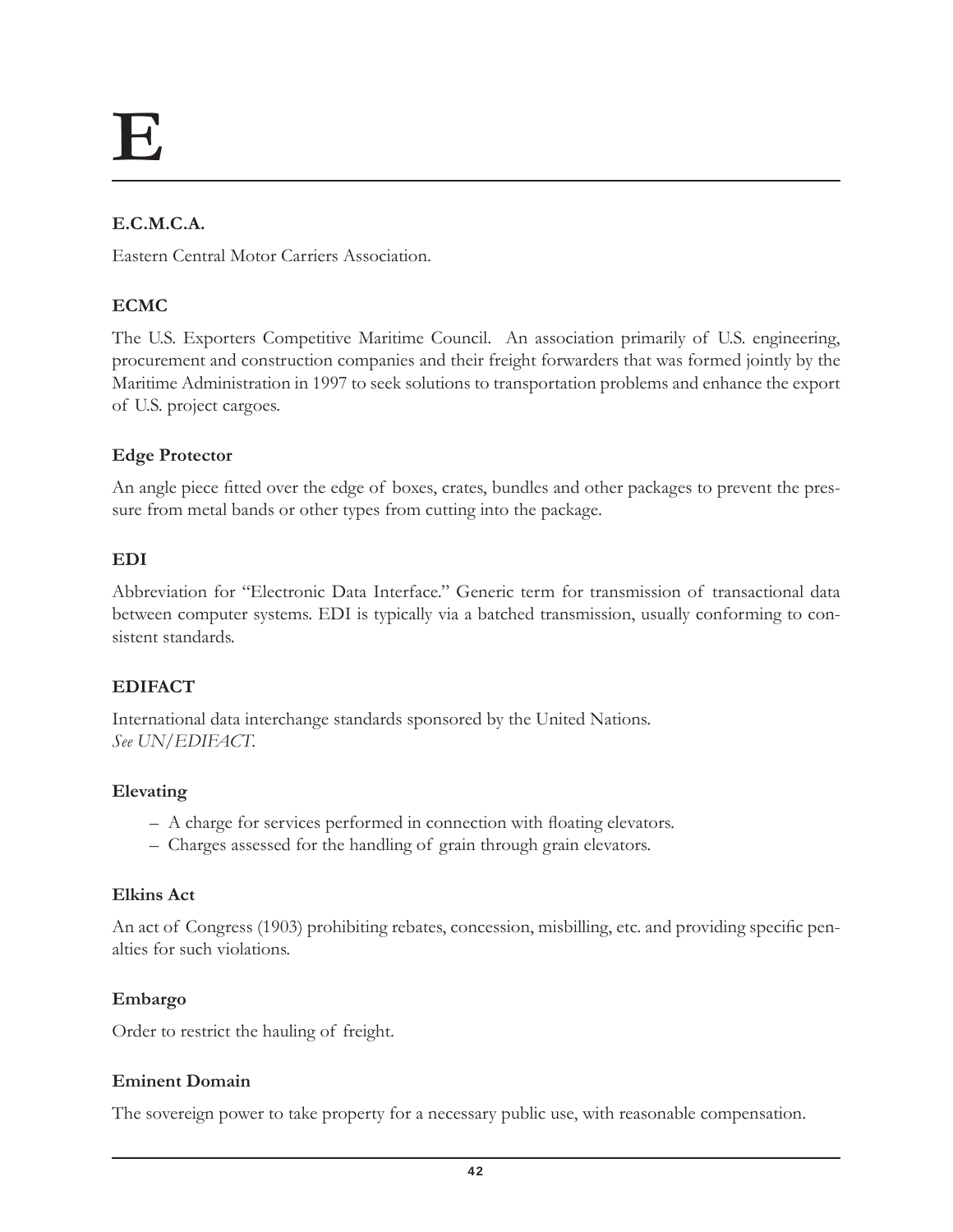## **Empty Repo**

Contraction for Empty Repositioning. The movement of empty containers.

#### **Endorsement**

A legal signature usually placed on the reverse of a draft; signifies transfer of rights from the holder to another party.

## **Entry**

Customs documents required to clear an import shipment for entry into the general commerce of a country.

## **Equalization**

A monetary allowance to the customer for picking up or delivering at a point other than the destination shown on the bill of lading. This provision is covered by tariff publication.

## **Equipment Interchange Receipt (EIR)**

A document transferring a container from one carrier to another, or to/from a terminal.

## **ETA, C, D, R, S**

- Estimated Time of Arrival, Completion, Departure, Readiness, or Sailing
- Estimated Time of Availability. That time when a tractor/partner carrier is available for dispatch.

## **Ethylene**

A gas produced by many fruits and vegetables that accelerates the ripening and aging processes.

## **E.W.I.B.**

Eastern Weighing and Inspection Bureau.

## **"Ex Dec"**

Contraction for "Shipper's Export Declaration."

## **Ex – "From"**

When used in pricing terms such as "Ex Factory" or "Ex Dock," it signifies that the price quoted applies only at the point of origin indicated.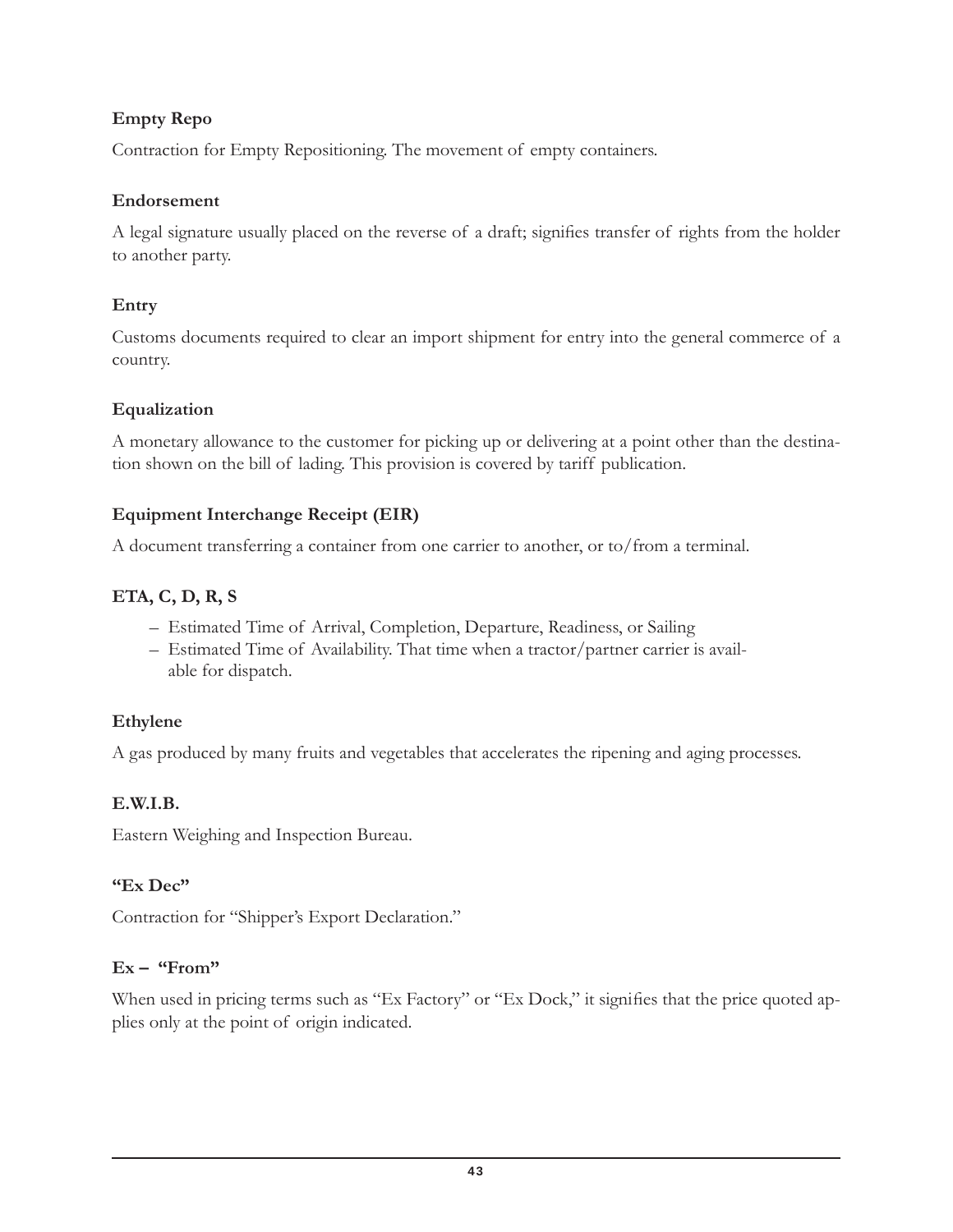## **Exception**

Notations made when the cargo is received at the carrier's terminal or loaded aboard a vessel. They show any irregularities in packaging or actual or suspected damage to the cargo. Exceptions are then noted on the bill of lading.

## **EXIM Bank**

Abbreviation for Export–Import Bank of the United States. An independent U.S. Government Agency which facilitates exports of U.S. goods by providing loan guarantees and insurance for repayment of bank–provided export credit.

## **Expiry Date**

Issued in connection with documents such as letters of credit, tariffs, etc. to advise that stated provisions will expire at a certain time.

## **Export**

Shipment of goods to a foreign country.

## **Export Declaration**

A government document declaring designated goods to be shipped out of the country. To be completed by the exporter and filed with the U.S. Government.

## **Export License**

A government document which permits the "Licensee" to engage in the export of designated goods to certain destinations.

## **Export Rate**

A rate published on traffic moving from an interior point to a port for transshipment to a foreign country.

## **Ex-Works**

An Incoterm of sale meaning the seller delivers to the buyer at seller's named premises.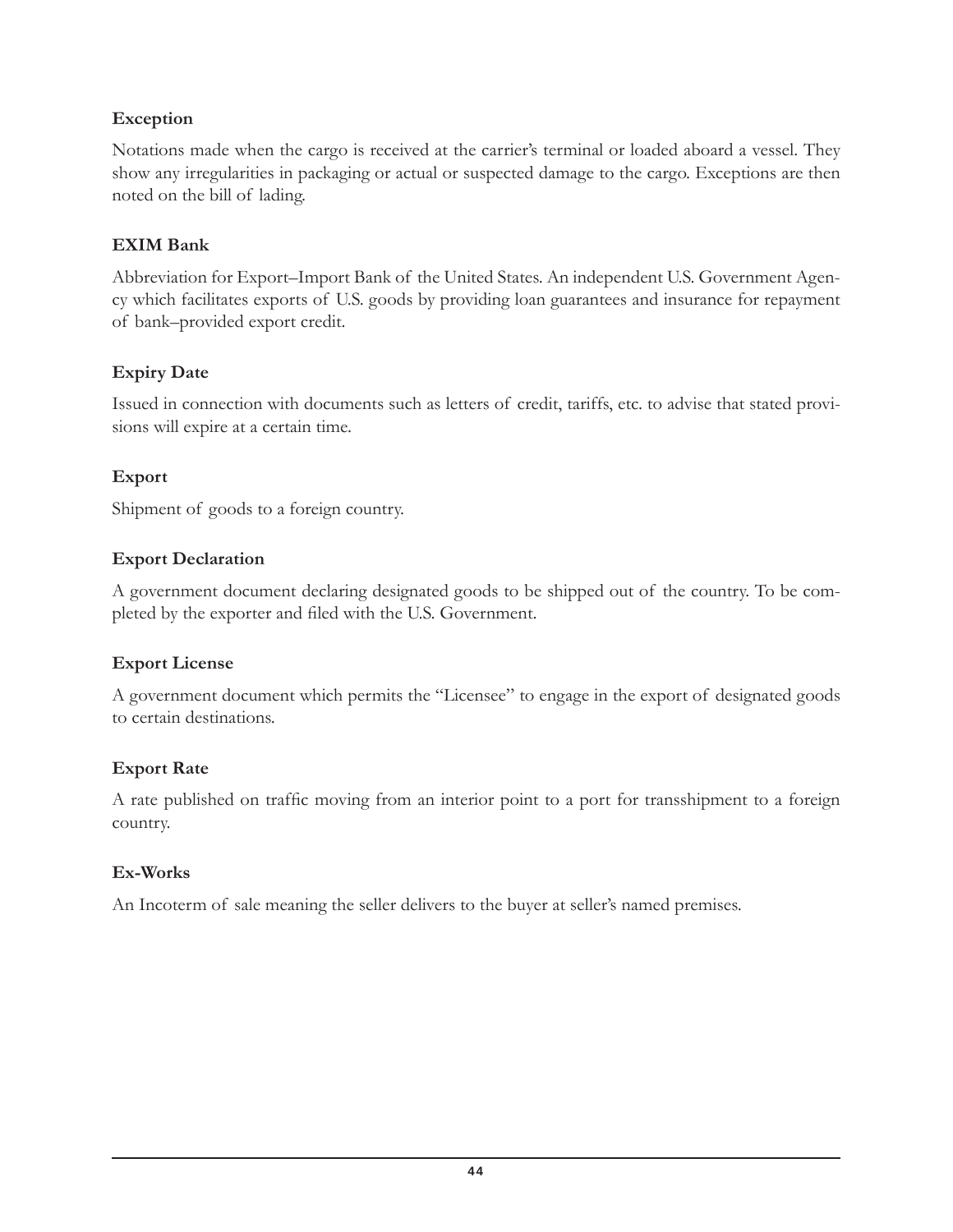#### **Factor**

A factor is an agent who will, at a discount (usually five to 8% of the gross), buy receivables.

# **FAK**

Abbreviation for "Freight All Kinds." Usually refers to full container loads of mixed shipments.

# **False Billing**

Misrepresenting freight or weight on shipping documents.

# **FAS**

Abbreviation for "Free Alongside Ship."

# **FCL**

Abbreviation for "Full Container Load."

# **FD**

Abbreviation for "Free Discharge."

# **F.D.A.**

Food and Drug Administration.

# **Feeder Service**

Cargo to/from regional ports are transferred to/from a central hub port for a long–haul ocean voyage.

# **Feeder Vessel**

A short–sea vessel which transfers cargo between a central "hub" port and smaller "spoke" ports.

# **FEU**

Abbreviation for "Forty–Foot Equivalent Units." Refers to container size standard of 40 feet. Two 20–foot containers or TEU's equal one FEU.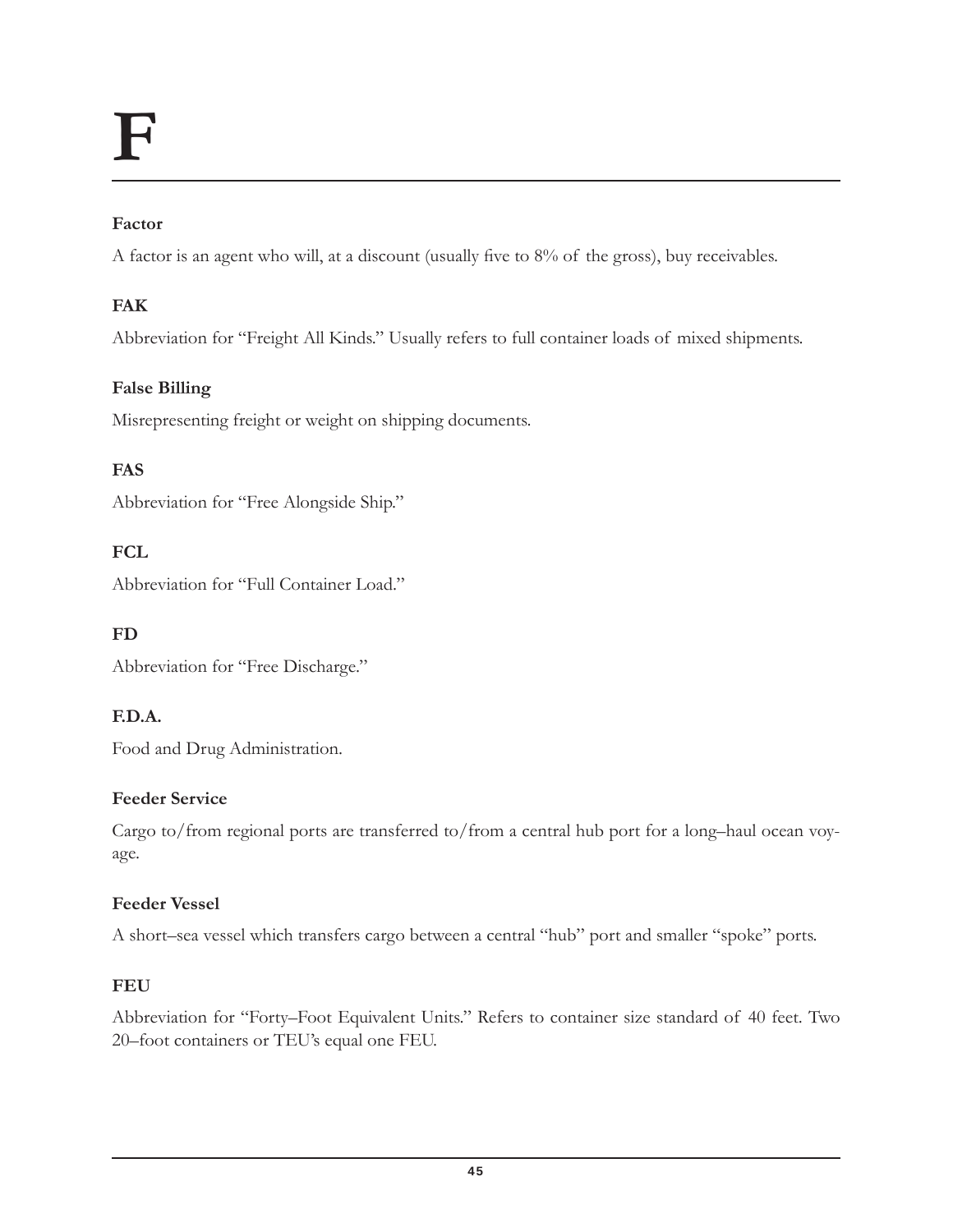#### **Fifth Wheel**

The semi–circular steel coupling device mounted on a tractor which engages and locks with a chassis semi–trailer.

# **FIO**

*See Free In and Out.*

#### **Firkin**

A capacity measurement equal to one–fourth of a barrel.

#### **Fixed Costs**

Costs that do not vary with the level of activity. Some fixed costs continue even if no cargo is carried. Terminal leases, rent and property taxes are fixed costs.

#### **Flat Car**

A rail car without a roof and walls.

#### **Flat Rack/Flat Bed Container**

A container with no sides and frame members at the front and rear. Container can be loaded from the sides and top.

# **FMC (F.M.C.)**

Federal Maritime Commission. The U.S. Governmental regulatory body responsible for administering maritime affairs including the tariff system, freight forwarder licensing, enforcing the conditions of the Shipping Act and approving conference or other carrier agreements.

# **FOB**

*See Free On Board. See also Terms of Sale, FOB.*

#### **FOR**

Abbreviation for "Free on Rail."

#### **Force Majeure**

The title of a common clause in contracts, exempting the parties for non–fulfillment of their obligations as a result of conditions beyond their control, such as earthquakes, floods or war.

#### **Fore and Aft**

The direction on a vessel parallel to the center line.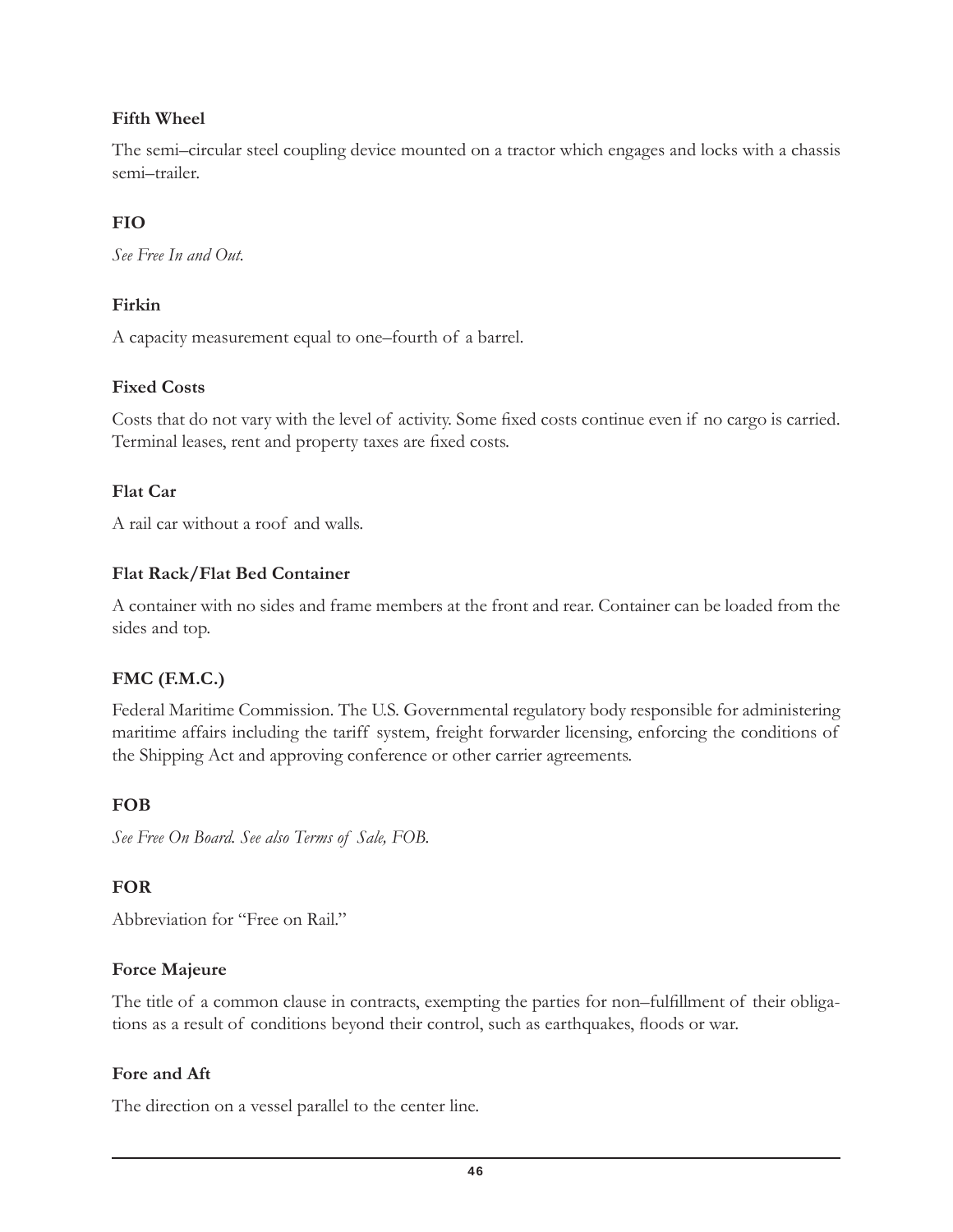#### **Foreign Sales Corporation**

Under U.S. tax law, a corporation created to obtain tax exemption on part of the earnings of U.S. products in foreign markets. Must be set–up as a foreign corporation with an office outside the USA.

#### **FPPI**

Foreign Principal Party of Interest The party to whom final delivery or end use of the exported goods will be made, usually the buyer.

#### **Foreign Trade Zone**

A free port in a country divorced from Customs authority but under government control. Merchandise, except that which is prohibited, may be stored in the zone without being subject to import duty regulations.

#### **Fork Lift**

A machine used to pick up and move goods loaded on pallets or skids.

#### **Foul Bill of Lading**

A receipt for goods issued by a carrier with an indication that the goods were damaged when received. Compare Clean Bill of Lading.

#### **Four–Way Pallet**

A pallet designed so that the forks of a fork lift truck can be inserted from all four sides. See Fork lift.

#### **Forwarder Compensation**

*See Brokerage.*

#### **F.P.A.**

*See Free of Particular Average*.

#### **Free Alongside (FAS)**

The seller must deliver the goods to a pier and place them within reach of the ship's loading equipment. See Terms of Sale.

#### **Free Astray**

An astray shipment (a lost shipment that is found) sent to its proper destination without additional charge.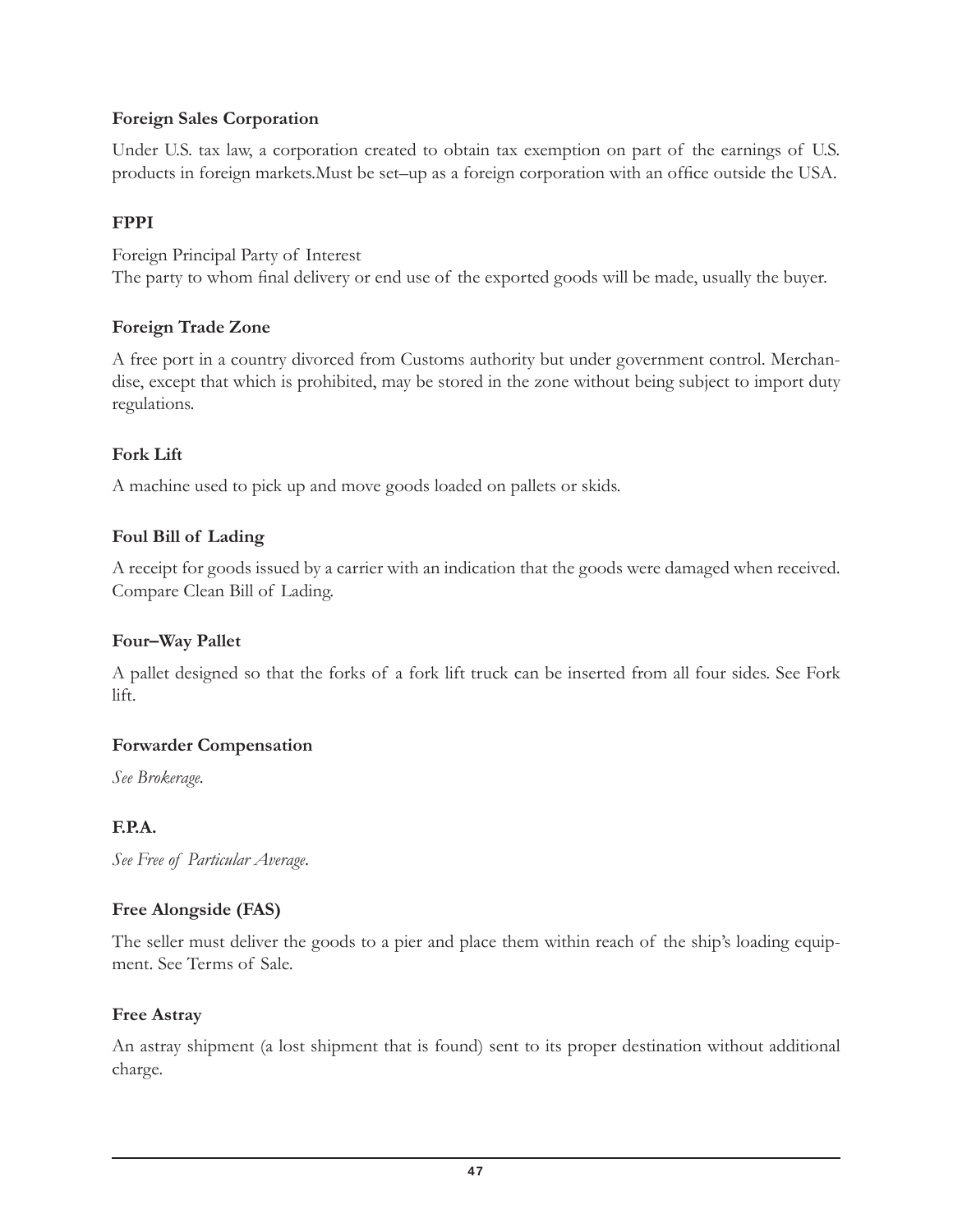#### **Free Carrier (FCA)**

An Incoterm of sale meaning the seller has delivered when the cargo is given to the carrier nominated by the buyer at the named place.

#### **Free In and Out (FIO)**

Cost of loading and unloading a vessel is borne by the charterer/shipper.

#### **Free of Particular Average (FPA)**

A marine insurance term meaning that the assurer will not allow payment for partial loss or damage to cargo shipments except in certain circumstances, such as stranding, sinking, collision or fire.

#### **Free on Board (FOB – U.S. Domestic Use)**

Shipped under a rate that includes costs of delivery to and the loading onto a carrier at a specified point.

- FOB Freight Allowed: The same as FOB named inland carrier, except the buyer pays the transportation charge and the seller reduces the invoice by a like amount.
- FOB Freight Prepaid: The same as FOB named inland carrier, except the seller pays the freight charges of the inland carrier.
- FOB Named Point of Exportation: Seller is responsible for the cost of placing the goods at a named point of exportation. Some European buyers use this form when they actually mean FOB vessel.
- FOB Vessel: Seller is responsible for goods and preparation of export documentation until actually placed aboard the vessel.

#### **Free on Board (Int'l Use)**

*See Terms of Sale.*

# **Free Out (FO)**

Cost of unloading a vessel is borne by the charterer.

#### **Free Port**

A restricted area at a seaport for the handling of duty–exempted import goods. Also called a Foreign Trade Zone.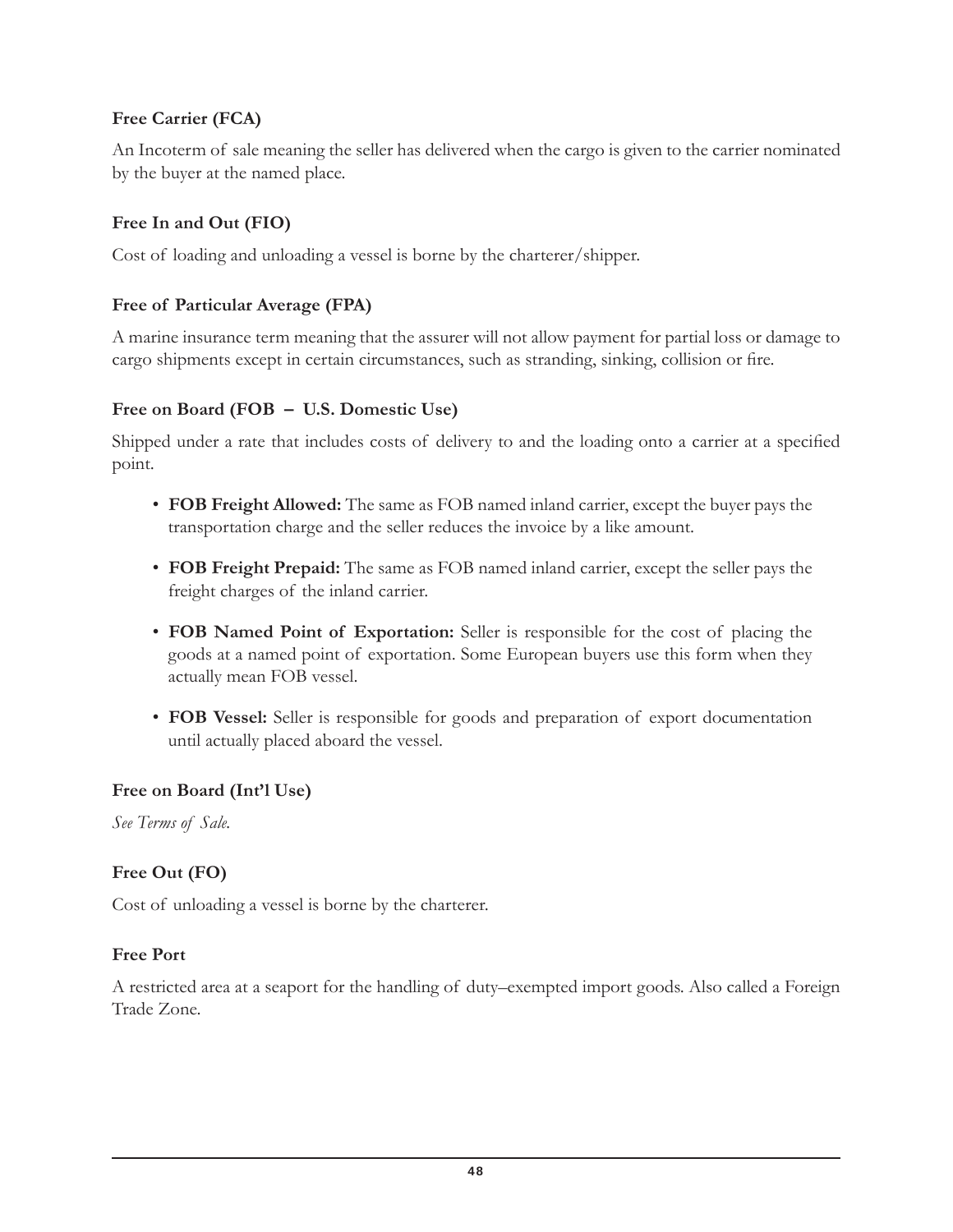#### **Free Sale Certificate**

The U.S. government does not issue certificates of free sale. However, the Food and Drug Administration, Silver Spring, Maryland, will issue, upon request, a letter of comment to the U.S. manufacturers whose products are subject to the Federal Food, Drug and Cosmetic Act or other acts administered by the agency. The letter can take the place of the certificate.

#### **Free Time**

That amount of time that a carrier's equipment may be used without incurring additional charges. (See Storage, Demurrage or Per Diem.)

#### **Free Trade Zone**

A port designated by the government of a country for duty–free entry of any non–prohibited goods. Merchandise may be stored, displayed, used for manufacturing, etc., within the zone and re–exported without duties.

#### **Freight**

Refers to either the cargo carried or the charges assessed for carriage of the cargo.

# **Freight Bill**

A document issued by the carrier based on the bill of lading and other information; used to account for a shipment operationally, statistically, and financially.An Invoice.

# **Freight Forwarder**

A person whose business is to act as an agent on behalf of the shipper. A freight forwarder frequently makes the booking reservation. In the United States, freight forwarders are now licensed by the FMC as "Ocean Intermediaries."

# **Freighters**

*See Ships.*

# **Full Shipload Lot**

The amount of cargo a vessel carries or is able to carry. Practically, it is the amount of cargo which induces the specific voyage. While the cargo lot may take up the majority of the vessel's space or tonnage capacity, it does not require a vessel's volume and weight capacity to be fully utilized.

# **Full and Down**

An expression to describe a loaded vessel carrying cargoes of such a volume and weight that it fills all the vessel's spaces and also brings her down to her tonnage loadline. A rare but optimum revenue condition for a vessel operator.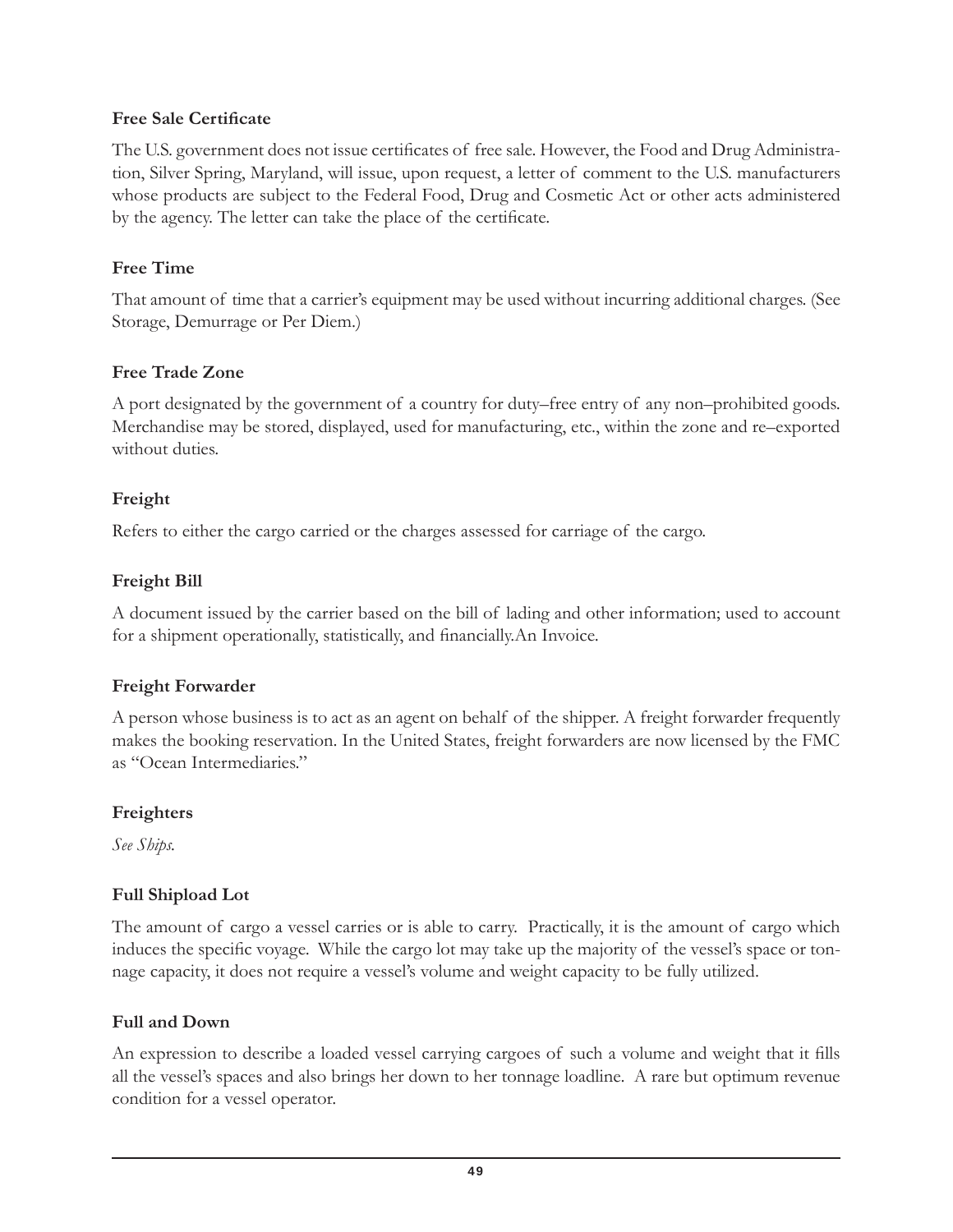#### **Gateway**

Industry–related: A point at which freight moving from one territory to another is interchanged between transportation lines.

# **GATT**

Abbreviation for "General Agreement on Tariffs and Trade." A multilateral treaty to help reduce trade barriers between the signatory countries and to promote trade through tariff concessions. The World Trade Organization (WTO) superseded GATT in 1994.

# **GBL**

Abbreviation for "Government Bill of Lading."

# **GDSM**

Abbreviation for "General Department Store Merchandise." A classification of commodities that includes goods generally shipped by mass–merchandise companies. This commodity structure occurs only in service contracts.

# **General Order (G.O.)**

When U.S. Customs orders shipments without entries to be kept in their custody in a bonded warehouse.

# **Generator Set (Gen Set)**

A portable generator which can be attached to a refrigerated container to power the refrigeration unit during transit.

# **Global Maritime Intelligence Integration (GMII)**

It is within the Office of the Director of National Intelligence, with the mission to ensure government–wide access to maritime information and data critical to intelligence production and to serve as the focal point and oversight agent for maritime specific information issues.

# **Go–Down**

In the Far East, a warehouse where goods are stored and delivered.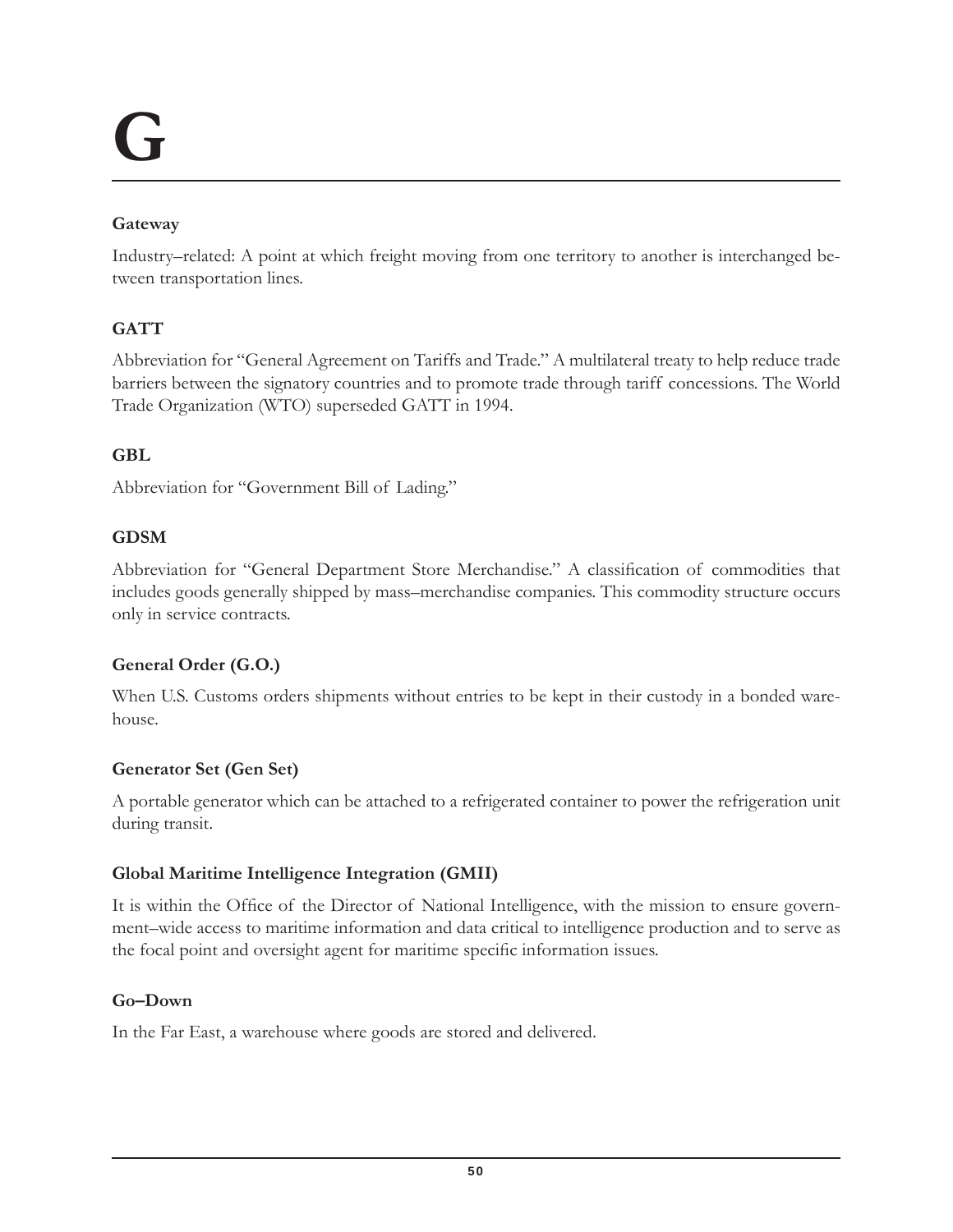# **Gooseneck**

The front rails of the chassis that raise above the plane of the chassis and engage in the tunnel of a container leading to the connection to tractor.

# **GRI**

Abbreviation for "General Rate Increase." Used to describe an across–the–board tariff rate increase implemented by conference members and applied to base rates.

# **Gross Tonnage (GT)**

Applies to vessels, not to cargo,  $(0.2+0.02 \log_{10} V)$  where V is the volume in cubic meters of all enclosed spaces on the vessel. Since 1994, it replaces "Gross Registered Tonnage." An approximate conversion ratio is  $1NT = 1.7GT$  and  $1GT = 1.5DWT$ .

#### **Gross Weight**

Entire weight of goods, packaging and freight car or container, ready for shipment. Generally, 80,000 pounds maximum container, cargo and tractor for highway transport.

#### **Groupage**

A consolidation service, putting small shipments into containers for shipment.

# **GVW**

Abbreviation for "Gross Vehicle Weight." The combined total weight of a vehicle and its container, inclusive of prime mover.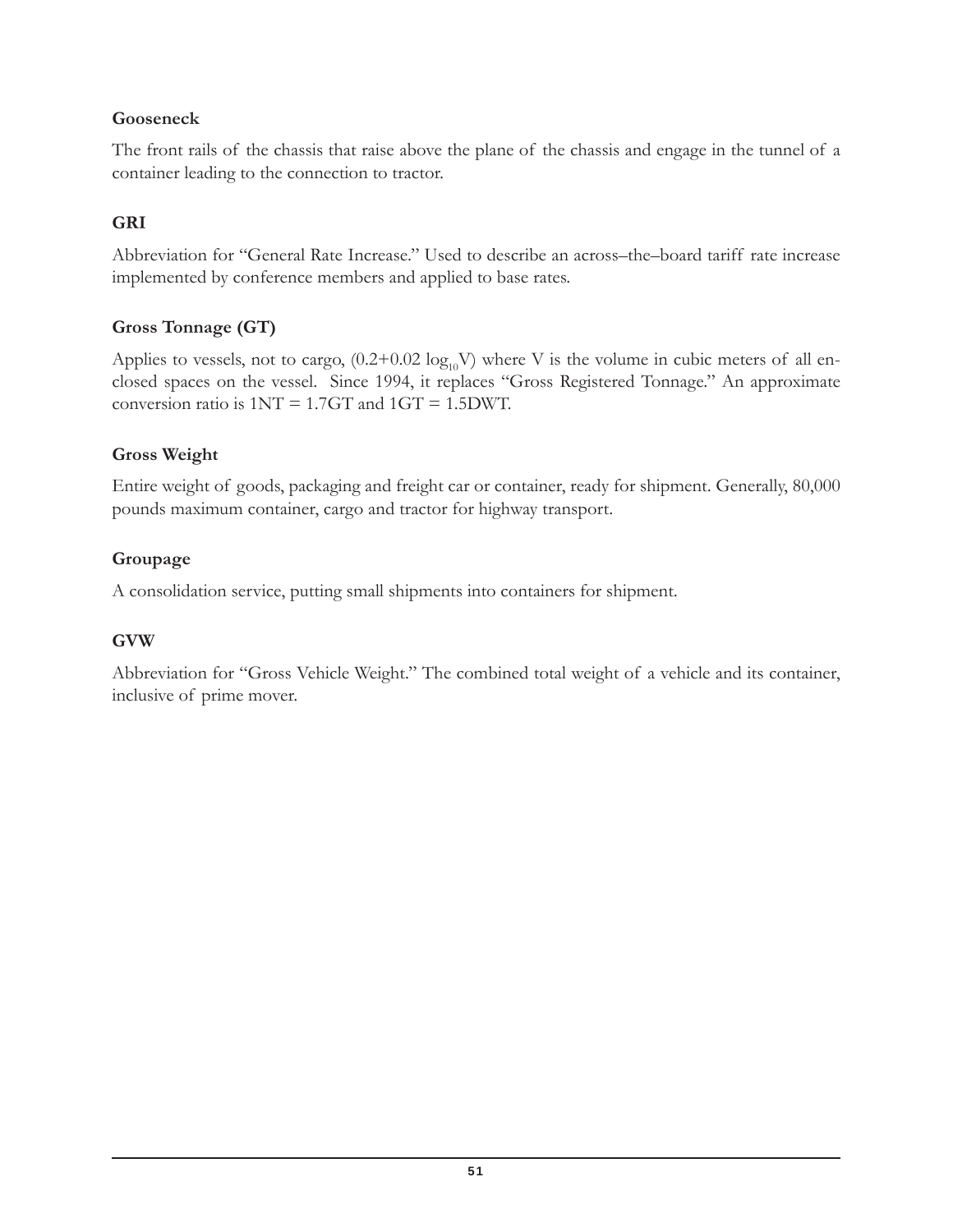# **H**

# **Hague Rules, The**

A multilateral maritime treaty adopted in 1921 (at The Hague, Netherlands). Standardizes liability of an international carrier under the Ocean  $B/L$ . Establishes a legal "floor" for  $B/L$ . See COGSA

# **Handymax Vessel**

A dry bulk vessel of 35,000 to 49,000dwt. (Note that a "Handy" drybulk carrier is from 10,000 to 34,000dwt.) A "Handymax Tanker" is a liquid bulk carrier of 10,000 to 60,000dwt.

# **Harbor**

Any place to which ships may resort for shelter, or to load or unload passengers or goods, or to obtain fuel, water, or supplies. This term applies to such places whether proclaimed public or not and whether natural or artificial.

# **Harbor Master**

An official responsible for construction, maintenance, operation, regulation, enforcement, administration and management pertaining to marinas, ports and harbors.

# **Harmonized System of Codes (HS)**

An international goods classification system for describing cargo in international trade under a single commodity–coding scheme. Developed under the auspices of the Customs Cooperations Council (CCC), an international Customs organization in Brussels, this code is a hierarchically structured product nomenclature containing approximately 5,000 headings and subheadings.

It is organized into 99 chapters arranged in 22 sections. Sections encompass an industry (e.g., Section XI, Textiles and Textile Articles); chapters encompass the various materials and products of the industry (e.g., Chapter 50, Silk; Chapter 55, Manmade Staple Fibers; Chapter 57, Carpets).

The basic code contains four–digit headings and six–digit subheadings. Many countries add digits for Customs tariff and statistical purposes. In the United States, duty rates will be the eight–digit level; statistical suffixes will be at the ten–digit level. The Harmonized System (HS) is the current U.S. tariff schedule (TSUSA) for imports and is the basis for the ten–digit Schedule B export code.

# **Hatch**

The opening in the deck of a vessel; gives access to the cargo hold.

# **HAZ MAT**

An industry abbreviation for "Hazardous Material."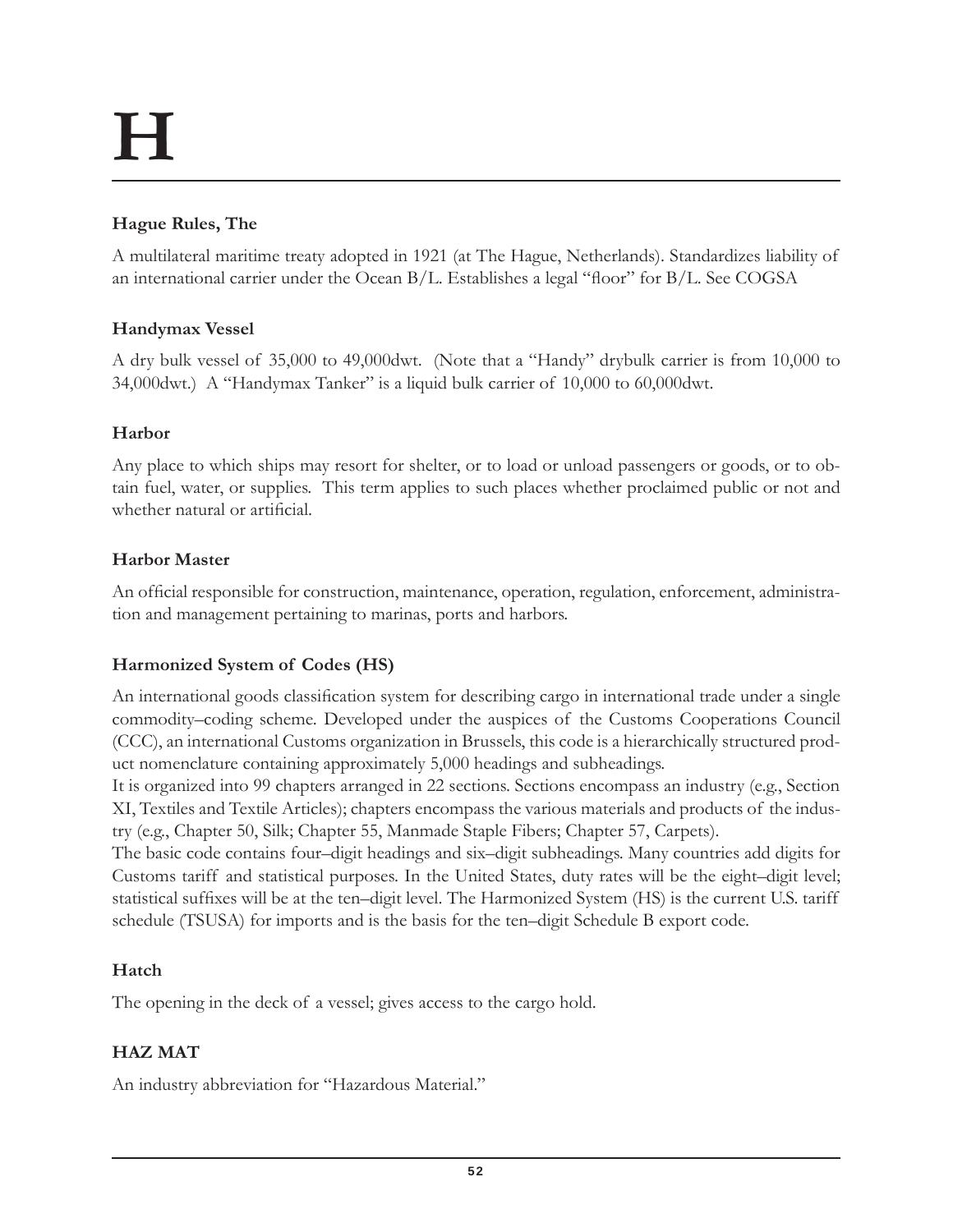#### **Heavy–Lift Charge**

A charge made for lifting articles too heavy to be lifted by a ship's normal tackle.

#### **High–Density Compression**

Compression of a Áat or standard bale of cotton to approximately 32 pounds per cubic foot. Usually applies to cotton exported or shipped coastwise.

#### **Hitchment**

The marrying of two or more portions of one shipment that originate at different locations, moving under one bill of lading, from one shipper to one consignee. Authority for this service must be granted by tariff publication. See Bill of Lading.

# **Hopper Barge**

A barge which loads material dumped into it by a dredger and discharges the cargo through the bottom.

#### **House–to–House**

*See Door–to–Door.*

#### **House–to–Pier**

Cargo loaded into a container by the shipper under shipper's supervision. When the cargo is exported, it is unloaded at the foreign pier destination.

# **Humping**

The process of connecting a moving rail car with a motionless rail car within a rail classification yard in order to make up a train. The cars move by gravity from an incline or "hump" onto the appropriate track.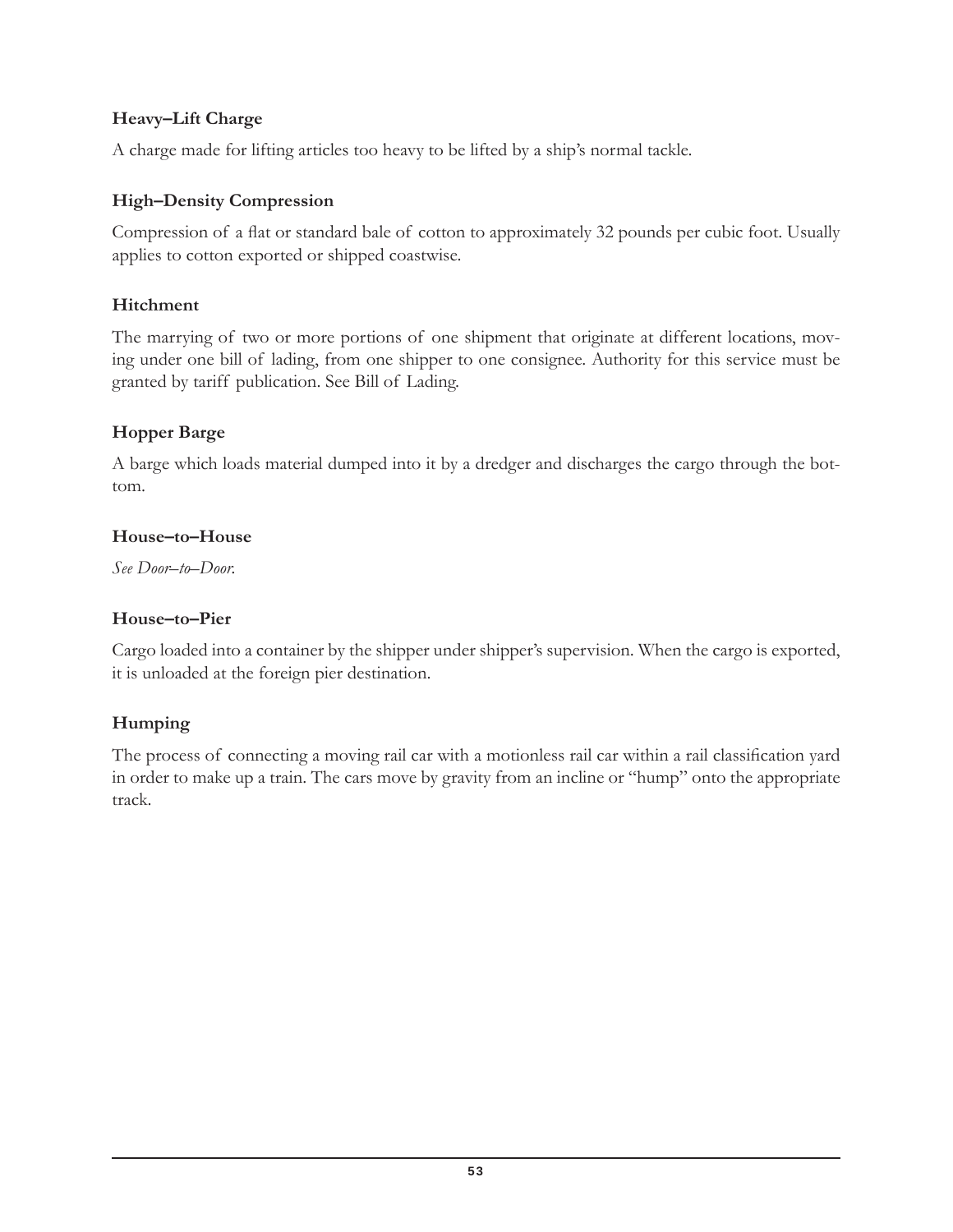# **I**

# **I/A**

Abbreviation for "Independent Action." The right of a conference member to publish a rate of tariff rule that departs from the Agreement's common rate or rule.

# **ICC**

Abbreviation for:

- (1) "Interstate Commerce Commission"
- (2) "International Chamber of Commerce"

# **IE**

Stands for "Immediate Exit." In the U.S., Customs IE Form is used when goods are brought into the U.S. and are to be immediately re–exported without being transported within the U.S.

# **I.M.C.O.**

International Maritime Consultative Organization. A forum in which most major maritime nations participate and through which recommendations for the carriage of dangerous goods, bulk commodities, and maritime regulations become internationally acceptable.

# **I.M.D.G. Code**

International Maritime Dangerous Goods Code. The regulations published by the IMO for transporting hazardous materials internationally.

# **Immediate Exportation**

An entry that allows foreign merchandise arriving at one port to be exported from the same port without the payment of duty.

# **Import**

To receive goods from a foreign country.

# **Import License**

A document required and issued by some national governments authorizing the importation of goods.

# **In Bond**

Cargo moving under Customs control where duty has not yet been paid.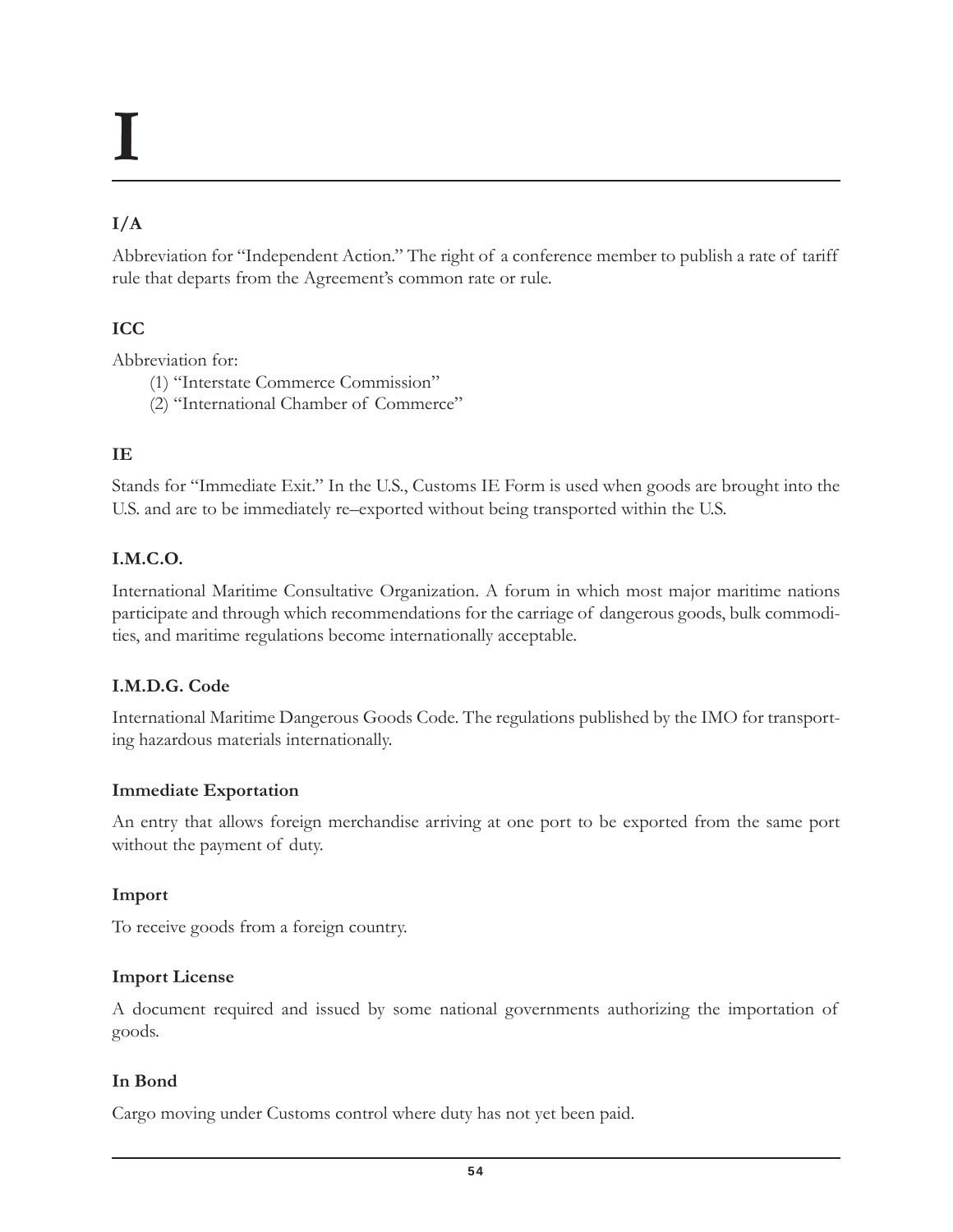# **In Gate**

The transaction or interchange that occurs at the time a container is received by a rail terminal or water port from another carrier.

#### **In Transit**

In transit, or in passage.

#### **In–Transit Entry (I.T.)**

Allows foreign merchandise arriving at one port to be transported in bond to another port, where a superseding entry is filed.

#### **Incentive Rate**

A lower–than–usual tariff rate assessed because a shipper offers a greater volume than specified in the tariff. The incentive rate is assessed for that portion exceeding the normal volume.

#### **INCOTERMS**

The recognized abbreviation for the International Chamber of Commerce Terms of Sale. These terms were last amended, effective July 1, 1990.

#### **Indemnity Bond**

An agreement to hold a carrier harmless with regard to a liability.

#### **Independent Action**

Setting rate within a conference tariff that is different from the rate(s) for the same items established by other conference members.

#### **Independent Tariff**

Any body of rate tariffs that are not part of an agreement or conference system.

#### **Inducement**

Placing a port on a vessel's itinerary because the volume of cargo offered at that port justifies the cost of routing the vessel.

#### **Inherent Vice**

An insurance term referring to any defect or other characteristic of a product that could result in damage to the product without external cause (for example, instability in a chemical that could cause it to explode spontaneously). Insurance policies may exclude inherent vice losses.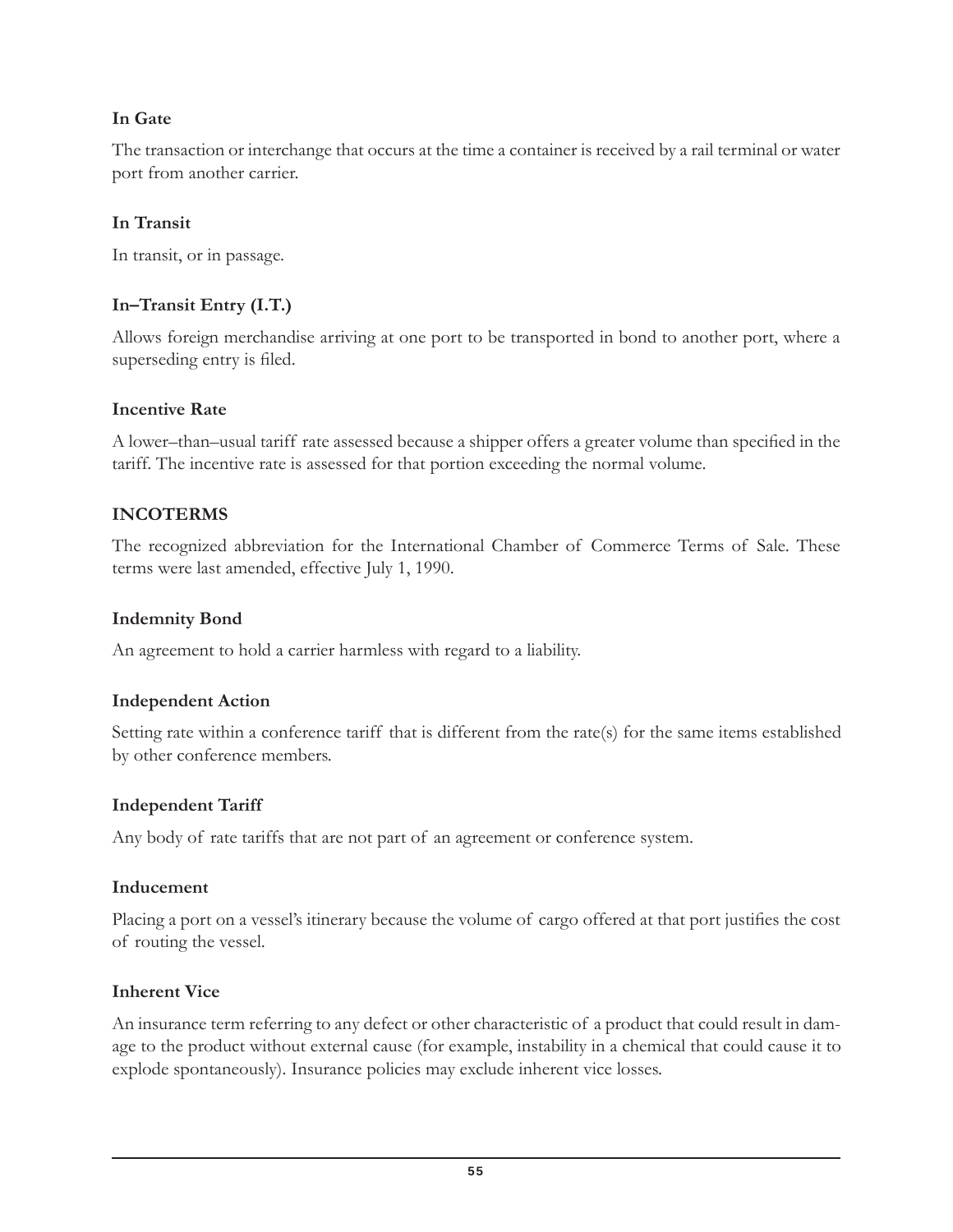#### **Inland Carrier**

A transportation line that hauls export or import traffic between ports and inland points.

#### **Inspection CertiÀcate**

A certificate issued by an independent agent or firm attesting to the quality and/or quantity of the merchandise being shipped. Such a certificate is usually required in a letter of credit for commodity shipments.

#### **Installment Shipments**

Successive shipments are permitted under letters of credit. Usually they must take place within a given period of time.

#### **Insulated Container**

A container insulated on the walls, roof, Áoor, and doors, to reduce the effect of external temperatures on the cargo.

#### **Insulated Container Tank**

The frame of a container constructed to hold one or more thermally insulated tanks for liquids.

#### **Insurance with Average–clause**

This type of clause covers merchandise if the damage amounts to three percent or more of the insured value of the package or cargo. If the vessel burns, sinks, or collides, all losses are fully covered. In marine insurance, the word average describes partial damage or partial loss.

#### **Insurance, All–risk**

This type of insurance offers the shipper the broadest coverage available, covering against all losses that may occur in transit.

#### **Insurance, General–Average**

In water transportation, the deliberate sacrifice of cargo to make the vessel safe for the remaining cargo.Those sharing in the spared cargo proportionately cover the loss.

# **Insurance, Particular Average**

A Marine insurance term which refers to partial loss on an individual shipment from one of the perils insured against, regardless of the balance of the cargo. Particular–average insurance can usually be obtained, but the loss must be in excess of a certain percentage of the insured value of the shipment, usually three to five percent, before a claim will be allowed by the company.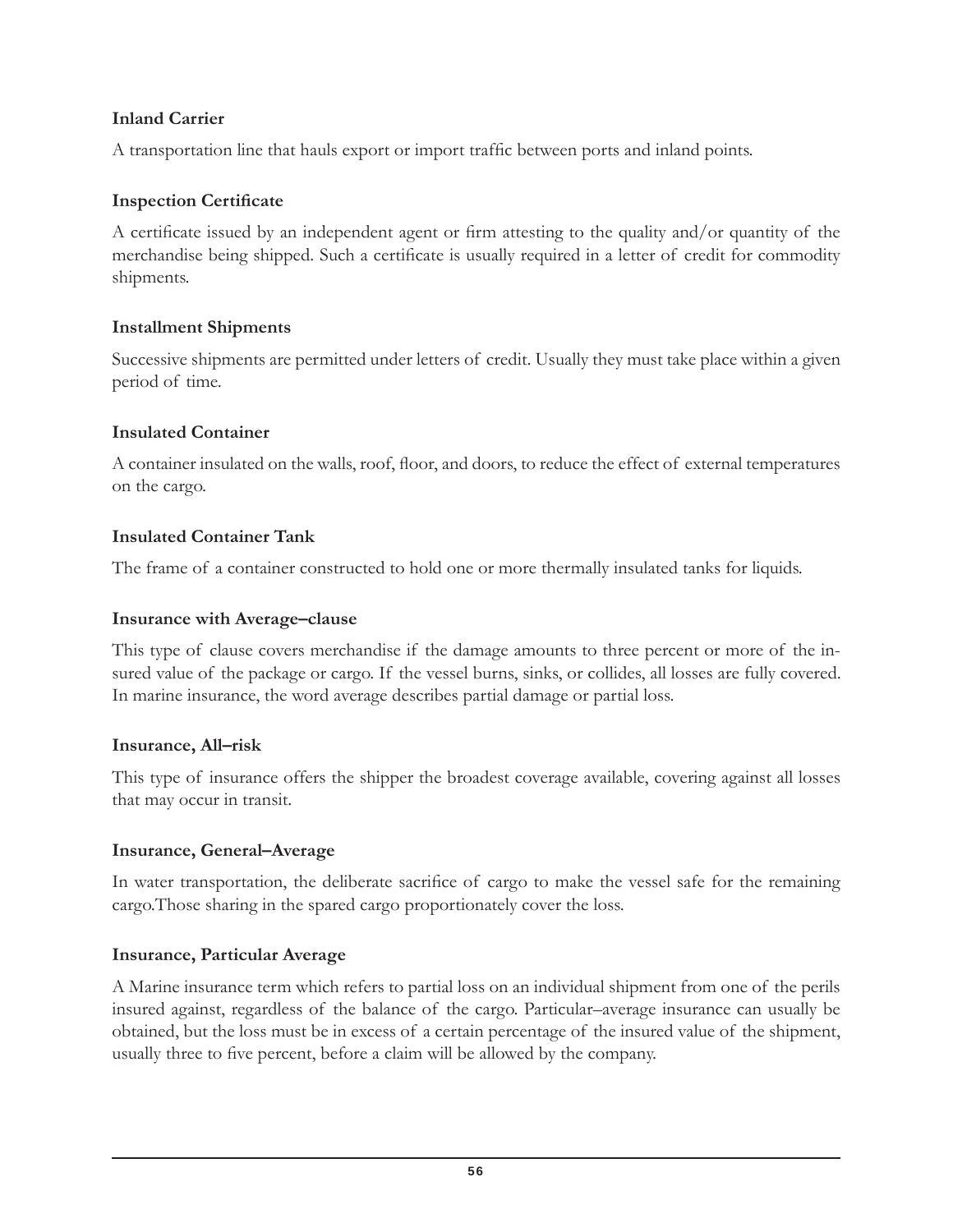#### **Interchange Point**

A location where one carrier delivers freight to another carrier.

#### **Intercoastal**

Water service between two coasts; in the U.S., this usually refers to water service between the Atlantic and Pacific or Gulf Coasts.

#### **Interline Freight**

Freight moving from origin to destination over the Freight lines of two or more transportation carriers.

#### **Intermediate Point**

A point located en route between two other points.

#### **Intermodal**

Used to denote movements of cargo containers interchangeably between transport modes, i.e., motor, rail, water, and air carriers, and where the equipment is compatible within the multiple systems.

# **International Ship and Port Security Code (ISPS)**

It is an amendment to the Safety of Life at Sea (SOLAS) Convention (1974/1988) on minimum security arrangements for ships, ports and government agencies. Having come into force in 2004, it prescribes responsibilities to governments, shipping companies, shipboard personnel, and port/ facility personnel to "detect security threats and take preventative measures against security incidents affecting ships or port facilities used in international trade."

# **In–Transit Entry (I.T.)**

Allows foreign merchandise arriving at one port to be transported in bond to another port, where a superseding entry is filed.

# **Invoice**

An itemized list of goods shipped to a buyer, stating quantities, prices, shipping charges, etc.

# **Inward Foreign Manifest (IFM)**

A complete listing of all cargo entering the country of discharge. Required at all world ports and is the primary source of cargo control, against which duty is assessed by the receiving country.

# **IPI**

Abbreviation for "Inland Point Intermodal." Refers to inland points (non–ports) that can be served by carriers on a through bill of lading.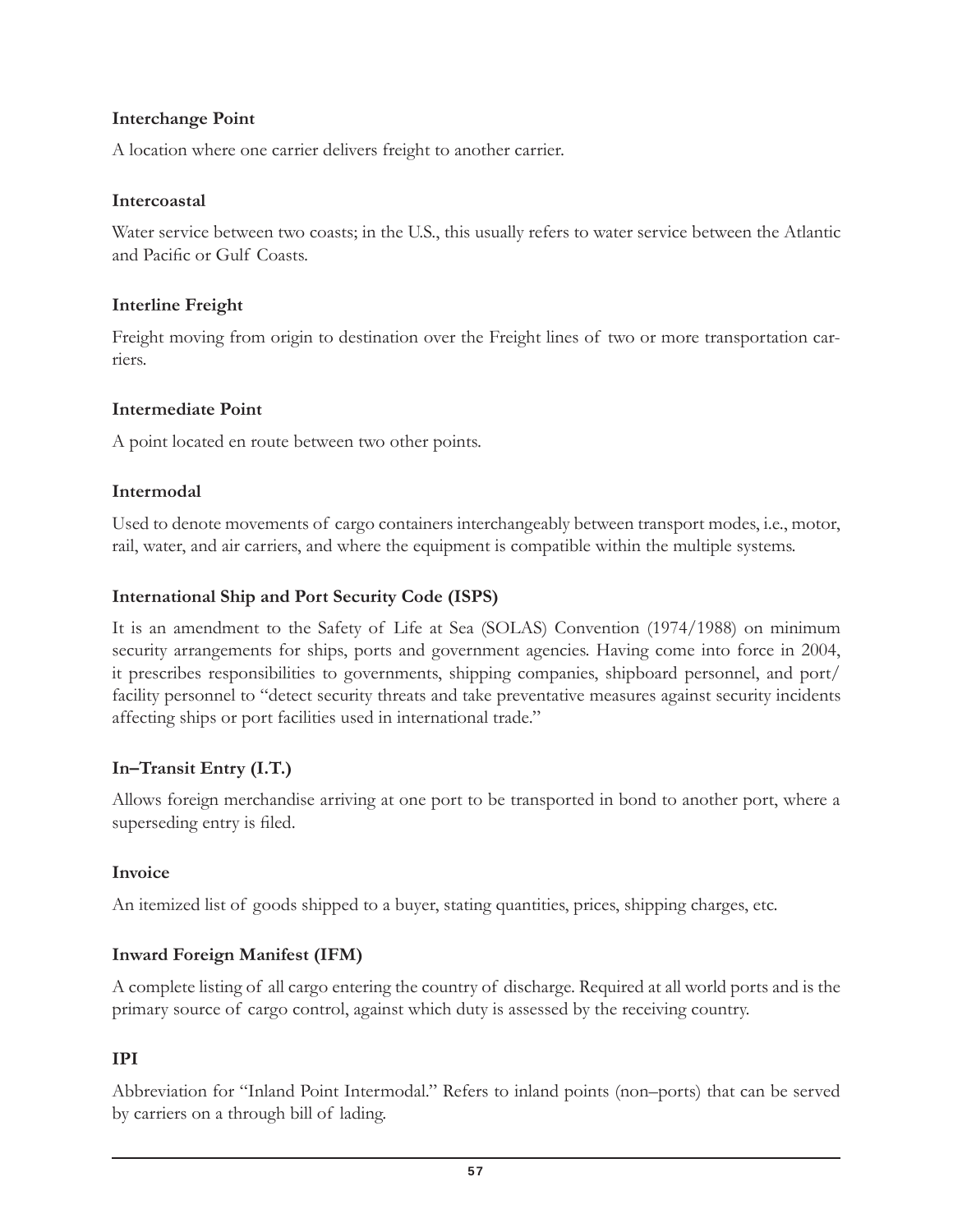# **Irrevocable Letter of Credit**

Letter of credit in which the specified payment is guaranteed by the bank if all terms and conditions are met by the drawee and which cannot be revoked without joint agreement of both the buyer and the seller.

# **I.S.O.**

International Standards Organization which deals in standards of all sorts, ranging from documentation to equipment packaging and labeling.

# **Issuing Bank**

Bank that opens a straight or negotiable letter of credit and assumes the obligation to pay the bank or beneficiary if the documents presented are in accordance with the terms of the letter of credit.

# **Issuing Carrier**

The carrier issuing transportation documents or publishing a tariff.

# **I.T.**

Abbreviation for "Immediate Transport." The document (prepared by the carrier) allows shipment to proceed from the port of entry in the U.S. to Customs clearing at the destination. The shipment clears Customs at its final destination. Also called an "In–Transit" Entry.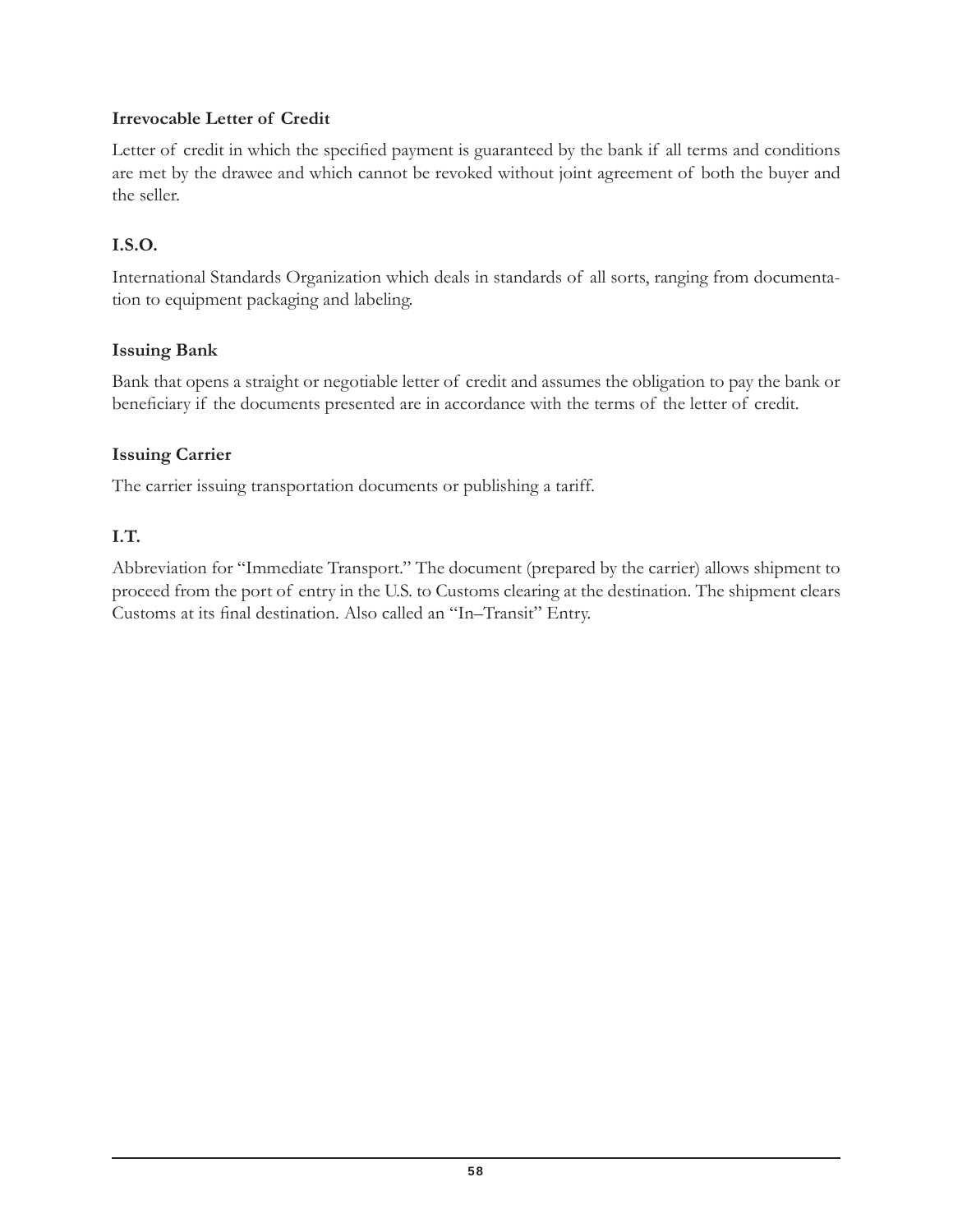# **J**

# **Jacket**

A wood or fiber cover placed around such containers as cans and bottles.

# **Jacob's Ladder**

A rope ladder suspended from the side of a vessel and used for boarding.

# **Jettison**

Act of throwing cargo or equipment (jetsam) overboard when a ship is in danger.

# **JIT**

Abbreviation for "Just In Time." In this method of inventory control, warehousing is minimal or non–existent; the container is the movable warehouse and must arrive "just in time;" not too early nor too late.

# **Joint Rate**

A rate applicable from a point on one transportation line to a point on another line, made by agreement and published in a single tariff by all transportation lines over which the rate applies.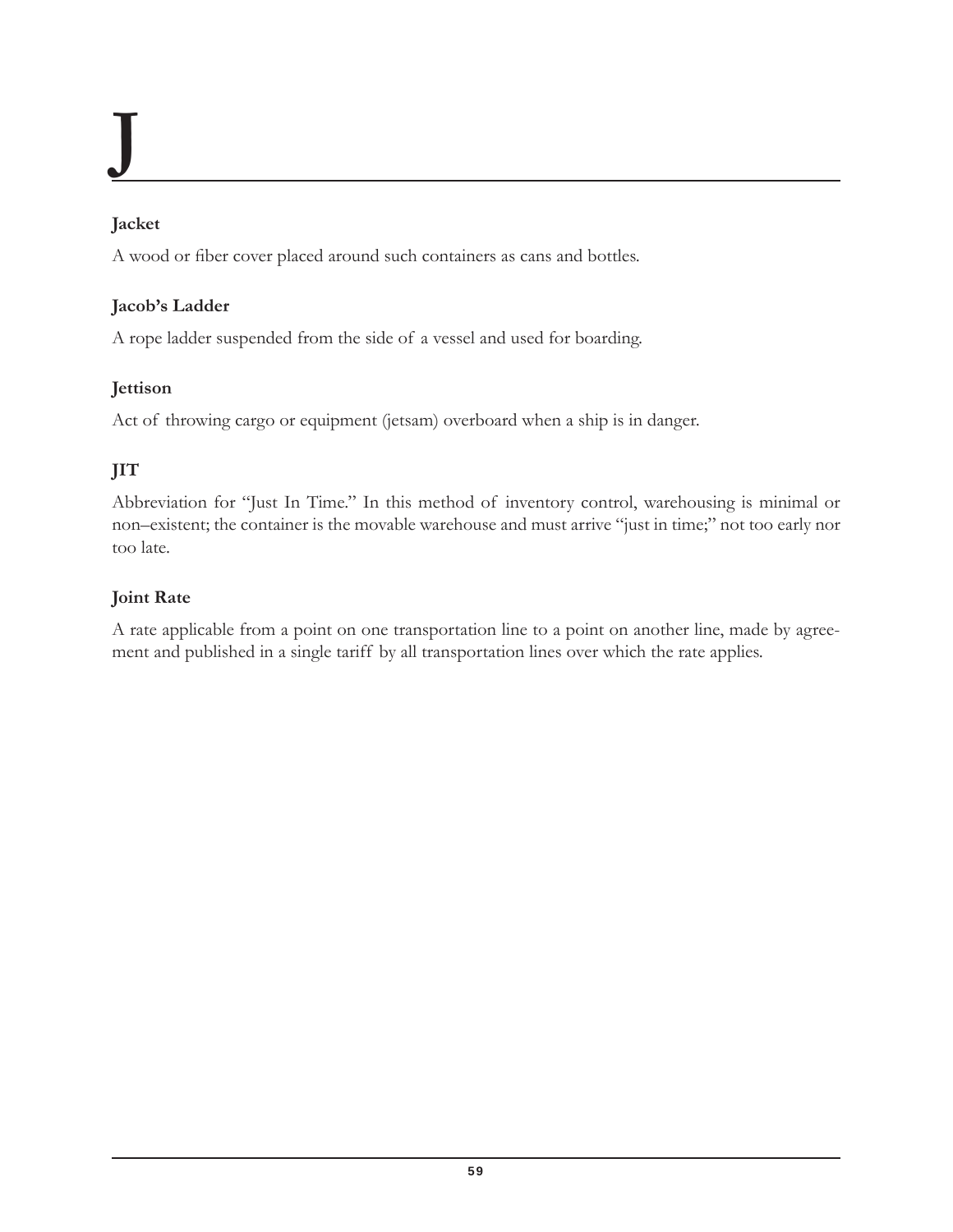# **K**

# **KT**

Kilo or metric ton. 1,000 Kilos or 2,204.6 pounds.

# **Kilogram**

1,000 grams or 2.2046 pounds.

# **King Pin**

A coupling pin centered on the front underside of a chassis; couples to the tractor.

# **Knocked Down (KD)**

Articles which are taken apart to reduce the cubic footage displaced or to make a better shipping unit and are to be re–assembled

# **Knot**

One nautical mile (6,076 feet or 1852 meters) per hour. In the days of sail, speed was measured by tossing overboard a log which was secured by a line. Knots were tied into the line at intervals of approximately six feet. The number of knots measured was then compared against time required to travel the distance of 1000 knots in the line.

# **Known Loss**

A loss discovered before or at the time of delivery of a shipment.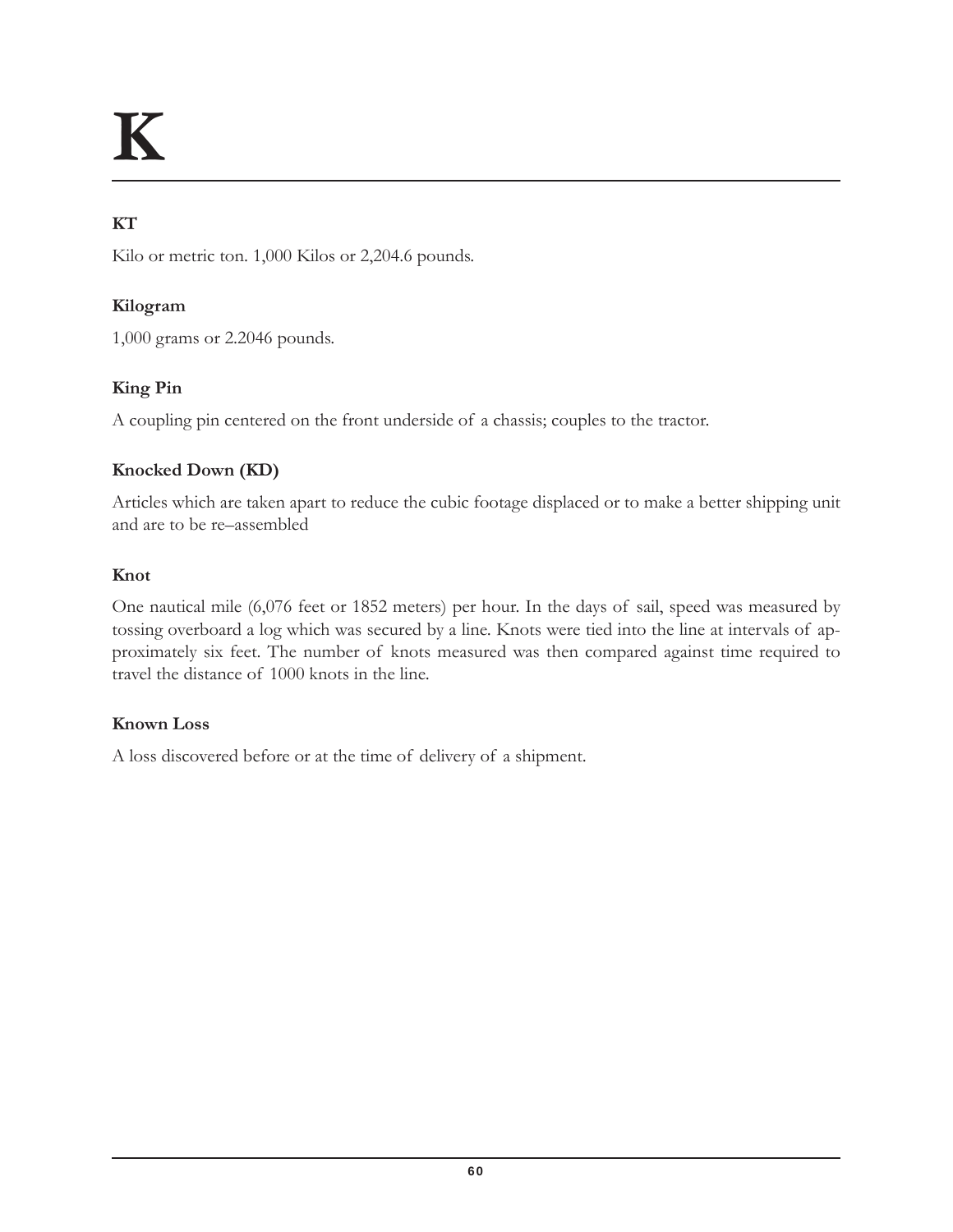# **L**

# **L/C**

Abbreviation for "Letter of Credit."

# **Laden**

Loaded aboard a vessel.

# **Lading**

Refers to the freight shipped; the contents of a shipment.

# **Landbridge**

Movement of cargo by water from one country through the port of another country, thence, using rail or truck, to an inland point in that country or to a third country. As example, a through movement of Asian cargo to Europe across North America.

# **Landed Cost**

The total cost of a good to a buyer, including the cost of transportation.

# **Lanemeter**

Primarily used to indicate the cargo capacity of a roll–on/roll–off car carrier. It is one meter of deck with a width of 2.5 to 3.0 meters.

# Landing Certificate

Certificate issued by consular officials of some importing countries at the point or place of export when the subject goods are exported under bond.

# **Landing Gear**

A support fixed on the front part of a chassis (which is retractable); used to support the front end of a chassis when the tractor has been removed.

# **LASH**

A maritime industry abbreviation for "Lighter Aboard Ship." A specially constructed vessel equipped with an overhead crane for lifting specially designed barges and stowing them into cellular slots in an athwartship position.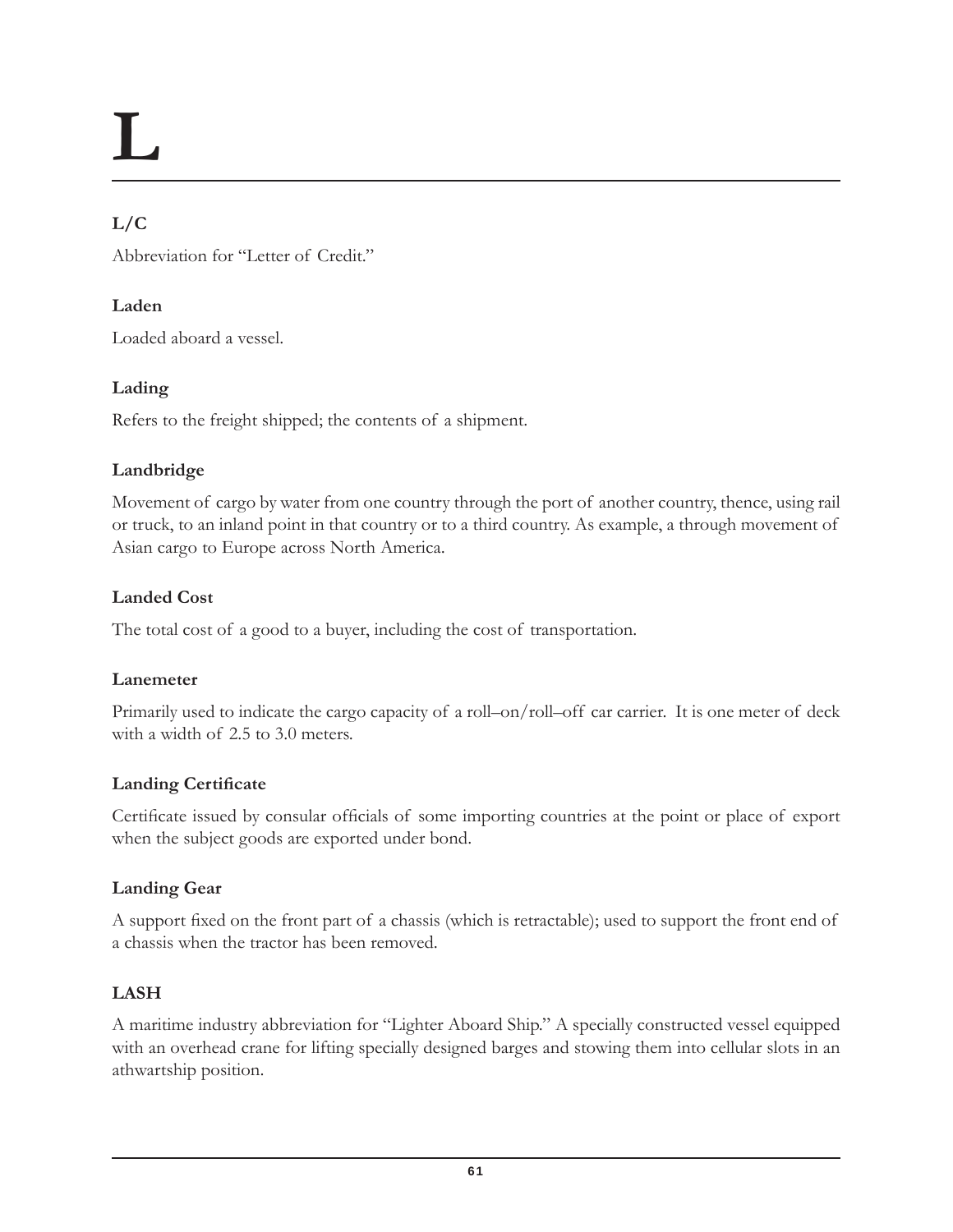# **LAYCAN**

**Laydays/Cancelling (date):** Range of dates within the hire contract must start.

# **LCL**

Abbreviation for "Less than Container Load." The quantity of freight which is less than that required for the application of a container load rate. Loose Freight.

# **Less Than Truckload**

Also known as LTL or LCL.

# **Letter of Credit (LC)**

A document, issued by a bank per instructions by a buyer of goods, authorizing the seller to draw a specified sum of money under specified terms, usually the receipt by the bank of certain documents within a given time. Some of the specific descriptions are:

- Back-to-Back: A new letter of credit issued to another beneficiary on the strength of a primary credit. The second  $L/C$  uses the first  $L/C$  as collateral for the bank. Used in a three–party transaction.
- Clean: A letter of credit that requires the beneficiary to present only a draft or a receipt for specified funds before receiving payment.
- **Confirmed:** An L/C guaranteed by both the issuing and advising banks of payment so long as seller's documents are in order, and the L/C terms are met.Only applied to irrevocable  $L/C$ 's. The confirming bank assumes the credit risk of the issuing bank.
- Deferred Payment: A letter of credit issued for the purchase and financing of merchandise, similar to acceptance–type letter of credit, except that it requires presentation of sight drafts payable on an installment basis.
- Irrevocable: An instrument that, once established, cannot be modified or cancelled without the agreement of all parties concerned.
- Non cumulative: A revolving letter of credit that prohibits the amount not used during the specific period from being available afterwards.
- **Restricted:** A condition within the letter of credit which restricts its negotiation to a named bank.
- Revocable: An instrument that can be modified or cancelled at any moment without notice to and agreement of the beneficiary, but customarily includes a clause in the credit to the effect that any draft negotiated by a bank prior to the receipt of a notice of revocation or amendment will be honored by the issuing bank. Rarely used since there is no protection for the seller.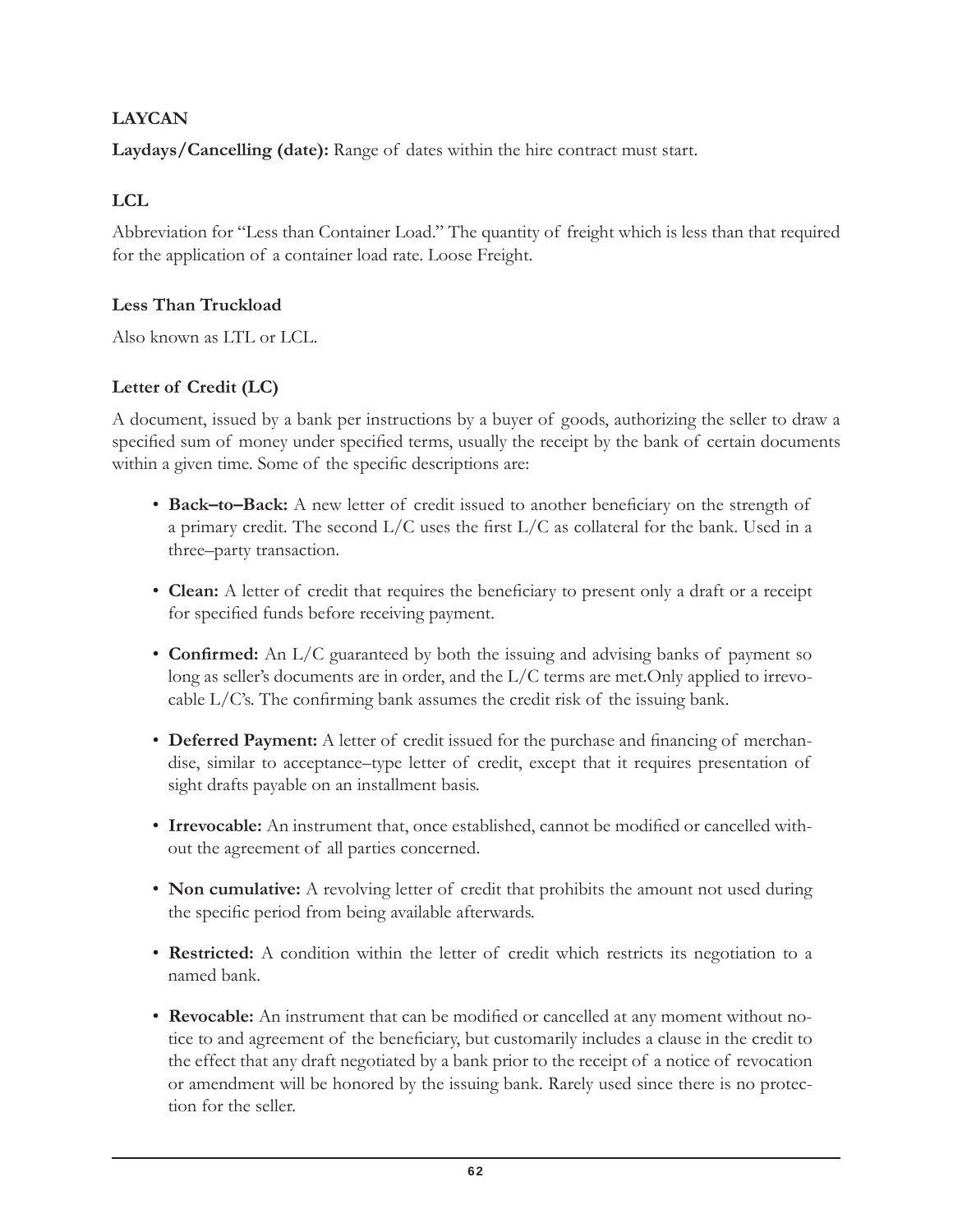- **Revolving:** An irrevocable letter issued for a specific amount; renews itself for the same amount over a given period.
- **Straight:** A letter of credit that contains a limited engagement clause which states that the issuing bank promises to pay the beneficiary upon presentation of the required documents at its counters or the counters of the named bank.
- Transferable: A letter of credit that allows the beneficiary to transfer in whole or in part to another beneficiary any amount which, in aggregate, of such transfers does not exceed the amount of the credit.Used by middlemen.
- **Unconfirmed:** A letter of credit forwarded to the beneficiary by the advising bank without engagement on the part of the advising bank.

# **Letter of Indemnity**

In order to obtain the clean bill of lading, the shipper signs a letter of indemnity to the carrier on the basis of which may be obtained the clean bill of lading, although the dock or mate's receipt showed that the shipment was damaged or in bad condition.

# **Licenses**

- Some governments require certain commodities to be licensed prior to exportation or importation. Clauses attesting to compliance are often required on the  $B/I$ .
- Various types issued for export (general, validated) and import as mandated by government(s).

# **Lien**

A legal claim upon goods for the satisfaction of some debt or duty.

# **Lightening**

A vessel discharges part of its cargo at anchor into a lighter to reduce the vessel's draft so it can then get alongside a pier.

# **Lighter**

An open or covered barge towed by a tugboat and used mainly in harbors and inland waterways to carry cargo to/from alongside a vessel.

# **Lighterage**

Refers to carriage of goods by lighter and the charge assessed there from.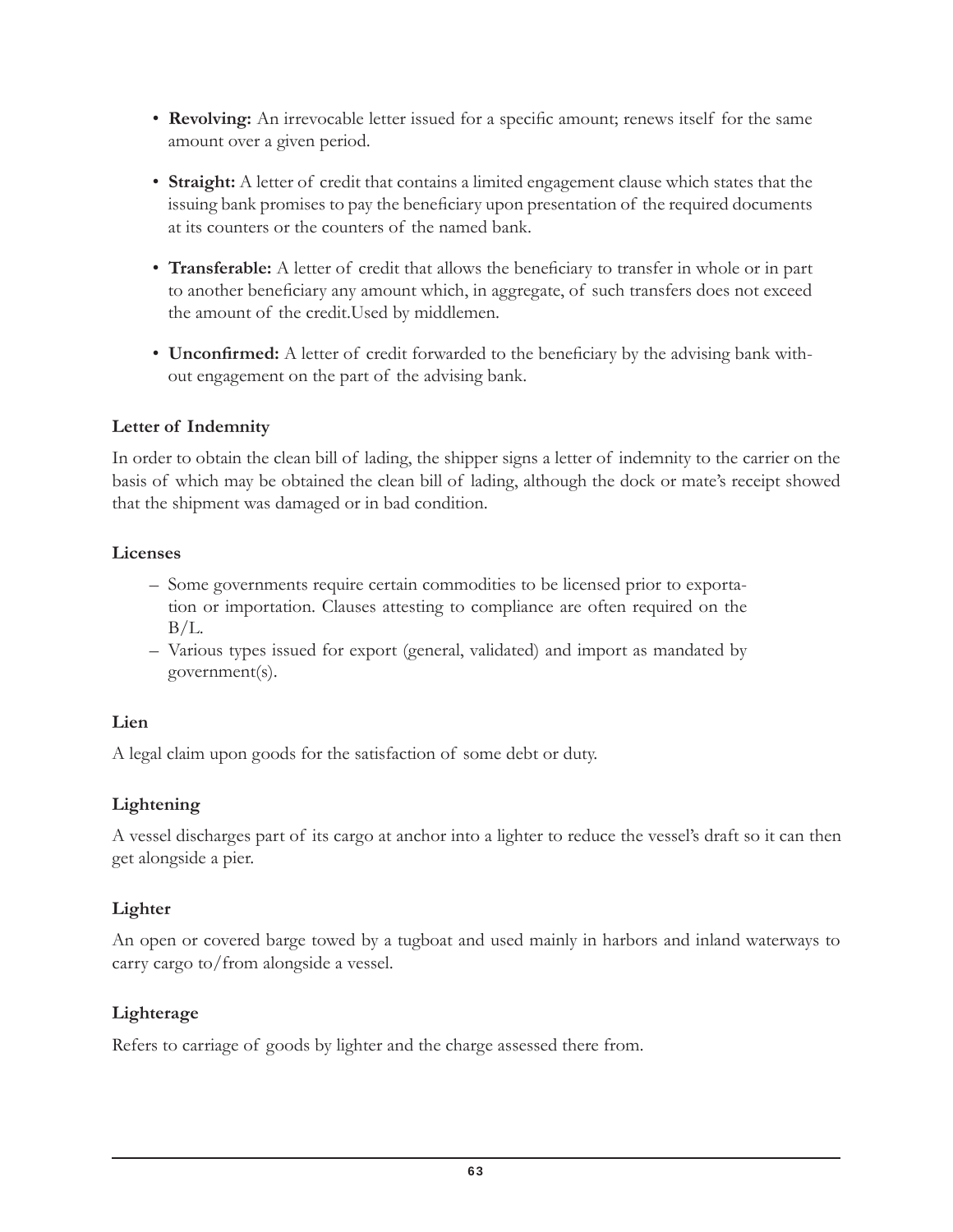# **Liner**

A vessel advertising sailings on a specified trade route on a regular basis. It is not necessary that every named port be called on every voyage.

#### **Line–Haul**

Transportation from one city to another as differentiated from local switching service.

#### **List**

The amount in degrees that a vessel tilts from the vertical.

#### **Liter**

1.06 liquid U.S. quarts or 33.9 Áuid ounces.

# **Liquidated Damages**

The penalty a seller must pay if the construction project does not meet contractual standards or deadlines.

# **Lloyds' Registry**

An organization maintained for the surveying and classing of ships so that insurance underwriters and others may know the quality and condition of the vessels offered for insurance or employment.

# **LNG** (Liquefied Natural Gas)

Natural gas will liquefy at a temperature of approximately -259 F or -160 C at atmospheric pressure. One cubic foot of liquefied gas will expand to approximately 600 cubic feet of gas at atmospheric pressure.

# **LNGC (LNG Carrier)**

An ocean-going ship specially constructed to carry LNG in tanks at 160 C. Current average carrying capacity of LNGs is 125,000 cubic metres. Many LNGCs presently under construction or on order are in the  $210,000 - 215,000$  cubic metre range.

# **Load Line**

The waterline corresponding to the maximum draft to which a vessel is permitted to load, either by freeboard regulations, the conditions of classification, or the conditions of service. *See also Plimsoll Mark.*

#### **Local Cargo**

Cargo delivered to/from the carrier where origin/destination of the cargo is in the local area.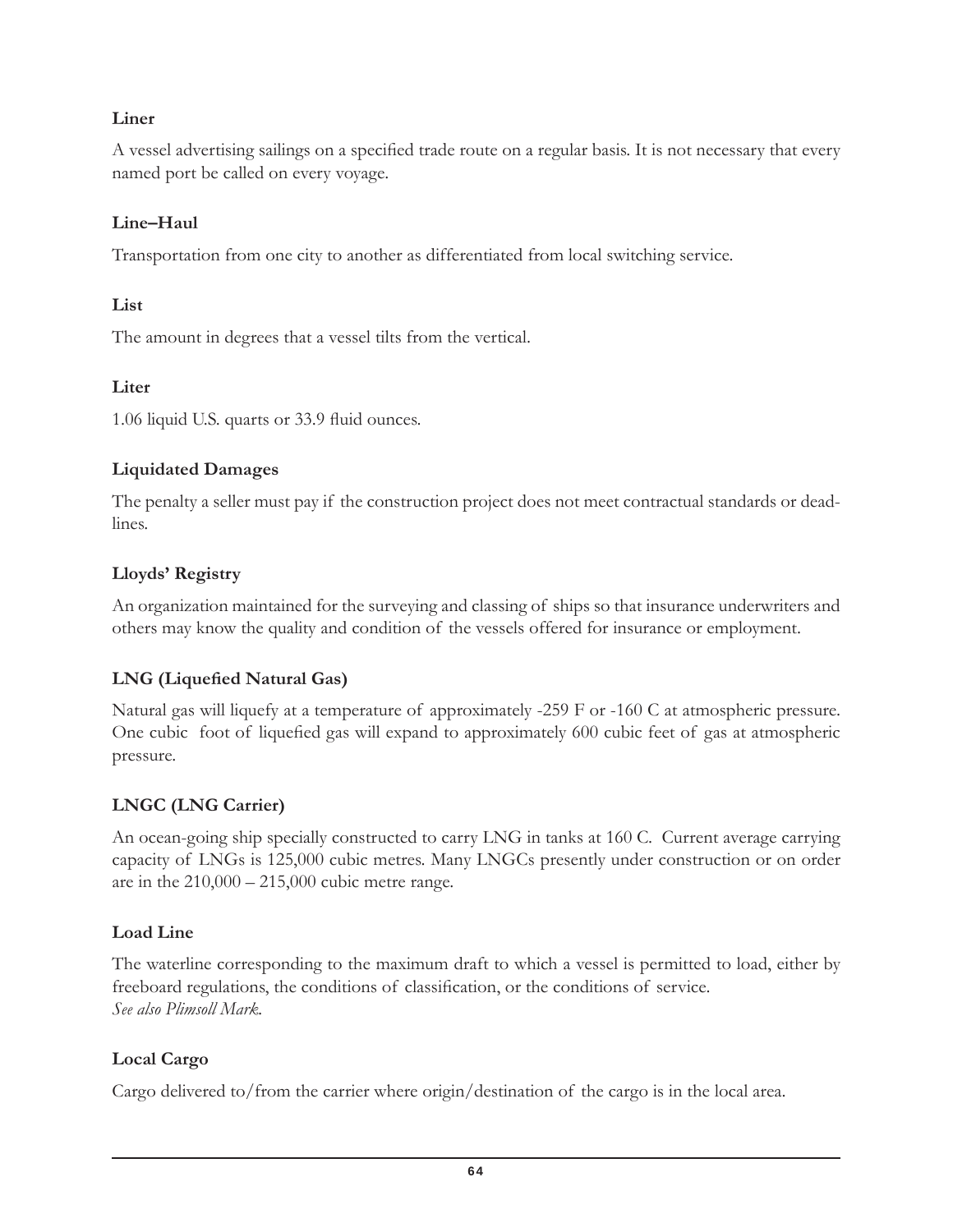# **Long Ton**

2,240 pounds

# **Longshoreman**

Individual employed in a port to load and unload ships.

# **Loose**

Without packing.

# **Low–Boy**

A trailer or semi-trailer with no sides and with the floor of the unit close to the ground.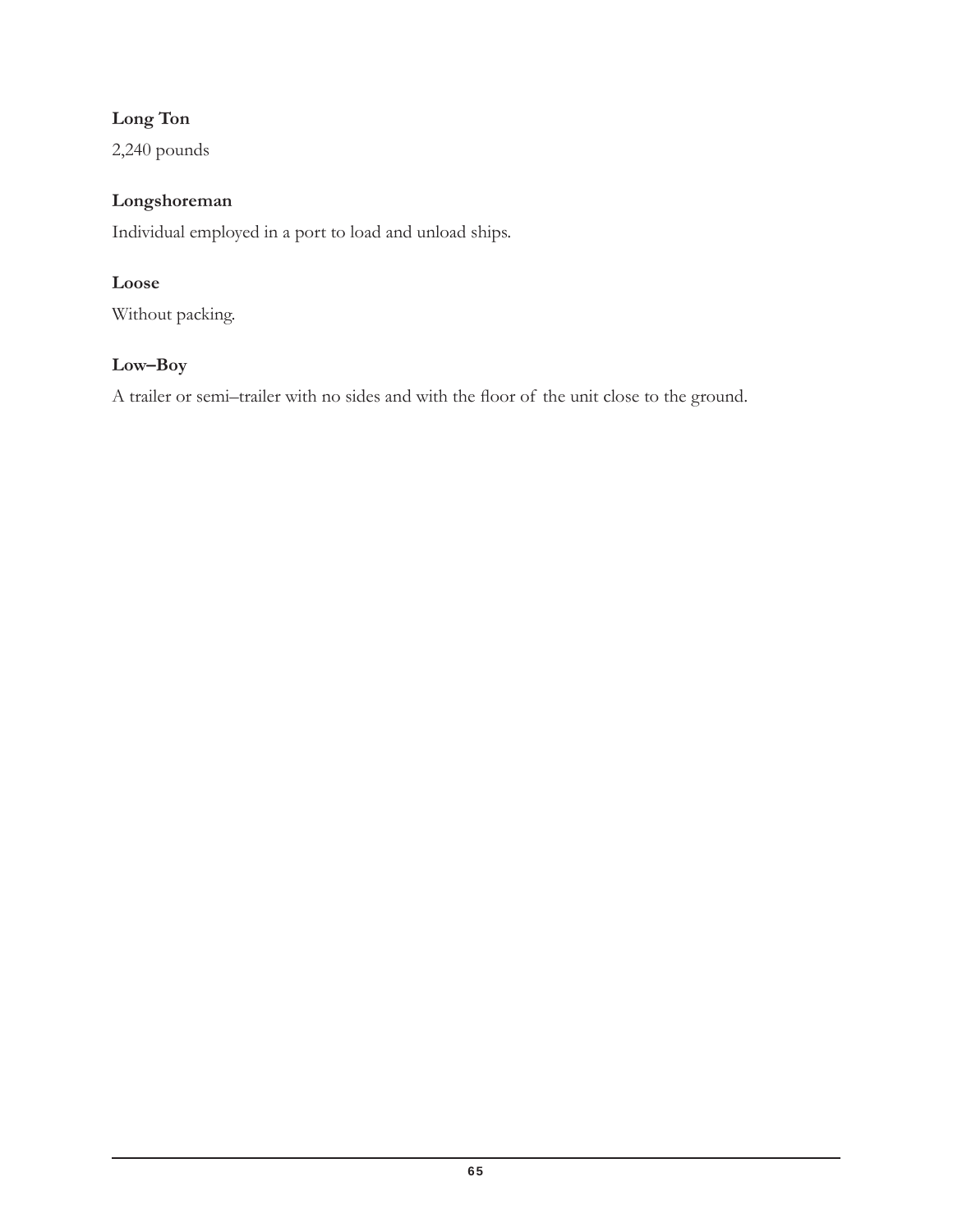# **M**

# **Malpractice**

A carrier giving a customer illegal preference to attract cargo. This can take the form of a money refund (rebate); using lower figures than actual for the assessment of freight charges (undercubing); misdeclaration of the commodity shipped to allow the assessment of a lower tariff rate; waiving published tariff charges for demurrage, CFS handling or equalization; providing specialized equipment to a shipper to the detriment of other shippers, etc.

# **Mandamu**

A writ issued by a court; requires that specific things be done.

# **Manifest**

Document that lists in detail all the bills of lading issued by a carrier or its agent or master for a specific voyage. A detailed summary of the total cargo of a vessel. Used principally for Customs purposes.

# **Marine Insurance**

Broadly, insurance covering loss or damage of goods at sea. Marine insurance typically compensates the owner of merchandise for losses sustained from fire, shipwreck, etc., but excludes losses that can be recovered from the carrier.

# **Maritime**

Business pertaining to commerce or navigation transacted upon the sea or in seaports in such matters as the court of admiralty has jurisdiction.

# **Maritime Domain**

It is all areas and things of, on, under, relating to, adjacent to, or bordering on a sea, ocean, or other navigable waterway, including all maritime related activities, infrastructure, people, cargo, and vessels and other conveyances.

# **Maritime Domain Awareness (MDA)**

It is the effective understanding of anything associated with the global maritime domain that could impact the security, safety, economy, or environment of the United States.

# **Maritime Security and Safety Information System (MSSIS)**

It shares and displays vessel Automated Identification System (AIS) data real–time with multiple international users through a web–based, password–protected system.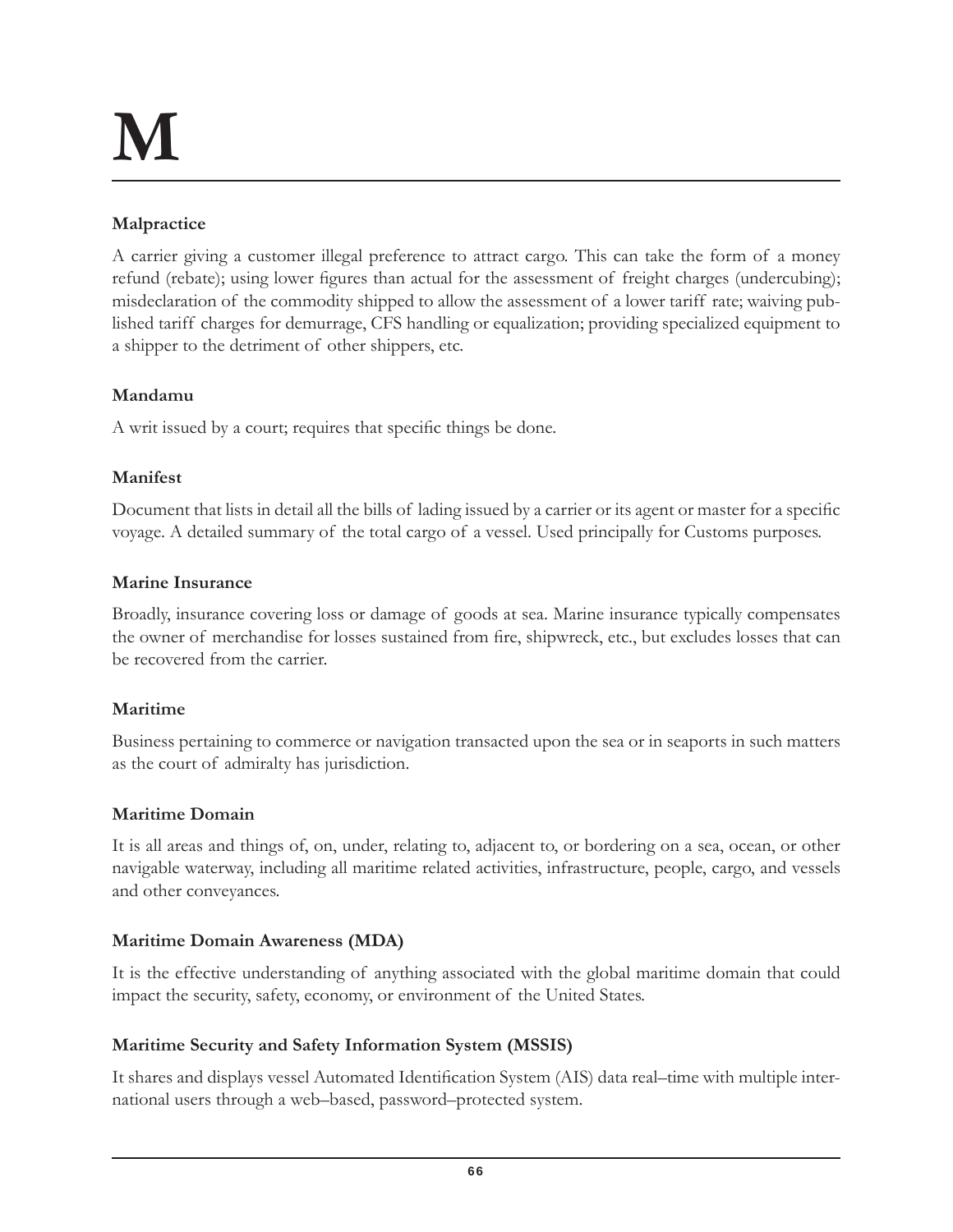#### **MarView**

It is an integrated, data–driven environment providing essential information to support the strategic requirements of the United States Marine Transportation System and its contribution to economic viability of the nation.

#### **Marking**

Letters, numbers, and other symbols placed on cargo packages to facilitate identification. Also known as marks.

#### **Marlinespike**

A pointed metal spike, used to separate strands of rope in splicing.

#### **Master Inbound**

U.S. Customs' automated program under AMS. It allows for electronic reporting of inbound (foreign) cargoes in the U.S.

#### **Mate's Receipt**

An archaic practice. An acknowledgement of cargo receipt signed by a mate of the vessel. The possessor of the mate's receipt is entitled to the bill of lading, in exchange for that receipt.

#### **MBM**

1,000 board feet. One MBM equals 2,265 C.M.

# **MCFS**

Abbreviation for "Master Container Freight Station." See CFS.

#### **Measurement Cargo**

Freight on which transportation charges are calculated on the basis of volume measurement.

#### **Measurement Ton**

40 cubic feet.

#### **Mechanically Ventilated Container**

A container Àtted with a means of forced air ventilation.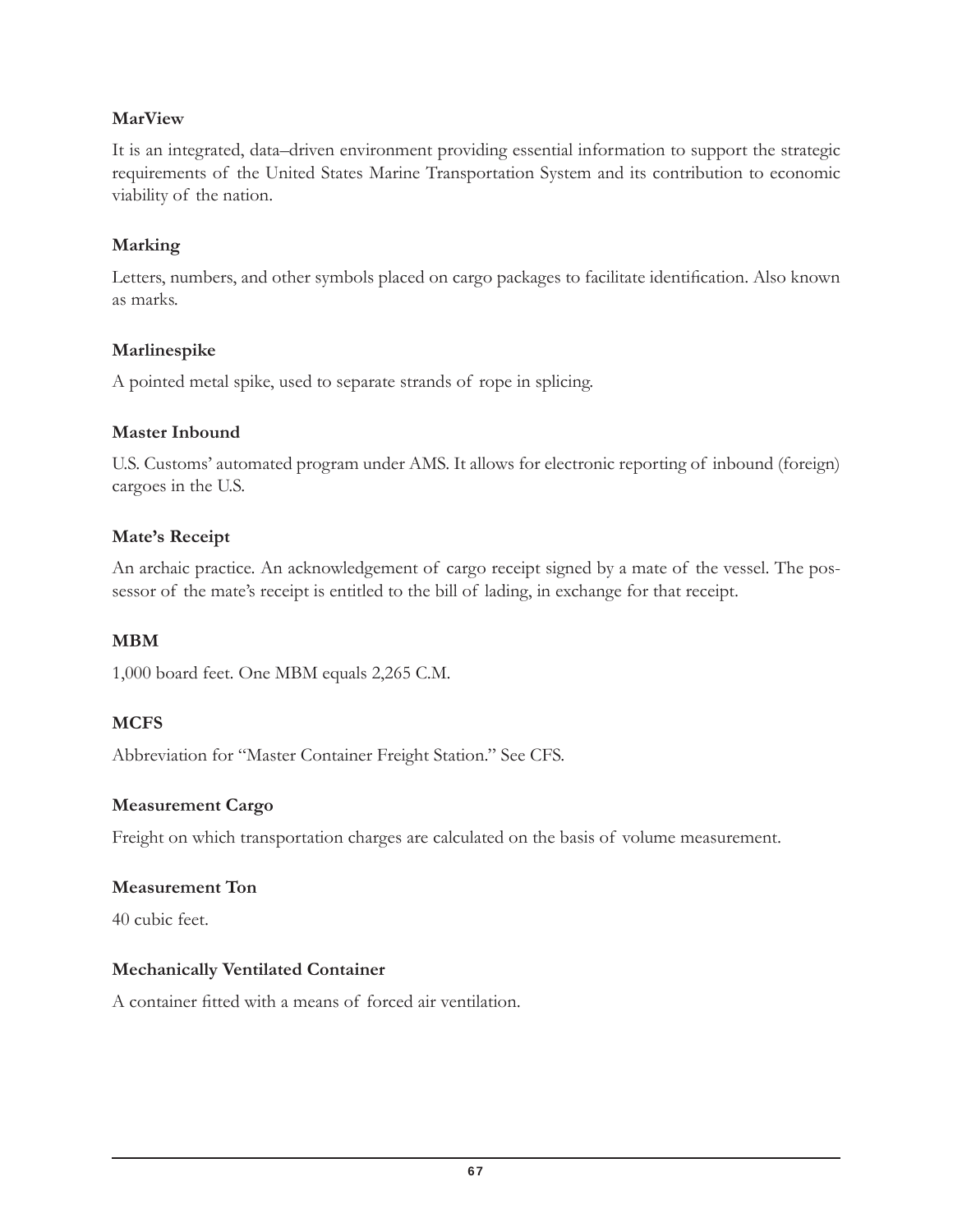#### **Megaports Initiative**

It is a National Nuclear Security Administration (NNSA) initiative, started in 2003. It teams up with other countries to enhance their ability to screen cargo at major international seaports. The Initiative provides radiation detection equipment and trains their personnel to specifically check for nuclear or other radioactive materials. In return, NNSA requires that data be shared on detections and seizures of nuclear or radiological material that resulted from the use of the equipment provided.

# **Memorandum Bill of Lading**

An in–house bill of lading. A duplicate copy.

#### **Memorandum Freight Bill**

See Multiple Container load Shipment.

#### **Meter**

39.37 inches (approximately).

#### **Metric Ton**

2,204.6 pounds or 1,000 kilograms.

#### **Microbridge**

A cargo movement in which the water carrier provides a through service between an inland point and the port of load/discharge. The carrier is responsible for cargo and costs from origin on to destination. Also known as IPI or Through Service.

#### **Mile**

A unit equal to 5,280 feet on land.A nautical mile is 6076.115.

#### **Mini Landbridge**

An intermodal system for transporting containers by ocean and then by rail or motor to a port previously served as an all–water move (e.g., Hong Kong to New York over Seattle).

#### **Minimum Bill of Lading**

A clause in a bill of lading which specifies the least charge that the carrier will make for issuing a lading. The charge may be a definite sum or the current charge per ton for any specified quantity.

#### **Minimum Charge**

The lowest charge that can be assessed to transport a shipment.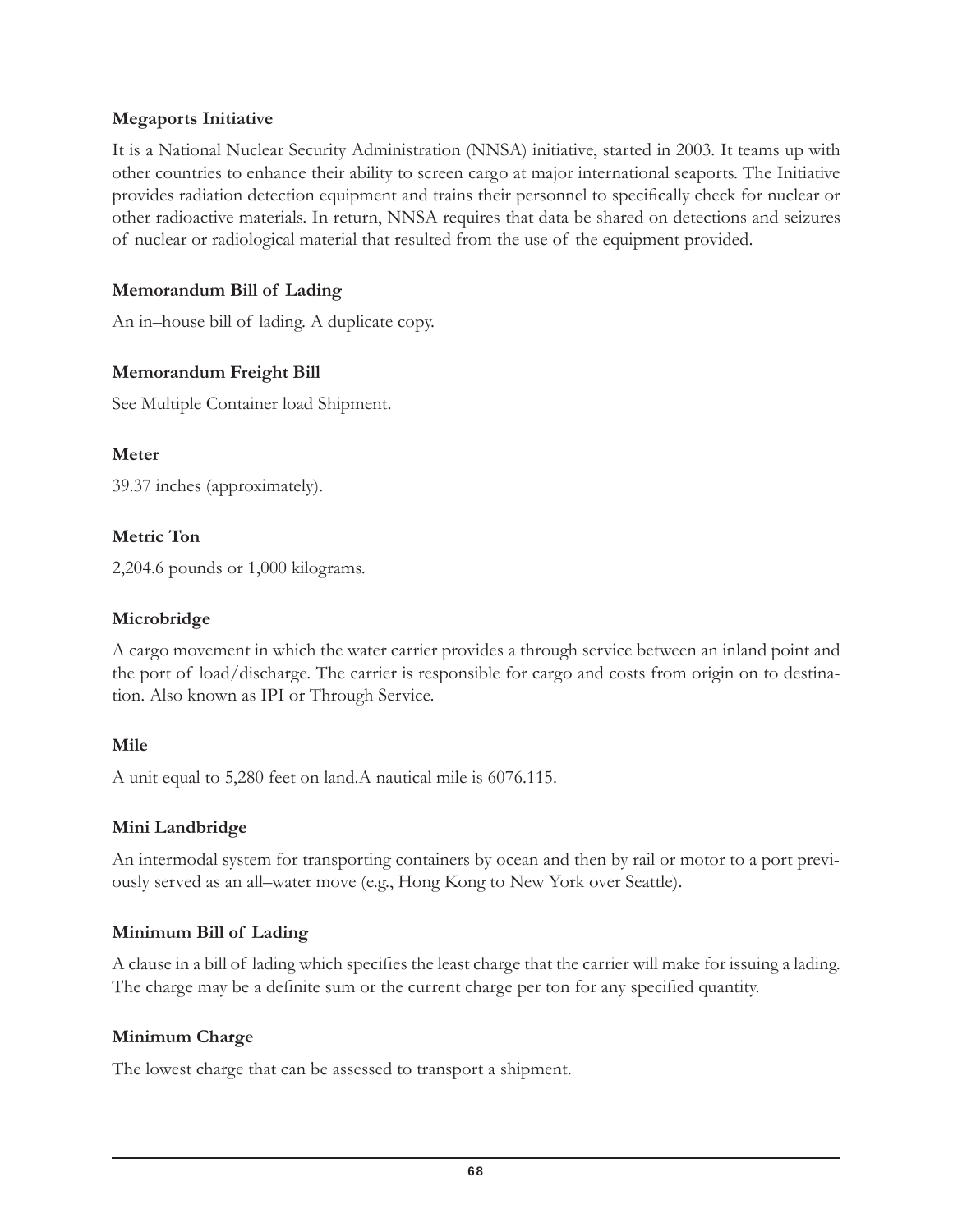# **Mixed Container Load**

A container load of different articles in a single consignment.

# **MLB**

Abbreviation for "Mini Landbridge."

#### **M.M.F.B.**

Middlewest Motor Freight Bureau.

#### **ModiÀed Atmosphere**

A blend of gases tailored to replace the normal atmosphere within a container.

#### **MSA**

Maritime Security Act.

#### **MSP**

A U.S. Department of Transportation program that helps to assure sufficient sealift to support the United States Armed Forces and U.S. emergency sealift needs, using commercial ships.

# **MT**

Abbreviation for "Metric Ton."

# **MTSA**

The Maritime Transportation Security Act of 2002, is designed to protect ports and waterways from terrorists attacks. The law is the U.S. equivalent of the International Ship and Port Facility Security Code(ISPS), and was fully implemented on July 1, 2004. It requires vessels and port facilities to conduct vulnerability assessments and develop security plans that may include passenger, vehicle, and baggage screening procedures; security patrols; establishing restricted areas; personnel identification procedures; access control measures; and/or installation of surveillance equipment.

#### **Multimodal**

Synonymous for all practical purposes with "Intermodal."

# **MultiTank Container**

A container frame fitted to accommodate two or more separate tanks for liquids.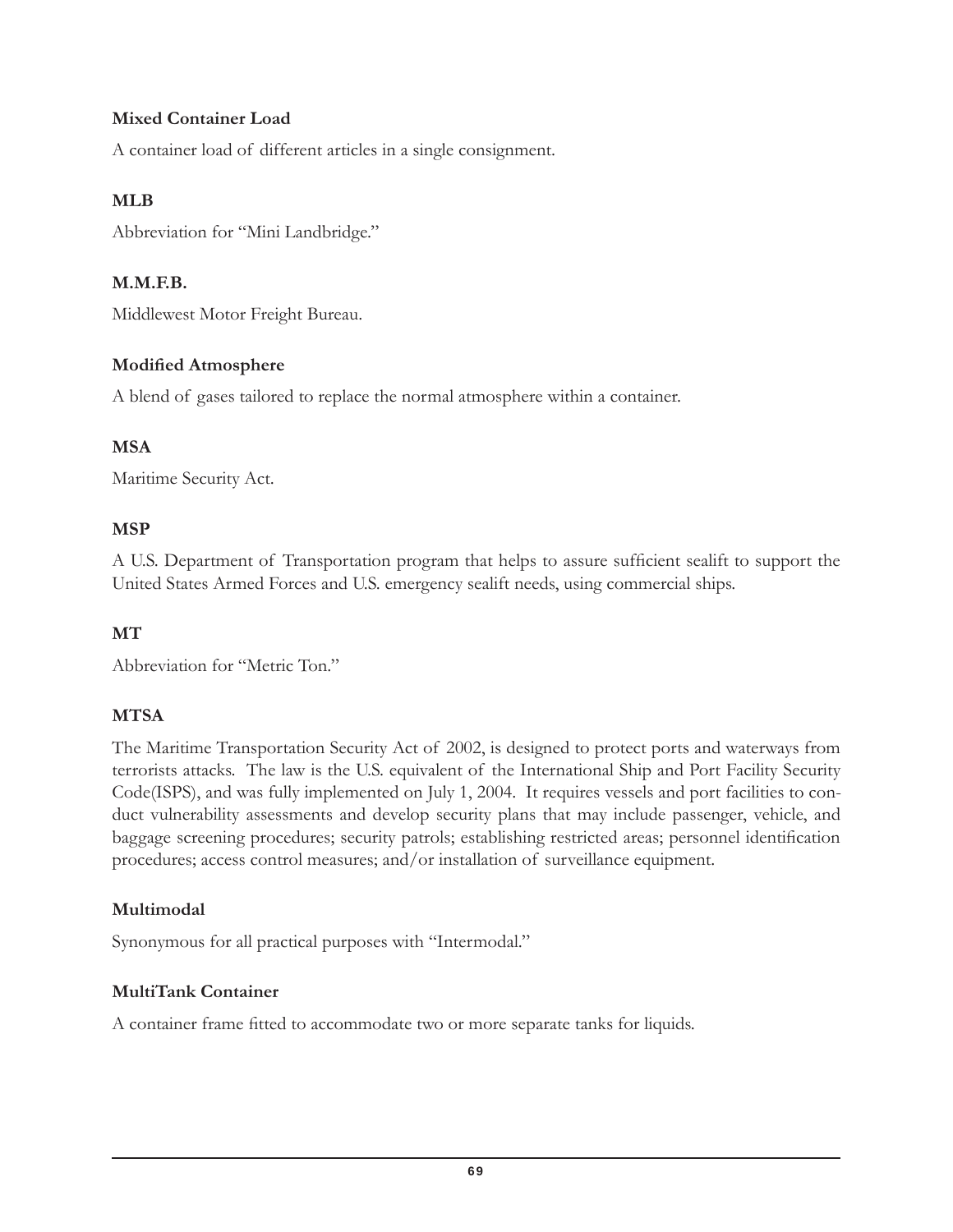# **National Strategy for Maritime Security**

In December 2004 the President directed the Secretaries of the Department of Defense and Homeland Security to lead the Federal effort to develop a comprehensive National Strategy for Maritime Security, to better integrate and synchronize the existing Department–level strategies and ensure their effective and efficient implementation. The strategy includes eight supporting plans to address the specific threats and challenges of the maritime environment and combined they present a comprehensive national effort to promote global economic stability and protect legitimate activities while preventing hostile or illegal acts within the maritime domain.

- The National Plan to Achieve Maritime Domain Awareness lays the foundation for an effective understanding of anything associated with the Maritime Domain and identifying threats as early and as distant from our shores as possible.
- The Global Maritime Intelligence Integration Plan uses existing capabilities to integrate all available intelligence regarding potential threats to U.S. interests in the Maritime Domain.
- The Maritime Operational Threat Response Plan facilitates coordinated U.S. government response to threats against the United States and its interests in the Maritime Domain by establishing roles and responsibilities, which enable the government to respond quickly and decisively.
- The International Outreach and Coordination Strategy provides a framework to coordinate all maritime security initiatives undertaken with foreign governments and international organizations, and solicits international support for enhanced maritime security.
- Maritime Infrastructure Recovery Plan recommends procedures and standards for the recovery of the maritime infrastructure following attack or similar disruption.
- Maritime Transportation System Security Plan responds to the President's call for recommendations to improve the national and international regulatory framework regarding the maritime domain.
- Maritime Commerce Security Plan establishes a comprehensive plan to secure the maritime supply chain.
- The Domestic Outreach Plan engages non–Federal input to assist with the development and implementation of maritime security policies resulting from National Security Presidential Directive 41/HSPD–13.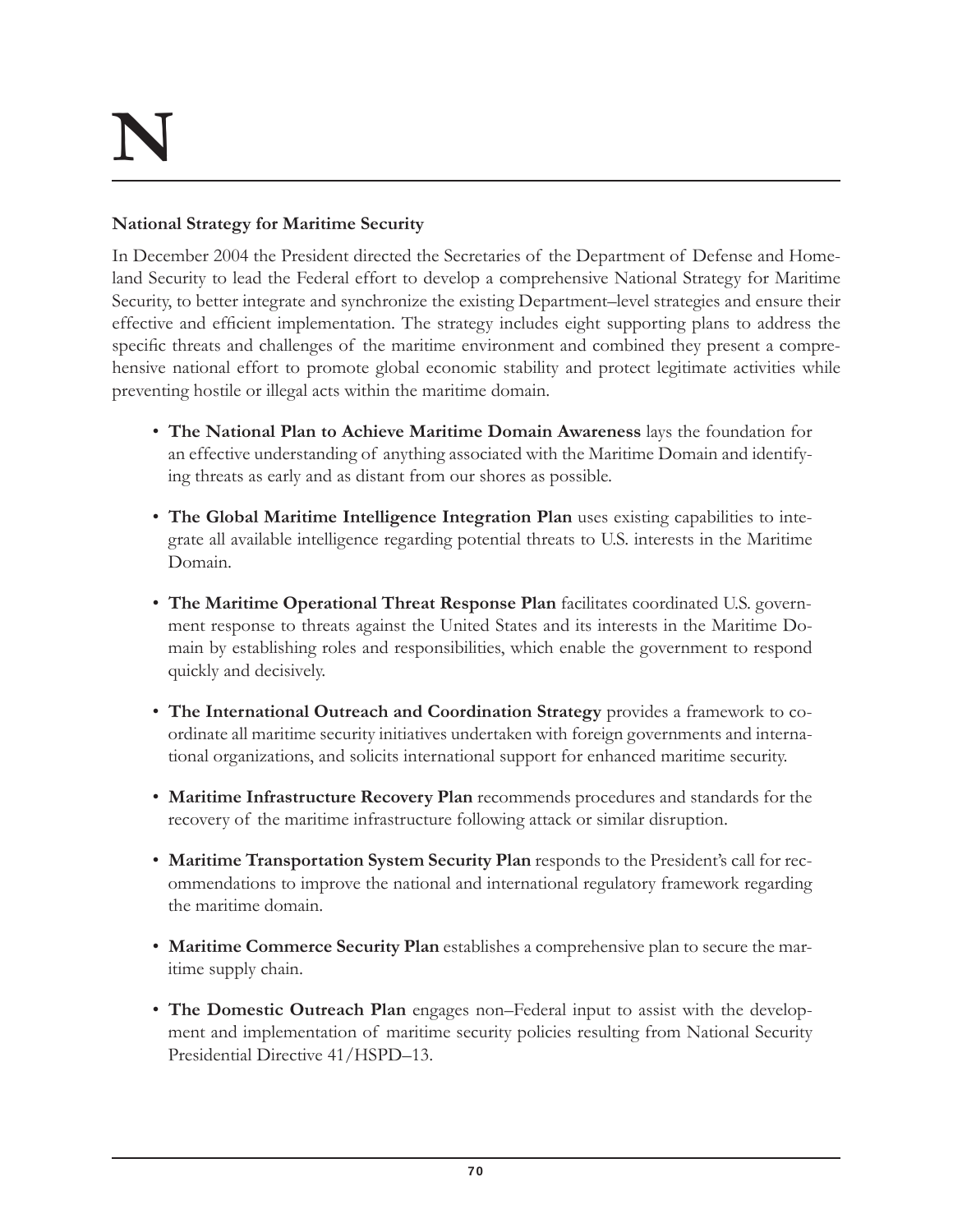# **Nautical Mile**

Distance of one minute of longitude at the equator, approximately 6,076.115. The metric equivalent is 1852.

# **Naval Cooperation and Guidance for Shipping (NCAGS)**

It is a naval organization with members who are trained to establish and provide advice for safe passage of merchant ships worldwide, during times of peace, tension, crisis and war. NCAGS personnel act as a liaison between military commanders and the civil authorities. During war, the NCAGS organization may be responsible for establishing a convoy.

# **NCB**

National Cargo Bureau, established in 1952 as a non-profit marine surveying organization that inspects and surveys ships and cargoes incidental to loading and discharging. It issues certificates as evidence of compliance with the provisions of the Dangerous Cargo Act and the Rules and Regulations for Bulk Grain Cargo.

# **N.C.I.T.D.**

National Committee on International Trade Documentation.

# **NEC**

Abbreviation for "Not Elsewhere Classified."

# **Negotiable Instruments**

A document of title (such as a draft, promissory note, check, or bill of lading) transferable from one person to another in good faith for a consideration. Non–negotiable bills of lading are known as "straight consignment." Negotiable bills are known as "order b/l's."

# **NES**

Abbreviation for "Not Elsewhere Specified."

# **Nested**

Articles packed so that one rests partially or entirely within another, thereby reducing the cubic–foot displacement.

# **Net Tare Weight**

The weight of an empty cargo–carrying piece of equipment plus any fixtures permanently attached.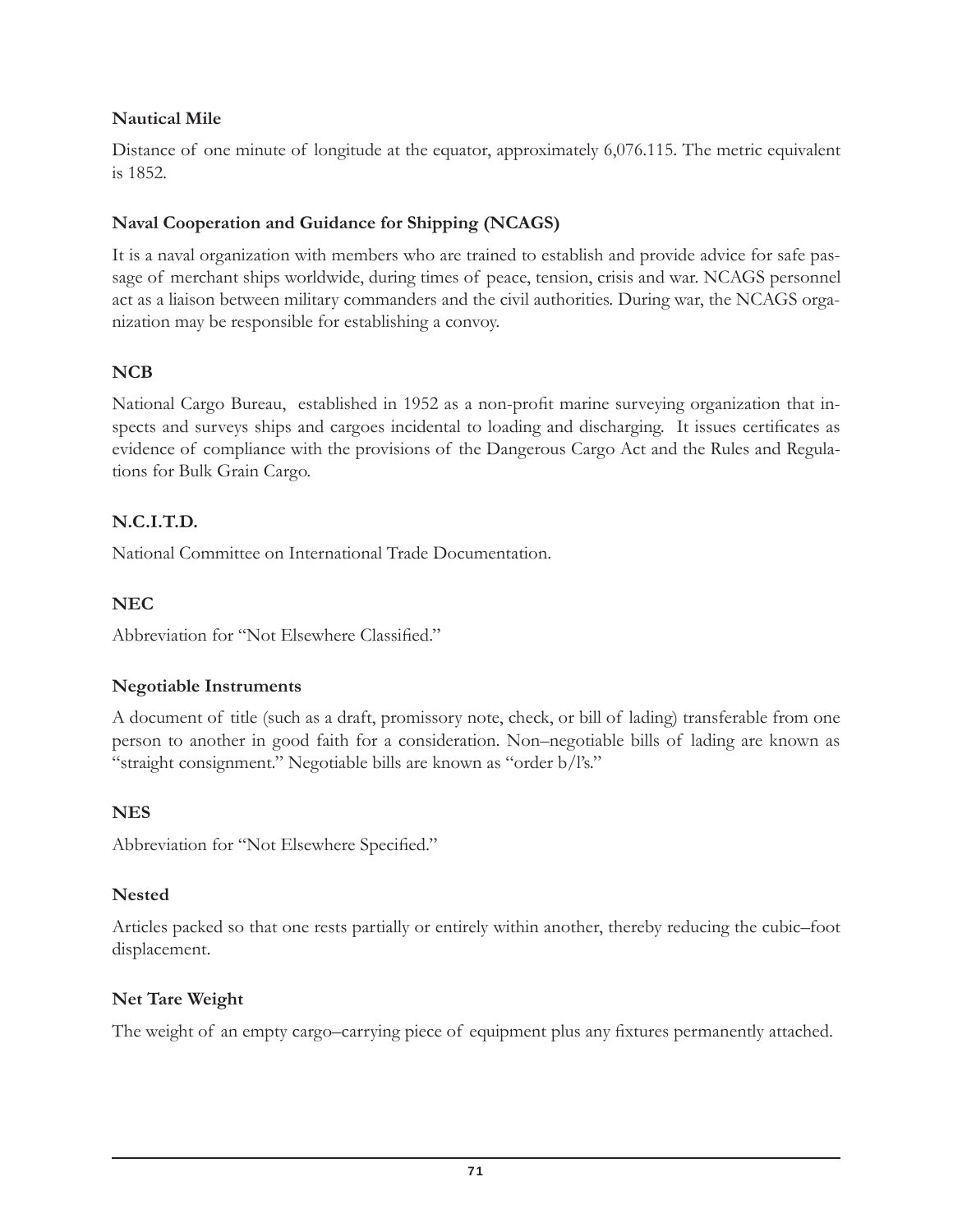# **Net Tonnage (NT)**

**The replacement, since 1994, for "Net Register Tonnage."** Theoretically the cargo capacity of the ship. Sometimes used to charge fees or taxes on a vessel. The formula is $(0.2+0.02 \log_{10}(V_c))$  Vc  $(4d/3D)^2$ , for passenger ships the following formula is added: 1.25  $(GT+10000)/10000$  (N1+(N2/10)), where Vc is the volume of cargo holds, D is the distance between ship's bottom and the uppermost deck, d is the draught, N1 is the number of cabin passengers, and N2 is the number of deck passengers.) "Ton" is figured as a 100 cubic foot ton. An approximate conversion ratio is  $1NT = 1.7GT$  and  $1GT = 1.5DWT$ .

# **Net Weight**

Weight of the goods alone without any immediate wrappings, e.g., the weight of the contents of a tin can without the weight of the can.

#### **Neutral Body**

An organization established by the members of an ocean conference acts as a self–policing force with broad authority to investigate tariff violations, including authority to scrutinize all documents kept by the carriers and their personnel. Violations are reported to the membership and significant penalties are assessed.

#### **Nippon Kaiji Kyokai (NK)**

A Japanese classification society which certifies seagoing vessels for compliance to standardized rules regarding construction and maintenance.

#### **N.M.F.C.**

National Motor Freight Classification.

#### **NOI**

Abbreviation for "Not Otherwise Indexed."

#### **NOIBN**

Abbreviation for "Not Otherwise Indexed By Name."

#### **Nomenclature of the Customs Cooperation Council**

The Customs tariff used by most countries worldwide. It was formerly known as the Brussels Tariff Nomenclature and is the basis of the commodity coding system known as the Harmonized System.

#### **Non–Dumping Certificate**

Required by some countries for protection against the dumping of certain types of merchandise or products.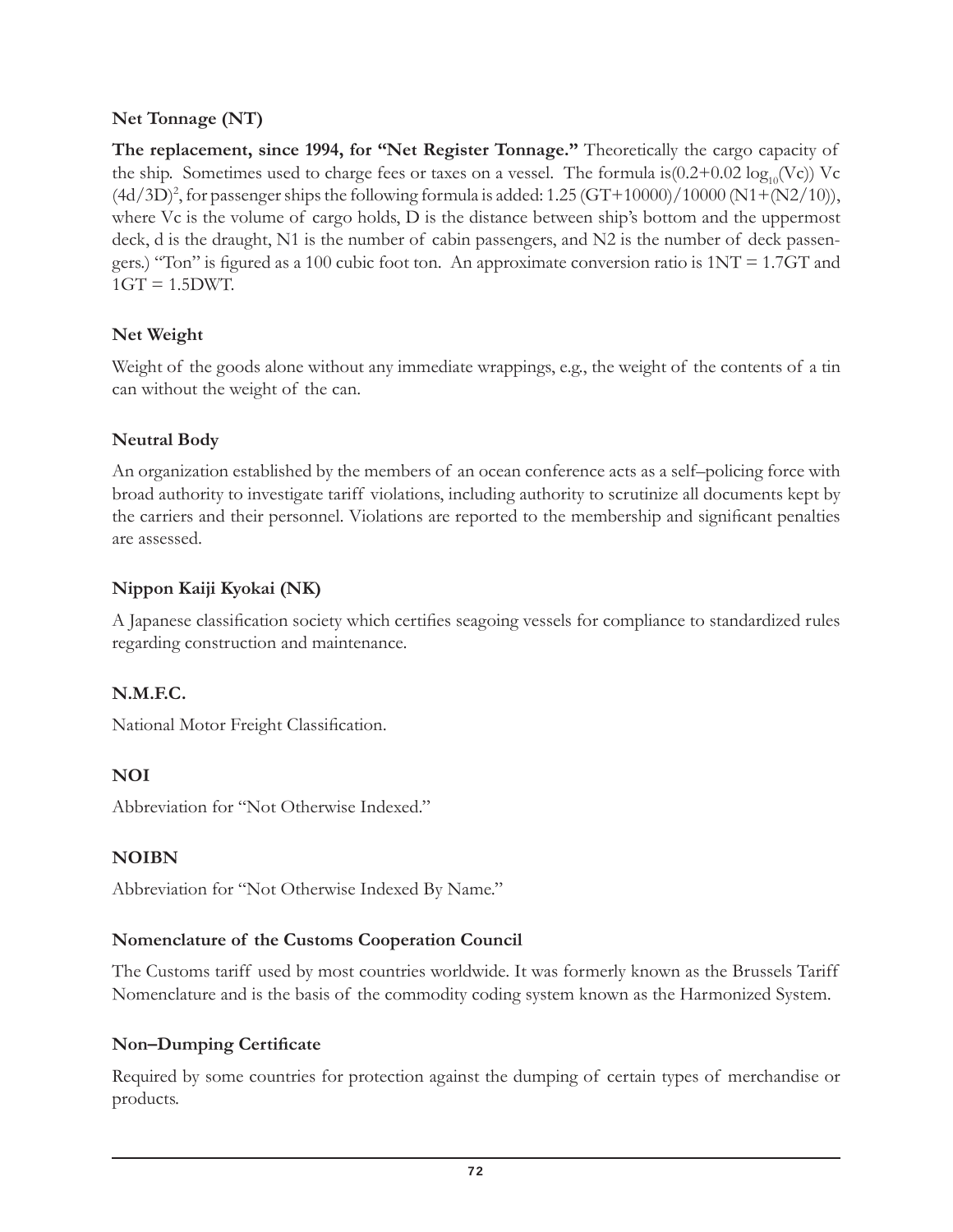# **Non–Vessel Operating Common Carrier (NVOCC)**

A cargo consolidator in ocean trades who will buy space from a carrier and sub–sell it to smaller shippers. The NVOCC issues bills of lading, publishes tariffs and otherwise conducts itself as an ocean common carrier, except that it will not provide the actual ocean or intermodal service.

# **NOR**

Notice of Readiness (when the ship is ready to load.)

# **NOS**

Abbreviation for "Not Otherwise Specified."

#### **Nose**

Front of a container or trailer–opposite the tail.

#### **No–show**

Cargo which has been booked but does not arrive in time to be loaded before the vessel sails.See also "Windy Booking."

#### **N.P.C.F.B.**

North Pacific Coast Freight Bureau.

# **NRT – Net Register Tons see "Net Tonnage"**

Theoretically the cargo capacity of the ship. Sometimes used to charge fees or taxes on a vessel.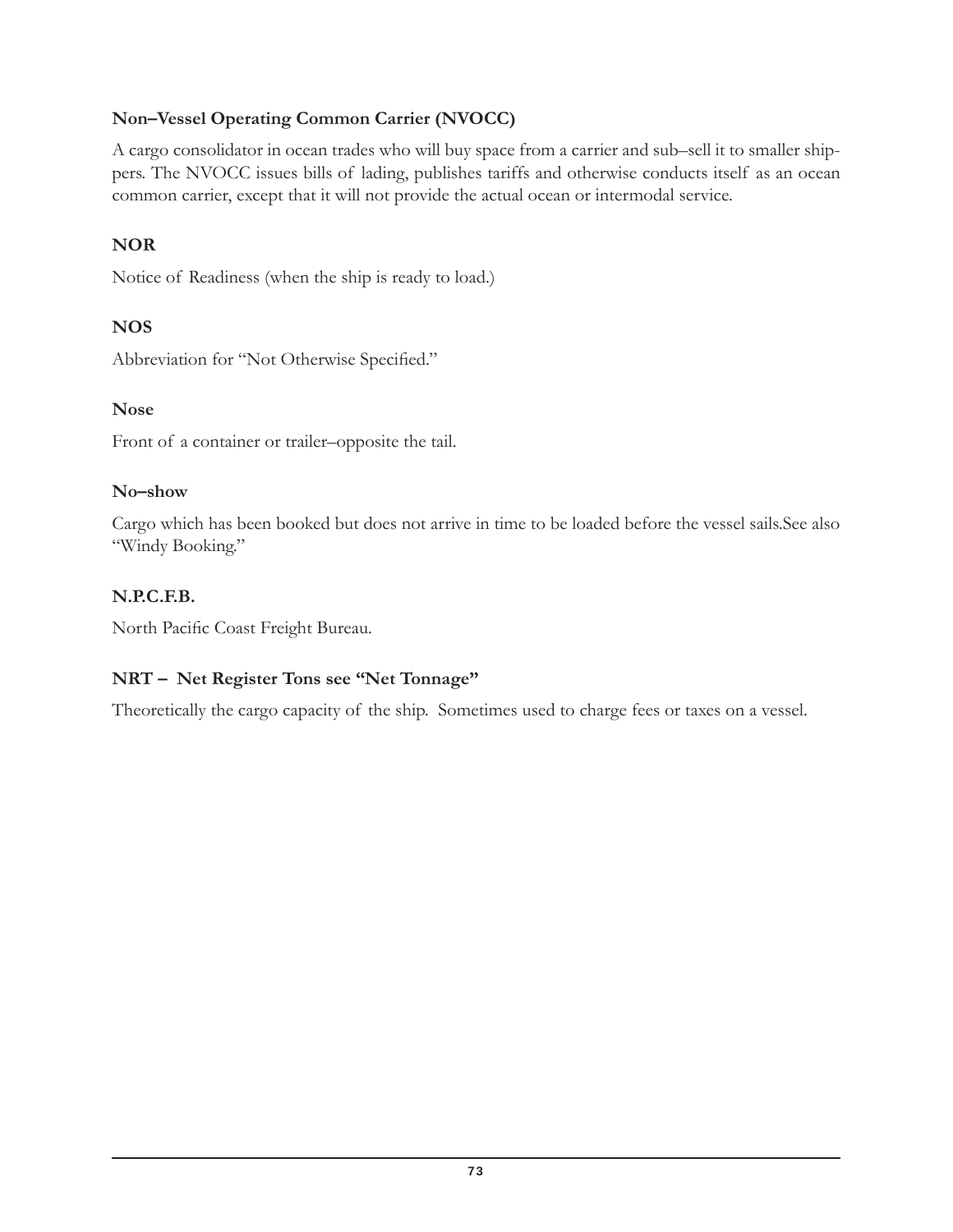# **Ocean Bill of Lading (Ocean B/L)**

A contract for transportation between a shipper and a carrier. It also evidences receipt of the cargo by the carrier. A bill of lading shows ownership of the cargo and, if made negotiable, can be bought, sold or traded while the goods are in–transit.

# **OCP**

*See Overland Common Points.*

# **ODS**

Abbreviation for "Operating Differential Subsidy." An amount of money the U.S. government paid U.S. shipping companies that qualify for this subsidy.The intent was to help offset the higher subsidy. The intent was to help ofset the higher cost of operating a U.S.–Áag vessel.The ODS program is administered by the U.S. Maritime Administration and is being phased out.

# **O.E.C.D.**

Office of Global Maritime Situational Awareness (OGMSA)

It is the United States initiative to establish a world–wide maritime information exchange that encompasses both public and private sector entities with maritime interests. The GMSA supports maritime domain awareness by making maritime related information available and searchable.

Organization of Economic Cooperation and Development, headquartered in Paris with membership consisting of the world's developed nations.

# **On Board**

A notation on a bill of lading that cargo has been loaded on board a vessel. Used to satisfy the requirements of a letter of credit, in the absence of an express requirement to the contrary.

# **On Deck**

A notation on a bill of lading that the cargo has been stowed on the open deck of the ship.

# **Open Account**

A trade arrangement in which goods are shipped to a foreign buyer without guarantee of payment.

# **Open Insurance Policy**

A marine insurance policy that applies to all shipments made by an exporter over a period of time rather than to one shipment only.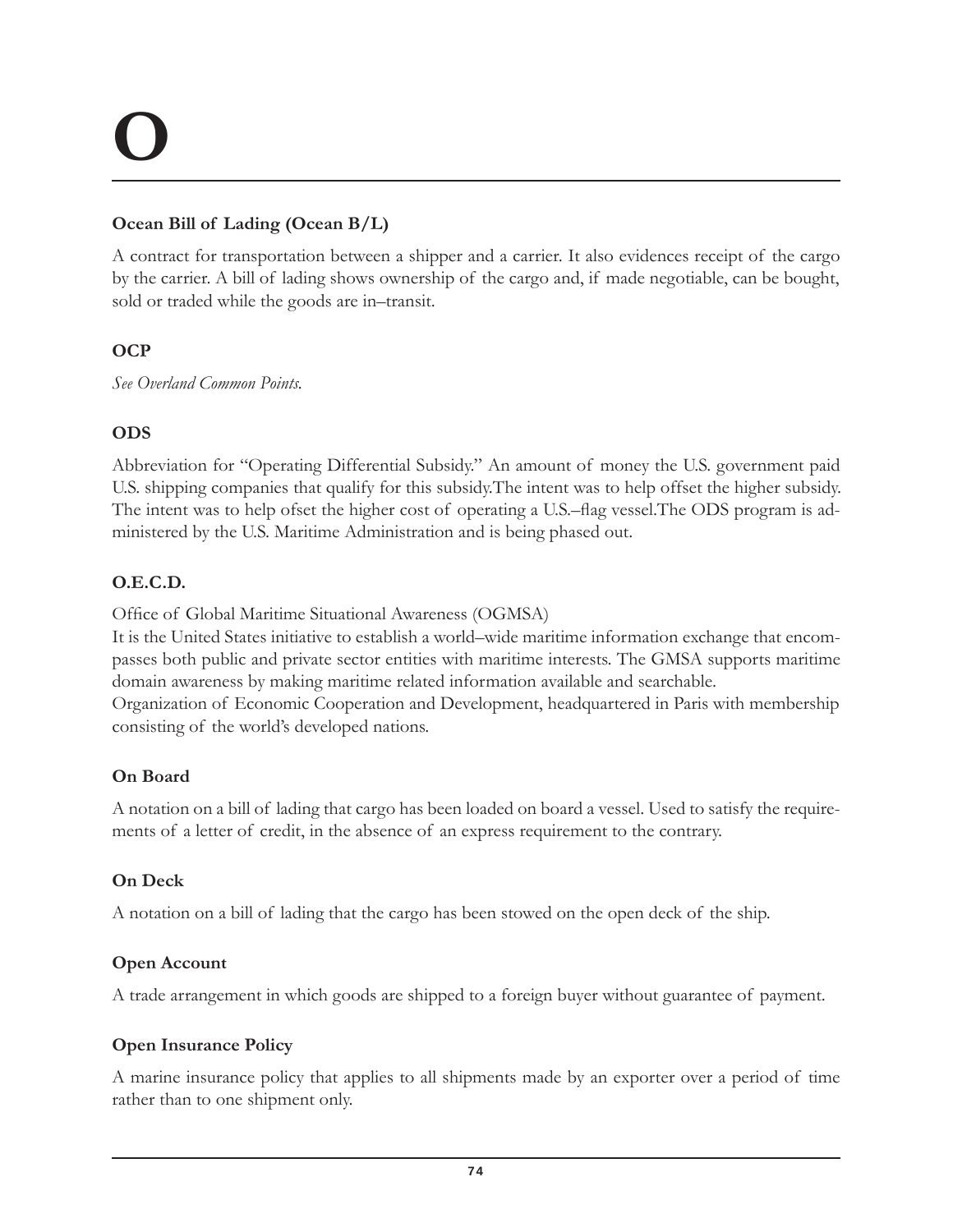# **Open Sea**

The water area of the open coast seaward of the ordinary low-water mark, or seaward of inland waters.

#### **Open Top Container**

A container Àtted with a solid removable roof, or with a tarpaulin roof so the container can be loaded or unloaded from the top.

#### **Operating Ratio**

A comparison of a carrier's operating expense with its net sales. The most general measure of operating efficiency.

# **O.P.I.C.**

Overseas Private Investment Corporation, an agency of the U.S. government which helps U.S. businesses invest overseas.

#### **Optimum Cube**

The highest level of cube utilization that can be achieved when loading cargo into a container.

#### **Order–Notify (O/N)**

A bill of lading term to provide surrender of the original bill of lading before freight is released; usually associated with a shipment covered under a letter of credit.

# **ORFS**

Abbreviation for "Origin Rail Freight Station." Same as CFS at origin except an ORFS is operated by the rail carrier participating in the shipment.

#### **Origin**

Location where shipment begins its movement.

# **Original Bill of Lading (OBL)**

A document which requires proper signatures for consummating carriage of contract. Must be marked as "original" by the issuing carrier.

#### **OS&D**

Abbreviation for "Over, Short or Damaged" Usually discovered at cargo unloading.

#### **Out Gate**

Transaction or interchange that occurs at the time a container leaves a rail or water terminal.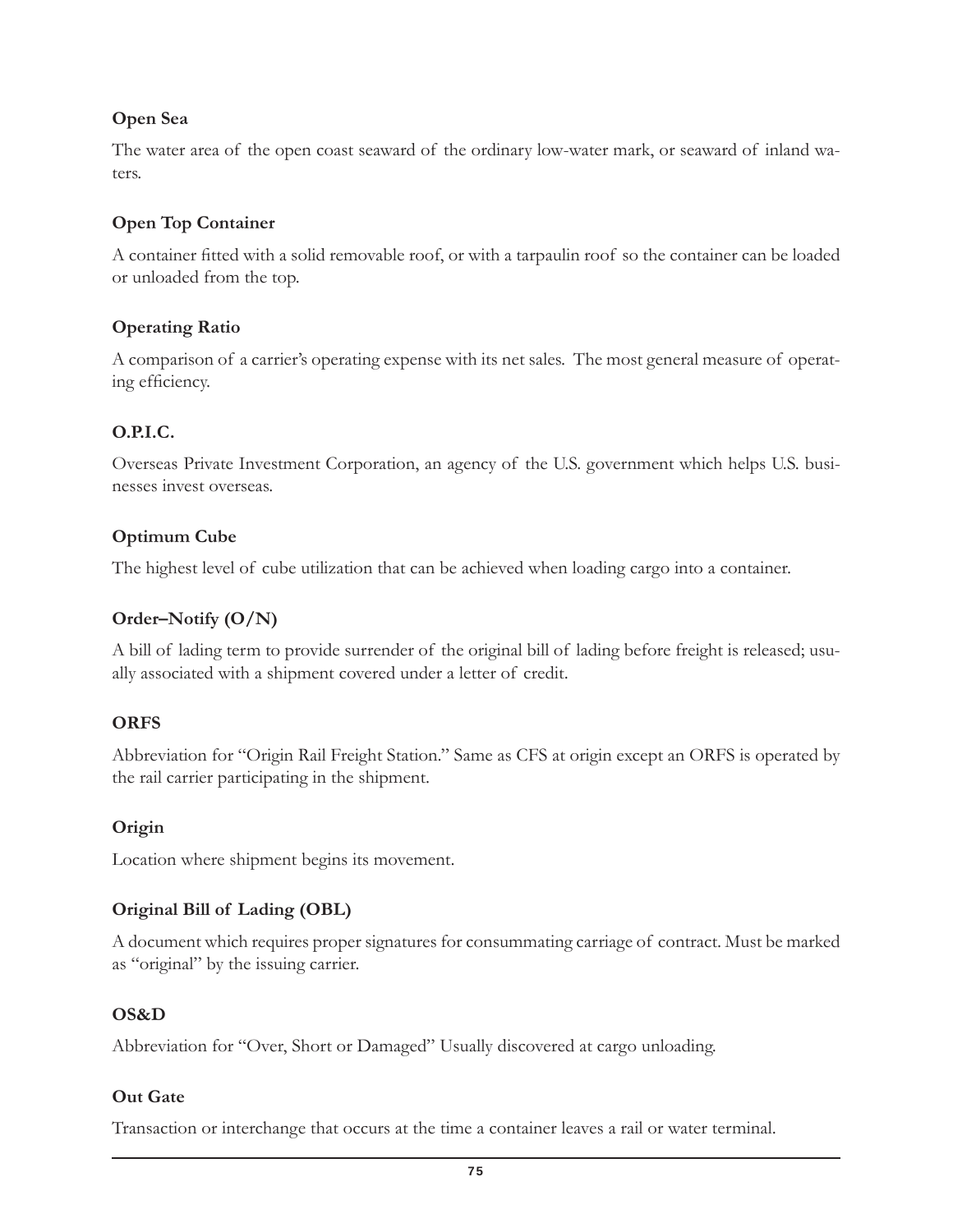# **Overcharge**

To charge more than the proper amount according to the published rates.

# **Overheight Cargo**

Cargo more than eight feet high which thus cannot fit into a standard container.

# **Overland Common Point (OCP)**

A term stated on the bills of lading offering lower shipping rates to importers east of the Rockies, provided merchandise from the Far East comes in through the West Coast ports. OCP rates were established by U.S. West Coast steamship companies in conjunction with western railroads so that cargo originating or destined for the American Midwest and East would be competitive with all–water rates via the U.S. Atlantic and Gulf ports. Applies to eastern Canada.

# **Owner Code (SCAC)**

Standard Carrier Abbreviation Code identifying an individual common carrier. A three letter carrier code followed by a suffix identifies the carrier's equipment. A suffix of "U" is a container and "C" is a chassis.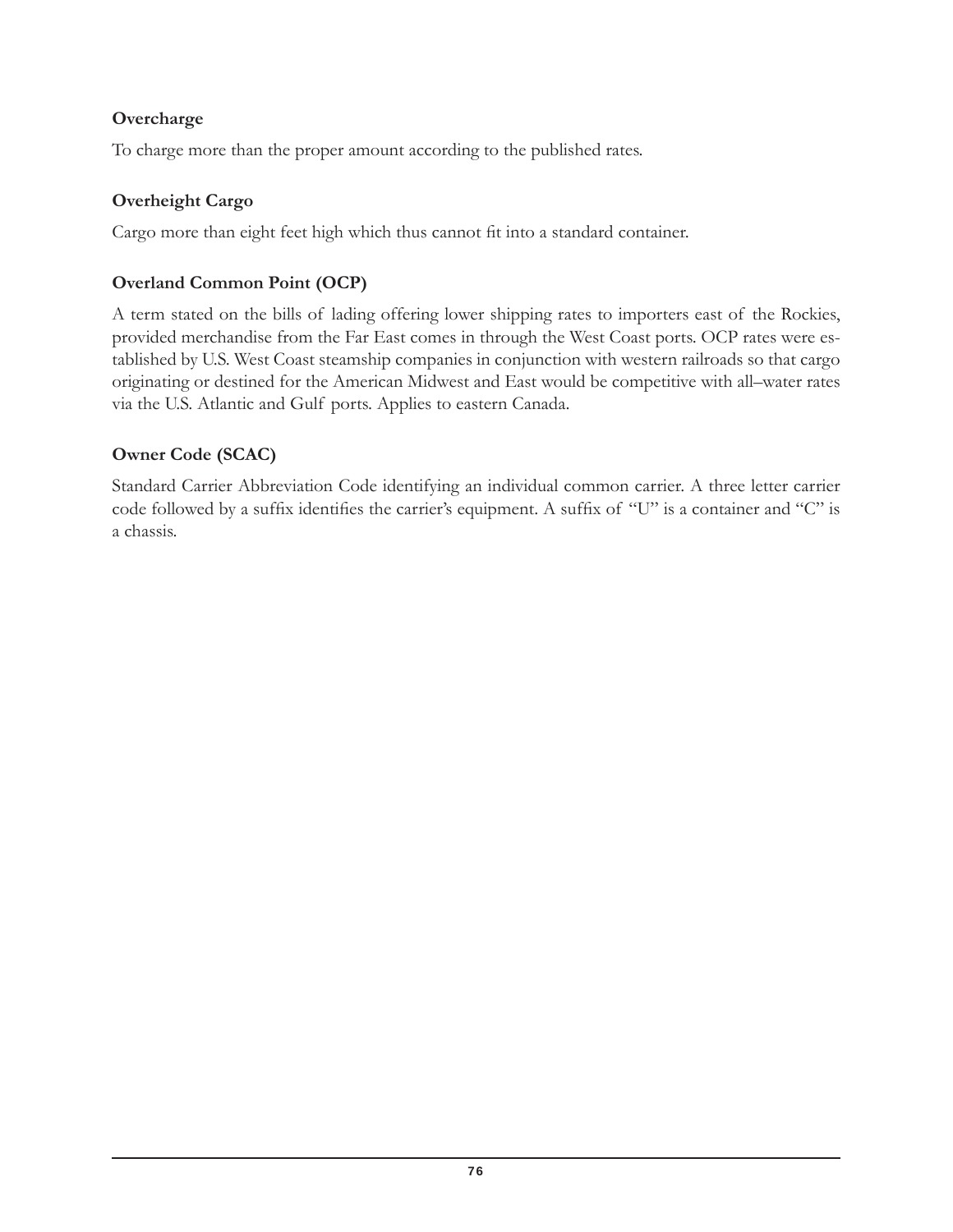# **P**

# **P&I**

Abbreviation for "Protection and Indemnity," an insurance term.

# **Packing List**

Itemized list of commodities with marks/numbers but no cost values indicated.

# **PADAG**

Abbreviation for "Please Authorize Delivery Against Guarantee." A request from the consignee to the shipper to allow the carrier or agent to release cargo against a guarantee, either bank or personal. Made when the consignee is unable to produce original bills of lading.

#### **Paired Ports**

A U.S. Customs program wherein at least two designated Customs ports will enter cargo that arrives at either port without the necessity of an in–bound document.

#### **Pallet**

A platform with or without sides, on which a number of packages or pieces may be loaded to facilitate handling by a lift truck.

# **Panamax Tanker**

A liquid cargo vessel of 50,000 to 70,000dwt.

# **Panamax Vessel**

The largest size vessel that can traverse the Panama Canal. Current maximum dimensions are: Length 294.1 meters (965 feet); width 32.3 meters (106 feet); draft 12.0 meters (39.5 feet) in tropical fresh water; height 57.91 meters (190 feet) above the water.

# **Paper Ramp**

A technical rail ramp, used for equalization of points not actually served.

# **Paper Rate**

A published rate that is never assessed because no freight moves under it.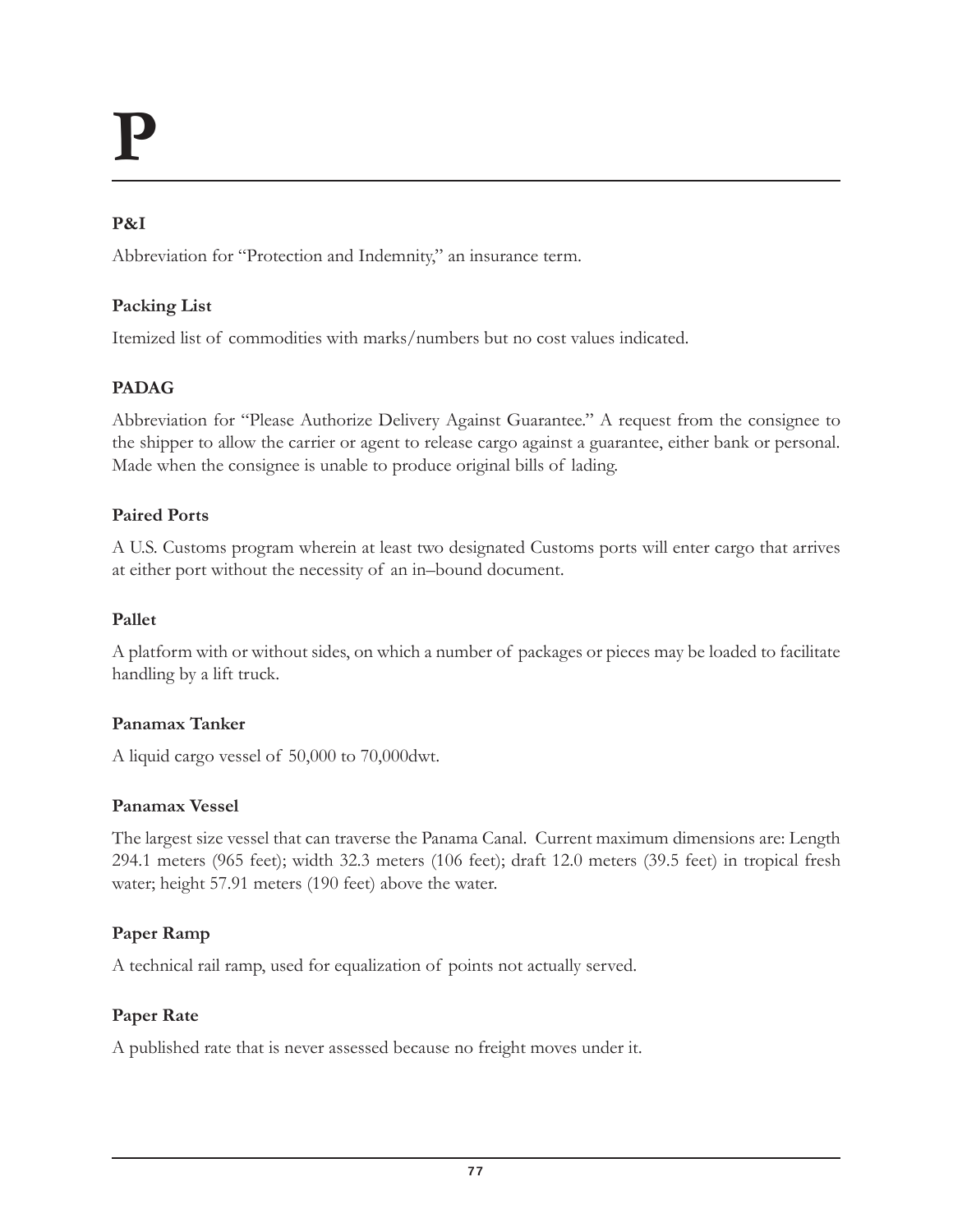#### **Parcel Receipt**

An arrangement whereby a steamship company, under rules and regulations established in the freight tariff of a given trade, accepts small packages at rates below the minimum bill of lading, and issues a parcel receipt instead of a bill of lading.

#### **Partial Shipments**

Under letters of credit, one or more shipments are allowed by the phrase "partial shipments permitted."

#### **Particular Average**

*See Insurance, Particular Average.*

#### **Payee**

A party named in an instrument as the beneficiary of the funds. Under letters of credit, the payee is either the drawer of the draft or a bank.

#### **Payer**

A party responsible for the payment as evidenced by the given instrument. Under letters of credit, the payer is the party on whom the draft is drawn, usually the drawee bank.

#### **Per Diem**

A charge, based on a fixed daily rate.

#### **Perils of the Sea**

Those causes of loss for which the carrier is not legally liable. The elemental risks of ocean transport.

#### **Phytosanitary Inspection Certificate**

A certificate issued by the U.S. Department of Agriculture to satisfy import regulations of foreign countries; indicates that a U.S. shipment has been inspected and found free from harmful pests and plant diseases.

#### **Pickup**

The act of calling for freight by truck at the consignor's shipping platform.

#### **Pier**

The structure perpendicular to the shoreline to which a vessel is secured for the purpose of loading and unloading cargo.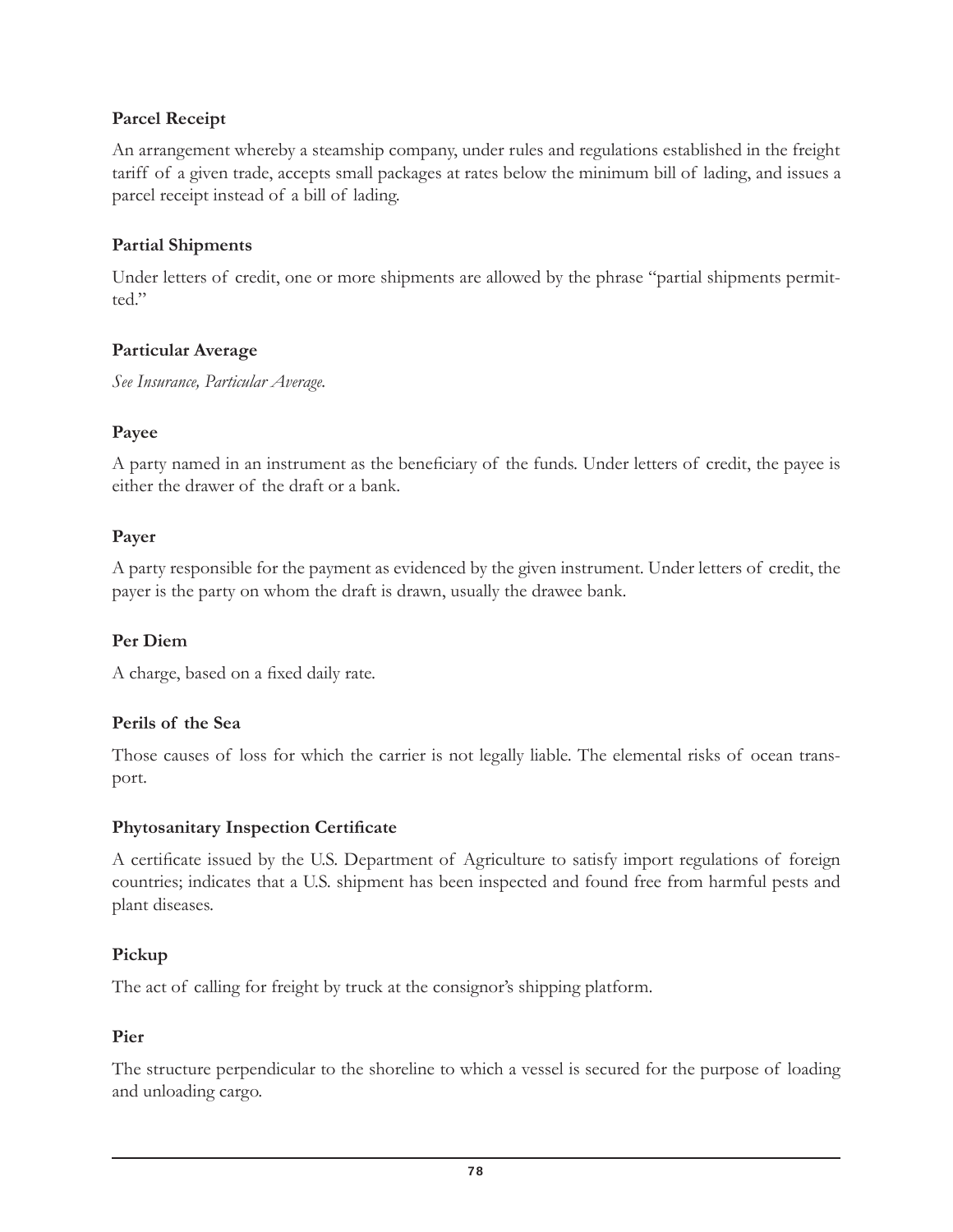#### **Pier–to–House**

A shipment loaded into a container at the pier or terminal, thence to the consignee's facility.

#### **Pier–to–Pier**

Containers loaded at port of loading and discharged at port of destination.

#### **Piggy Packer**

A mobile container–handling crane used to load/unload containers to/from railcars.

#### **Piggyback**

A transportation arrangement in which truck trailers with their loads are moved by train to a destination. Also known as Rail Pigs.

#### **Place of Delivery**

Place where cargo leaves the care and custody of carrier.

#### **Place of Receipt**

Location where cargo enters the care and custody of carrier.

#### **Plimsoll Mark**

A series of horizontal lines, corresponding to the seasons of the year and fresh or saltwater, painted on the outside of a ship marking the level which must remain above the surface of the water for the vessel's stability.

#### **POD**

Abbreviation for:

- Port of Discharge.
- Port of Destination.
- Proof of Delivery. A document required from the carrier or driver for proper payment.

#### **Point of Origin**

The place at which a shipment is received by a carrier from the shipper.

#### **POL**

Abbreviation for:

- Port of Loading.
- Petroleum, Oil, and Lubricants.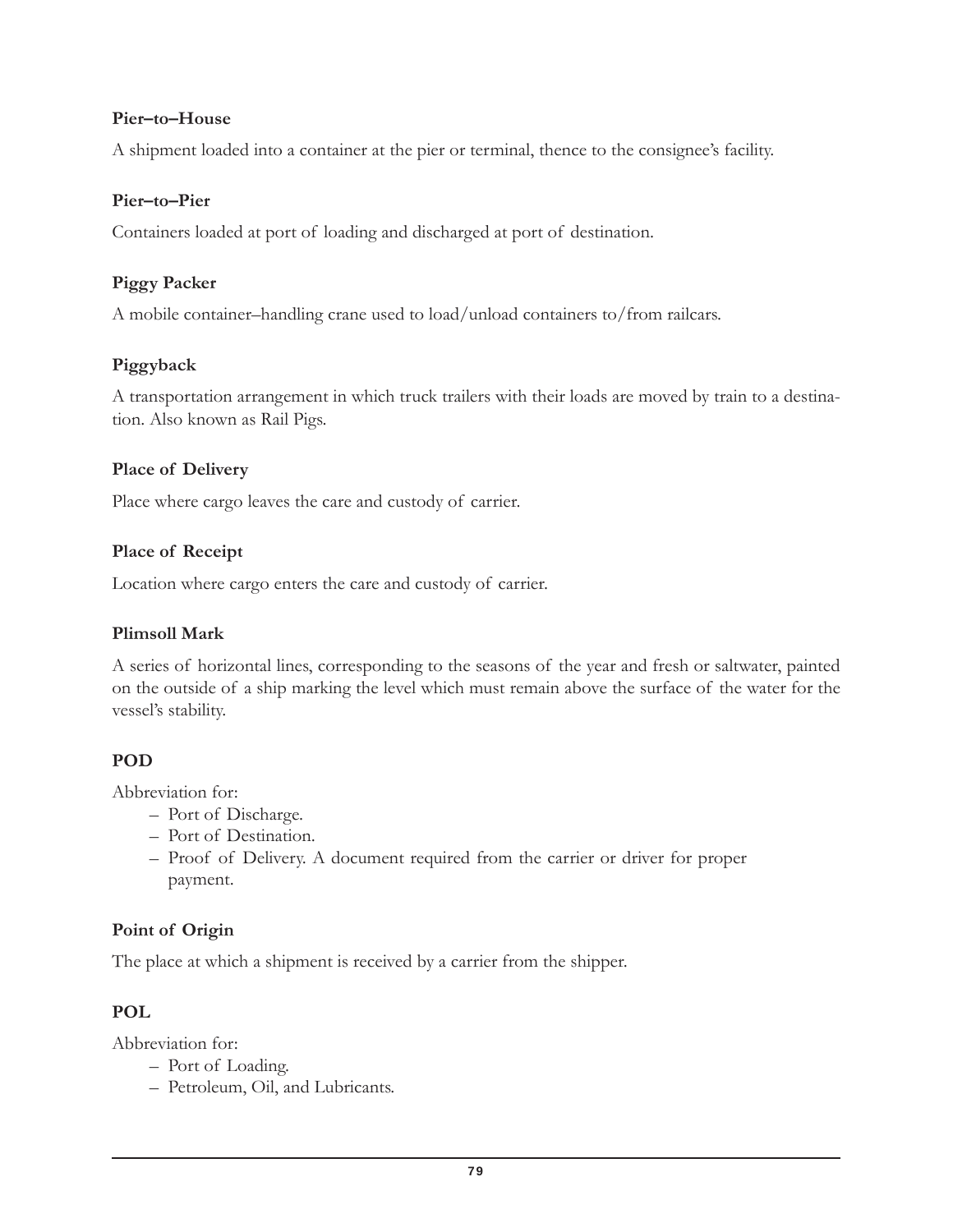# **Pomerene Act, Also known as (U.S.) Federal Bill of Lading Act of 1916.**

U.S. federal law enacting conditions by which a  $B/L$  may be issued. Penalties for issuing  $B/L$ 's containing false data include monetary fines and/or imprisonment.

#### **Port**

- Harbor with piers or docks.
- Left side of a ship when facing forward.
- Opening in a ship's side for handling freight.

# **Port of Call**

Port where a ship discharges or receives traffic.

# **Port of Entry**

Port where cargo is unloaded and enters a country.

# **Port of Exit**

Place where cargo is loaded and leaves a country.

# **PPI**

Principal Party of Interest (see USPPI and FPPI).

# **Port Facility Security Officer**

Is the person designated as responsible for the development, implementation, revision and maintenance of the port facility security plan and for liaison with the ship security officers and company security officers.

# **Port Facility Security Plan**

Is a plan developed to ensure the application of measures designed to protect persons on board, cargo, cargo transport units and ship's stores within the port facility from the risks of a security incident.

# **Port Security**

It is the defense, law and treaty enforcement, and counterterrorism activities that fall within the port and maritime domain. It includes the protection of the seaports themselves, the protection and inspection of the cargo moving through the ports, and maritime security.

# **Port Security Grant Program (PSGP)**

As a result of the Department of Homeland Security Appropriations Act of 2005, fiscal year grant funding is provided annually to the Nation's most at–risk seaports for physical security enhancements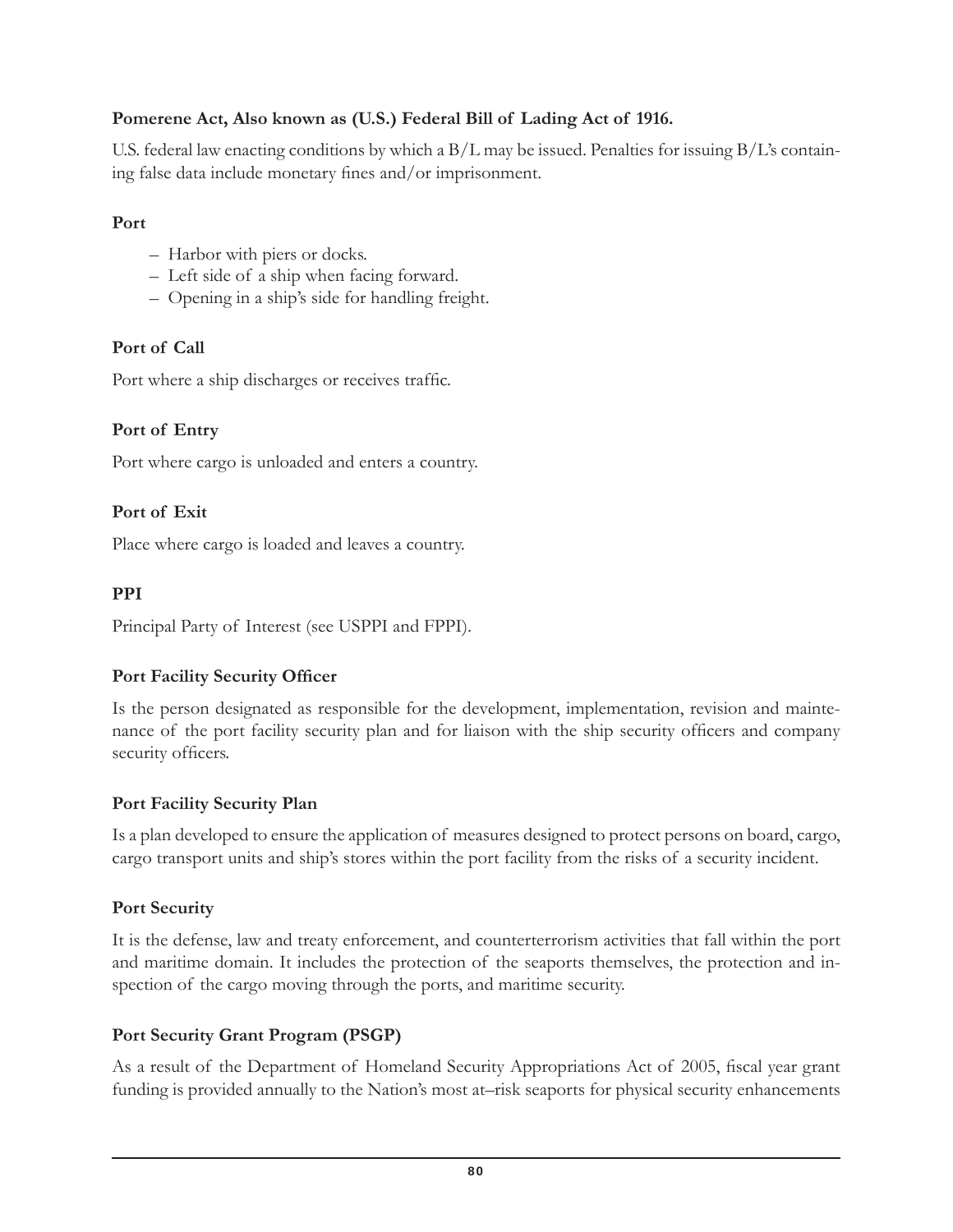to be used in the protection of critical port infrastructure from terrorism. PSGP funds help ports enhance their risk management capabilities, domain awareness, training and exercises, and capabilities to prevent, detect, respond to, and recover from attacks involving improvised explosive devices and other non–conventional weapons.

## **Pratique Certificate**

Lifts temporary quarantine of a vessel; granted pratique by Health Officer.

### **Pre–cooling**

A process employed in the shipment of citrus fruits and other perishable commodities. The fruit is packed and placed in a cold room from which the heat is gradually extracted. The boxes of fruit are packed in containers that have been thoroughly cooled and transported through to destination without opening the doors.

## **Prepaid (Ppd.)**

Freight charges paid by the consignor (shipper) prior to the release of the bills of lading by the carrier.

#### **Product Tanker**

A liquid cargo vessel of 10,000 to 60,000dwt. Also referred to as a Handymax Tanker. Often built with many segregated cargo tanks and thus sometimes called a "drugstore tanker."

### **Pro Forma**

A Latin term meaning "For the sake of form."

### **Pro Forma Invoice**

An invoice provided by a supplier prior to the shipment of merchandise, informing the buyer of the kinds and quantities of goods to be sent, their value, and specifications (weight, size, etc.).

### **Pro Rata**

A Latin term meaning "In proportion."

### **Project Rate**

Single tariff item, established to move multiple commodities needed for a specified project, usually construction.

#### **Public Service Commission**

A name usually given to a State body having control or regulation of public utilities.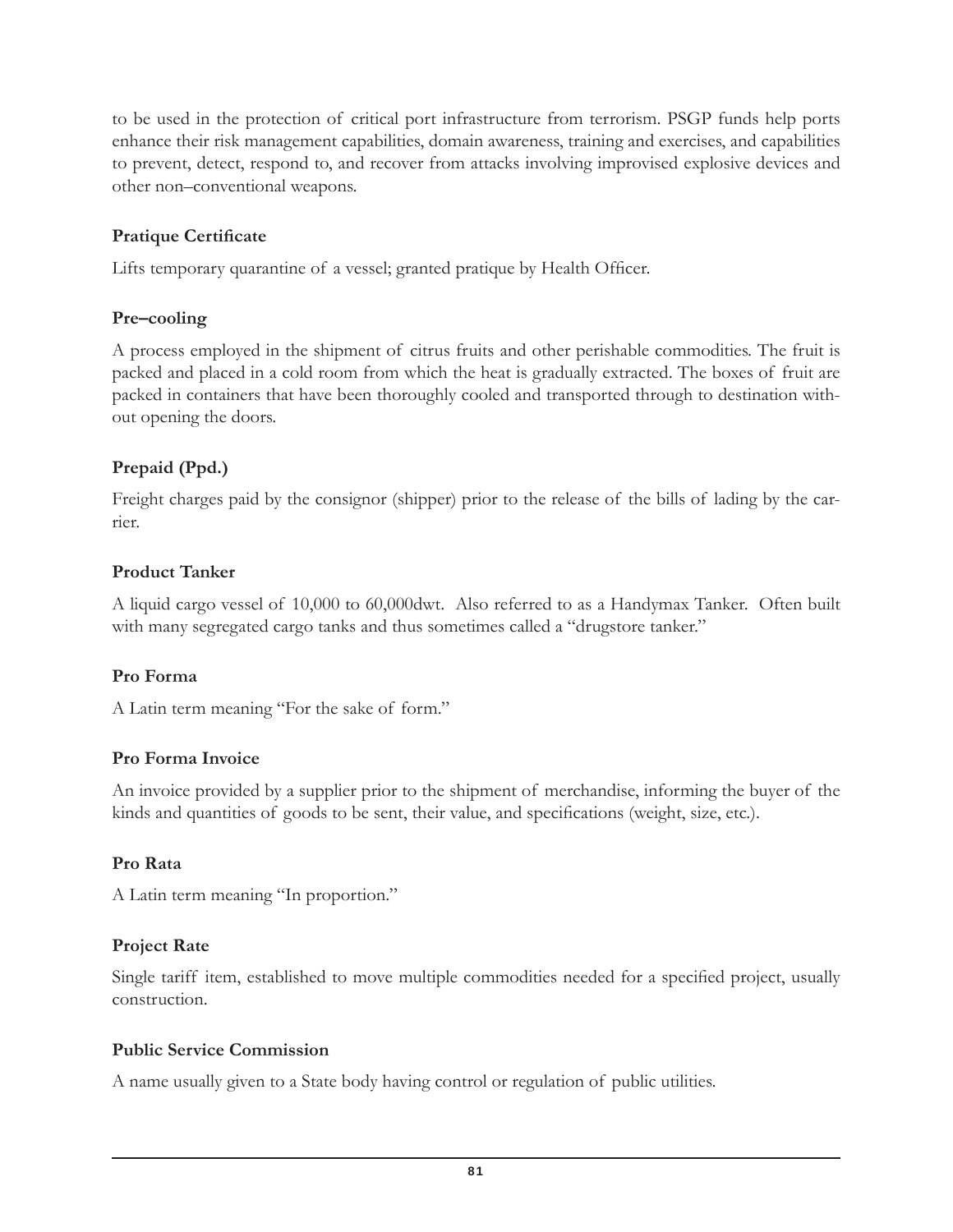# **Publishing Agent**

Person authorized by transportation lines to publish tariffs or rates, rules, and regulations for their account.

## **Pulp Temperature**

Procedure where carrier tests the temperature of the internal flesh of refrigerated commodities to assure that the temperature at time of shipment conforms to prescribed temperature ranges.

### **Pup**

A short semi–trailer used jointly with a dolly and another semi–trailer to create a twin trailer.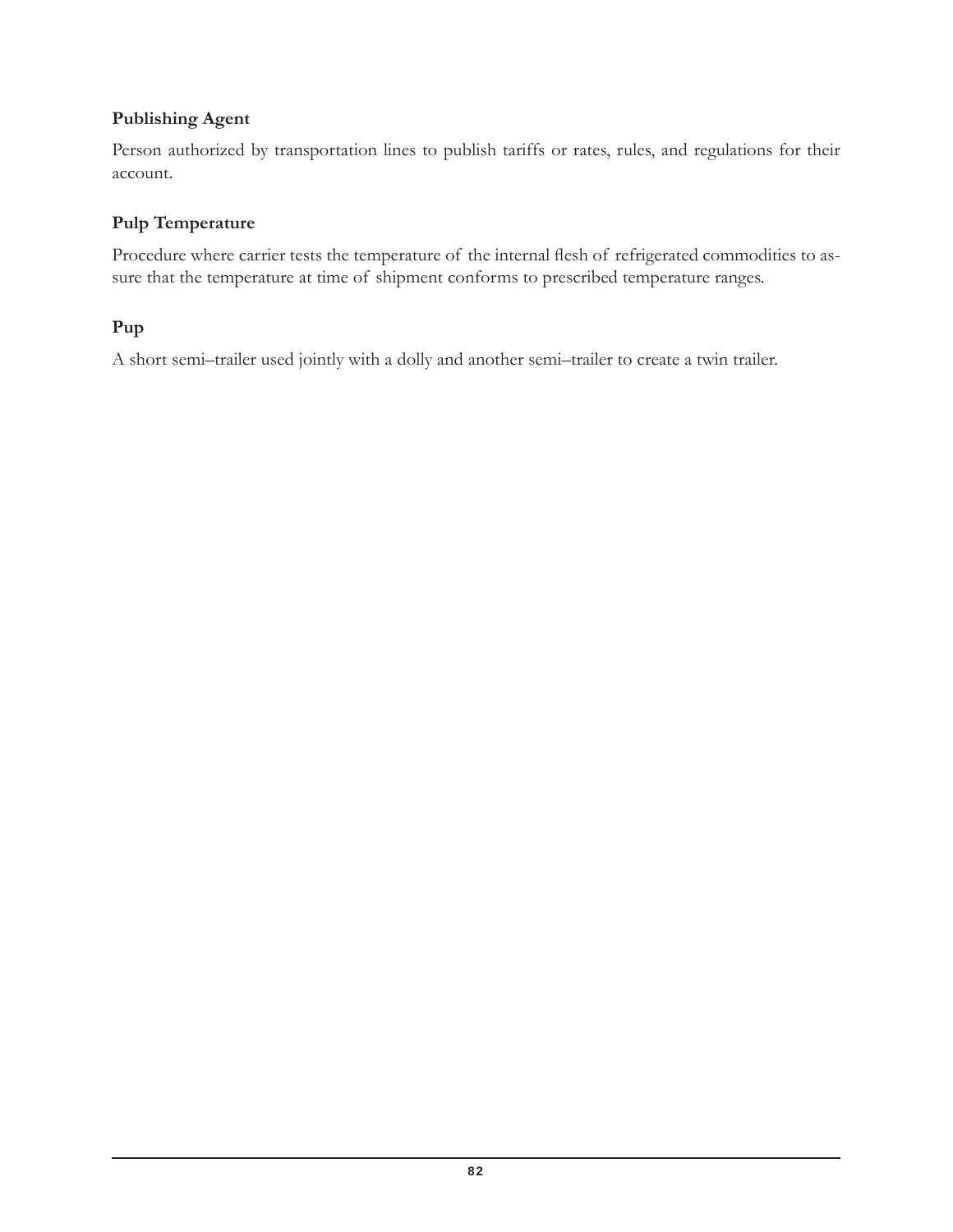# **Q**

# **Quarantine**

A restraint placed on an operation to protect the public against a health hazard. A ship may be quarantined so that it cannot leave a protected point. During the quarantine period, the Q flag is hoisted.

# **Quoin**

A wedge–shaped piece of timber used to secure barrels against movement.

# **Quota**

The quantity of goods that may be imported without restriction during a set period of time.

# **Quotation**

An offer to sell goods at a stated price and under stated terms.

# **Quay**

A structure attached to land to which a vessel is moored.See also Pier and Dock.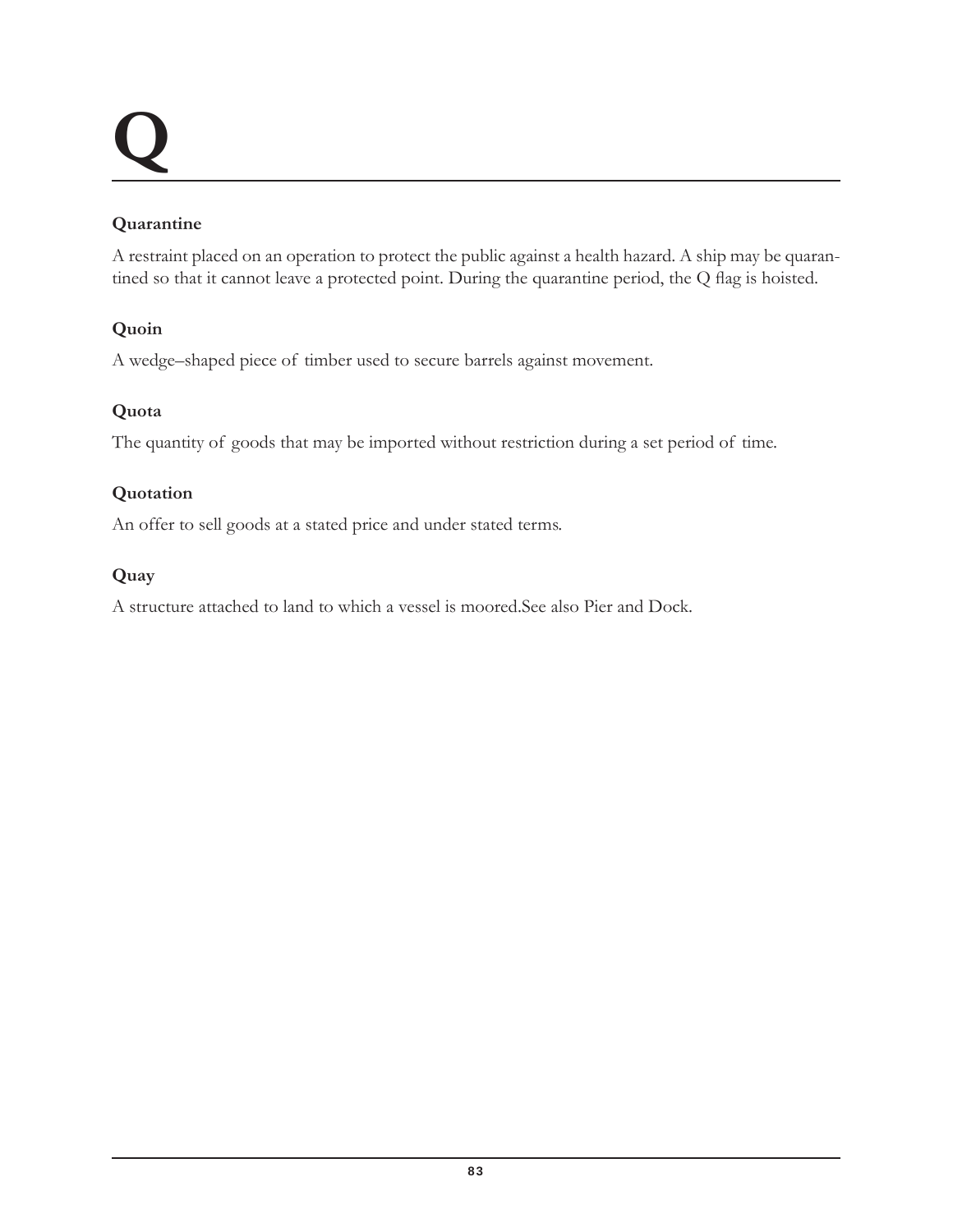# **Rag Top**

A slang term for an open–top trailer or container with a tarpaulin cover.

# **Rail Division**

The amount of money an ocean carrier pays to the railroad for overland carriage.

# **Rail Grounding**

The time that the container was discharged (grounded) from the train.

# **Ramp**

Railroad terminal where containers are received or delivered and trains loaded or discharged. Originally, trailers moved onto the rearmost Áatcar via a ramp and driven into position in a technique known as "circus loading." Most modern rail facilities use lifting equipment to position containers onto the Áatcars.

## **Ramp–to–Door**

A movement where the load initiates at an origin rail ramp and terminates at a consignee's door.

# **Ramp–to–Ramp**

A movement of equipment from an origin rail ramp to a destination rail ramp only.

# **Rate Basis**

A formula of the specific factors or elements that control the making of a rate. A rate can be based on any number of factors (i.e., weight, measure, equipment type, package, box, etc.).

### **Reasonableness**

Under ICC and common law, the requirement that a rate not be higher than is necessary to reimburse the carrier for the actual cost of transporting the traffic and allow a fair profit.

### **Rebate**

An illegal form of discounting or refunding that has the net effect of lowering the tariff price. See also Malpractice.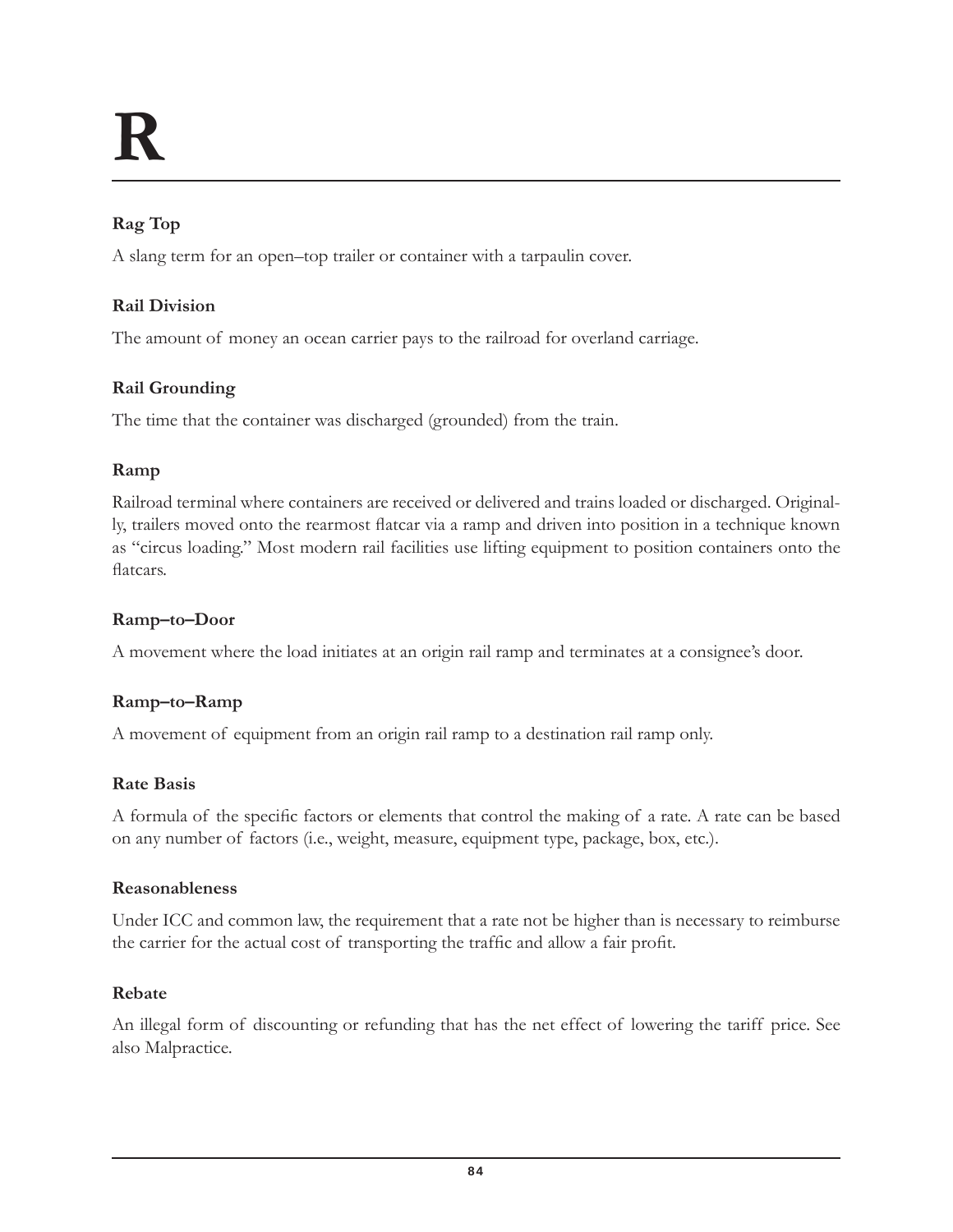## **Reconsignment**

Changing the consignee or destination on a bill of lading while shipment is still in transit. Diversion has substantially the same meaning.

### **Recourse**

A right claim against the guarantors of a loan or draft or bill of exchange.

## **Red Label**

A label required on shipments of flammable articles.

### **Reefer**

Refrigerated container.

## **Related Points**

A group of points to which rates are made the same as or in relation to rates to other points in group.

# **RFP**

Request for Proposal

# **RFQ**

Request for quotation.

# **Relay**

To transfer containers from one ship to another when both vessels are controlled by the same network (carrier) manager.

# **Remittance**

Funds sent by one person to another as payment.

### **Restricted Articles**

Articles handled only under certain conditions.

# **Revenue Ton (RT)**

A ton on which the shipment is freighted. If cargo is rated as weight or measure  $(W/M)$ , whichever produces the highest revenue will be considered the revenue ton.Weights are based on metric tons and measures are based on cubic meters.RT=1 MT or 1 CBM.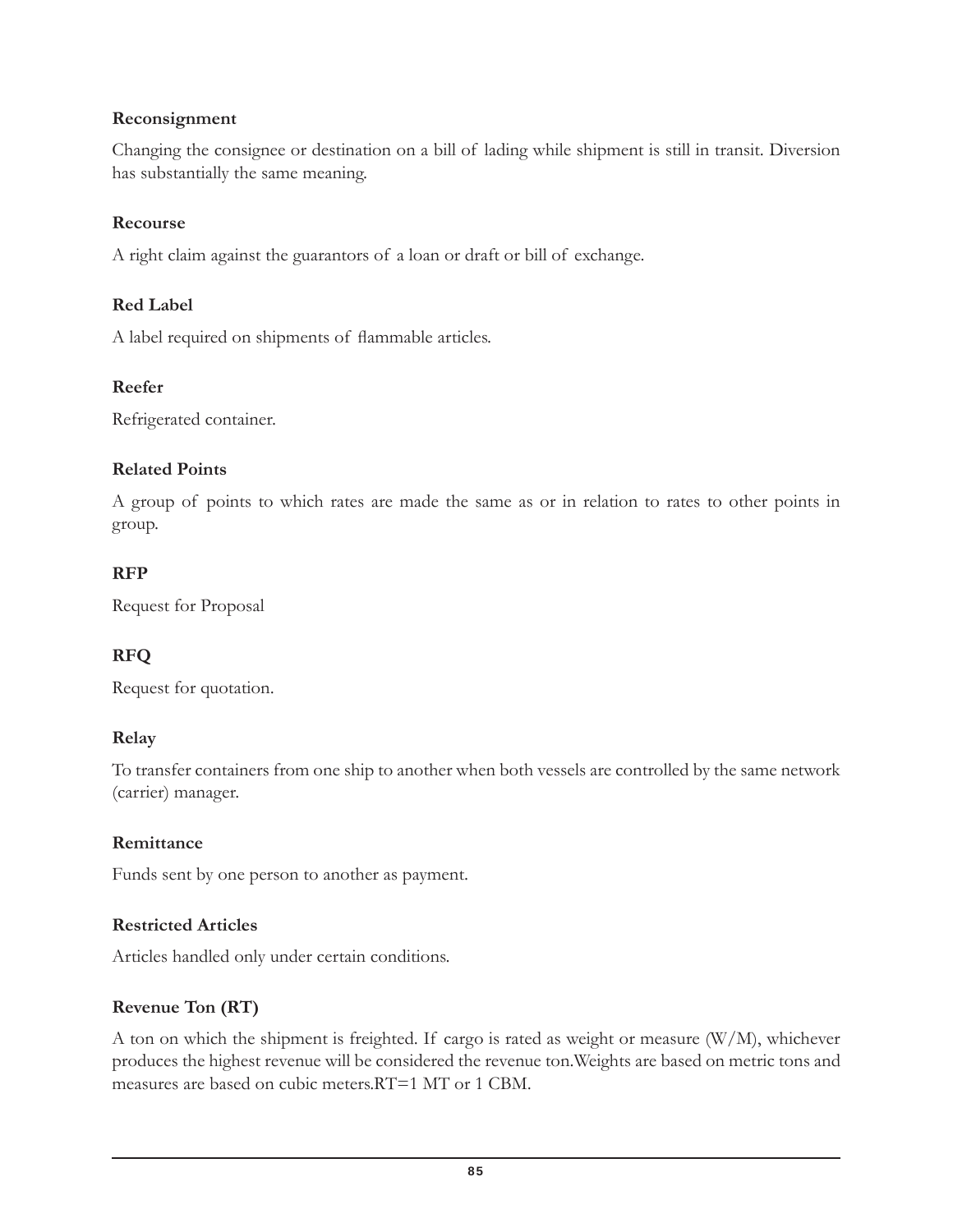# **Reverse IPI**

An inland point provided by an all–water carrier's through bill of lading in the U.S. by first discharging the container in an East Coast port.

## **"Ro/Ro"**

A shortening of the term, "Roll On/Roll Off." A method of ocean cargo service using a vessel with ramps which allows wheeled vehicles to be loaded and discharged without cranes. Also refers to any specialized vessel designed to carry Ro/Ro cargo.

## **Roll**

To re–book cargo to a later vessel.

## **Rolling**

The side–to–side (athwartship) motion of a vessel.

### **Route**

The manner in which a shipment moves; i.e., the carriers handling it and the points at which the carriers interchange.

### **Running Gear**

Complementary equipment for terminal and over–the–road handling containers.

# **RVNX**

Abbreviation for "Released Value Not Exceeding." Usually used to limit the value of goods transported. The limitation refers to carrier liability when paying a claim for lost or damaged goods.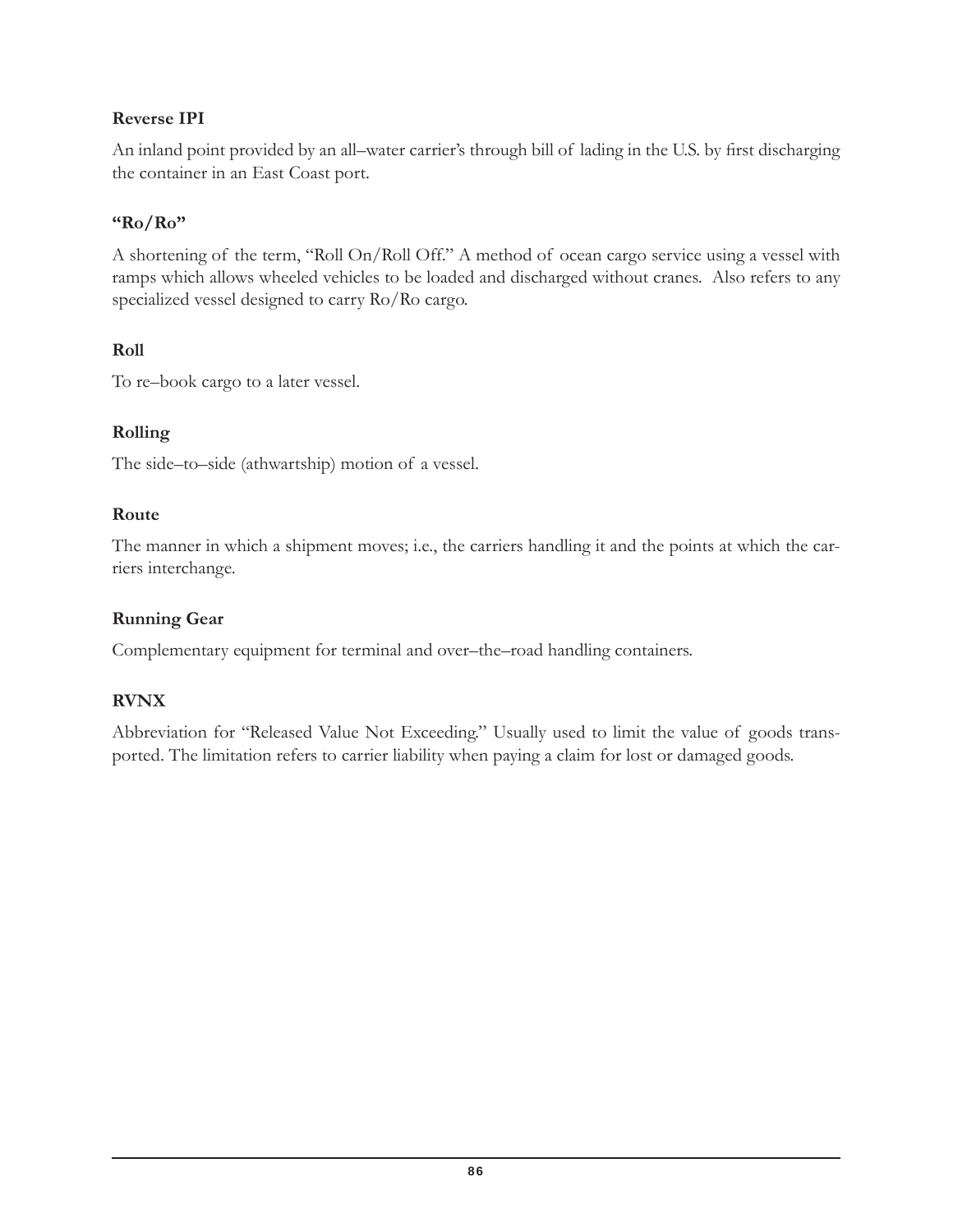#### **Sanction**

An embargo imposed by a Government against another country.

## **SAFE Port Act**

Is the Security and Accountability For Every Port Act of 2006 which is an Act of Congress in the United States that covers port security.

# **S/D**

Abbreviation for:

- Sight draft.
- Sea damage.

## **SCAC Code**

*See Owner Code.*

#### **Schedule B**

The Statistical Classification of Domestic and Foreign Commodities Exported from the United States.

#### **Sea–Bee Vessels**

Ocean vessels constructed with heavy–duty submersible hydraulic lift or elevator system at the stern of the vessel. The Sea–Bee system facilitates forward transfer and positioning of barges. Sea–Bee barges are larger than LASH barges. The Sea–Bee system is no longer used.

### **Sea Waybill**

Document indicating the goods were loaded onboard when a document of title (b/L) is not needed. Typically used when a company is shipping goods to itself.

#### **Seawaymax Vessel**

The largest vessel that can transit the locks of the St. Lawrence Seaway. Length is 226 meters (740 feet); Beam is 24 meters (78 feet); Draft is 7.92 meters (26 feet).

#### **Seaworthiness**

The fitness of a vessel for its intended use.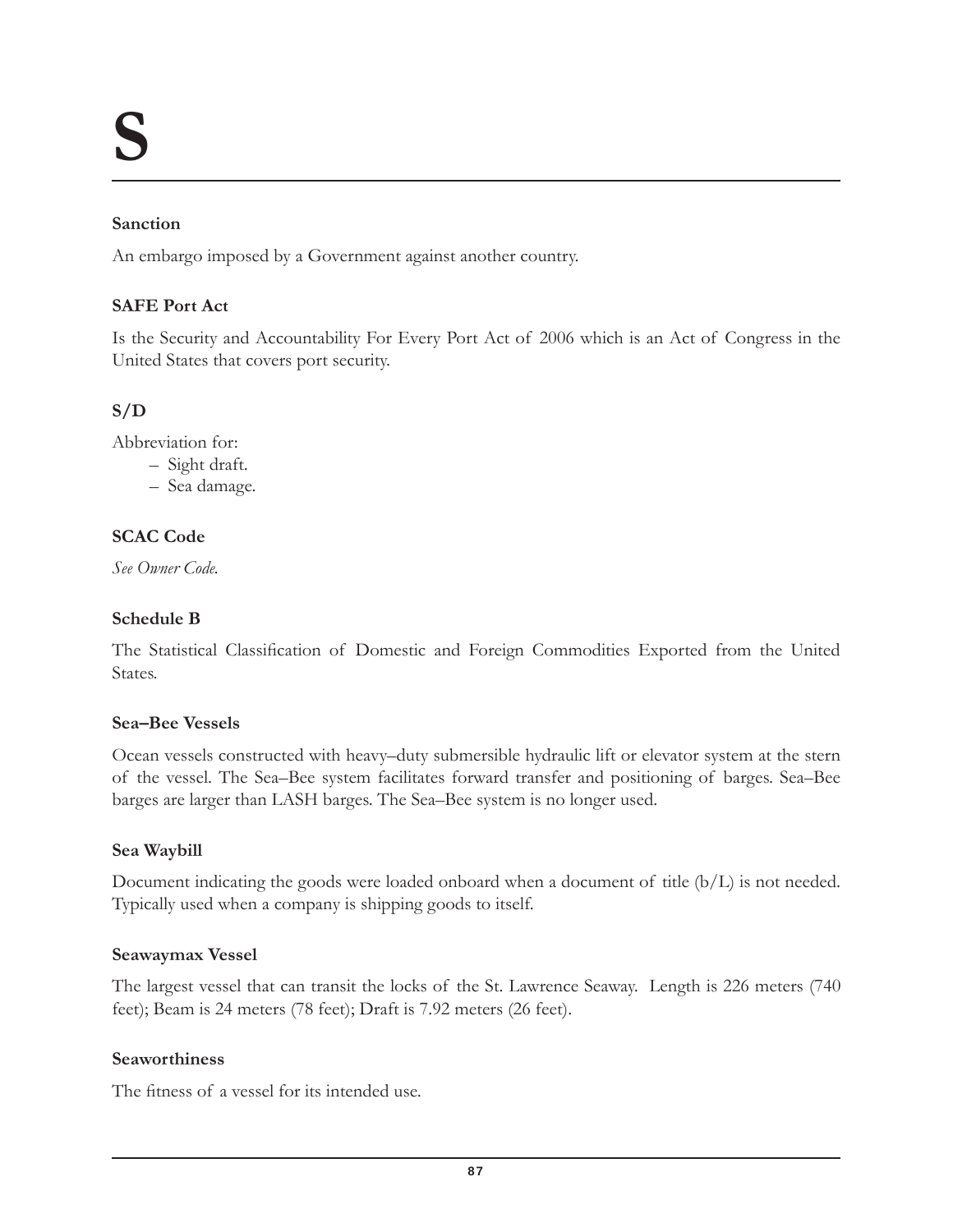## **Secure Freight Initiative (SFI)**

It is a key provision of the SAFE Port Act of 2006 and is part of the International Container Security scanning project. It builds on its current partnership between the Container Security Initiative and the Megaports Initiative. It expands the use of scanning and imaging equipment to examine more U.S. bound containers, not just those determined to be high risk.

## **Security Level 1**

Is the level for which minimum appropriate protective security measures shall be maintained at all times.

## **Security Level 2**

Is the level for which appropriate additional protective security measures shall be maintained for a period of time as a result of heightened risk of a security incident.

## **Security Level 3**

Is the level for which further specific protective security measures shall be maintained for a limited period of time when a security incident is probable or imminent, although it may not be possible to identify the specific target.

## **SED**

U.S. Commerce Department document, "Shipper's Export Declaration."

# **Service**

A string of vessels which makes a particular voyage and serves a particular market.

# **Service Contract**

As provided in the Shipping Act of 1984, a contract between a shipper (or a shippers association) and an ocean common carrier (or conference) in which the shipper makes a commitment to provide a certain minimum quantity of cargo or freight revenue over a fixed time period, and the ocean common carrier or conference commits to a certain rate or rate schedule as well as a defined service level (such as assured space, transit time, port rotation or similar service features). The contract may also specify provisions in the event of nonperformance on the part of either party.

# **SHEX**

Saturday and Holidays Excluded.

# **SHINC**

Saturday and Holidays Included.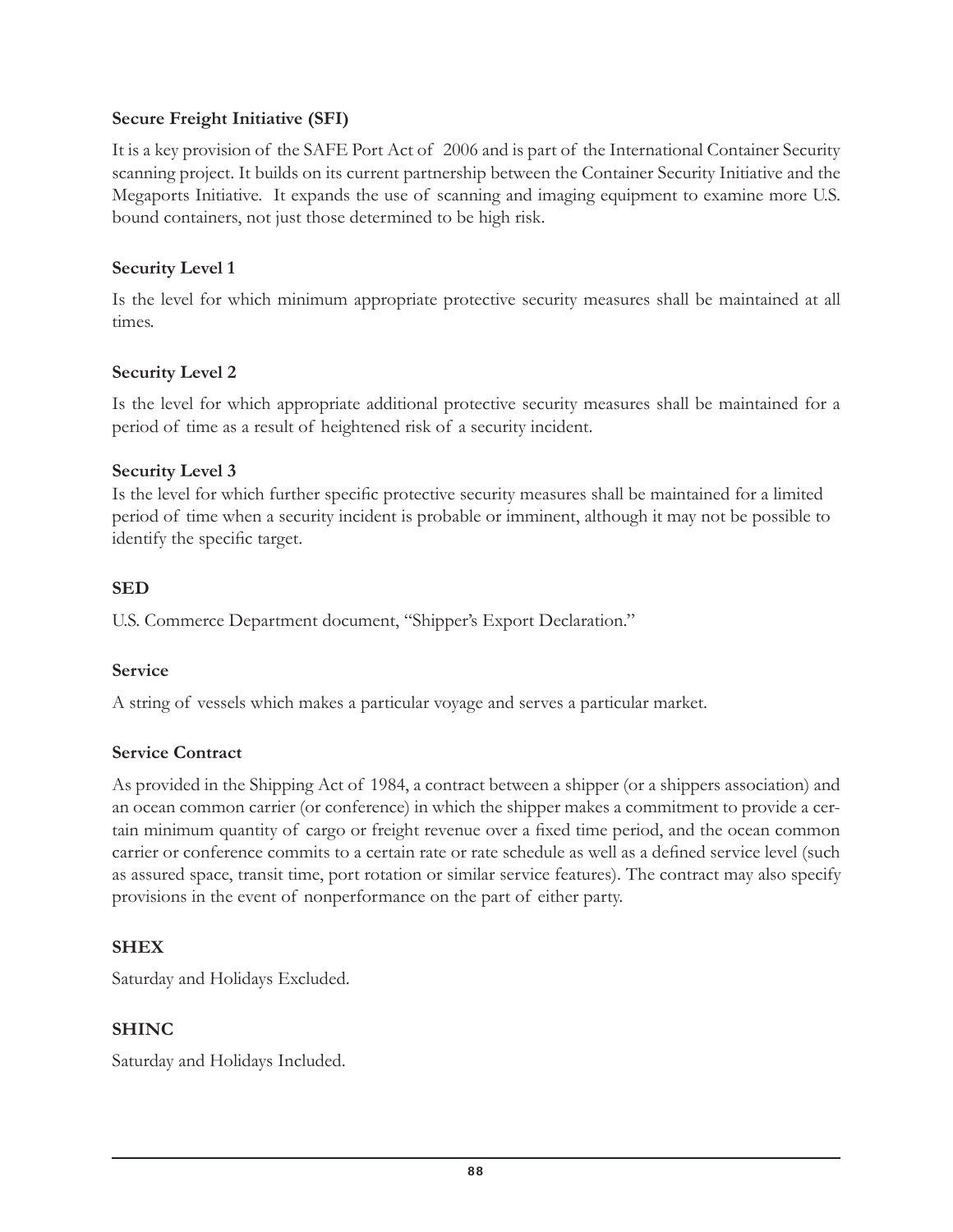## **Ship**

- (1) A vessel of considerable size for deep-water navigation.
- (2) A sailing vessel having three or more square-rigged masts.

# **Ship Chandler**

An individual or company selling equipment and supplies for ships.

# **Ship Demurrage**

A charge for delaying a steamer beyond a stipulated period.

# **Ship's Bells**

Measure time onboard ship. One bell sounds for each half hour. One bell means 12:30, two bells mean 1:00, three bells mean 1:30, and so on until 4:00 (eight bells). At 4:30 the cycle begins again with one bell.

# **Ship Load**

The amount of cargo a ship carries or is able to carry. *See also "Full Shipload Lot" and "Full and Down."*

# **Ship's Manifest**

A statement listing the particulars of all shipments loaded for a specified voyage.

# **Shipment**

The tender of one lot of cargo at one time from one shipper to one consignee on one bill of lading.

# **Ship Security Officer**

Is the person on board the vessel, accountable to the master, designated by the Company as responsible for the security of the ship, including implementation and maintenance of the ship security plan and for the liaison with the company security officer and the port facility security officers.

# **Ship Security Plan**

Is a plan developed to ensure the application of measures on board the ship and designed to protect persons on board, cargo, cargo transport units, ship's stores or the ship from the risks of a security incident.

# **Ship Types**

• **Barge Carriers:** Ships designed to carry barges; some are fitted to act as full containerships and can carry a varying number of barges and containers at the same time. At present this class includes two types of vessels LASH and Sea-Bee.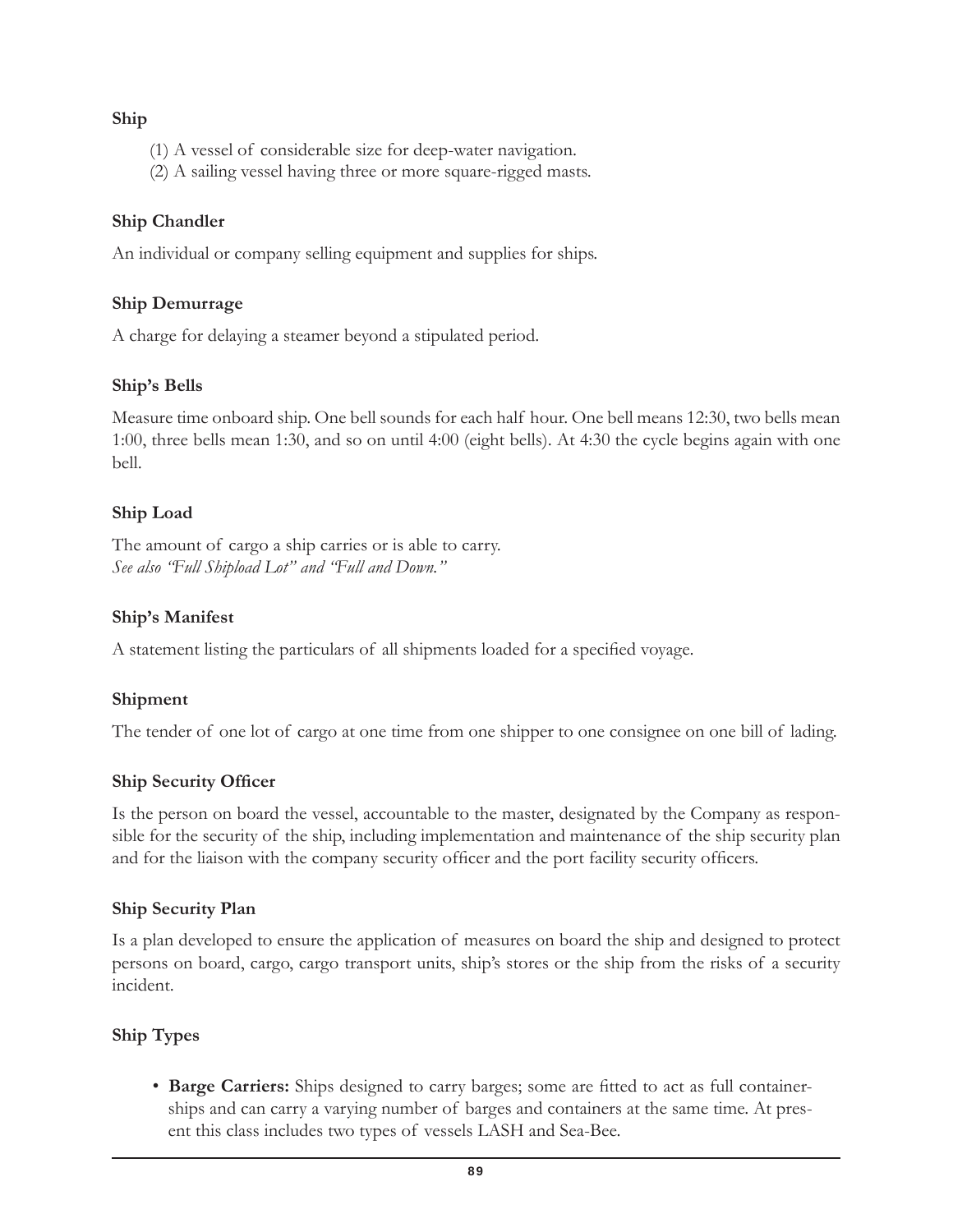- Bulk Carriers: All vessels designed to carry bulk homogeneous cargo without mark and count such as grain, fertilizers, ore, and oil.
- Combination Passenger and Cargo Vessels: Ships with a capacity for 13 or more passengers and any form of cargo or freight.
- Freighters: Breakbulk vessels both refrigerated and unrefrigerated, containerships, partial containerships, roll-on/roll-off vessels, and barge carriers. A general cargo vessel designed to carry heterogeneous mark and count cargoes.
- Full Containerships: Ships equipped with permanent container cells, with little or no space for other types of cargo.
- General Cargo Carriers: Breakbulk freighters, car carriers, cattle carriers, pallet carriers and timber carriers. A vessel designed to carry heterogeneous mark and count cargoes.
- Partial Containerships: Multipurpose containerships where one or more but not all compartments are Àtted with permanent container cells. Remaining compartments are used for other types of cargo.
- **Roll-on/Roll-off vessels:** Ships specially designed to carry wheeled containers or trailers using interior ramps. Includes all forms of car and truck carriers.
- Tankers: Ships fitted with tanks to carry liquid bulk cargo such as crude petroleum and petroleum products, chemicals, Liquefied gasses (LNG and LPG), wine, molasses, and similar product tankers.

# **Ship's Tackle**

All rigging, cranes, etc., utilized on a ship to load or unload cargo.

# **Shipper**

The person or company who is usually the supplier or owner of commodities shipped. Also called Consignor.

# **Shippers Association**

A non–profit entity that represents the interests of a number of shippers. The main focus of shippers associations is to pool the cargo volumes of members to leverage the most favorable service contract rate levels.

# **Shipper's Export Declaration – SED, "Ex Dec"**

A joint Bureau of the Census' International Trade Administration form used for compiling U.S. exports. It is completed by a shipper and shows the value, weight, destination, etc., of export shipments as well as Schedule B commodity code.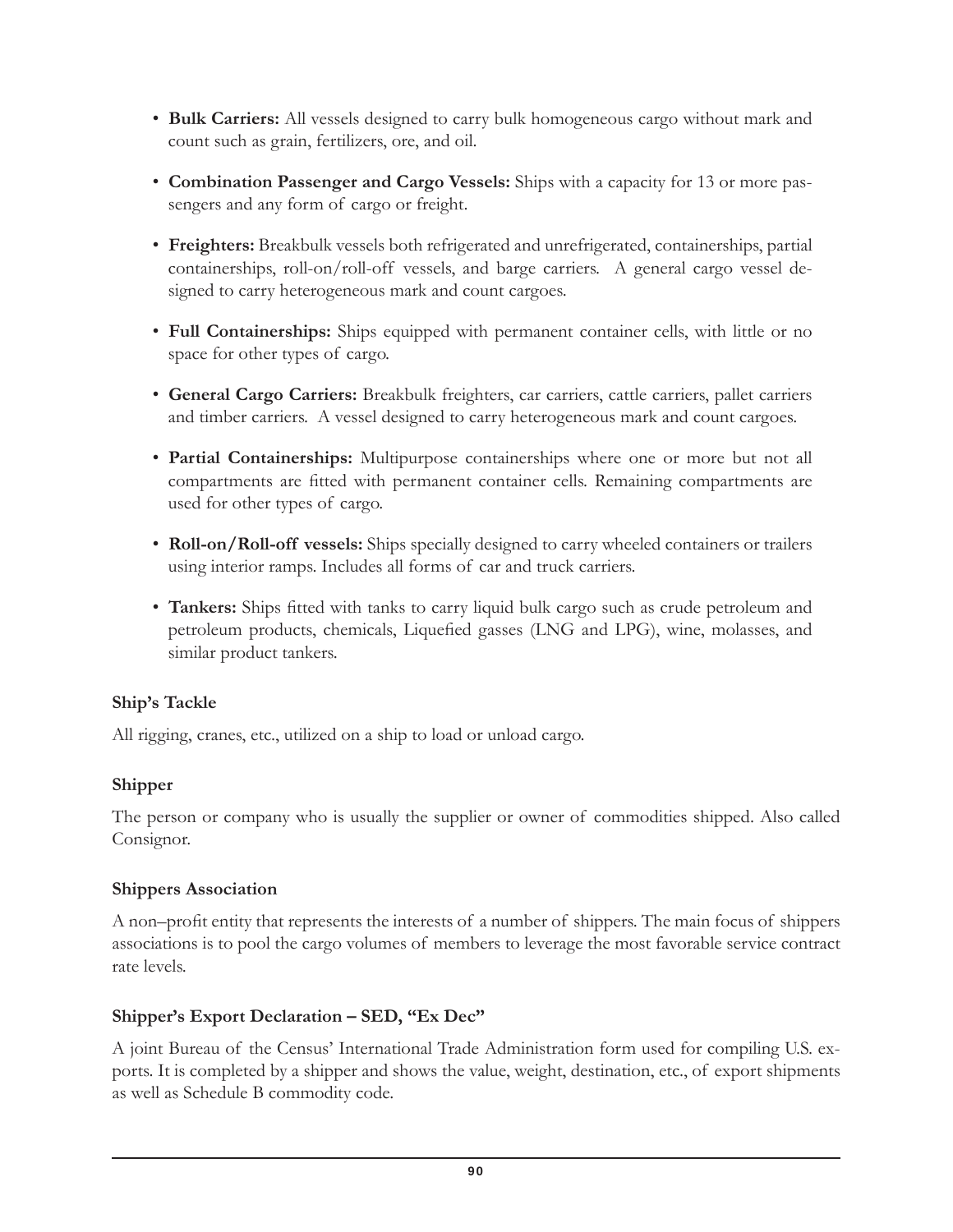# **Shipper's Instructions**

Shipper's communication(s) to its agent and/or directly to the international water–carrier. Instructions may be varied, e.g., specific details/clauses to be printed on the  $B/L$ , directions for cargo pickup and delivery.

## **Shipper's Letter of Instructions for issuing an Air Waybill**

The document required by the carrier or freight forwarders to obtain (besides the data needed) authorization to issue and sign the air waybill in the name of the shipper.

# **Shipper's Load & Count (SL&C)**

Shipments loaded and sealed by shippers and not checked or verified by the carriers.

## **Shipping Act of 1916**

The act of the U.S. Congress (1916) that created the U.S. Shipping Board to develop water transportation, operate the merchant ships owned by the government, and regulate the water carriers engaged in commerce under the Áag of the United States. As of June 18, 1984, applies only to domestic offshore ocean transport.

## **Shipping Act of 1984**

Effective June 18, 1984, describes the law covering water transportation in the U.S. foreign trade.

### **Shipping Act of 1998**

Amends the Act of 1984 to provide for confidential service contracts and other items.

### **Shipping Order**

Shipper's instructions to carrier for forwarding goods; usually the triplicate copy of the bill of lading.

### **Ships**

- Bulk Carriers: All vessels designed to carry bulk homogeneous cargo without mark and count such as grain, fertilizers, ore, and oil.
- Combination Passenger and Cargo Vessels: Ships with a capacity for 13 or more passengers.
- Freighters: Breakbulk vessels both refrigerated and unrefrigerated, containerships, partial containerships, roll–on/roll–off vessels, and barge carriers. A general cargo vessel designed to carry heterogeneous mark and count cargoes.
- Barge Carriers: Ships designed to carry barges; some are fitted to act as full container-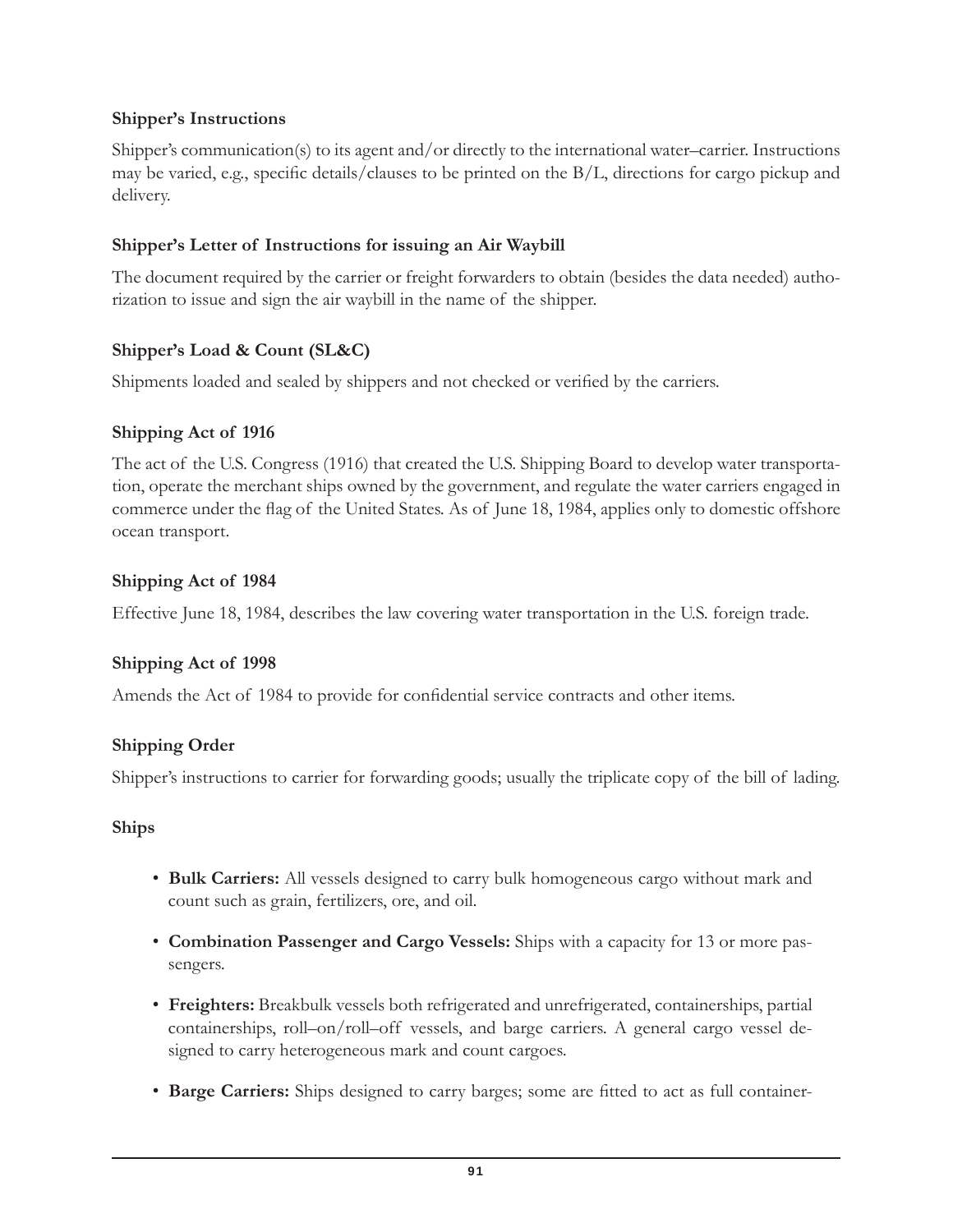ships and can carry a varying number of barges and containers at the same time. At present this class includes two types of vessels LASH and Sea–Bee.

- General Cargo Carriers: Breakbulk freighters, car carriers, cattle carriers, pallet carriers and timber carriers. A vessel designed to carry heterogeneous mark and count cargoes.
- Full Containerships: Ships equipped with permanent container cells, with little or no space for other types of cargo.
- Partial Containerships: Multipurpose containerships where one or more but not all compartments are fitted with permanent container cells. Remaining compartments are used for other types of cargo.
- Roll–on/Roll–off vessels: Ships specially designed to carry wheeled containers or trailers using interior ramps.
- **Tankers:** Ships fitted with tanks to carry liquid bulk cargo such as: crude petroleum and petroleum products, chemicals, Liquefied gasses (LNG and LPG), wine, molasses, and similar product tankers.

### **Shore**

A prop or support placed against or beneath anything to prevent sinking or sagging.

# **Short Sea Shipping – SSS (European-EU)**

Short Sea Shipping means the movement of cargo by sea between ports situated in geographical Europe or between those ports situated in non-European countries having a coastline on the enclosed seas bordering Europe (Baltic, Mediterranean and Black). It is a successful mode of transport in Europe.

# **Short Ton (ST)**

A weight unit of measure equal to 2,000 pounds.

# **Shrink Wrap**

Polyethylene or similar substance heat–treated and shrunk into an envelope around several units, thereby securing them as a single pack for presentation or to secure units on a pallet.

# **Side Loader**

A lift truck Àtted with lifting attachments operating to one side for handling containers.

# **Side–Door Container**

A container fitted with a rear door and a minimum of one side door.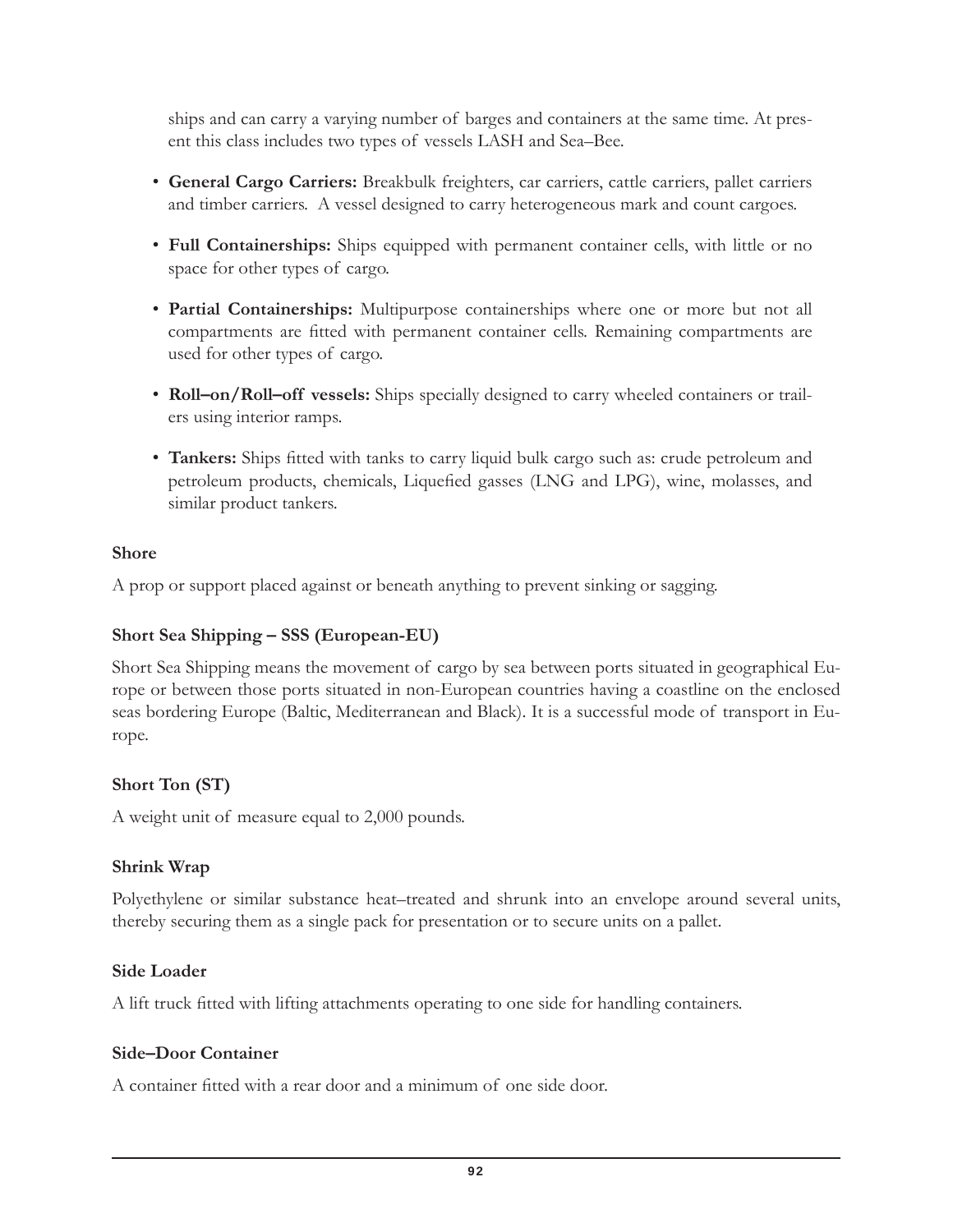# **Sight Draft**

A draft payable upon presentation to the drawee.

# **SIGTTO**

Society of International Gas Transport and Terminal Operators, an industry organization promoting the exchange of safety information concerning the processing, transporting and handling of liquefied gases.

# **Skids**

Battens, or a series of parallel runners, fitted beneath boxes or packages to raise them clear of the floor to permit easy access of forklift blades or other handling equipment.

# **SL/W**

Shippers load and count.All three clauses are used as needed on the bill of lading to exclude the carrier from liability when the cargo is loaded by the shipper.

# **Sleepers**

Loaded containers moving within the railroad system that are not clearly identified on any internally generated reports.

# **Sling**

A wire or rope contrivance placed around cargo and used to load or discharge it to/from a vessel.

# **Slip**

A vessel's berth between two piers.

# **SPA**

Abbreviation for "Subject to Particular Average." See also Particular Average.

# **Spine Car**

An articulated Àve–platform railcar. Used where height and weight restrictions limit the use of stack cars. It holds five 40–foot containers or combinations of 40– and 20–foot containers.

# **Spotting**

Placing a container where required to be loaded or unloaded.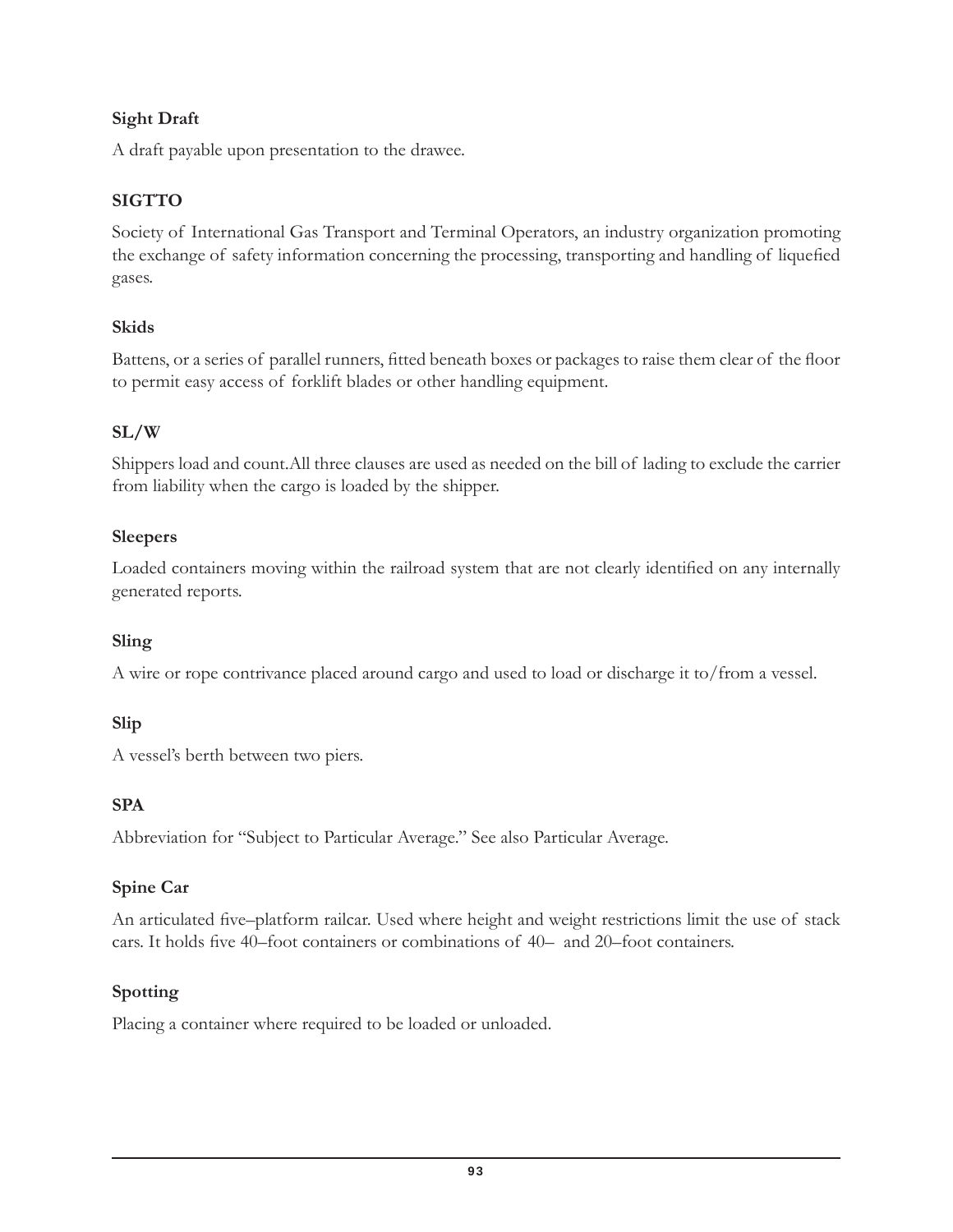# **Spreader**

A piece of equipment designed to lift containers by their corner castings.

## **SSHEX**

Abbreviation for Saturdays, Sundays and Holidays Excepted. Refers to loading and discharging of cargo as agreed to in the charter party. This indicates when time does not count in the calculation of demurrage and despatch.

## **Stability**

The force that holds a vessel upright or returns it to upright position if keeled over. Weight in the lower hold increases stability. A vessel is stiff if it has high stability, tender if it has low stability. In a ship, stability is indicated by several characteristics. Initial stability is measured by the metacentric height; also known as "GM." If GM is low, the vessel makes long slow rolls, and is considered tender. When GM is too high, the vessel is considered stiff, and may return violently to the upright position when rolling, with possible damage to cargo and injury to passengers and crew. Other stability considerations include the vessel's range of stability, maximum righting arm, and the angle of heel at which the maximum righting arm occurs.

## **Stack Car**

An articulated five–platform rail car that allows containers to be double stacked. A typical stack car holds ten 40–foot equivalent units (FEU's).

### **Stacktrain**

A rail service whereby rail cars carry containers stacked two high on specially operated unit trains. Each train includes up to 35 articulated multi–platform cars. Each car is comprised of 5 well–type platforms upon which containers can be stacked. No chassis accompany containers.

# **Standard Industrial Classification (SIC)**

A standard numerical code used by the U.S. Government to classify products and services.

# **Standard International Trade Classification (SITC)**

A standard numeric code developed by the United Nations to classify commodities used in international trade, based on a hierarchy.

### **Starboard**

The right side of a ship when facing the bow.

### **Statute Of Limitation**

A law limiting the time in which claims or suits may be instituted.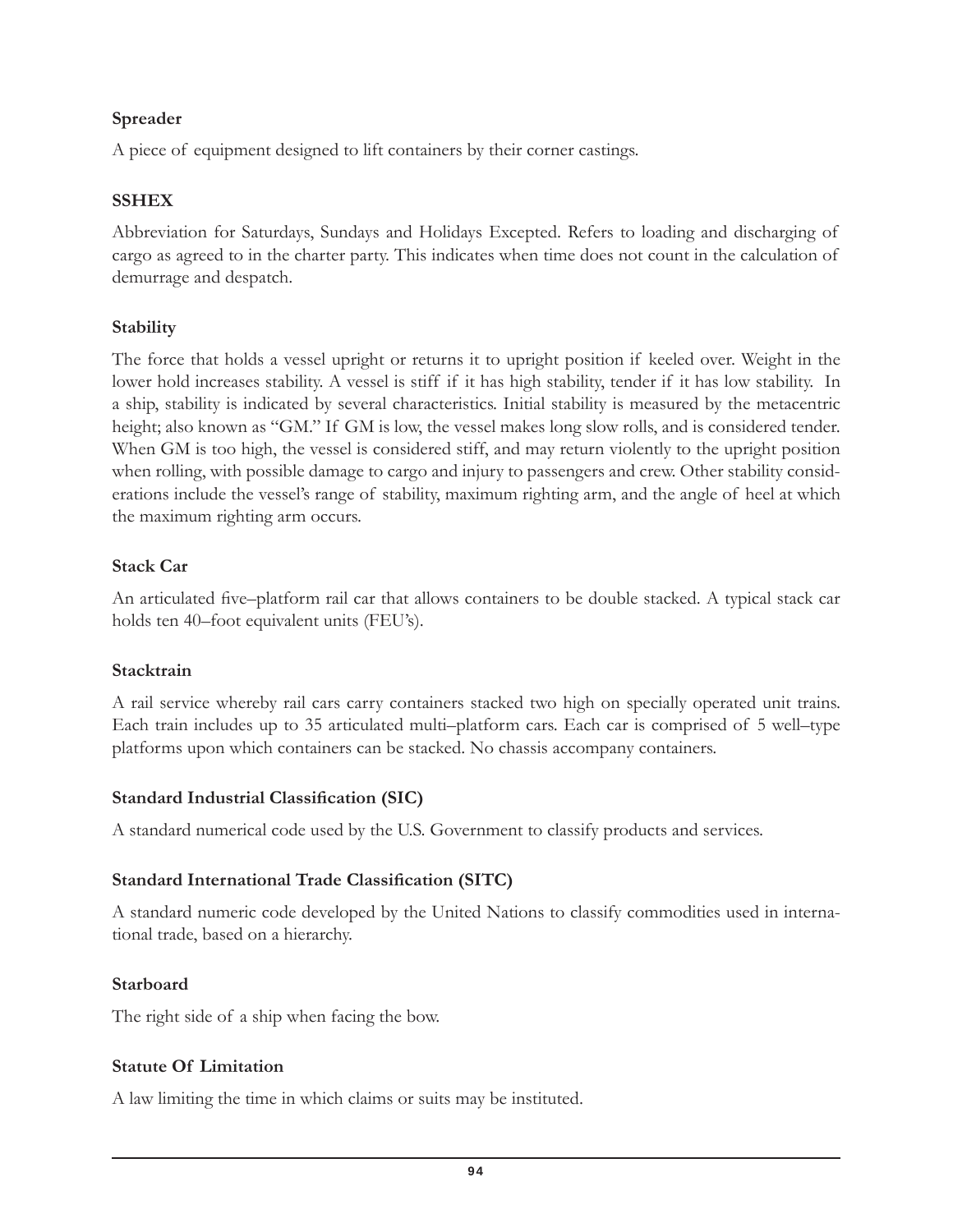# **STCC**

Abbreviation for "Standard Transportation Commodity Code."

# **Steamship Conference**

A group of vessel operators joined together for the purpose of establishing freight rates.

## **Steamship Guarantee**

An indemnity issued to the carrier by a bank; protects the carrier against any possible losses or damages arising from release of the merchandise to the receiving party. This instrument is usually issued when the bill of lading is lost or is not available.

## **Stern**

The end of a vessel. Opposite of bow.

## **Stevedore**

Individual or firm that employs longshoremen and who contracts to load or unload the ship.

## **Store–Door Pick–up Delivery**

A complete package of pick up or delivery services performed by a carrier from origin to final consumption point.

### **Stowage**

A marine term referring to loading freight into ships' holds.

# **STC**

Said to contain.

# **Straddle Carrier**

Mobile truck equipment with the capacity for lifting a container within its own framework.

# **Straight Bill of Lading**

A non–negotiable bill of lading which states a specific identity to whom the goods should be delivered. See Bill of Lading.

# **Stripping**

Removing cargo from a container (devanning).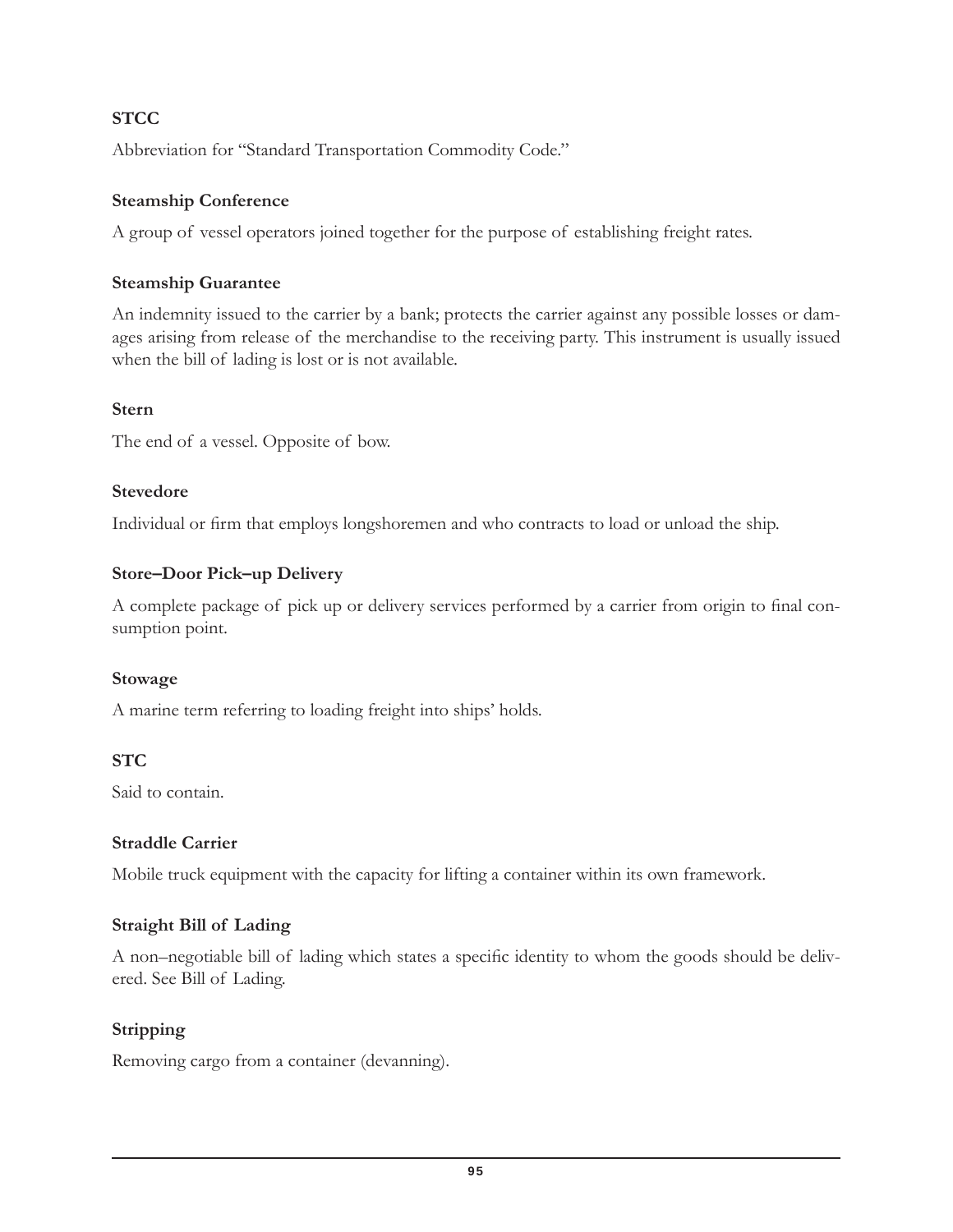# **StufÀng**

Putting cargo into a container.

# **STW**

Said to weigh.

## **Subrogate**

To put in place of another; i.e., when an insurance company pays a claim it is placed in the same position as the payee with regard to any rights against others.

# **Suezmax Tanker**

A tanker of 120,000 to 199,000dwt.

# **Surface Transportation Board (STB)**

The U.S. federal body charged with enforcing acts of the U.S. Congress that affect common carriers in interstate commerce. STB replaced the Interstate Commerce Commission (ICC) in 1997.

## **Sufferance Wharf**

A wharf licensed and attended by Customs authorities.

# **Supply Chain**

A logistical management system which integrates the sequence of activities from delivery of raw materials to the manufacturer through to delivery of the finished product to the customer into measurable components. "Just in Time" is a typical value–added example of supply chain management.

# **Surcharge**

An extra or additional charge

# **Surtax**

An additional extra tax.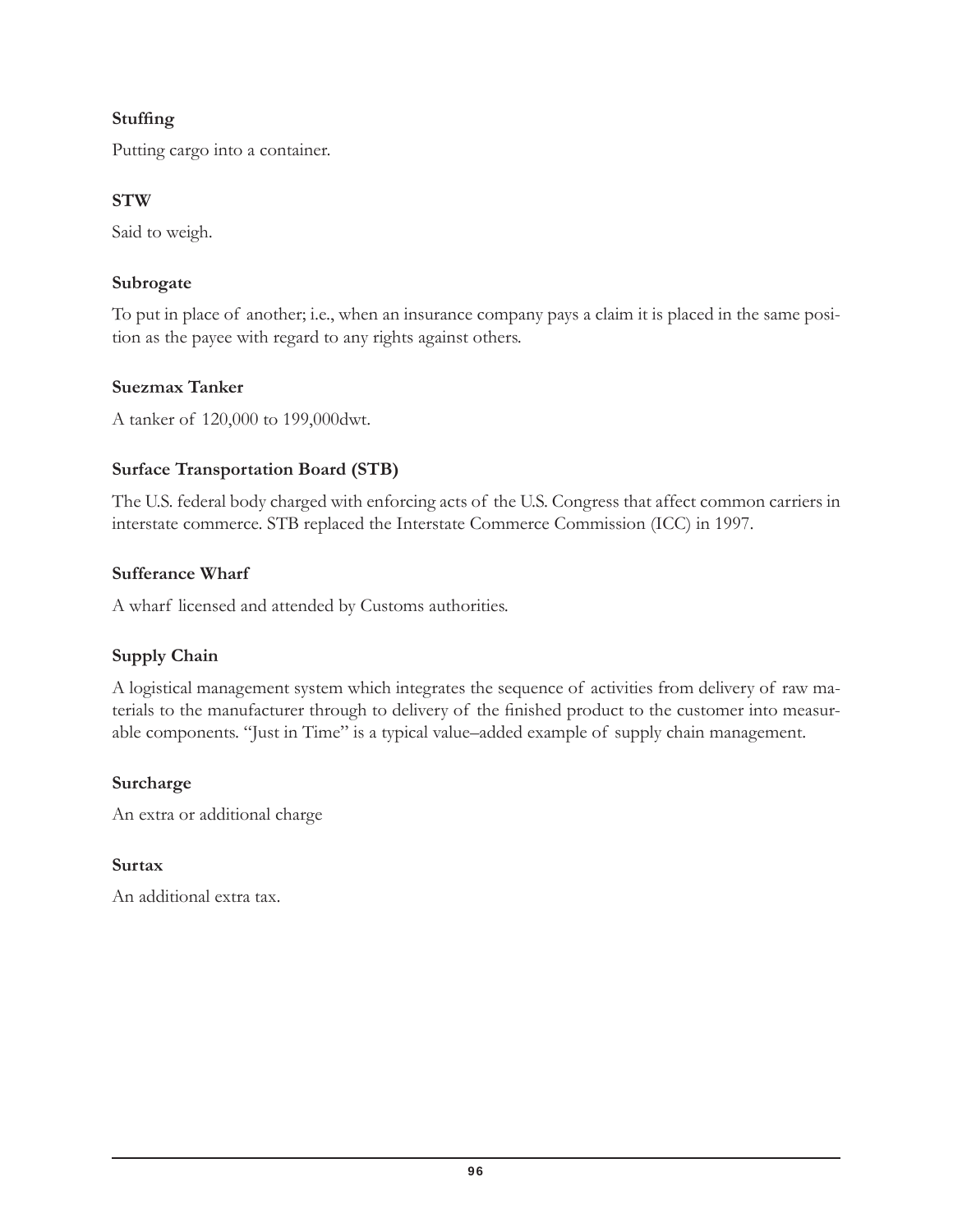# **T.&E.**

Abbreviation for "Transportation and Exportation." Customs form used to control cargo movement from port of entry to port of exit, meaning that the cargo is moving from one country, through the United States, to another country.

# **Tail**

Rear of a container or trailer–opposite the front or nose.

# **Tare Weight**

In railcar or container shipments, the weight of the empty railcar or empty container.

# **Tariff (Trf.)**

A publication setting forth the charges, rates and rules of transportation companies.

# **Telex**

Used for sending messages to outside companies. Messages are transmitted via Western Union, ITT and RCA.Being replaced by fax and internet.

# **Temperature Recorder**

A device to record temperature in a container while cargo is en route.

# **Tender**

The offer of goods for transportation or the offer to place cars or containers for loading or unloading.

# **Tenor**

Time and date for payment of a draft.

# **Terminal**

An assigned area in which containers are prepared for loading into a vessel, train, truck, or airplane or are stacked immediately after discharge from the vessel, train, truck, or airplane.

# **Terminal Charge**

A charge made for a service performed in a carrier's terminal area.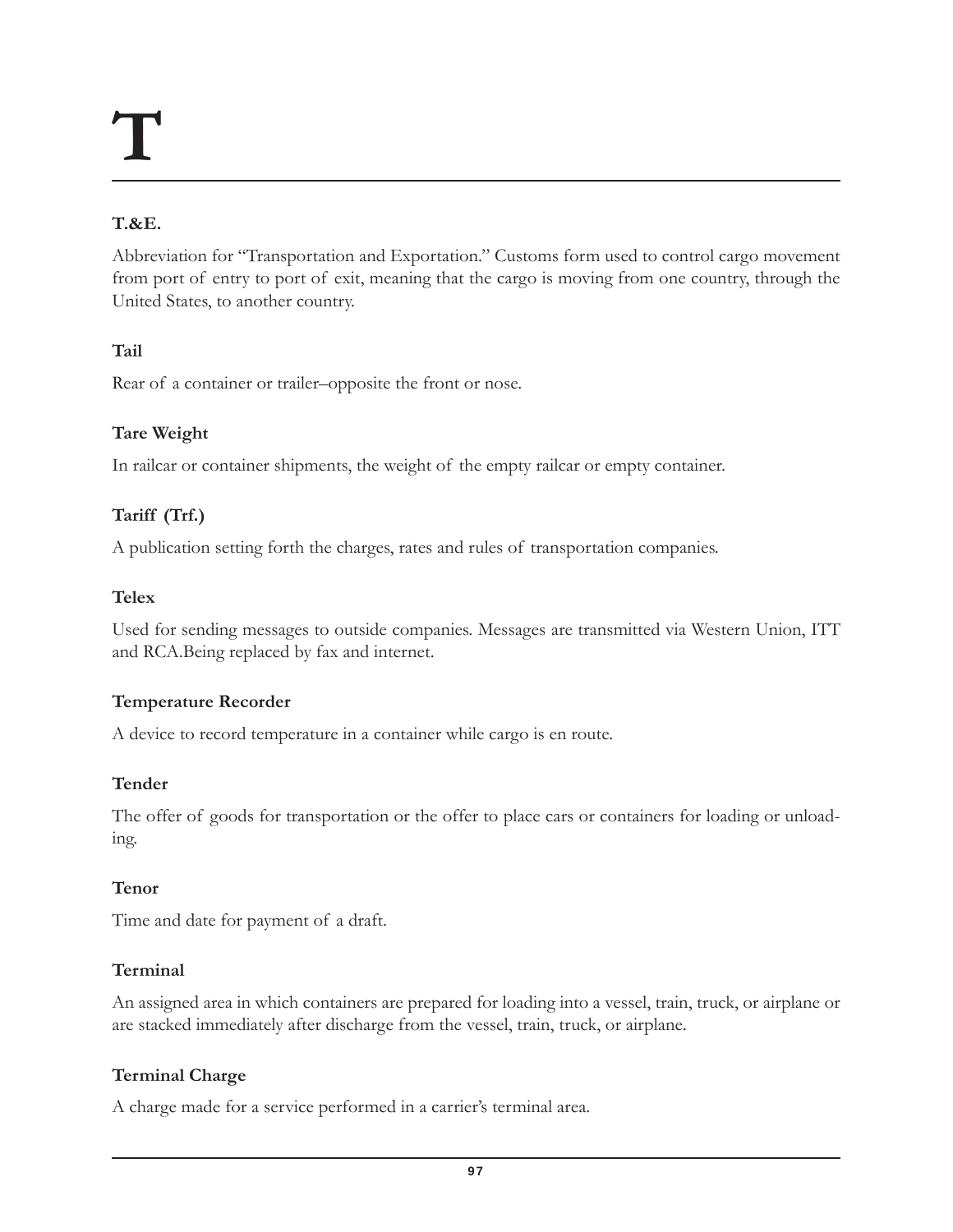# **Terms of Sale**

The point at which sellers have fulfilled their obligations so the goods in a legal sense could be said to have been delivered to the buyer. They are shorthand expressions that set out the rights and obligations of each party when it comes to transporting the goods. Following, are the thirteen terms of sale in international trade as Terms of Sale reflected in the recent amendment to the International chamber of Commerce Terms of Trade (INCOTERMS), effective July 1990: exw, fca, fas, fob, cfr, cif, cpt, cip, daf, des, deq, ddu and ddp.

- EXW (Ex Works) (... Named Place): A Term of Sale which means that the seller fulfills the obligation to deliver when he or she has made the goods available at his/her premises (i.e., works, factory, warehouse, etc.) to the buyer. In particular, the seller is not responsible for loading the goods in the vehicle provided by the buyer or for clearing the goods for export, unless otherwise agreed. The buyer bears all costs and risks involved in taking the goods from the seller's premises to the desired destination. This term thus represents the minimum obligation for the seller.
- FCA (Free Carrier) (... Named Place): A Term of Sale which means the seller fulfills their obligation when he or she has handed over the goods, cleared for export, into the charge of the carrier named by the buyer at the named place or point. If no precise point is indicated by the buyer, the seller may choose, within the place or range stipulated, where the carrier should take the goods into their charge.
- FAS (Free Alongside Ship) (...Named Port of Shipment): A Term of Sale which means the seller fulfills his obligation to deliver when the goods have been placed alongside the vessel on the quay or in lighters at the named port of shipment. This means that the buyer has to bear all costs and risks of loss of or damage to the goods from that moment.
- FOB (Free On Board) (...Named Port of Shipment): An International Term of Sale that means the seller fulfills his or her obligation to deliver when the goods have passed over the ship's rail at the named port of shipment. This means that the buyer has to bear all costs and risks to loss of or damage to the goods from that point. The FOB term requires the seller to clear the goods for export. (Note: The U.S. Government sometimes uses a made–up term "FOB Destination" to require the seller to take responsibility for delivering the goods at destination rather than the correct Incoterm of DDP.)
- CFR (Cost and Freight) (... Named Port of Destination): A Term of Sale where the seller pays the costs and freight necessary to bring the goods to the named port of destination, Terms of Sale but the risk of loss of or damage to the goods, as (continued) well as any additional costs due to events occurring after the time the goods have been delivered on board the vessel, is transferred from the seller to the buyer when the goods pass the ship's rail in the port of shipment. The CFR term requires the seller to clear the goods for export.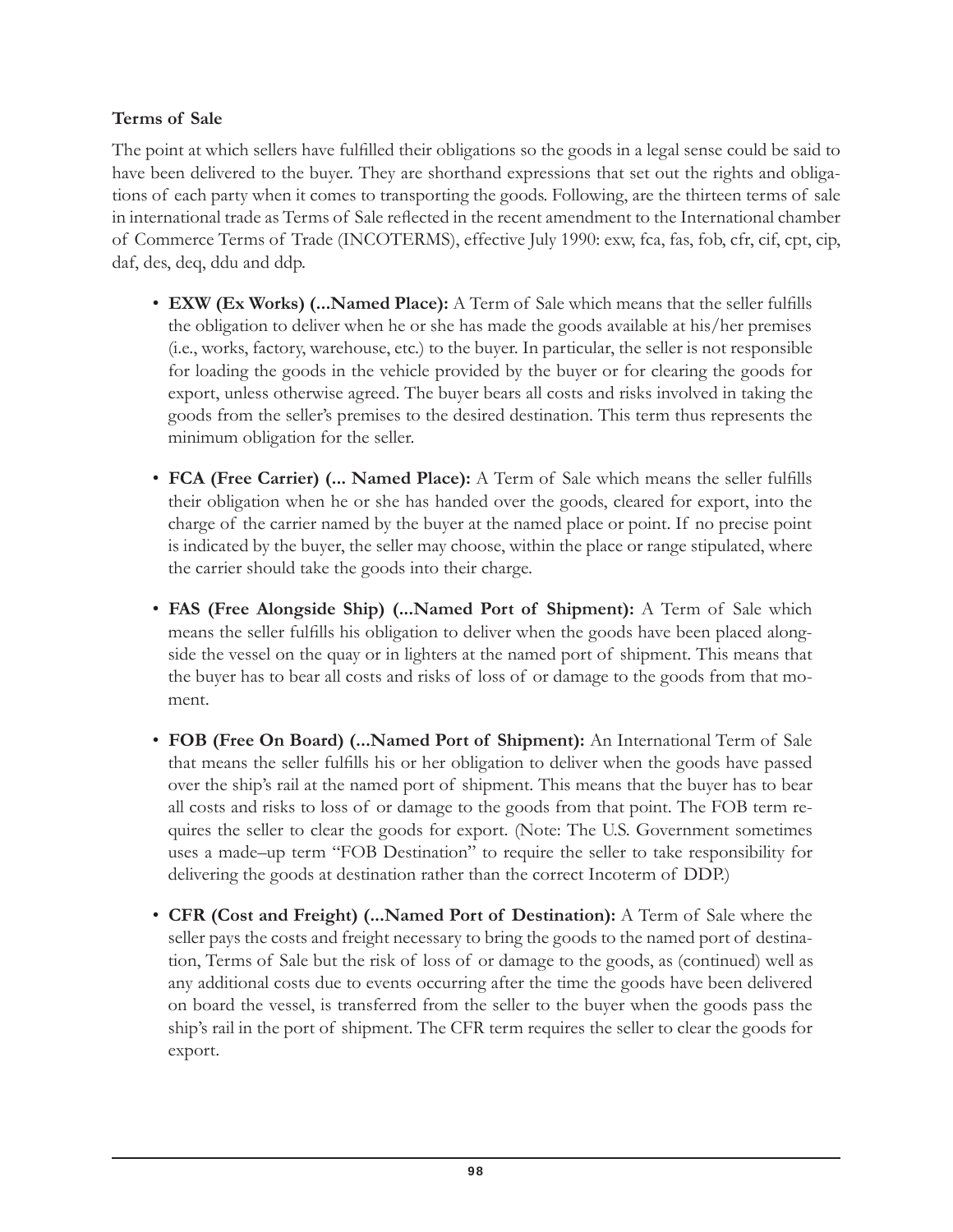- CIF (Cost, Insurance and Freight) (... Named Place of Destination): A Term of Sale where the seller has the same obligations as under the CFR but also has to procure marine insurance against the buyer's risk of loss or damage to the goods during the carriage. The seller contracts for insurance and pays the insurance premium. The CIF term requires the seller to clear the goods for export.
- **CPT** (Carriage Paid To) (... Named Place of Destination): A Term of Sale which means the seller pays the freight for the carriage of the goods to the named destination. The risk of loss of or damage to the goods, as well as any additional costs due to events occurring after the time the goods have been delivered to the carrier, is transferred from the seller to the buyer when the goods have been delivered into the custody of the carrier. If subsequent carriers are used for the carriage to the agreed upon destination, the risk passes when the goods have been delivered to the first carrier. The CPT term requires the seller to clear the goods for export.
- CIP (Carriage and Insurance Paid To) (...Named Place of Destination): A Term of Sale which means the seller has the same obligations as under CPT, but with the addition that the seller has to procure cargo insurance against the buyer's risk of loss of or damage to the goods during the carriage. The seller contracts for insurance and pays the insurance premium. The buyer should note that under the CIP term the seller is required to obtain insurance only on minimum coverage. The CIP term requires the seller to clear the goods for export.
- DAF (Delivered At Frontier) (... Named Place): A Term of Sale which means the sellers fulfill their obligation to deliver when the goods have been made available, cleared for export, at the named point and placed at the frontier, but before the customs Terms of Sale border of the adjoining country.
- DDU (Delivered Duty Unpaid) (...Named Port of Destination): A Term of Sale where the seller fulfills his obligation to deliver when the goods have been made available at the named place in the country of importation. The seller has to bear the costs and risks involved in bringing the goods thereto (excluding duties, taxes and other official charges payable upon importation) as well as the costs and risks of carrying out customs formalities. The buyer has to pay any additional costs and to bear any risks caused by failure to clear the goods for in time.
- DDP (Delivered Duty paid) (... Named Port of Destination): "Delivered Duty Paid" means that the seller fulfills his obligation to deliver when the goods have been made available at the named place in the country of importation. The seller has to bear the risks and costs, including duties, taxes and other charges of delivering the goods thereto, clear for importation. While the EXW term represents the minimum obligation for the seller, DDP represents the maximum.
- DES (Delivered Ex Ship) (...Named Port of Destination): A Term of Sale where the seller fulfills his/her obligation to deliver when the goods have been made available to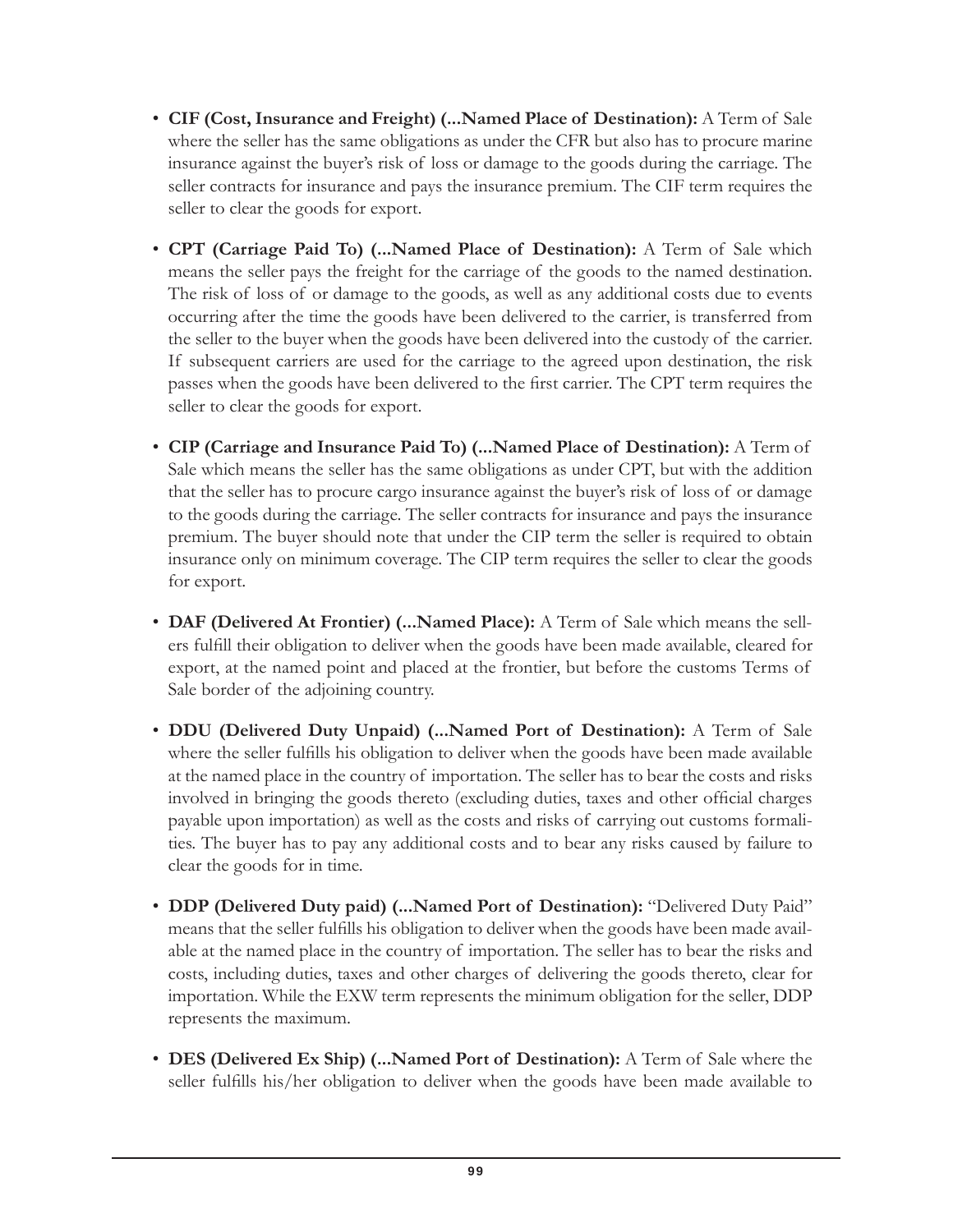the buyer on board the ship, uncleared for import at the named port of destination. The seller has to bear all the costs and risks involved in bringing the goods to the named port destination.

• DEQ (Delivered Ex Quay, [Duty Paid]) (...Named Port of Destination): A Term of Sale which means the DDU term has been fulfilled when the goods have been available to the buyer on the quay (wharf) at the named port of destination, cleared for importation. The seller has to bear all risks and costs including duties, taxes and other charges of delivering the goods thereto.

# **TBN**

To Be Nominated (when the name of a ship is still unknown).

# **TEU**

Abbreviation for "Twenty foot Equivalent Unit."

# **Third Party Logistics (3PL)**

A company that provides logistics services to other companies for some or all of their logistics needs. It typically includes warehousing and transportation services. Most 3PL's also have freight forwarding licenses.

# **Tonnage**

100 cubic feet.

# **Through Rate**

The total rate from the point of origin to final destination.

# **Throughput Charge**

The charge for moving a container through a container yard off or onto a ship.

# **Time Charter**

A contract for leasing between the ship owners and the lessee. It would state, e.g., the duration of the lease in years or voyages.

# **Time Draft**

A draft that matures either a certain number of days after acceptance or a certain number of days after the date of the draft.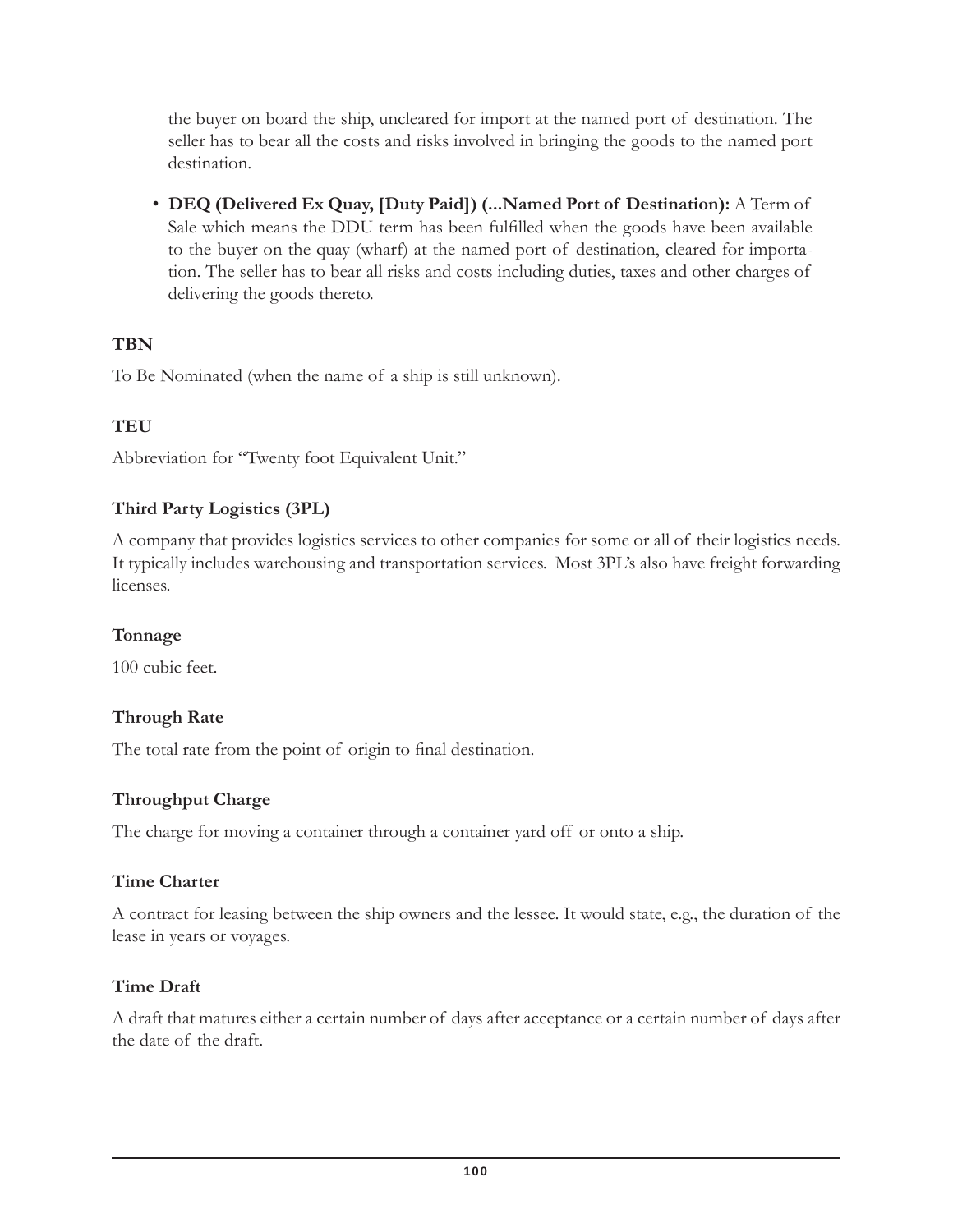# **TIR**

Transport International par la Route.

Road transport operating agreement among European governments and the United States for the international movement of cargo by road. Display of the TIR carnet allows sealed containerloads to cross national frontiers without inspection.

# **TL**

Abbreviation for "Trailer Load."

# **TOFC**

Abbreviation for "Trailer on Flat Car." The movement of a highway trailer on a railroad Áatcar. Also known as Piggyback.

## **Ton–Mile**

- A unit used in comparing freight earnings or expenses. The amount earned from
- the cost of hauling a ton of freight one mile.
- The movement of a ton of freight one mile.

# **Tonnage**

Generally refers to freight handled.

# **Top–Air Delivery**

A type of air circulation in a container. In top air units, air is drawn from the bottom of the container, filtered through the evaporator for cooling and then forced through the ducted passages along the top of the container. This type of airÁow requires a special loading pattern.

# **Towage**

The charge made for towing a vessel.

### **Tractor**

Unit of highway motive power used to pull one or more trailers/containers.

# **Trade Acceptance**

A time or a date draft that has been accepted by the buyer (the drawee) for payment at maturity.

# $T$ **raffic**

Persons and property carried by transport lines.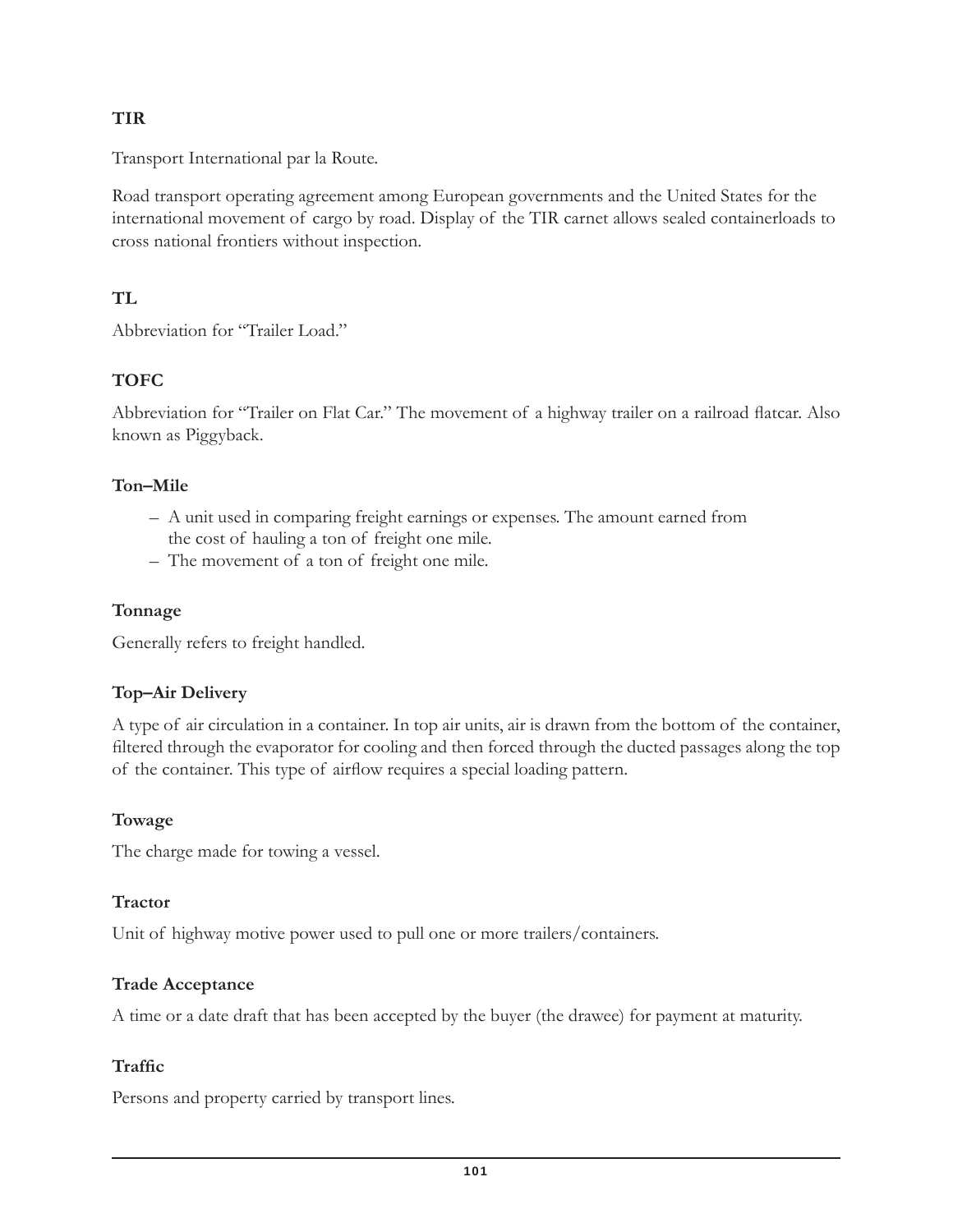# **Trailer**

The truck unit into which freight is loaded as in tractor trailer combination. See Container.

# **Tramp Line**

An ocean carrier company operating vessels not on regular runs or schedules.They call at any port where cargo may be available.

# **Transport**

To move cargo from one place to another.

# **Transportation & Exit (T&E)**

Allows foreign merchandise arriving at one port to be transported in bond through the U.S. to be exported from another port, without paying duty.

# **Transportation Worker Identification Credential (TWIC)**

Established by Congress through the Maritime Transportation Security Act (MTSA) and is administered by the Transportation Security Administration (TSA) and U.S. Coast Guard. TWICs are tamper– resistant biometric credentials that will be issued to all credentialed merchant mariners and to workers who require unescorted access to secure areas of ports, vessels or outer continental shelf facilities.

# **Transship**

To transfer goods from one transportation line to another, or from one ship to another.

# **Transshipment Port**

Place where cargo is transferred to another carrier.

# **Trust Receipt**

Release of merchandise by a bank to a buyer while the bank retains title to the merchandise. The goods are usually obtained for manufacturing or sales purposes. The buyer is obligated to maintain the goods (or the proceeds from their sales) distinct from the remainder of the assets and to hold them ready for repossession by the bank.

# **Turnaround**

In water transportation, the time it takes between the arrival of a vessel and its departure.

# **Twist Locks**

A set of four twistable bayonet type shear keys used as part of a spreader to pick up a container or as part of a chassis to secure the containers.